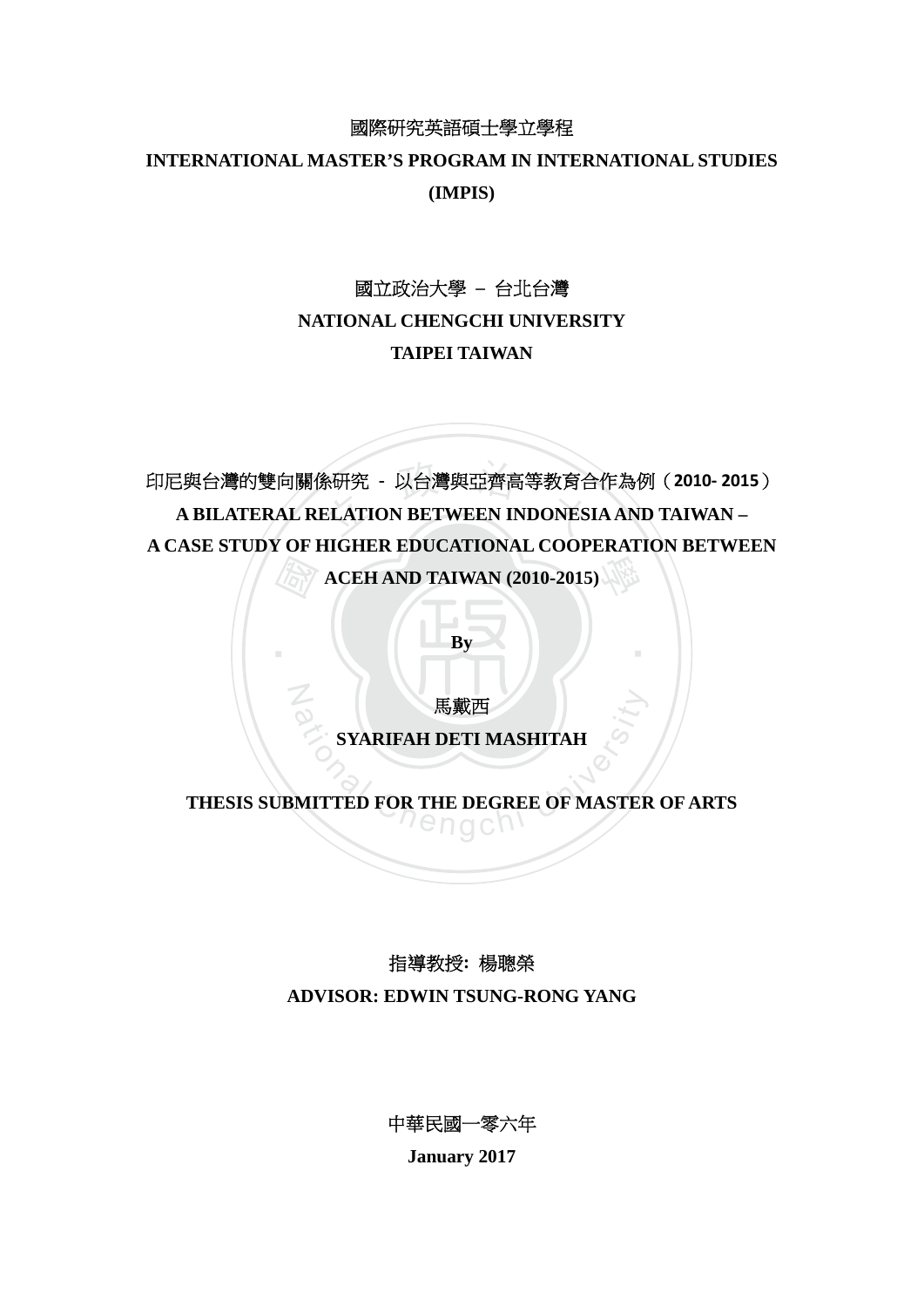#### **Abstract**

administrative system of IHRD in running this scholarship program together with er edu<br>betwe<br>y exa<br>stem o can put people on a path towards go<br>1 as it can help to build more peace<br>1 costs for society in terms of public more on this higher education cooperation may become a mean in order to tighten the ESIT. In addition, an expert case study has been conducted to show case an in depth is for this research. The study finds out that coeffective to increase the education standard of A experience to study overseas, but also bring a not relationship between Aceh and Taiwan throm. Institute of Human Resource Development (IHRD) is an institution commissioned right under the Governor of Aceh to manage the scholarship program. The aim of this program is to improve the human resource skill as well as to increase the living standard. IHRD has established the cooperation with Elite Study In Taiwan (ESIT) in order to run this program well. ESIT is a representative institution under the Ministry of Education in Taiwan. Its purpose is to provide necessary services for the higher cooperation which exists between Taiwan and other Southeast Asian countries, including Indonesia. Education plays an importance role in one's development. Also, education is a fundamental right for everyone and key to the future of any country. Investment in education can put people on a path towards good health, empowerment and employment as well as it can help to build more peaceful societies. Inadequate education produces high costs for society in terms of public spending, crime, health, and economic growth. The author is particularly interested to study whether or not bilateral relations between Aceh and Taiwan. In doing so, a secondary approach has been utilized by examining work performances, implemented policies, and and practical analysis for this research. The study finds out that current scholarship program is not only effective to increase the education standard of Aceh by giving the awardees chance to experience to study overseas, but also bring a number of benefits toward the bilateral relationship between Aceh and Taiwan through this higher education cooperation.

**Keywords:** higher educational cooperation, scholarship program, bilateral relations Elite Study in Taiwan, Institute for Human Research Development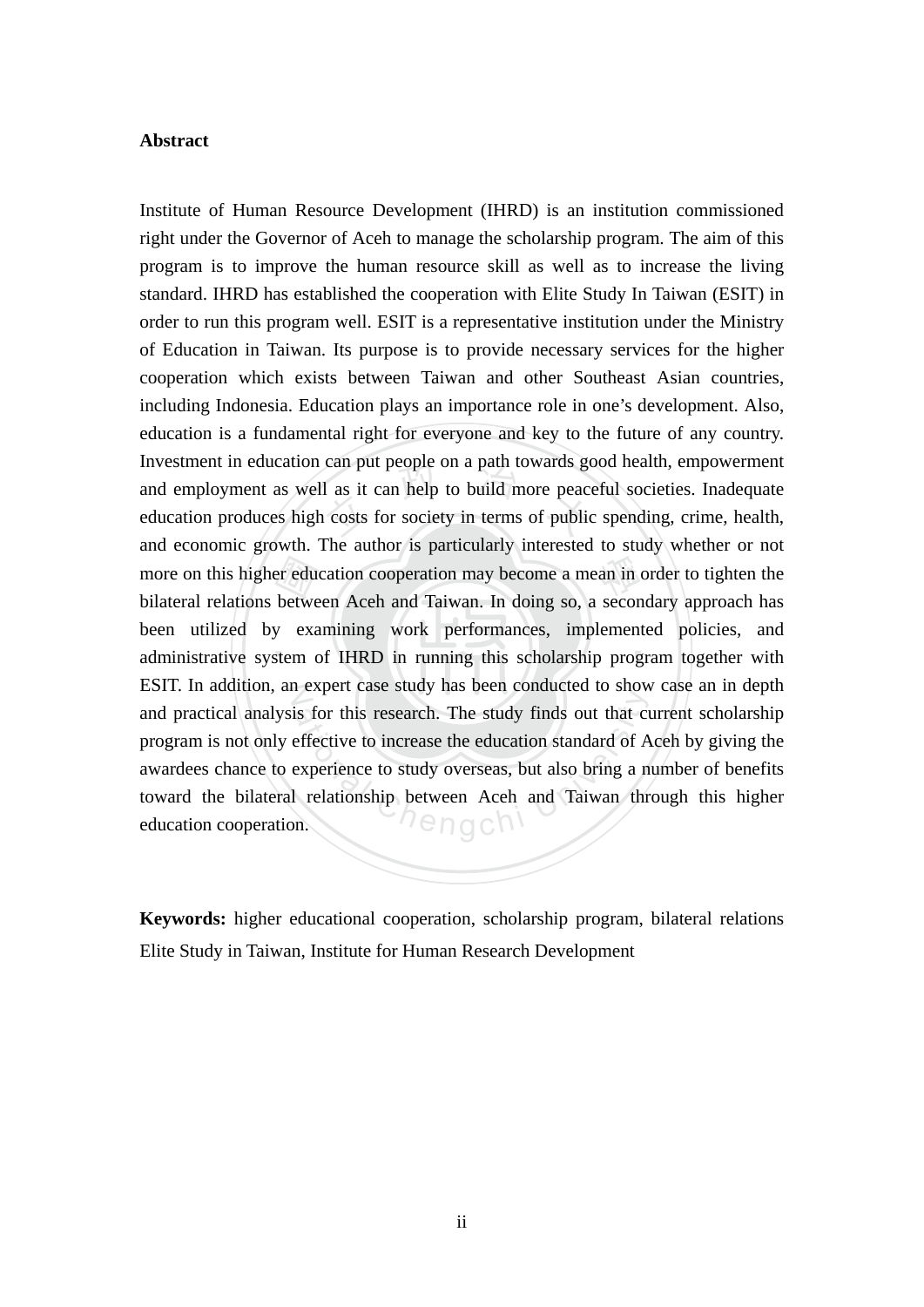*Every Challenging work needs self efforts as well as guidance of elders especially those who are every close to my heart.* 

*My humble effort I dedicate to my sweet and loving* 

## *Father and Mother,*

*Whose affection, love, encouragement, and prays of day and night* 

*make me able to get such success and honor.* 

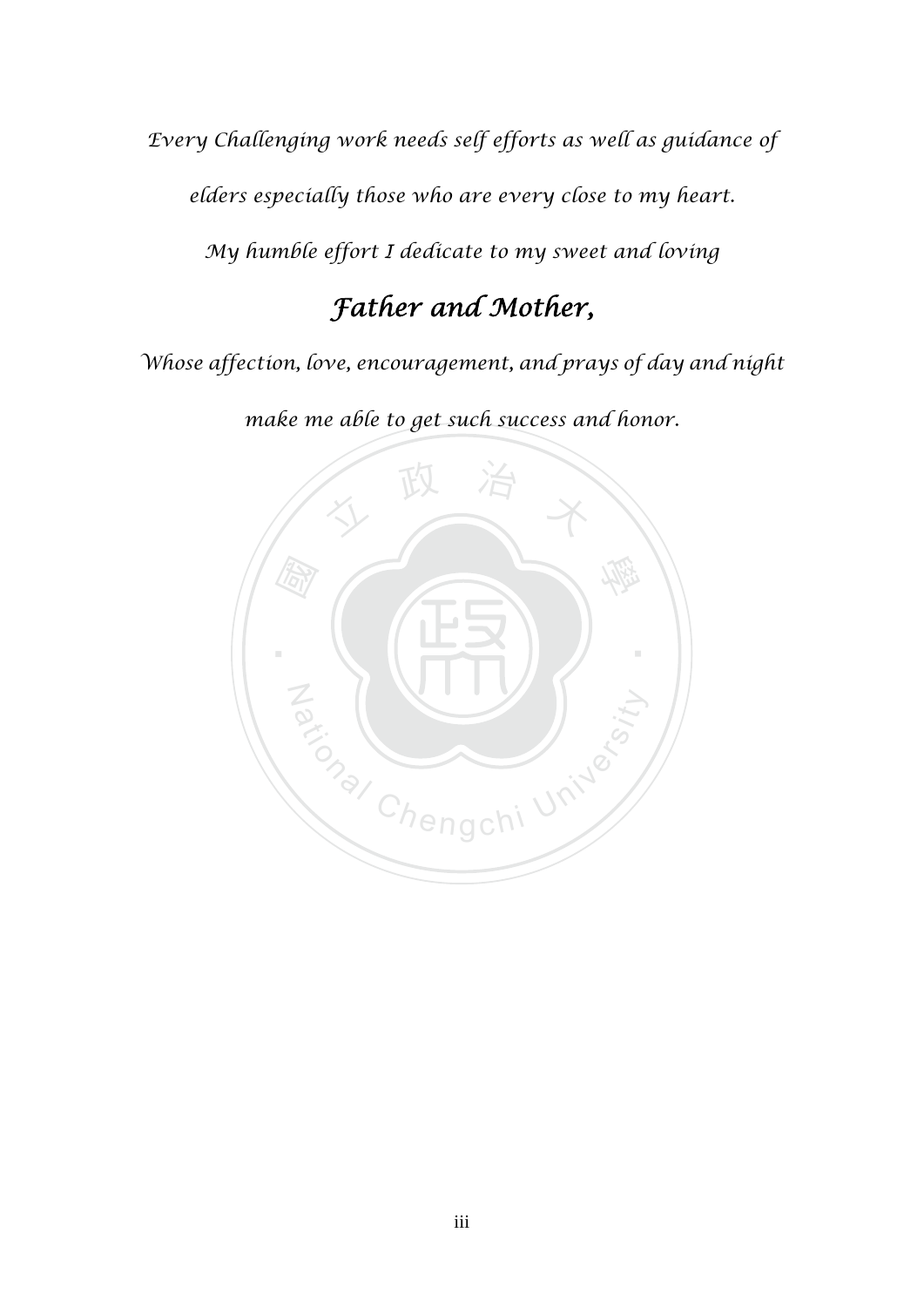#### **ACKNOWLEDGMENTS**

willingness to providing the any assistance requested. Then exchement and<br>willingness to provide feedback made the completion of this research a memorable<br>experience. extend my thanks to the beginning professors, teaching assistants, and administrators<br>in this university that assisted me with this research, especially thanks to the IMPIS ‧ This research would not have been possible without the support of many people. I wish to thank my committee members who were more than generous with this expertise and precious time. A special thanks to my advisor, Prof. Edwin Yang, for his countless hours of reflecting, reading, encouraging, and most of all patience throughout the entire process. I also thank my committee members, Prof. Wei Bai-ku and Prof. Prudence Chou, who offered guidance and support. Besides, I would like to in this university that assisted me with this research, especially thanks to the IMPIS department for providing me any assistance requested. Their excitement and experience.

 $\overline{Z}$ the Government of Aceh that have fully sponse<br>to become one of the awardees of their schola<br>e to study overseas, particularly in Taiwan. In a Next, I would like to express my gratitude to the Institute of Human Resource Development and The Government of Aceh that have fully sponsored me and have given me a chance to become one of the awardees of their scholarship program, as well as to experience to study overseas, particularly in Taiwan. In addition, I want to deliver my deepest appreciation to the Elite Study In Taiwan that has helped me with all the administrative issues since the day I arrived in Taiwan until I graduate.

My special thanks go to my family for their endless love, support, and encouragement throughout my life. Thank you for supporting me to chase my dreams.

 To all my friends who endured this long process with me, thank you for your encouragement. Your friendship makes my life a wonderful experience.

Lastly, thank you to all the respondents and the interviewee for all their full cooperation that made them a big part of this research.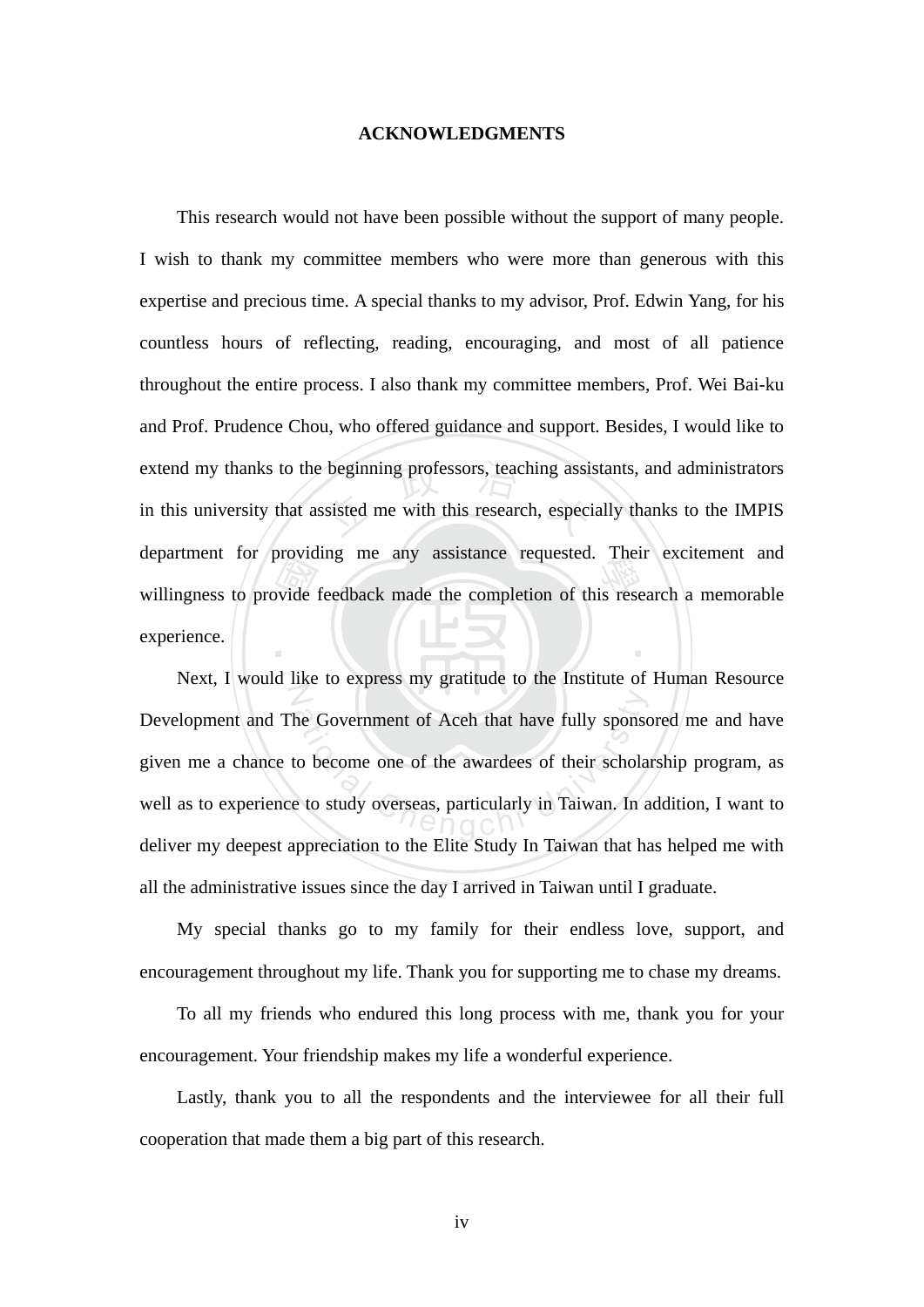## **TABLE OF CONTENTS**

| 1.3 Research Questions.<br>. 17                                             |
|-----------------------------------------------------------------------------|
| $6 - 11$ 17                                                                 |
| $\leq$<br>/<br>24                                                           |
| 1.6 Operational Definition (25) 25                                          |
|                                                                             |
| Chapter 2: Historical Overview Of Indonesia – Taiwan Bilateral Relations 29 |
|                                                                             |
|                                                                             |
|                                                                             |
|                                                                             |
|                                                                             |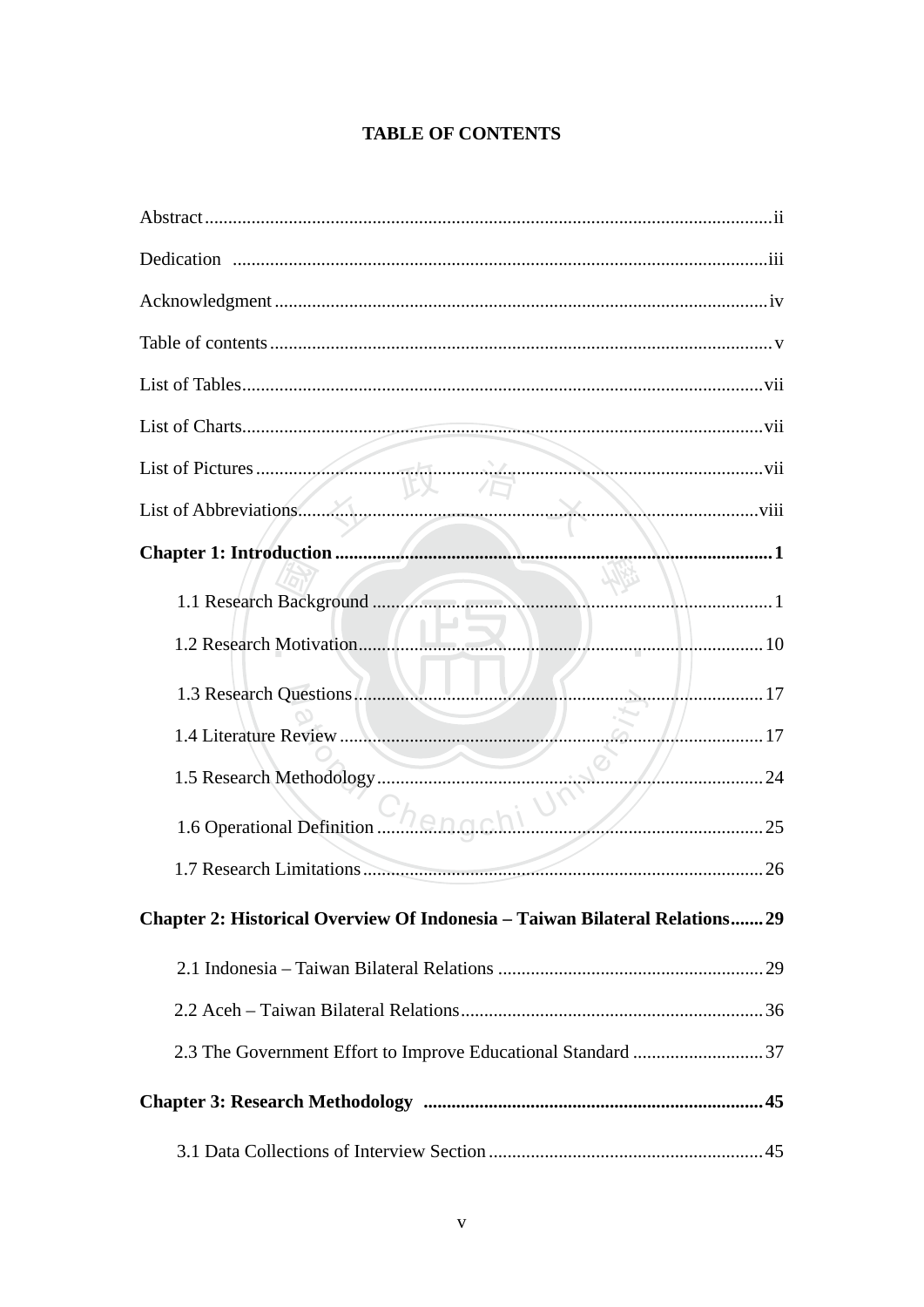| 4.1 How this scholarship program can tighten the bilateral relations between         |  |
|--------------------------------------------------------------------------------------|--|
|                                                                                      |  |
| 4.2 How effective is this scholarship program and how to measure whether or not this |  |
|                                                                                      |  |
| 4.3 How this scholarship program will bring beneficial impacts towards               |  |
|                                                                                      |  |
|                                                                                      |  |
|                                                                                      |  |
|                                                                                      |  |
| . 83                                                                                 |  |
| . 83                                                                                 |  |
|                                                                                      |  |
|                                                                                      |  |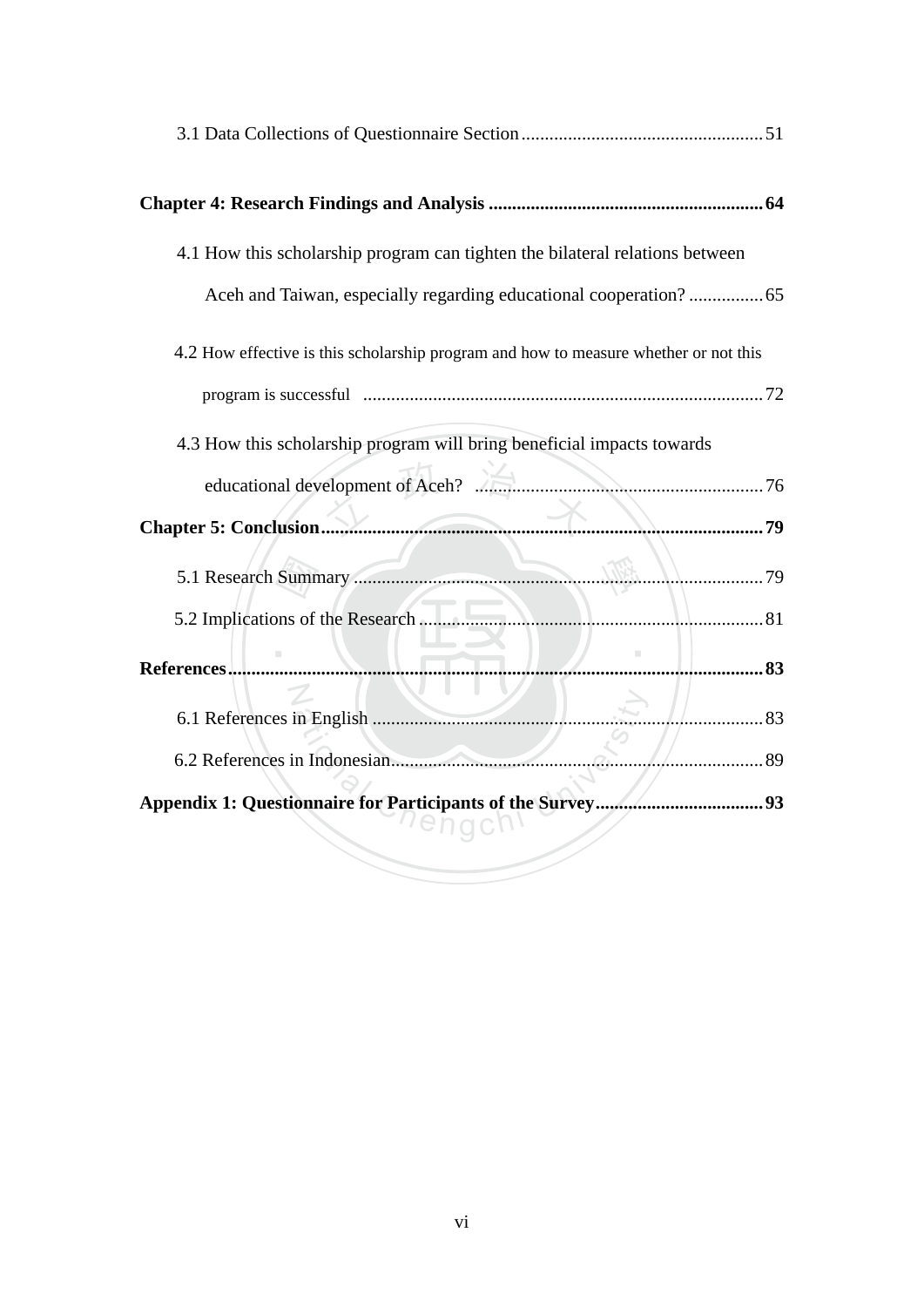### **LIST OF TABLES**

| Table 5. List of universities in Taiwan that has double degree program with Aceh  70 |  |
|--------------------------------------------------------------------------------------|--|
| Table 6. List of universities in Aceh that were visited on August-September 2015  76 |  |

## **LIST OF CHARTS**

| Chart 4. Kind of Scholarship Received by Acehnese Students in Taiwan 54 |  |
|-------------------------------------------------------------------------|--|
|                                                                         |  |
|                                                                         |  |
| Chengchi Un                                                             |  |
| <b>LIST OF PICTURES</b>                                                 |  |

政 治

## **LIST OF PICTURES**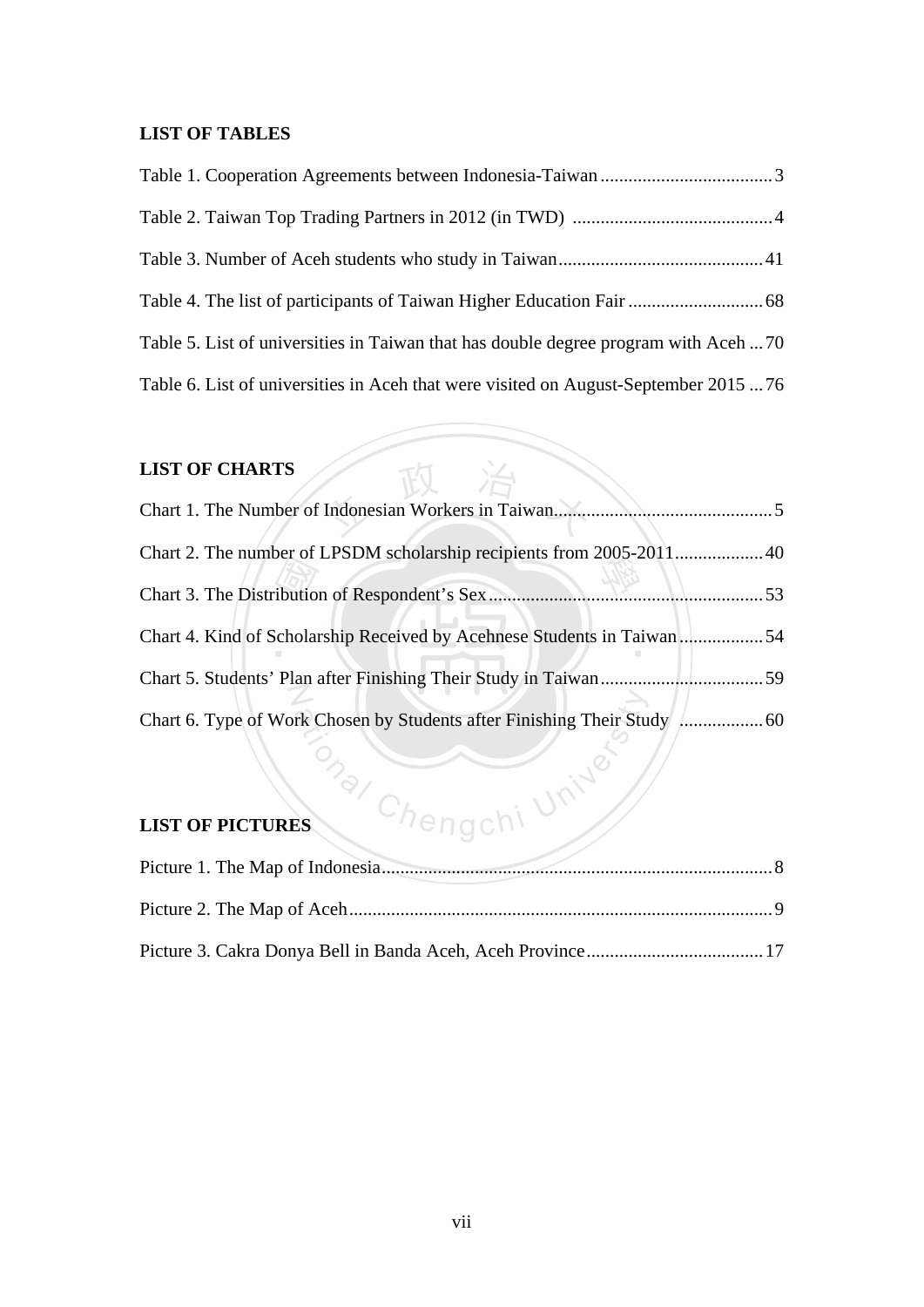## **LIST OF ABBREVIATIONS**

| <b>ADS</b>  | <b>Australian Development Scholarship</b>             |
|-------------|-------------------------------------------------------|
| <b>ASAT</b> | Aceh Students Association in Taiwan                   |
| <b>ESIT</b> | Elite Study In Taiwan                                 |
| <b>GAM</b>  | Gerakan Aceh Merdeka (Free Aceh Movement)             |
| <b>GDP</b>  | <b>Gross Domestic Product</b>                         |
| <b>ICDF</b> | <b>International Cooperation and Development Fund</b> |
| <b>IETO</b> | <b>Indonesian Economic and Trade Office</b>           |
| <b>IHRD</b> | <b>Institute of Human Research Development</b>        |
| <b>MOE</b>  | Ministry of Education                                 |
| <b>OECD</b> | Organization for Economic Cooperation and Development |
| <b>PISA</b> | Program for International Students Assessment         |
| <b>RTI</b>  | Radio Taiwan International                            |
| <b>TETO</b> | Taipei Economic and Trade Office                      |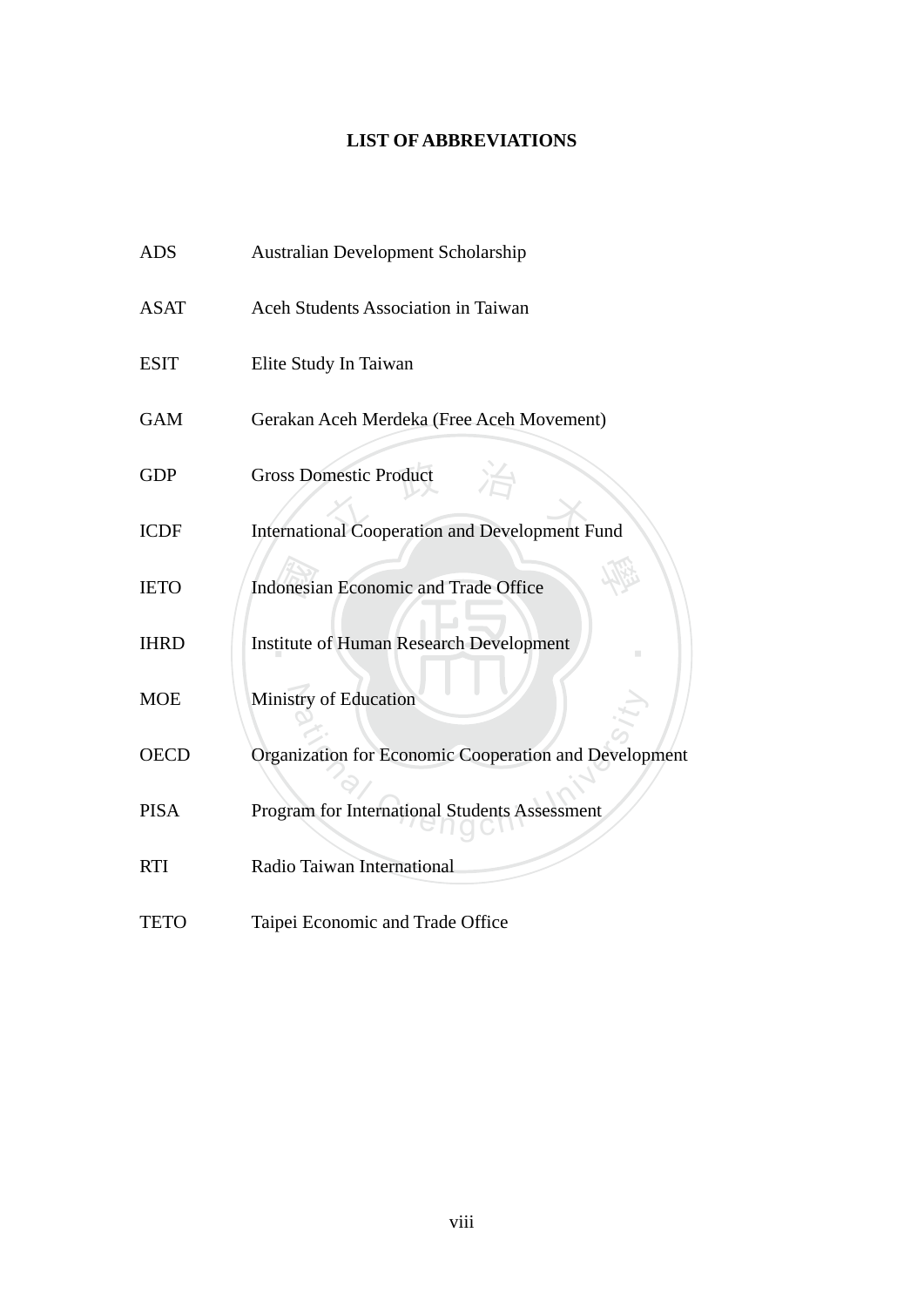#### **CHAPTER 1**

#### **INTRODUCTION**

#### **1.1 Research Background**

commission board right under the Governor of Aceh. The aim of this program is to improve human resources skill, increase the living standard, and increase prosperity. scholarship for its citizens who wanted to continue their masters or Ph.D. in Taiwan<br>through Institute for Human Research Development (IHRD), a scholarship improve human resources skill, increase the living standard, and increase prosperity. In 2010, the Government of Aceh had agreed to work together with Ministry of mment of Aceh had agreed to work together<br>This cooperation has a great prospect in the fut<br>enable to develop their hometown right after the This thesis will be about the cooperation between Taiwan and Aceh in the field of higher education. Started from 2005, the Government of Aceh had provided the full through Institute for Human Research Development (IHRD), a scholarship Education in Taiwan. This cooperation has a great prospect in the future. It is expected that the students will enable to develop their hometown right after they return to Aceh, while Taiwan can promote its well educational system internationally.

Also, there is a recent phenomenon that has shifted the trend in studying abroad. Previously, Asian students go to the West (the US or Europe) to study, while, nowadays, many Asian students go to other Asian countries to continue their higher degree. This phenomenon happens because of several factors, and one of them is a regional cooperation between one country to another one. The scholarship program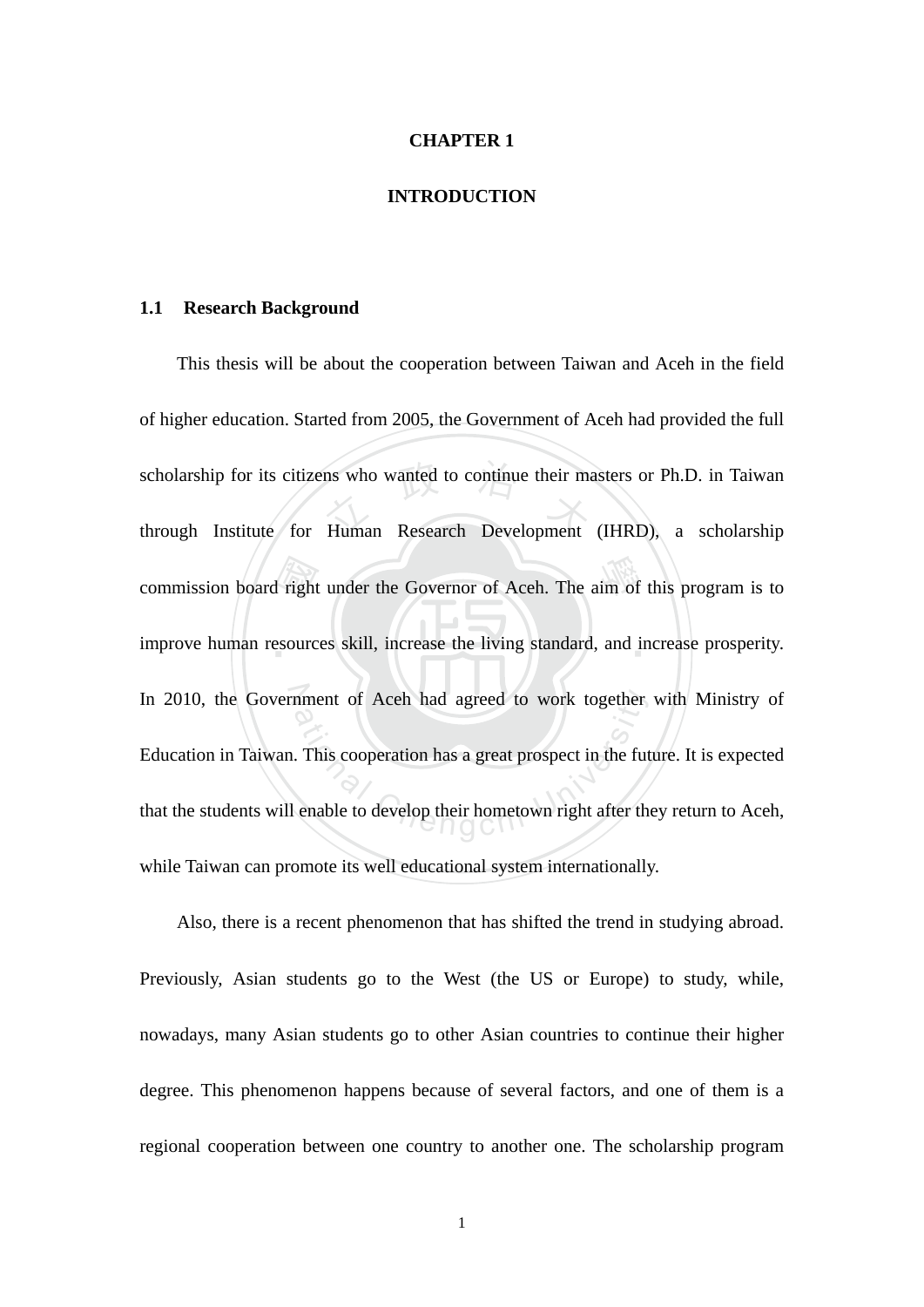offered by the Government of Aceh to its citizen will become my case study in explaining how the relations between these two countries can become closer through expanding the cooperation in the field of education.

kind of obstacle faced during studying in Taiwan, since there are some differences<br>between Aceh and Taiwan, starting from language, studying environment, culture, and in Aceh. The author would like to analyze the effectiveness of this program through<br>policy and administration evaluation. Also, the author is also eager to analyze what between Aceh and Taiwan, starting from language, studying environment, culture, and through the weather. Therefore, the author would like to conduct research, whether or not this scholarship program can be a catalyst to tighten the bilateral relations between Taiwan and Aceh as well as can become one of the ways to improve the human resource skill in Aceh. The author would like to analyze the effectiveness of this program through

ation<br>urther into the analysis, the author would like<br>bilateral relations between Taiwan and Indone Before going further into the analysis, the author would like to explain briefly about the history of bilateral relations between Taiwan and Indonesia, including the relations between Taiwan and Aceh. After that, the author will continue to break down about the condition of Aceh, since it is not that well known. The 30-year conflict and tsunami disaster became the main reason for poor education in Aceh, and this makes the government of Aceh puts its high attention on the education to develop this province.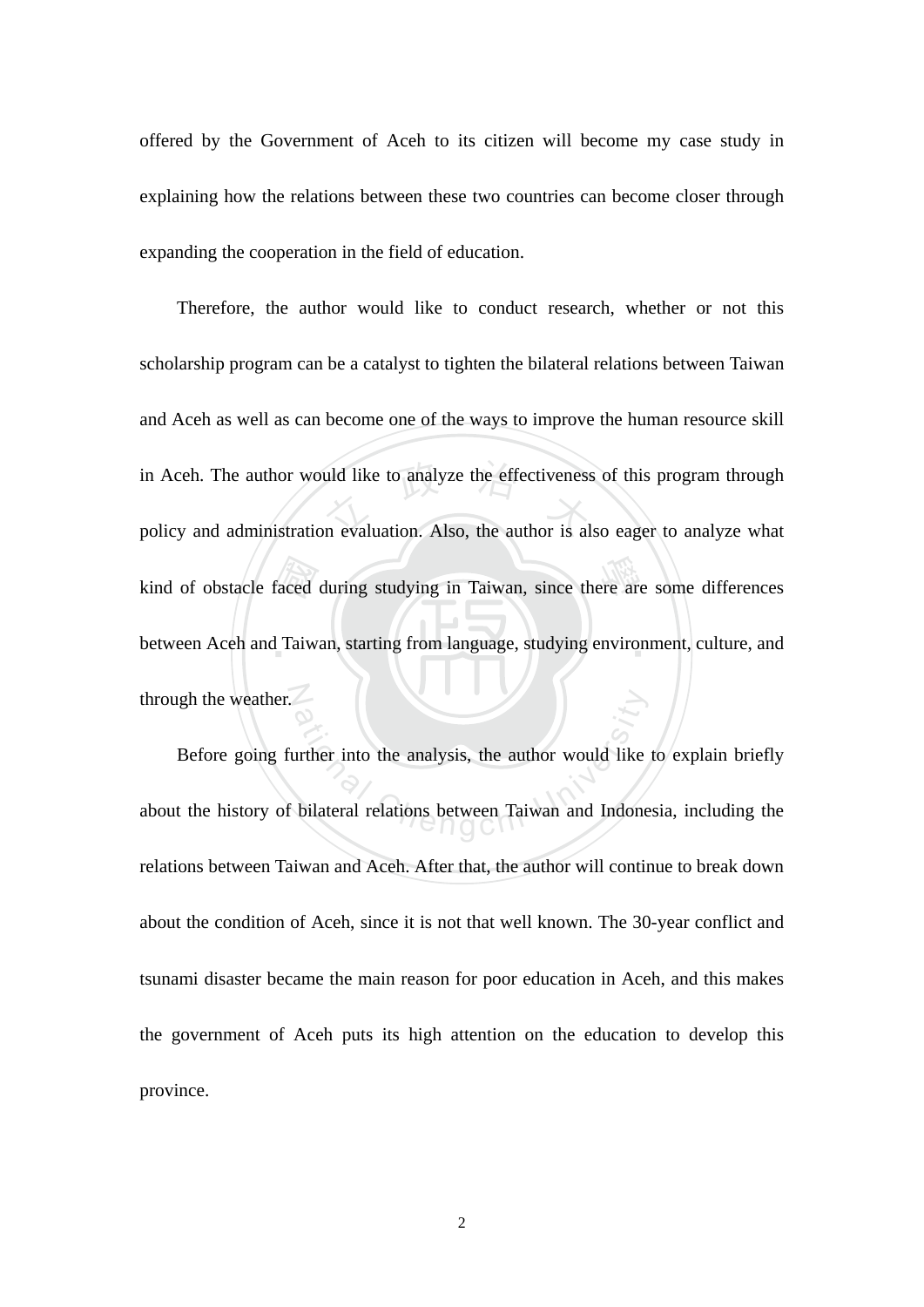#### **1.1.1 Indonesia-Taiwan Bilateral Relations**

 $\blacksquare$ me and<br> *ligy*<br>
mder g<br>
coope 4 dated July 7, 1994, Chamber of Indonesian Economic and Trade Office (IETO) in Taipei as an economic institution is N Iist of agreements between Indonesia and Taiw<br>Cooperation Agreements between Indonesia-7 The bilateral relation between Indonesia and Taiwan has been started since 1971 through establishing the representative office on both sides which called Taiwan Chinese Chamber of Commerce (TETO, 2012). In 1989, in order to make this relationship come closer in various fields, Taiwan Chinese Chamber of Commerce was changed to Taipei Economic and Trade Office (TETO). In 1994, through Presidential Decree number 48/1994 dated July 7, 1994, Chamber of Commerce upgraded to non-government under guidance by the Secretary of Commerce (KDEI, 2010). Besides, there are several cooperation agreements between Indonesia and Taiwan in many different fields. The list of agreements between Indonesia and Taiwan can be seen in the table as follow:

| Y ear | Name                                            | Field          |
|-------|-------------------------------------------------|----------------|
| 1990  | Bilateral investment protection                 | Economic       |
| 1995  | Prevention of fiscal evasion agreement          | Economic       |
| 1995  | A greement in the field of agriculture          | Economic       |
| 2004  | MoU in fishery cooperation                      | Economic       |
| 2004  | Agreement in the field of labor                 | Socio-cultural |
| 2006  | MoU in technical cooperation in agricultural    | Economic       |
| 2010  | MoU in "One Village One Product" (OVOP)         | Economic       |
| 2011  | MoU in the field of higher education            | Socio-cultural |
| 2012  | Letter of Intent on Morotai Development Project | Economic       |

**Table 1. Cooperation Agreements between Indonesia-Taiwan** 

Source: http://www.roc-taiwan.org/id\_en/index.html [Last Assessed: April 10<sup>th</sup>, 2014]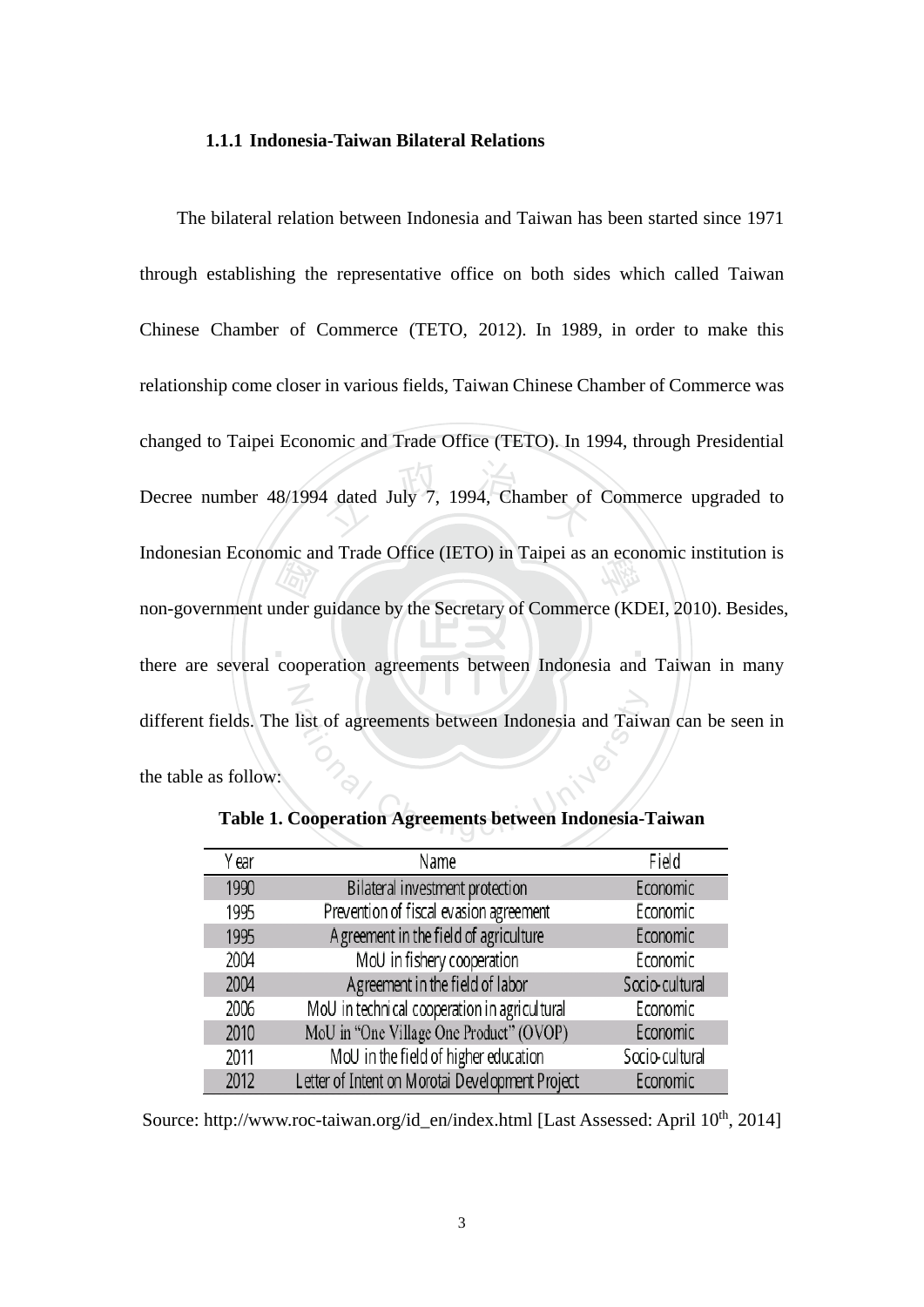2012). For more details, the author has attached a table that d<br>trading partner in during 2011. The table can be seen as follow: According to Taiwan Economic and Trade Office, Indonesia is Taiwan's 11th trading partner. Taiwan's main exports are petroleum products, electronic products, metal products, textiles, clothing, machinery parts, machine tools, automobile parts and other products. Meanwhile, the main imports are oil, coal, copper and gold alloy, wood and rubber and other raw materials. In addition, Taiwanese state oil company CNPC and Indonesia have signed a long-term contract for the supply of natural gas (TETO, 2012). For more details, the author has attached a table that describes Taiwan's top

| <b>RANKING</b> | <b>COUNTRY NAME</b>             | <b>AMOUNT</b>   |
|----------------|---------------------------------|-----------------|
|                | CHINA                           | 121,621,186,471 |
| 2              | JAPAN                           | 66,561,464,334  |
| 3              | UNITED STATES                   | 56,579,475,382  |
| 4              | HONG KONG                       | 40,590,735,466  |
| 5              | SINGAPORE                       | 28,196,383,378  |
| 6              | KOREA, REPUBLIC OF              | 26,915,434,375  |
| 7              | SAUDI ARABIA                    | 16,641,677,798  |
| 8              | MALAYSIA                        | 14,398,911,372  |
| 9              | GERMANY, FEDERAL<br>REPUBLIC OF | 13,398,598,979  |
| 10             | AUSTRALIA                       | 12,940,805,189  |
| 11             | INDONESIA                       | 12,514,991,290  |

Source: http://www.roc-taiwan.org/id\_en/index.html [Last Assessed: April 10<sup>th</sup>, 2014]

To enhance the promotion of trade between Taiwan and Indonesia, Ministry of Economic Affairs of Taiwan together with a non-commercial organization established the Public Foundation Taiwan External Trade Development Council (Taiwan External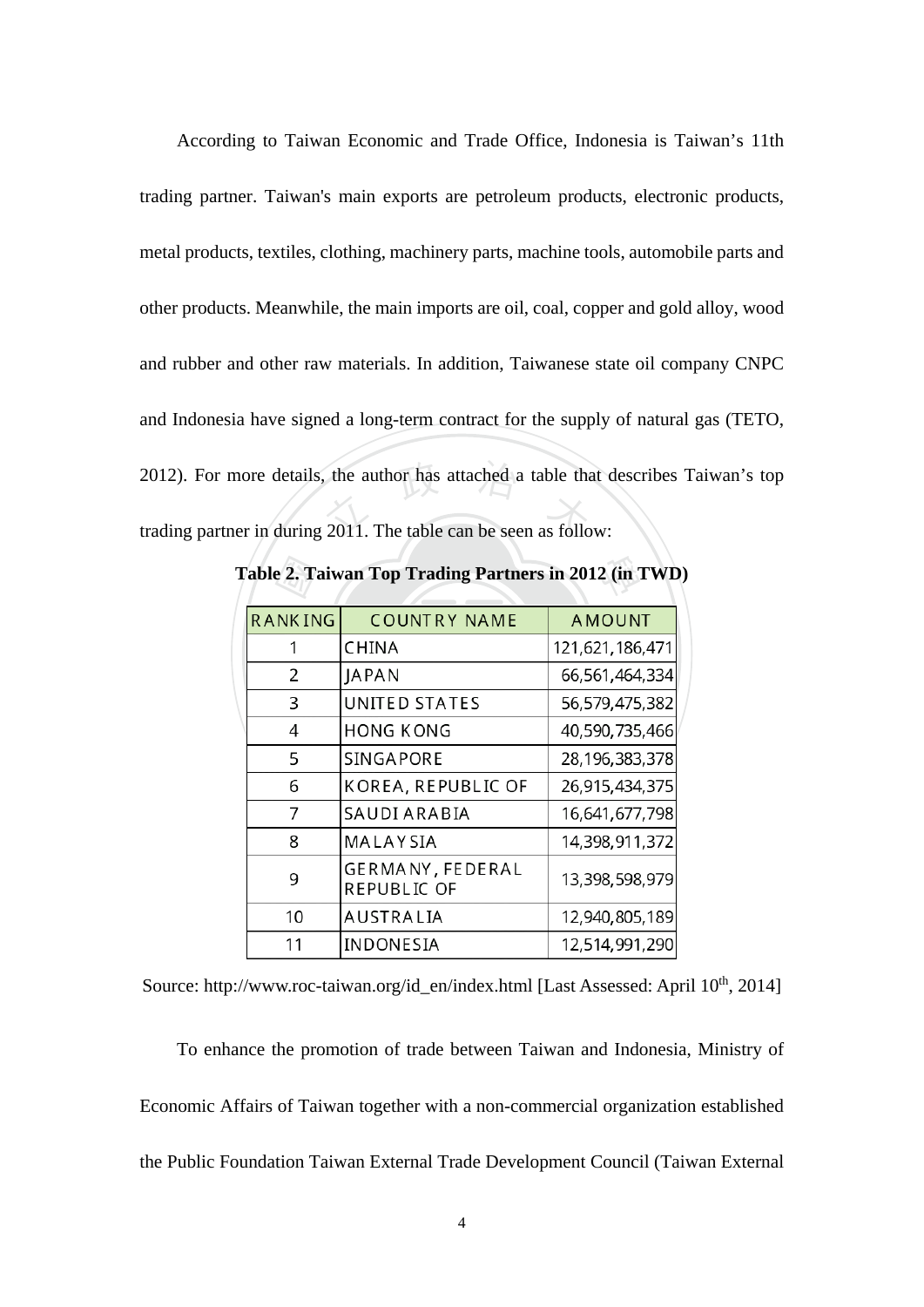200.000 people by the end of 2013. Below is the chart that illustrates the increase<br>number of Indonesian worker in Taiwan since 2000. Trade Development Council, TAITRA) and Taiwan Trade Center was established in Jakarta, Indonesia, (Taiwan Trade Center, Jakarta, http://jakarta.taiwantrade.com.tw/) Moreover, in the field of labor, the number of Indonesian workers in Taiwan gradually increased since a cooperation agreement was signed in December 2004. In accordance with Sri Setiawati' report, Director of Labor Department in Indonesia Economic and Trade Office in Taiwan, the total number of Indonesian workers in Taiwan was nearly number of Indonesian worker in Taiwan since 2000.



Source: Sri Setiawati, Director of Labor Department, Indonesian Economic and Trade Office in Taipei

On the other hand, in academic exchanges, many of cooperation have been established between Taiwan and Indonesia. The Taiwan Economic and Trade Office in Jakarta have been maintaining academic exchange with Universities and research center. There are several top Indonesian public universities have been becoming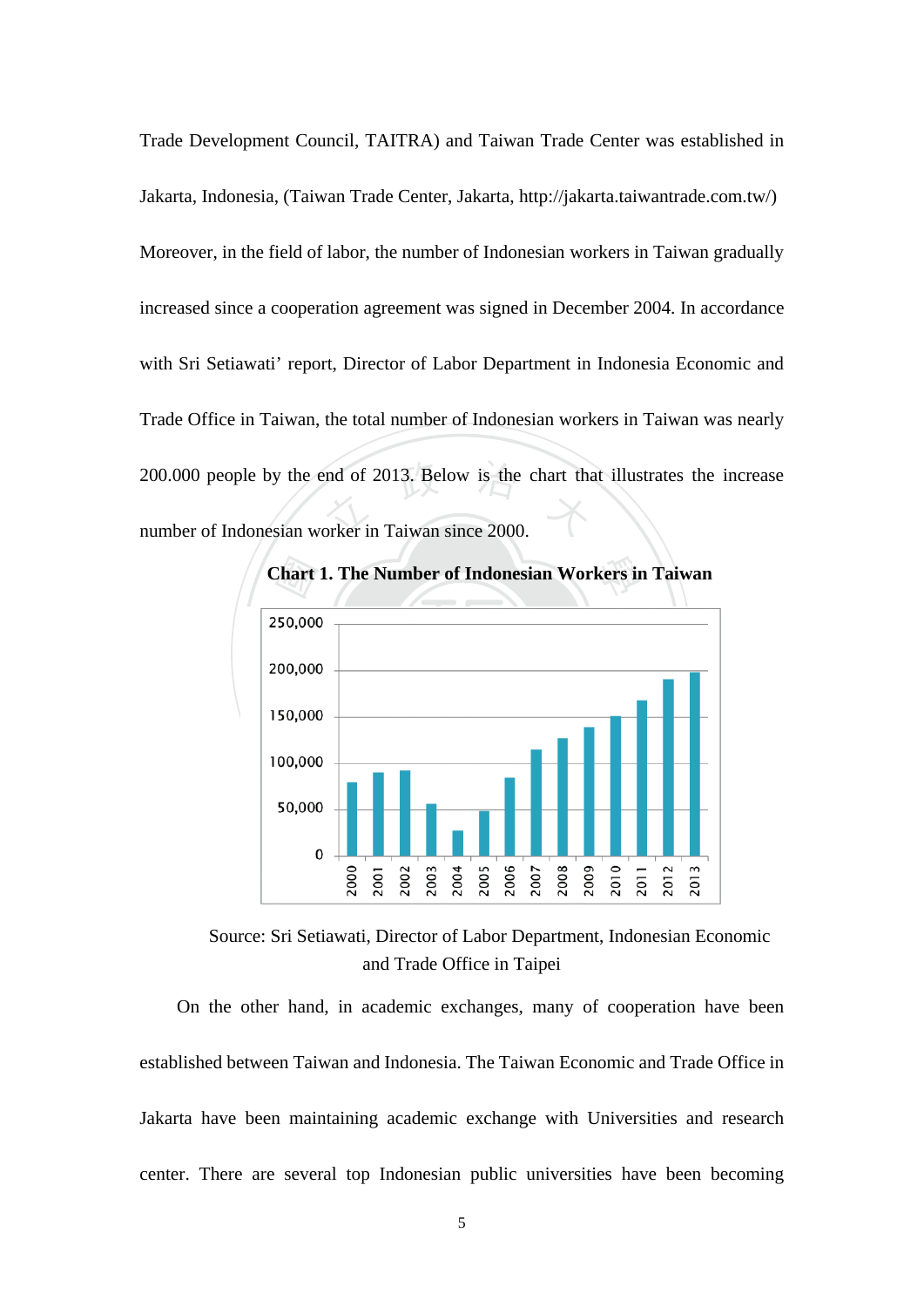partners of TETO such as the University of Indonesia in Jakarta, Institut Teknologi Sepuluh Nopember in Surabaya and the University of Brawijaya in Malang (TETO, 2012). Also, cooperation with research center is established with Indonesian Institute of Sciences and the Habibie Center (TETO, 2012). Through those co-operations, Taiwan and Indonesia are conducting academic exchange and research.

Taiwan (TETO, 2012). These scholarships fund covers all expenses including life<br>expenses while the student in Taiwan. Moreover since 2000 - 2009 there is 55 interand Development Fund (ICDF), and Elite Study in Taiwan (ESIT), Taiwan provides<br>many scholarships for Indonesian student who has the interest to continue their study in expenses while the student in Taiwan. Moreover since 2000 - 2009 there is 55 interuniversity cooperation between both sides that provide an opportunity for Indonesian on between both sides that provide an opportuned<br>eir master or doctoral level under the dual degree<br>opportunities in academic exchange have be Furthermore, through Ministry of Education (MOE), International Cooperation many scholarships for Indonesian student who has the interest to continue their study in students to obtain their master or doctoral level under the dual degree program (Aditya, 2013). Those many opportunities in academic exchange have been increasing the number of Indonesian students in Taiwan into 1.923 students with diverse backgrounds like academician, government official, and businessman academic exchange is happening through interest from both sides (Aditya, 2013).

On Taiwan side, there is a need to increase Indonesia and Taiwan discourse through academic exchange while on the other hand, Indonesian students as an intellectual community are hoping for a better life once they obtain their degree in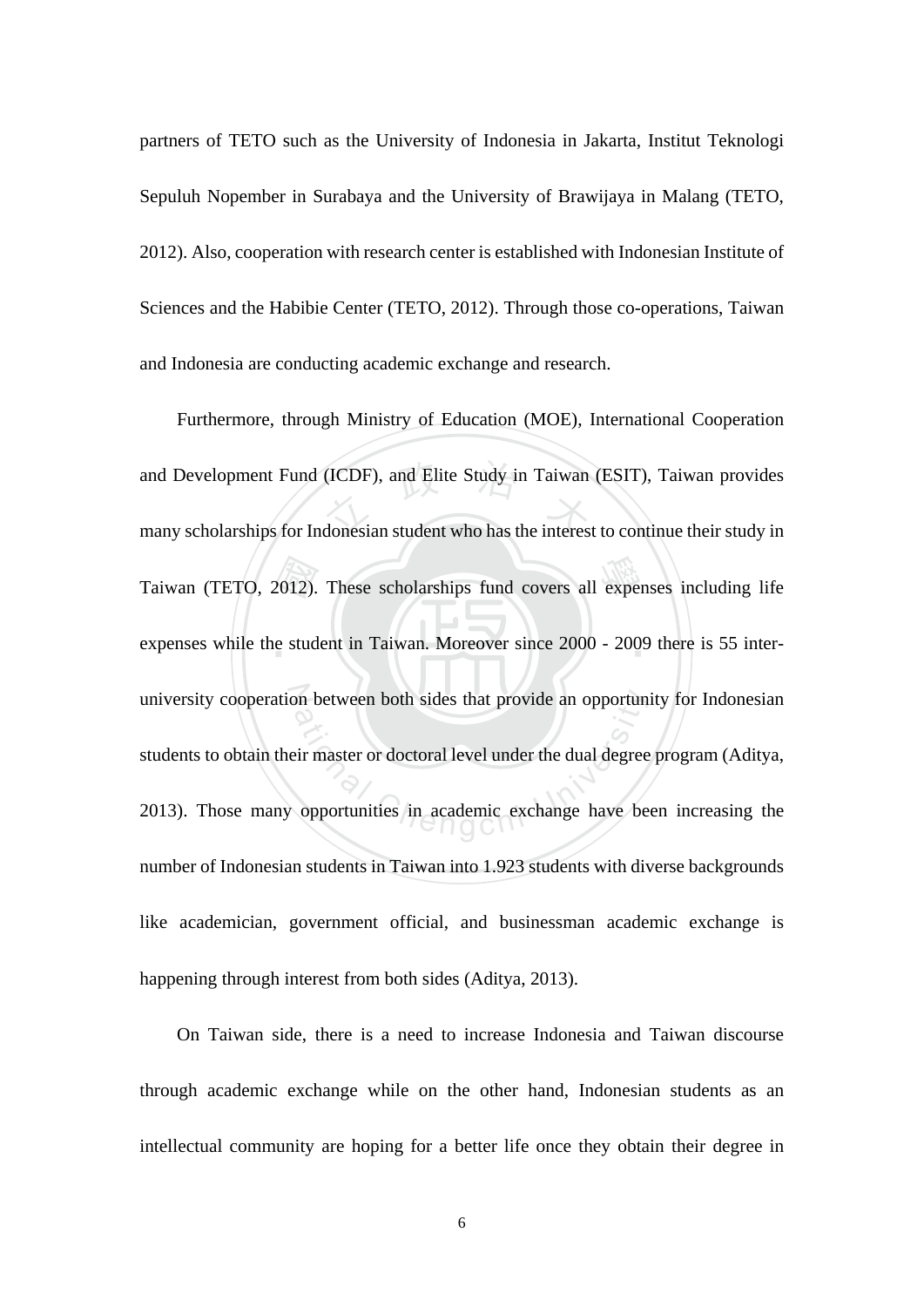Taiwan (Aditya, 2013). Once they come back to Indonesia, there is a significant opportunity for them to get a certain position in the top managerial level, an academic institution as well as government official which could give positive effect for the development of Indonesia – Taiwan relation in the future.

#### **1.1.2 Introduction to Aceh Province**

near the northern tip of Sumatra. Administratively, this province has 18 regencies and<br>5 autonomous cities. Aceh is governed not as a province but as a special territory, and regions in indonesia which is located<br>bital and the largest city is Banda A ‧ administrative designation intended to give the area increased autonomy from the in Jakarta. This province is leaded by a governomental and a governomental value to its highest proportion of Muslims. Aceh is one of the regions in Indonesia which is located at the northern end of Sumatra Island. The capital and the largest city is Banda Aceh, located on the coast 5 autonomous cities. Aceh is governed not as a province but as a special territory, an central government in Jakarta. This province is leaded by a governor and adopts Sharia customs and laws due to its highest proportion of Muslims. According to the Board of Indonesian Statistics, in 2014 it is estimated that the population of Aceh is 4,731,705, with the population growth rate is 2.06 (Statistic, 2016)

For more details regarding Aceh Province, the author has attached the map of Indonesia and the map of Aceh that can be seen below. In picture 1.1, the map of Indonesia, Aceh region is marked with green color. In addition, below map of Indonesia is also attached below map of Aceh. In picture 1.2, the map of Aceh, it is also showed all districts inside Aceh region. These two maps can be seen as follow: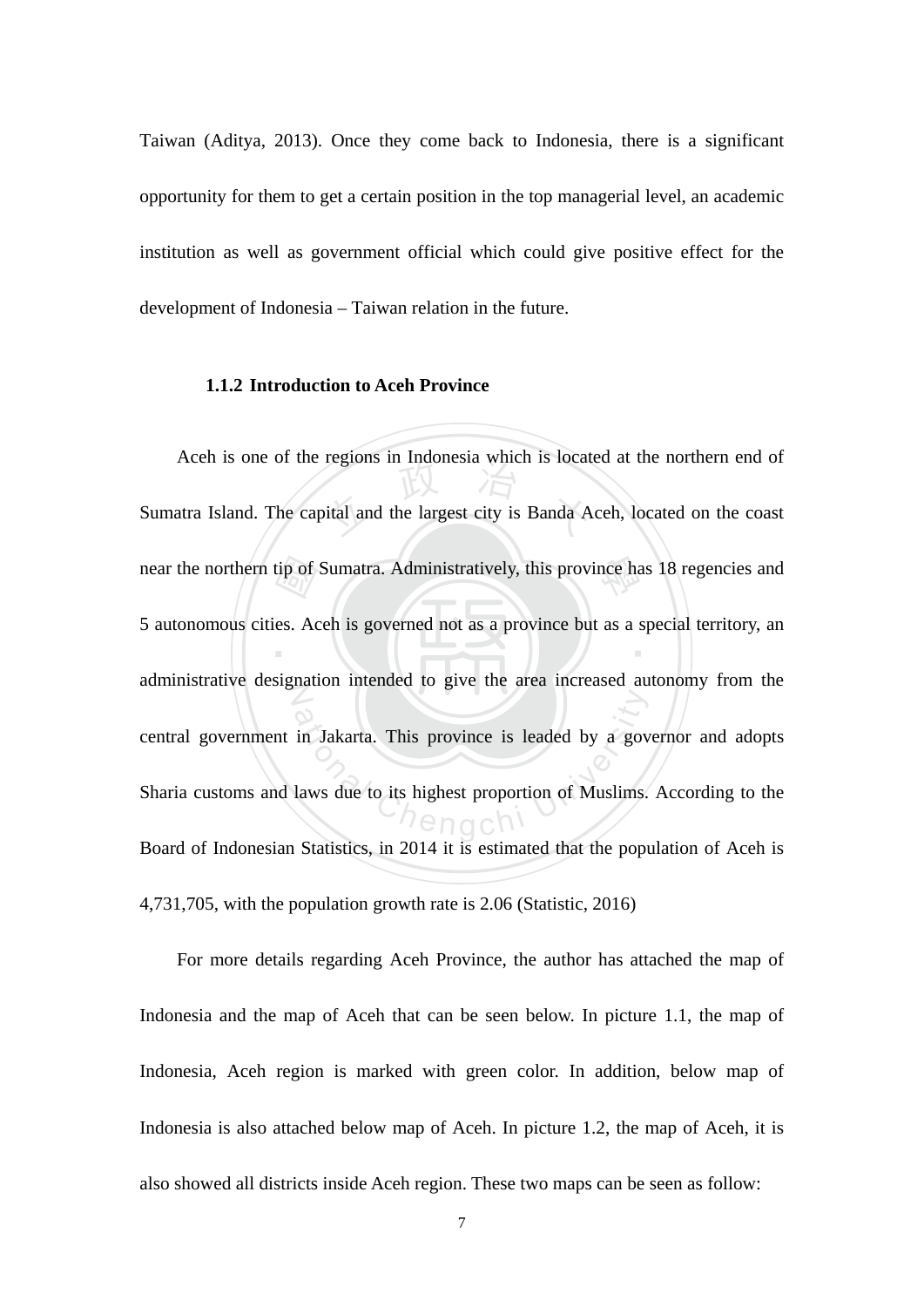## **Picture 1. The Map of Indonesia**



Source:https://www.http://grahabudayaindonesia.at.webry.info/201104/article\_



Source:http://www.aktual.com/pemerintah-aceh-diminta-optimalkan-dana-otsu s/ [last Assessed: October 25th, 2016]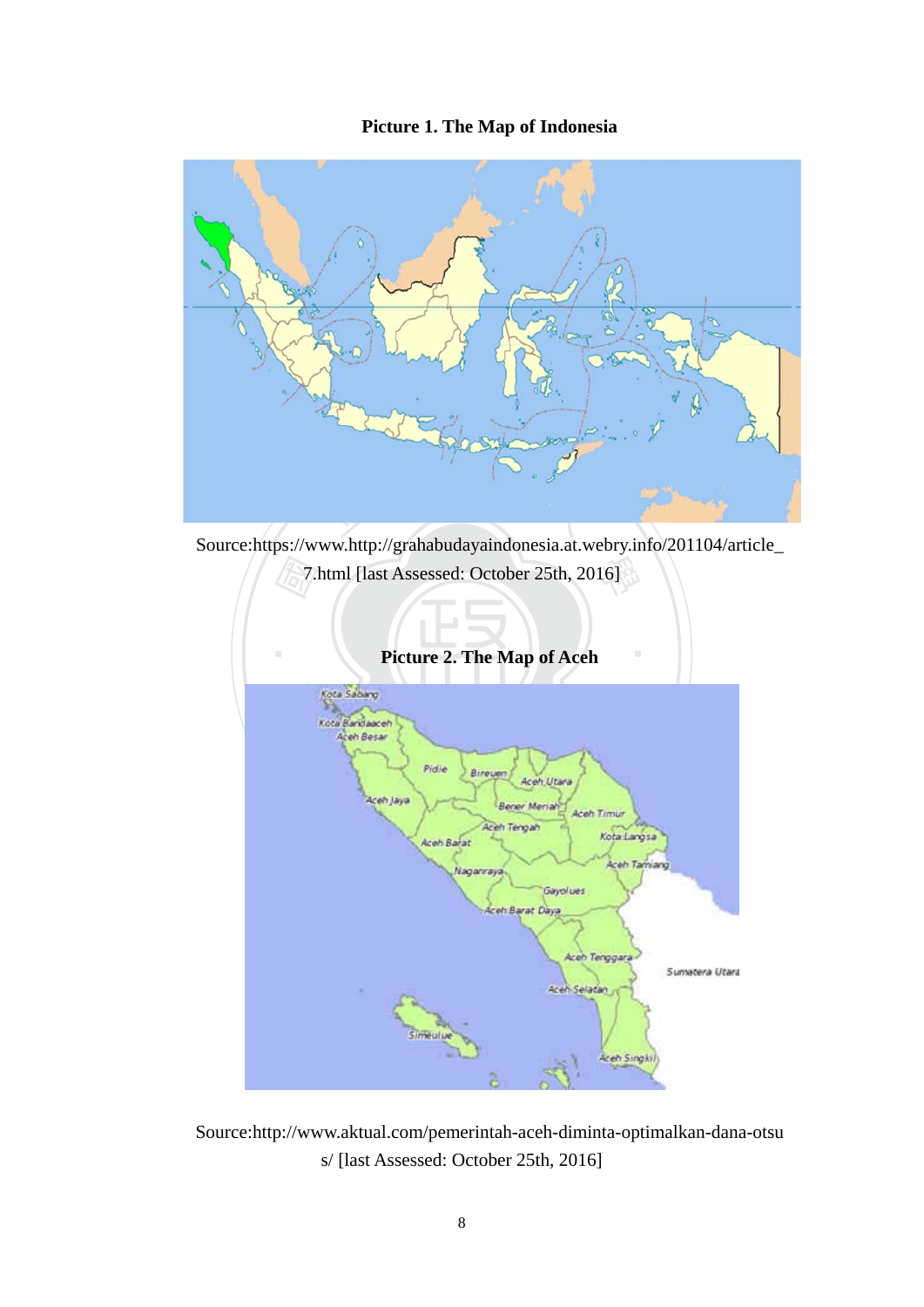$\frac{1}{2}$  In accordance with the most recent census in 2014, the total population of Aceh Aceh is a diverse province and has several ethnic and language groups. The majority ethnic groups are the Acehnese. Besides, there are also a significant number of Chinese populations. Usually, these Chinese people are leading in business and financial things. In addition, some Arab, Portuguese, and Indian descent can also be found in Aceh. It is because their ancestor landed in Aceh in the early of the 12th century due to some missions, it was either for trading or spreading the religion (Dahlia, 2013).

is 4,731,705 people (Depkes, 2014). The languages widely spoken in Aceh are<br>Indonesia, as the national language, and Acehnese dialect. According to the Central Indonesia, as the national language, and Acehnese dialect. According to the Central Statistical Agency, Muslims citizens dominate Aceh province with more than 98% and Auslims citizens dominate Aceh province with m<br>ant, Buddhist, Hindu, and Catholic (Statistik,<br>sensitive in Aceh. There is very strong suppor followed by Protestant, Buddhist, Hindu, and Catholic (Statistik, 2014). Religious issues are often very sensitive in Aceh. There is very strong support for Islam across the province and sometimes other religious groups feel that they are subject to social or community pressure to limit their activities. For example, in 2012 nine Christian churches and five Buddhist temples were closed in Banda Aceh on the orders of the Aceh provincial government because they did not have the appropriate permits (Saragih, 2012).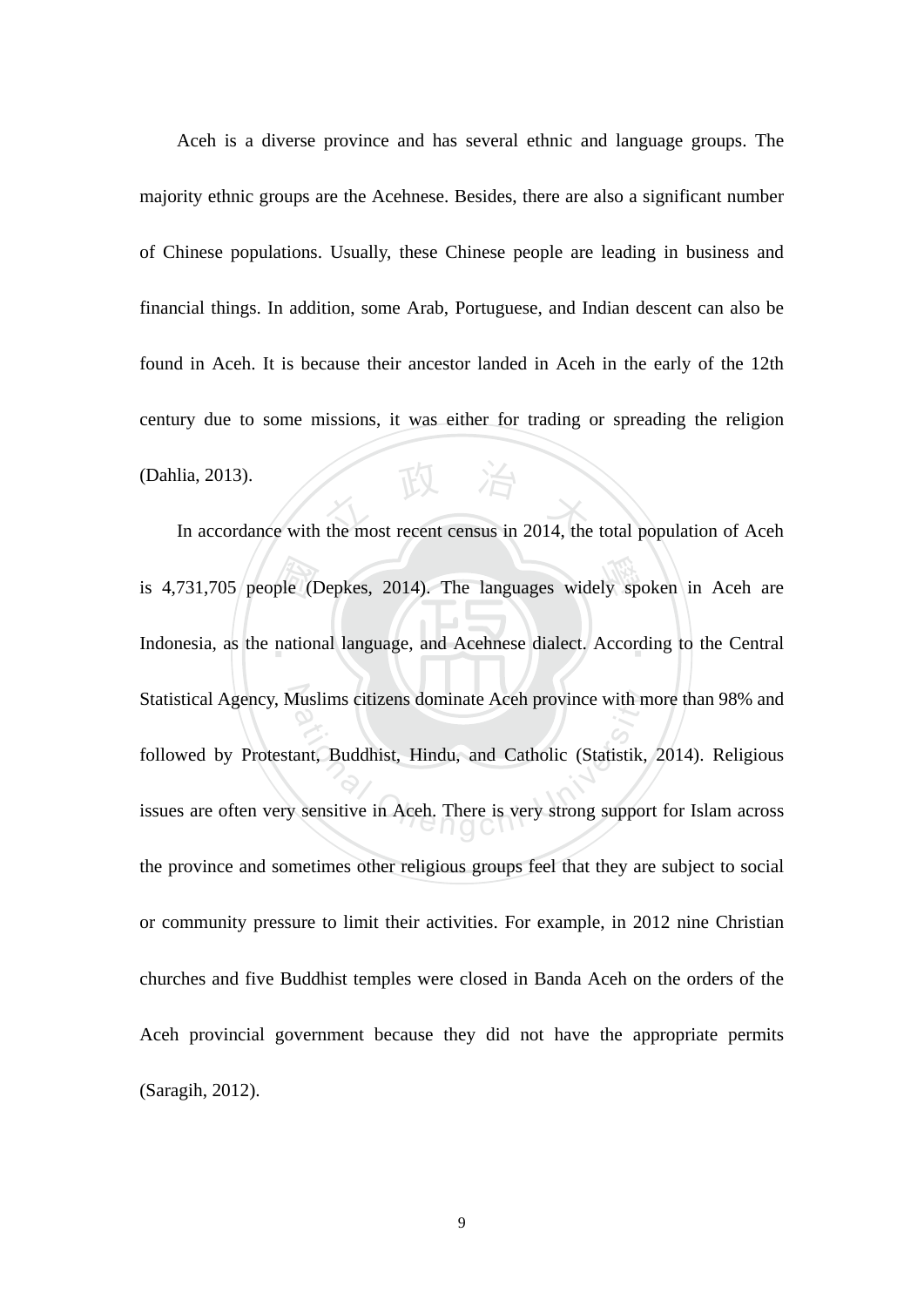#### **1.2 Research Motivation**

qualit<br>early 2014). The 30 years of conflict and tsunami disaster became two of the main factors<br>cause this poor educational situation in Aceh. This situation made the government 學 There are a couple of reasons that motivate the author to write this topic. The first one is regarding the educational situation in Aceh. According to Department of Education in Aceh, in 2005 education grade in Aceh was reported as the 3rd worst in Indonesia. Moreover, it has also been reported that the final exam grades from elementary through high school students dropped dramatically year by year (Statistic, cause this poor educational situation in Aceh. This situation made the government worried about the quality of education in Aceh.

Firstly, for nearly 30 years, the province of Aceh was embroiled in a separatist struggle against the Indonesian government. The conflict in Aceh escalated when Indonesian government. The conflict in Ace<br>all distribution of profit between central gove<br>s, since Aceh has substantial oil and natural gas there was the unequal distribution of profit between central government and Aceh province in the 1970s, since Aceh has substantial oil and natural gas (Institute, 2014). Hasan Ditiro led the call for Independent Aceh. Lately, this movement is called Free Aceh Movement or in Indonesian is called Gerakan Aceh Merdeka (GAM). In 1976, he proclaimed Aceh independence (Ross, 2005). In the end, this movement made Hasan Ditiro had to live in Sweden (Institute, 2014). This movement was getting bigger and bigger through the years, even though the leader had settled abroad.

After left by its leader, this province followed Soeharto's policy of economic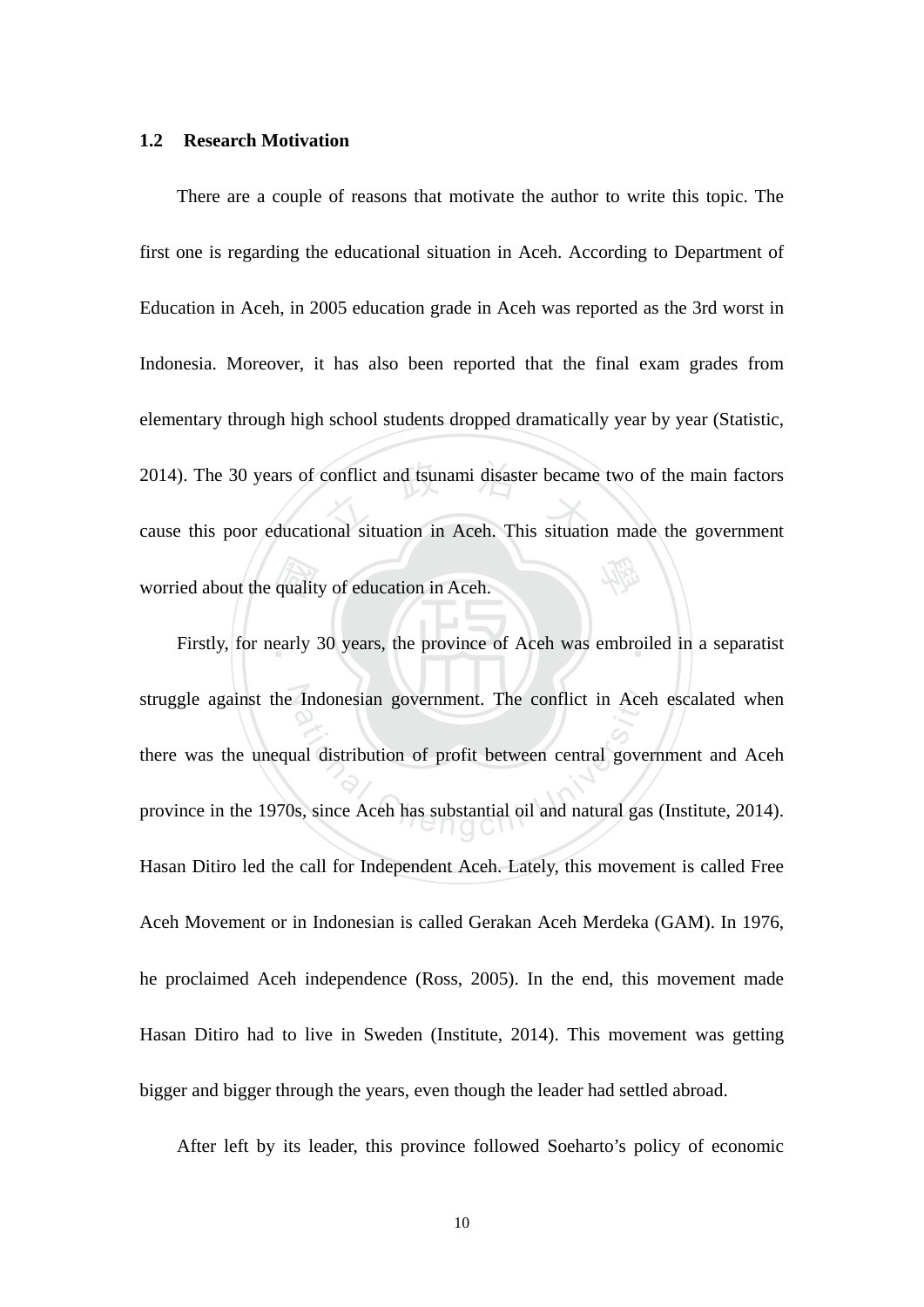In the late of 1990s, coincide with the Asian financial crisis, the chaos in Java development and industrialization. During late 80s several security incidents prompted the Indonesian central government to take repressive measures and to send troops to Aceh. Human rights abuse was rampant for the next decade, resulting in many grievances on the part of the Acehnese toward the Indonesian central government. In 1990, the Indonesian government initiated a martial law by deploying more than 12,000 Indonesian armies in the region (Ross, 2005). It was such a special operation against Free Aceh Movement.

and an ineffective central government gave an advantage to Free Aceh Movement and<br>resulted in the second phase of the rebellion, this time with large support from the resulted in the second phase of the rebellion, this time with large support from the Acehnese people (Ross, 2005). The war was still going on even when the Tsunami oss, 2005). The war was still going on even v<br>ck the province.<br>ears of social and political conflict between GA. Disaster of 2004 struck the province.

During thirty years of social and political conflict between GAM and Indonesian military brought more harm than good, especially to the society of Aceh. History showed that wars and armed conflicts has destroyed social institutions more than provided constructive impact (Wiryono). It was exposed clearly in the social life, for example, the destruction of educational institutions. It is reported that many teachers and students were killed during the conflict, 546 schools were burned during the conflict, and more than 514 teachers left the province for security reasons (Liputan6,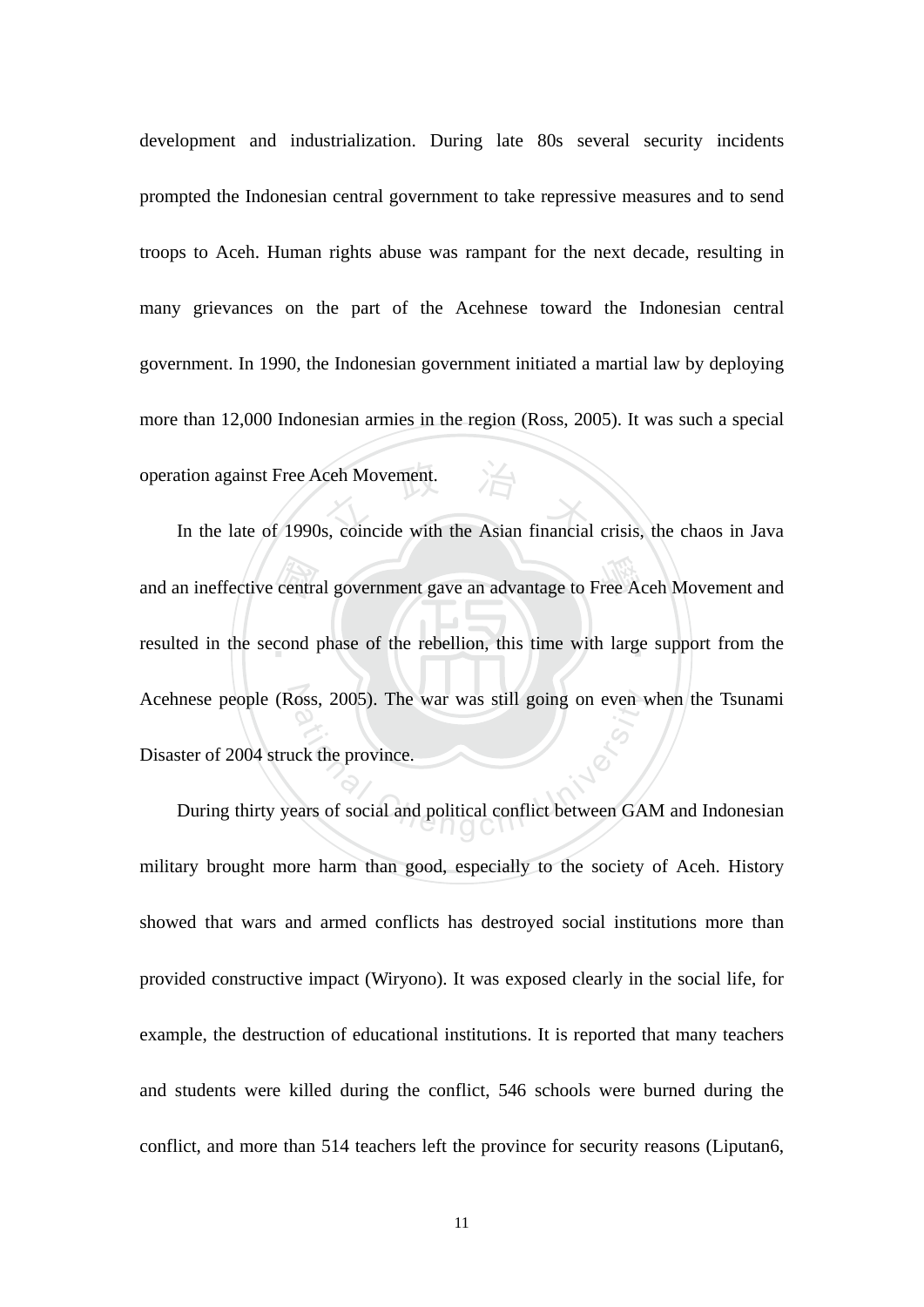2002). Many children displaced to the camps (numbers reaching 16,352 students at one point) and had to quit school, at least temporarily (Bailey, 2008). Ironically, some of the students were forced to take part in the conflict, such as became a child soldier (Report, 2008).

‧from a private university, was shot in September 2000 and in the following year the same incident happened again to the Rector of Unsyiah, Dr. Dayan Dawood (Raihan, destruction of public and private property (Miller and Bunnell, 2010 in Samuels,<br>2012). Also, the most tragic incident happened when Prof. Dr. Safwan Idris, a director same incident happened again to the Rector of Unsyiah, Dr. Dayan Dawood (Raihan, 2004). This conflict has created a worse atmosphere for a learning process. Besides has created a worse atmosphere for a learning<br>the other impact was the traumatic feelings and<br>the conflict surround area. This conflict, which raged most actively between 1976 and 2005, led to the deaths of between 15,000 to 20,000 people, the dislocation of families and massive 2012). Also, the most tragic incident happened when Prof. Dr. Safwan Idris, a director the physical damage, the other impact was the traumatic feelings and fears felt by the people who lived in the conflict surround area.

Second, of all, another factor caused the poor educational situation in Aceh was the effects of Indian Ocean earthquake and Tsunami in 2004. On Sunday, December 2004 the Indian Ocean was hit by the mega thrust earthquake, and then 45 minutes later it continued to result in a tsunami. The epicenter of the quake was located undersea. The scientists estimated the magnitude of this earthquake up to magnitude 9.0 (Times, 2014). That made this as one of the deadliest natural disaster in the world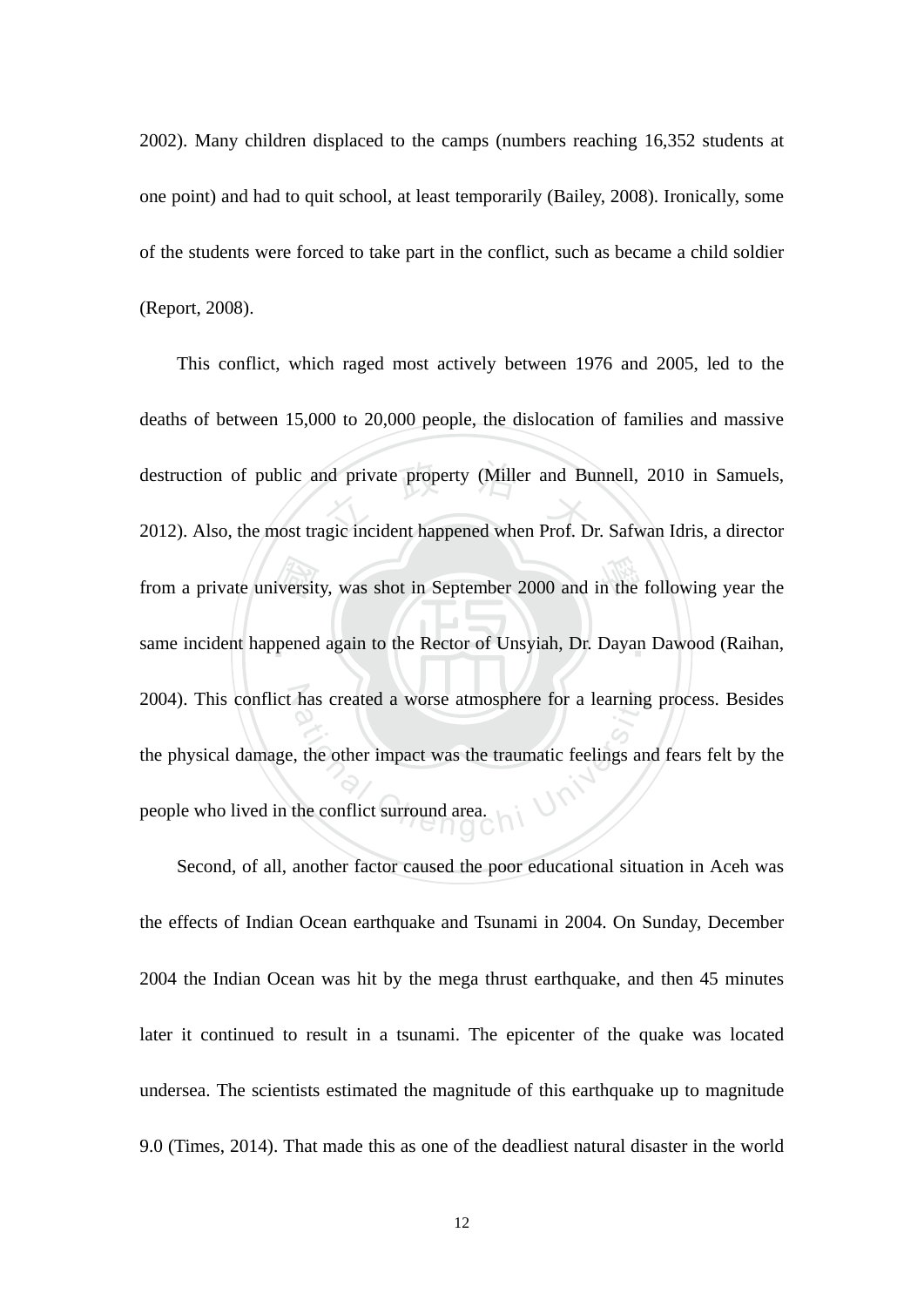record (BBC, BBC News, 2005).

killed and 133,000 went missing or presumed dead in the disaster, while about 500,000 were left homeless (BBC, BBC News, 2005). Before the tsunami, the damaged. Many towns completely disappeared. Meanwhile, the north and east coast<br>region were slightly affected or destroyed. It is estimated that 95,000 people were ‧ 500,000 were left homeless (BBC, BBC News, 2005). Before the tsunami, the population of Aceh was 4,271,000 (2004) (Statistic, 2014). The population as of 15 was 4,271,000 (2004) (Statistic, 2014). The pc<br>s 4,031,589 (Statistic, 2014).<br>k reported that the estimation of the total damage Aceh was the closest point of land to the center of the 2004 Indian Ocean earthquake and tsunami, which devastated much of the western coast of this province. The western coastal areas of Aceh were completely destroyed. It was including Banda Aceh, the capital city of Aceh, which got hardest hit among the western coastal regions. Furthermore, most of the rest of the western coast of Aceh was severely region were slightly affected or destroyed. It is estimated that 95,000 people were September 2005, was 4,031,589 (Statistic, 2014).

The World Bank reported that the estimation of the total damage and losses from the disaster was up to the US \$ 4.45 billion (Tempo, 2005). Of the total, 66 percent is damage (including 2,087 schools were destroyed), while 34 percent is in the form of loss of economic revenue (Bank, The World Bank Indonesia, 2005). It was estimated that over 2000 schools were destroyed, 2,500 teachers killed, and 160,000 students were left without a school to attend as a result of this series of disasters (Commonwealth of Australia, 2008).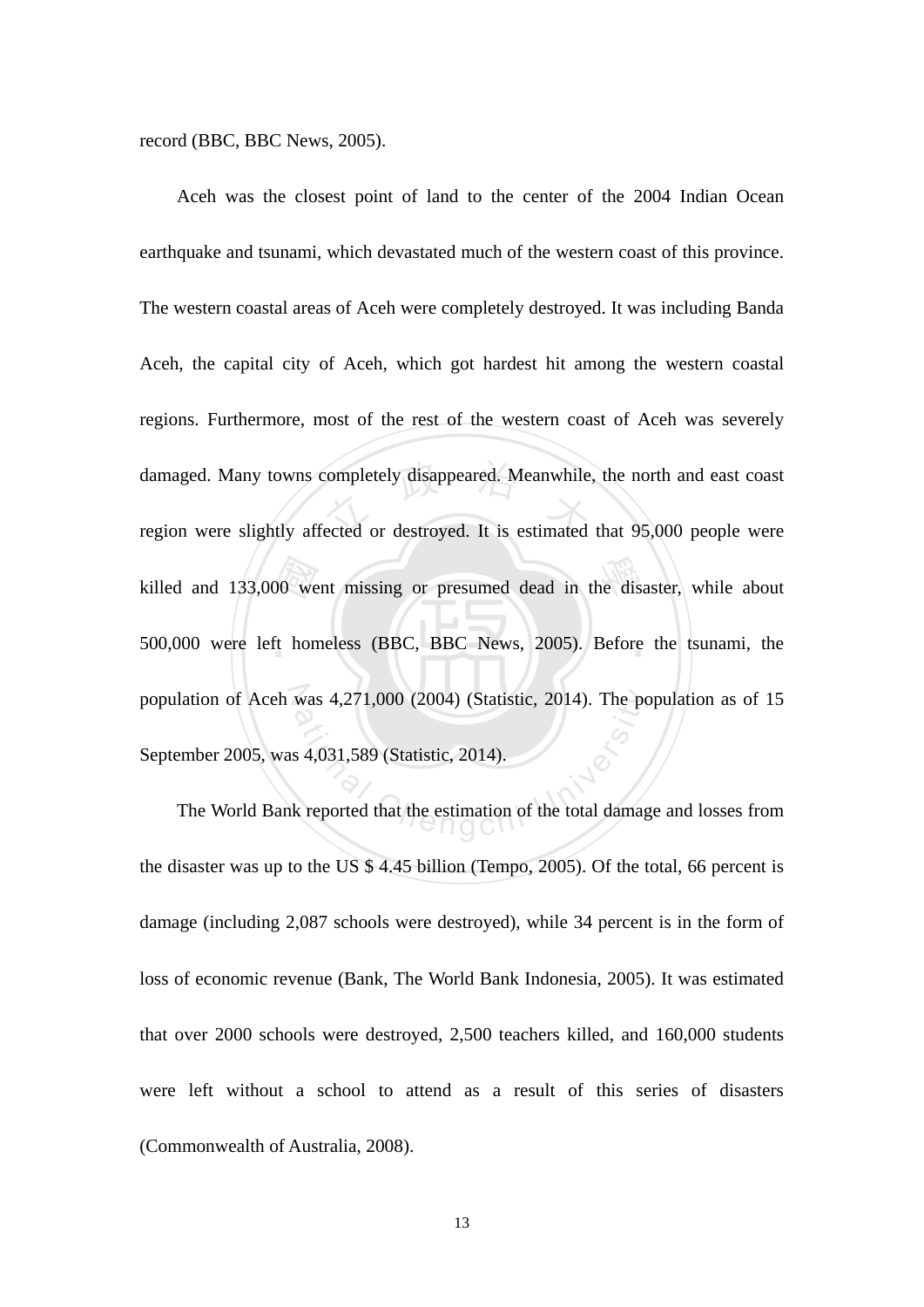Foster, & Nicholas, 2005). Besides, the aid given did not only consist of cash but also<br>consist of medical supply, blankets, clothes, foodstuffs, and many expertise, such as province bringing funding and trying to help Aceh not only in rebuilding but also<br>building it back better, in term of infrastructure, health, education, and others (Fertiq, consist of medical supply, blankets, clothes, foodstuffs, and many expertise, such as doctors, nurses, therapists, psychologist, engineers, architect, teachers, and many rapists, psychologist, engineers, architect, tea Surprisingly, the disaster triggered generosity from domestic and international communities in those countries affected by the tsunami. It was estimated that about US\$7.7 billion was committed by a number of funders from the Government of Indonesia, bilateral and multilateral donors, international NGOs, and communities both within and outside Indonesia towards the reconstruction program (Masyrafah & McKeon, 2008). Up to 34 countries and 600 agencies from overseas came into this building it back better, in term of infrastructure, health, education, and others (Fertiq, others.

Taiwan also participated in donating a significant amount of financial support and sending the medical personnel. Several NGOs from Taiwan have participated as well in volunteering helping Aceh with post-disaster rehabilitation. Among of them were two Buddhist groups, such as the Tzu Chi and Dharma Drum Mountain foundations (Front Page, 2005). Moreover, in 2005 Taiwan helped rebuild a public university in Aceh because education plays a major role in social development (Front Page, 2005). It is so showing that the 2004 tsunami disaster has highlighted some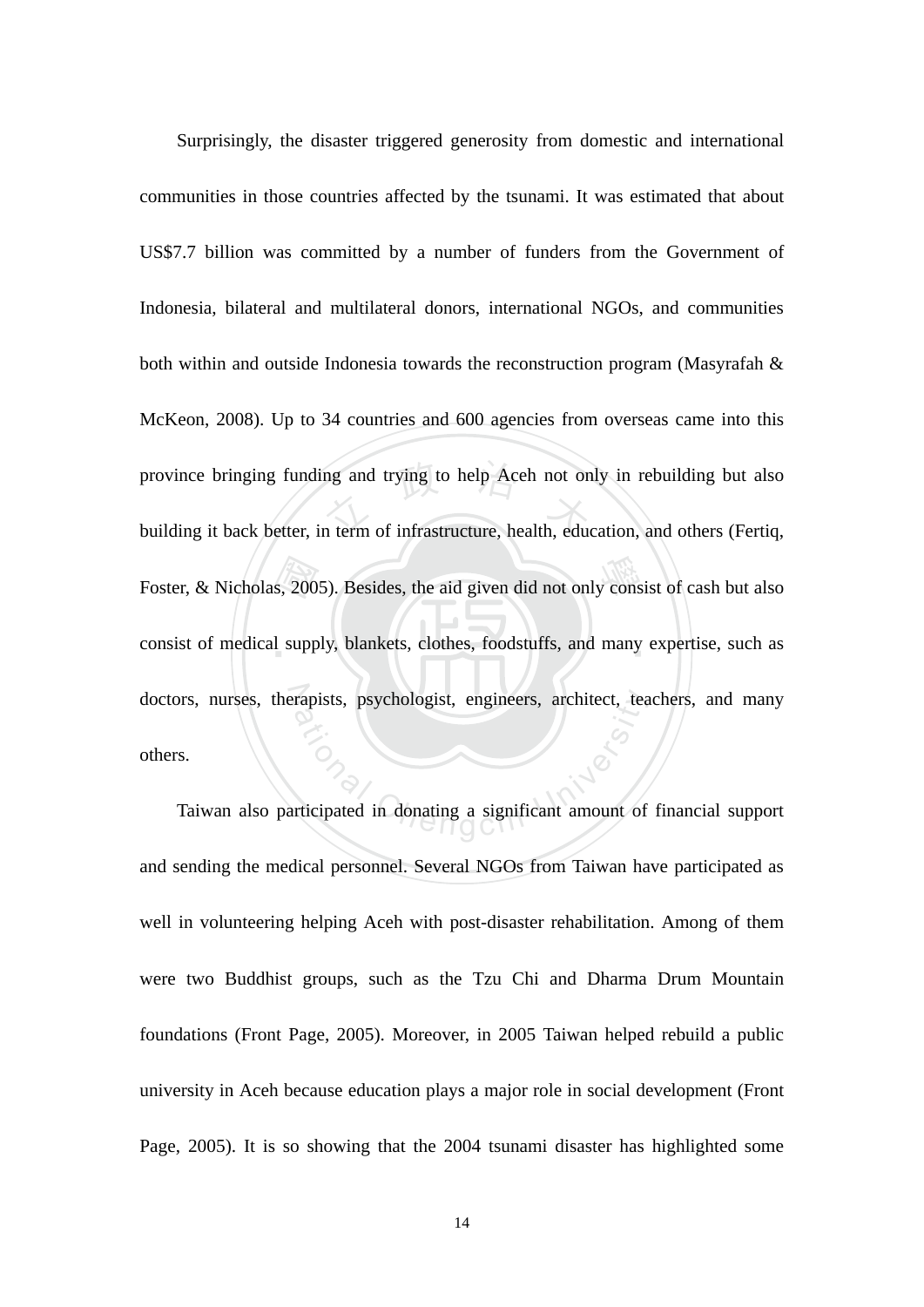factors regarding the coordination and delivery of international aid.

population in Taiwan and form the second-largest ethnic group on the island.<br>Moreover, history said that Admiral Cheng Ho played an important role Another motive that leads the author to focus on this topic was cultural relations between Aceh and Taiwan. It started even before 1971, when the official relations between Indonesia – Taiwan started. Aceh has been close to Chinese Culture beforehand. For instance, majority Chinese population in Aceh is Hakka people (Statistic, 2016). Similarly, the Hakka population in Taiwan is about 15 to 20% of the

the Chinese Muslim culture into Aceh community a long time ago. According to a<br>book written by Slamet Muljana, a historian from Indonesia, (Jakarta: 1968), during book written by Slamet Muljana, a historian from Indonesia, (Jakarta: 1968), during his voyages from 1405 to 1433 Cheng Ho had stopped in Indonesia several times; 405 to 1433 Cheng Ho had stopped in Indone<br>a Pasai (Aceh), Palembang, Jakarta, Cirebon<br>Hwie, the observers of China's history and the Moreover, history said that Admiral Cheng Ho played an important role to bridge such as in Samodra Pasai (Aceh), Palembang, Jakarta, Cirebon, Semarang, and Surabaya. Gan Kok Hwie, the observers of China's history and the author of Chinese martial arts stories who comes from Semarang, explained throughout his time in Indonesia Cheng Ho was not only stopped by to do the cultural exchange but also taught the locals about farming.

It is also mentioned that Cheng Ho visited Indonesia seven times. There is at least one of the evidence legacies from Cheng Ho in each of his stops in any city in Indonesia. For instance, during his voyage towards Samodra Pasai (Aceh), he brought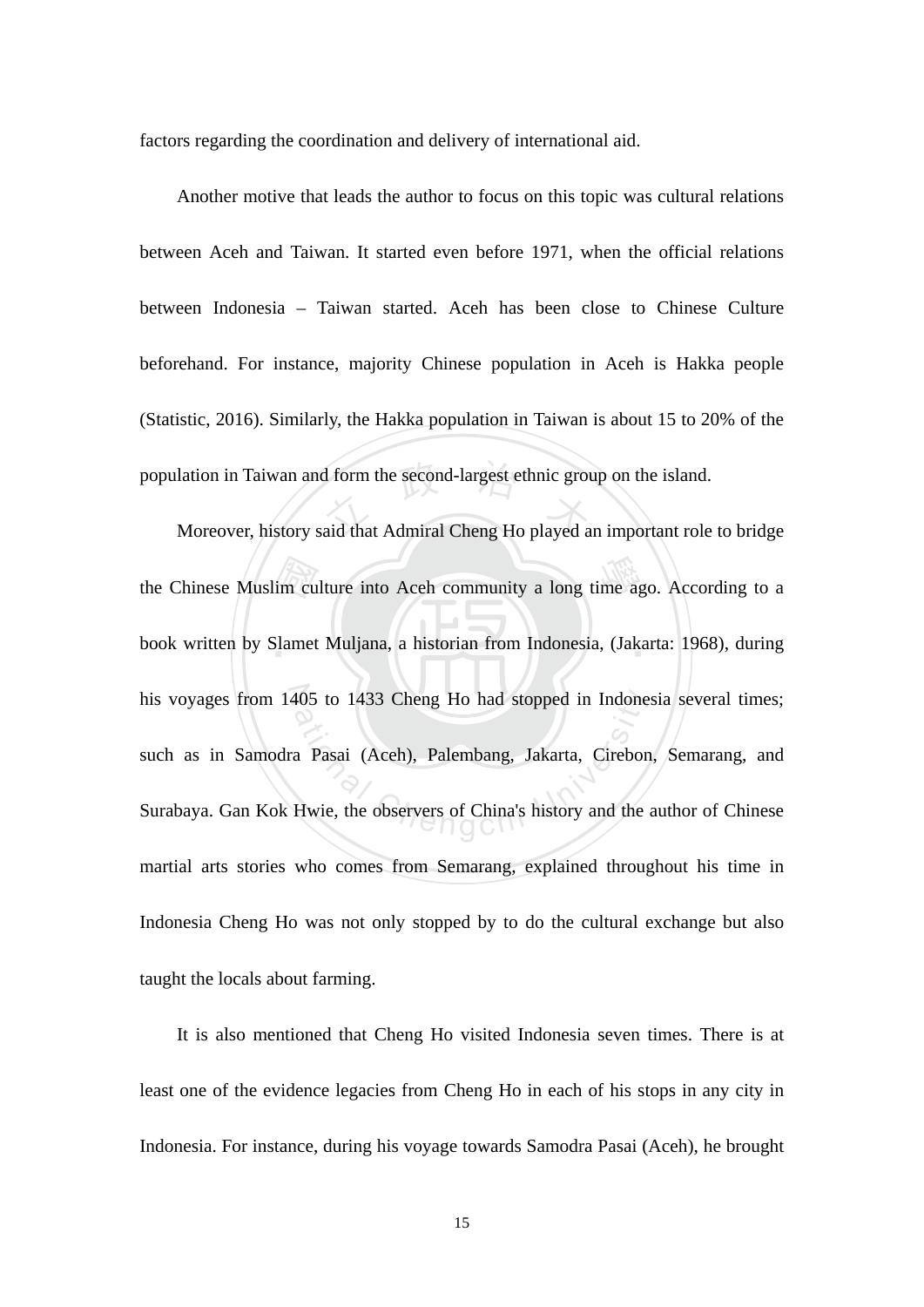a gift of a giant bell as the offerings of the Chinese Empire to the kingdom of Samudra Pasai. The people of Aceh named it the Chakra Donya Bell and until today the historic bell can still be seen in the Museum downtown Banda Aceh (Foundation, 2014). Below is the picture of Chakra Donya bell gave by Cheng Ho.



**Picture 3. Cakra Donya Bell in Banda Aceh, Aceh Province** 

dayaan.html [Last Assessed: September 14<sup>th</sup>, 20<br>fact regarding Cheng Ho and his voyage to I Source:http://atjehliterature.blogspot.tw/2013/02/lonceng-cakra-donya-lambangkedigdayaan.html [Last Assessed: September 14<sup>th</sup>, 2016]

In addition, the fact regarding Cheng Ho and his voyage to Indonesia has also discussed in a seminar in Aceh, Indonesia. The seminar was presented by a researcher from Taiwan, Prof. Nabil Lin (Warsidi, 2010). He is a professor of Islamic Studies at National ChengChi University. His paper also explained about the relations between China and Aceh in the past. It is also mentioned that Admiral Cheng Ho had sailed to the Kingdom of Aceh to look for the spice trade in the early twentieth century (Lin, 2010). In short, it can be concluded that Cheng Ho's arrival along with the fleet to the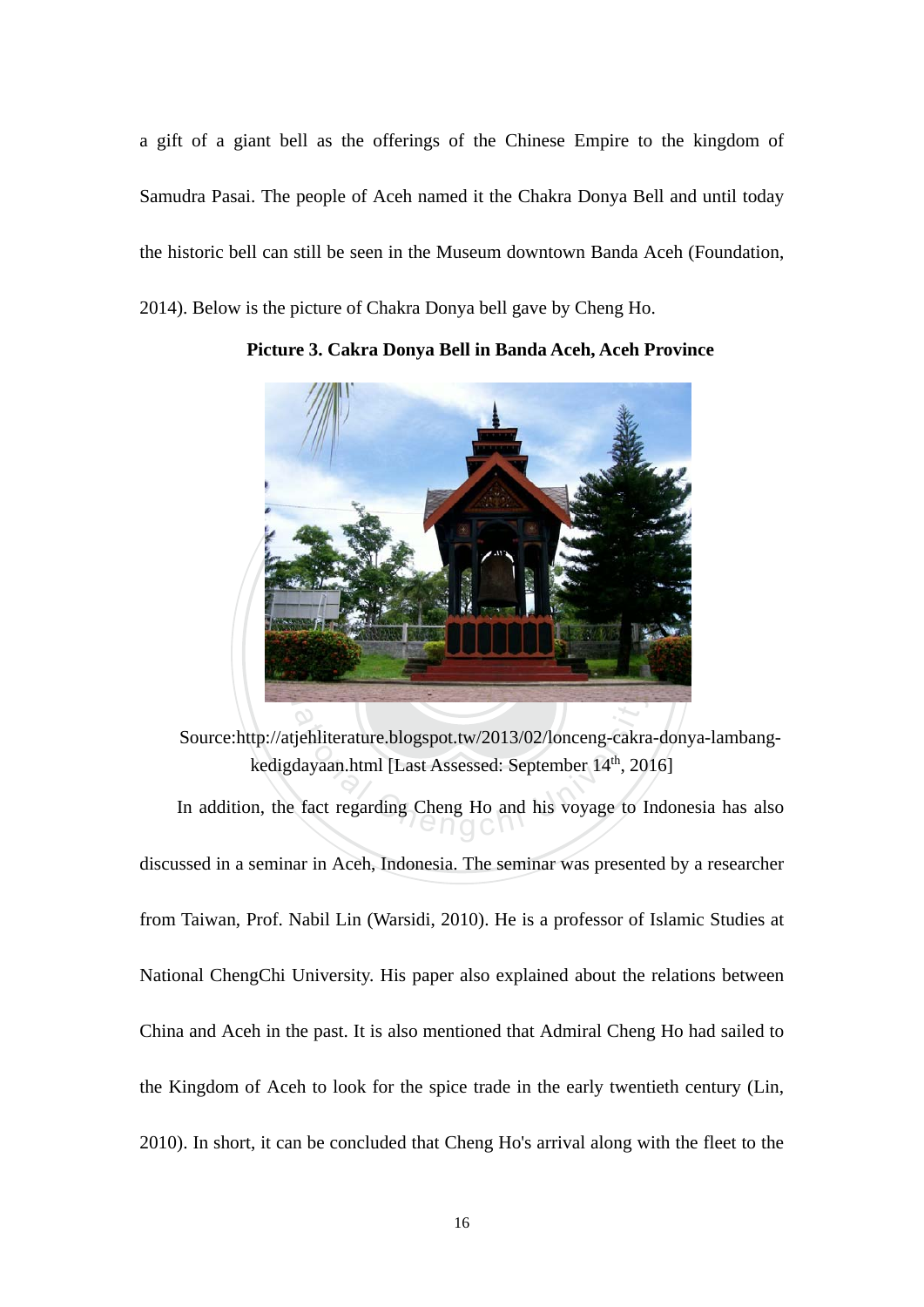land of Indonesia would bring the acculturation between two different cultures. Acculturation is evident from the many developing Chinese culture in some areas of the country (Alfian & Nahrasiyah, 1994).

#### **1.3 Research Question**

- cooperation?<br>
1.3.2 How effective is this scholarship program and how to measure whether 1.3.1 How this scholarship program can tighten the bilateral relations between Aceh and Taiwan, especially regarding educational cooperation?
- not thi 學 or not this program is successful?
- 1.3.3 How this scholarship program will bring beneficial impacts towards educational development of Aceh?

## **1.4 Literature Review**

educational development of Aceh?<br>
Literature Review<br>
The purpose of this research is to discuss the educational cooperation between Aceh and Taiwan in the field of higher education. The Government of Aceh has agreed to work together with Ministry of Education in Taiwan since 2010 in order to run this project. This cooperation is expected can tighten the bilateral relations between these two sides, especially in term of higher education. In order to support the argument in this writing, the author has found several resources regarding the importance of bilateral relations, international education, higher educational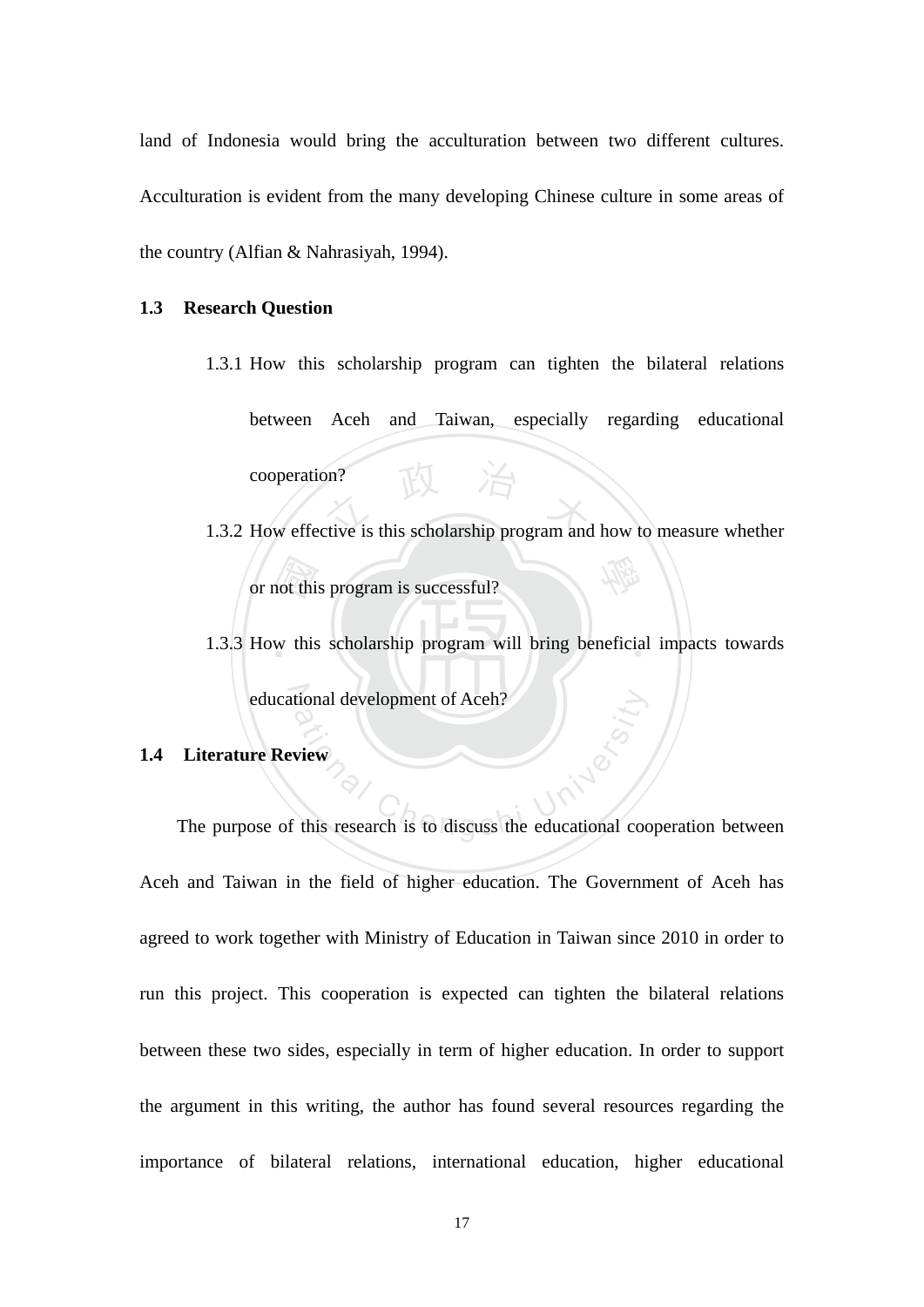cooperation, and administration and evaluation policy. In addition, there are also a number of resources state education plays a significant role in developing one particular district.

administrative and political level, as well as in the private sector, academia and civil<br>society which includes general knowledge, understanding and public awareness about Kruse and Kaya, point of views' described in their paper that strong bilateral relations<br>are characterized by close cooperation between institutions and persons at society which includes general knowledge, understanding and public awareness about the other country and the ties existing between them (Kruse & Kaya, 2013). In the at the ties existing between them (Kruse & Ka)<br>believes that the bilateral relation brings more<br>that one of the advantages of bilateral relation To begin with, the first resource is about the bilateral relation. As mentioned earlier, bilateral relations is a relationship between two independent regions in term of education, cultural, economic, political, and others. Similarly, in accordance with are characterized by close cooperation between institutions and persons at same way, Amadeo believes that the bilateral relation brings more good than harm. She also mentioned that one of the advantages of bilateral relations is easier to negotiate or cooperate each other since they only involve two countries (Amadeo, 2016). This means they can go into effect faster and reap the benefits more quickly. Lastly, Amadeo also stated that bilateral agreement is commonly used if negotiations for a multilateral agreement fail (Amadeo, 2016).

In this case, educational cooperation, as one of bilateral relations cooperation between two sides, plays a significant role in order to succeed the educational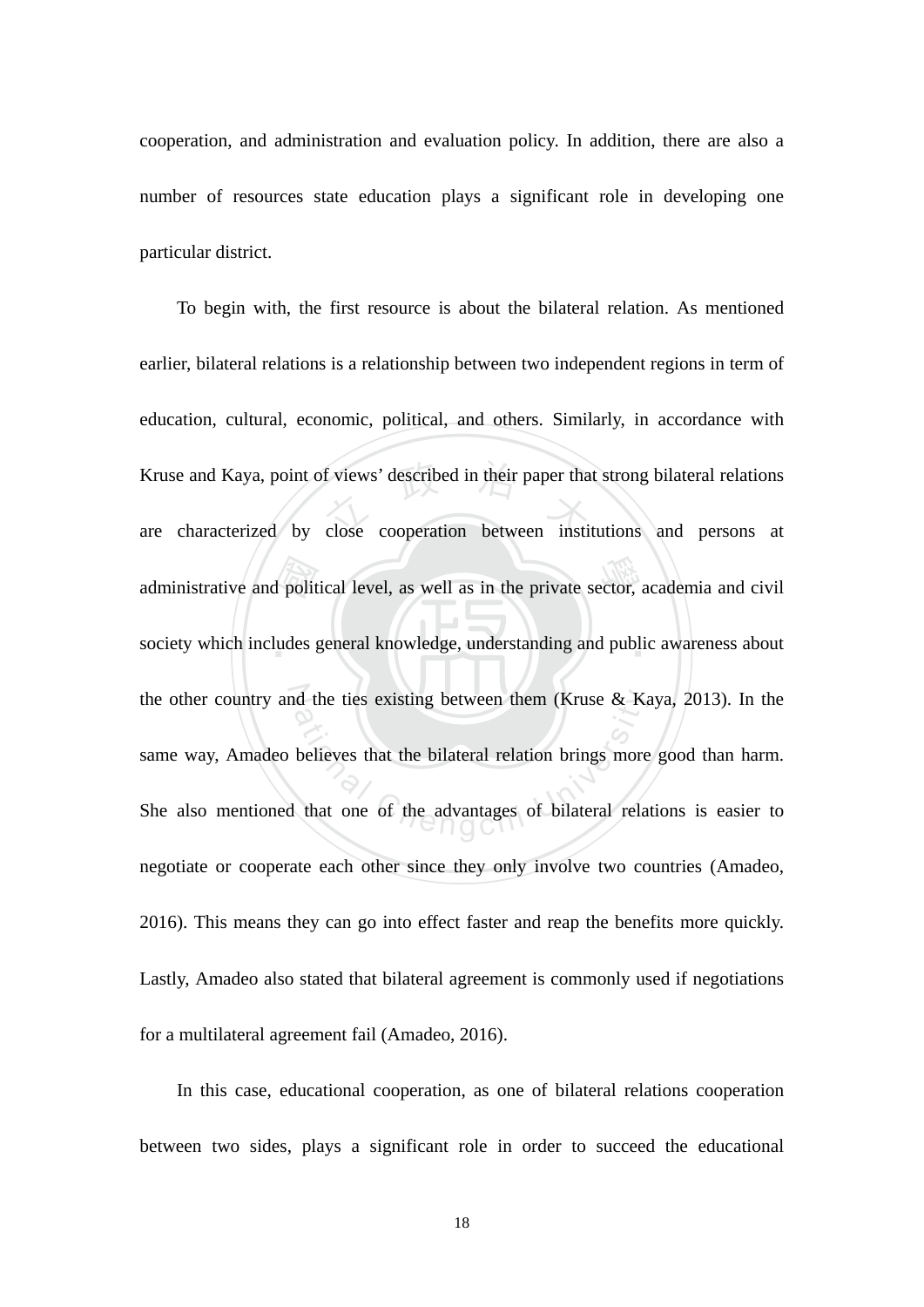with other countries, such as sister universities, double degree program, student<br>exchange program, etc. plays a strategic role in the development of one's education system. Many countries<br>across the glove have established strong bilateral relations in the field of education ‧ program of one particular country. Based on Merriam-webster dictionary, higher educational cooperation can be described as an arrangement in which two or more entities engage in a mutually beneficial activity of a formal learning that occurs after secondary education often delivered at universities, academies, the college that award academic degree. The main goal of this educational cooperation is to increase each others' educational growth. Therefore, it is believed that educational cooperation across the glove have established strong bilateral relations in the field of education exchange program, etc.

The next used resource is international education. Actually, there is no simple resource is international education. Actually, the resource is international education to which all would substitution has a number of different meanings. Ma definition of international education to which all would subscribe. The term international education has a number of different meanings. Marshall provides a helpful overview regarding international education in which that term is used. He points out that international education is someway related to development education (Marshall, 2007). It can be considered as an interpretation when focusing on the awareness of development issues in schools. In addition, he also links international education with comparative education, which he believes that comparative education is sometimes used interchangeably with international education (Marshall, 2007).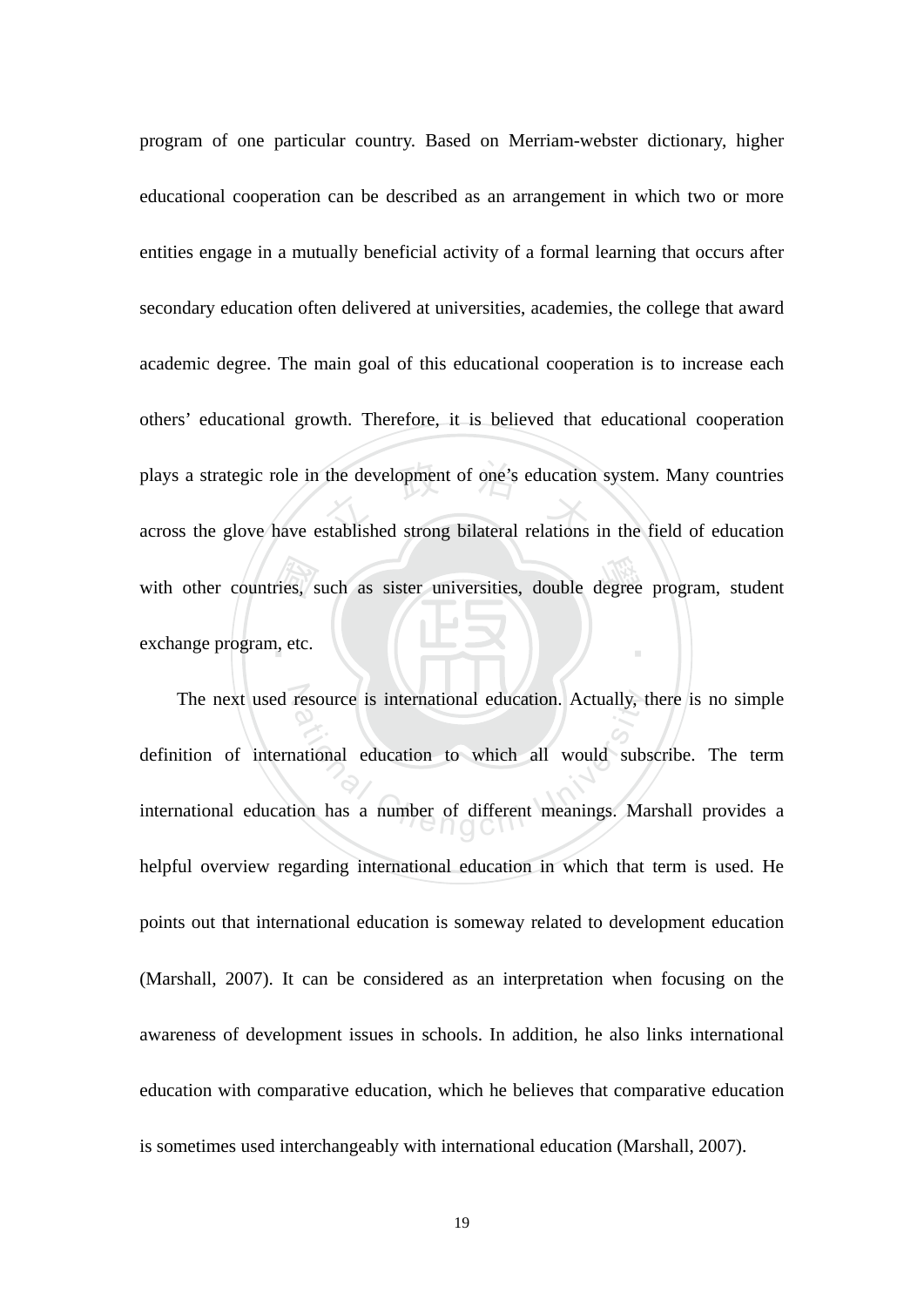students from Aceh are sent to study in Taiwan. This may become a good way for<br>students to experience international education as well as international curriculum countries and cultures (Clarkson, 2009). This concept, therefore, is quite suitable to be<br>applied in the scholarship program offered by the Government of Aceh, where students to experience international education as well as international curriculum abroad. So, they might have an understanding not only of the international education which have an understanding not only of the internal values<br>ationship between wider societies.<br>Let resource is policy and administration evalues According to Hayden, comparative education means to compare and to examine two or more entities by putting them side by side and looking for similarities and differences among them (Hayden, 2006). She also emphasizes that, in the field of education, this comparison can be applied to examine the systems of education from both sides. Similarly, Clarkson implies that the comparative education concerns with the analysis and interpretation of educational practices and policies in different countries and cultures (Clarkson, 2009). This concept, therefore, is quite suitable to be but also about the relationship between wider societies.

The last one used resource is policy and administration evaluation. The author, also, would analyze the scholarship program offered by the government of Aceh through a couple of evaluations, namely policy evaluation and administration evaluation. Firstly, policy evaluation is needed to evaluate or to check the effects of the policies, whether or not the program is effective, efficient, and brings good than harm. Moreover, evaluating the administration process evaluation is also important in managing any particular program/project, because without good administration, one's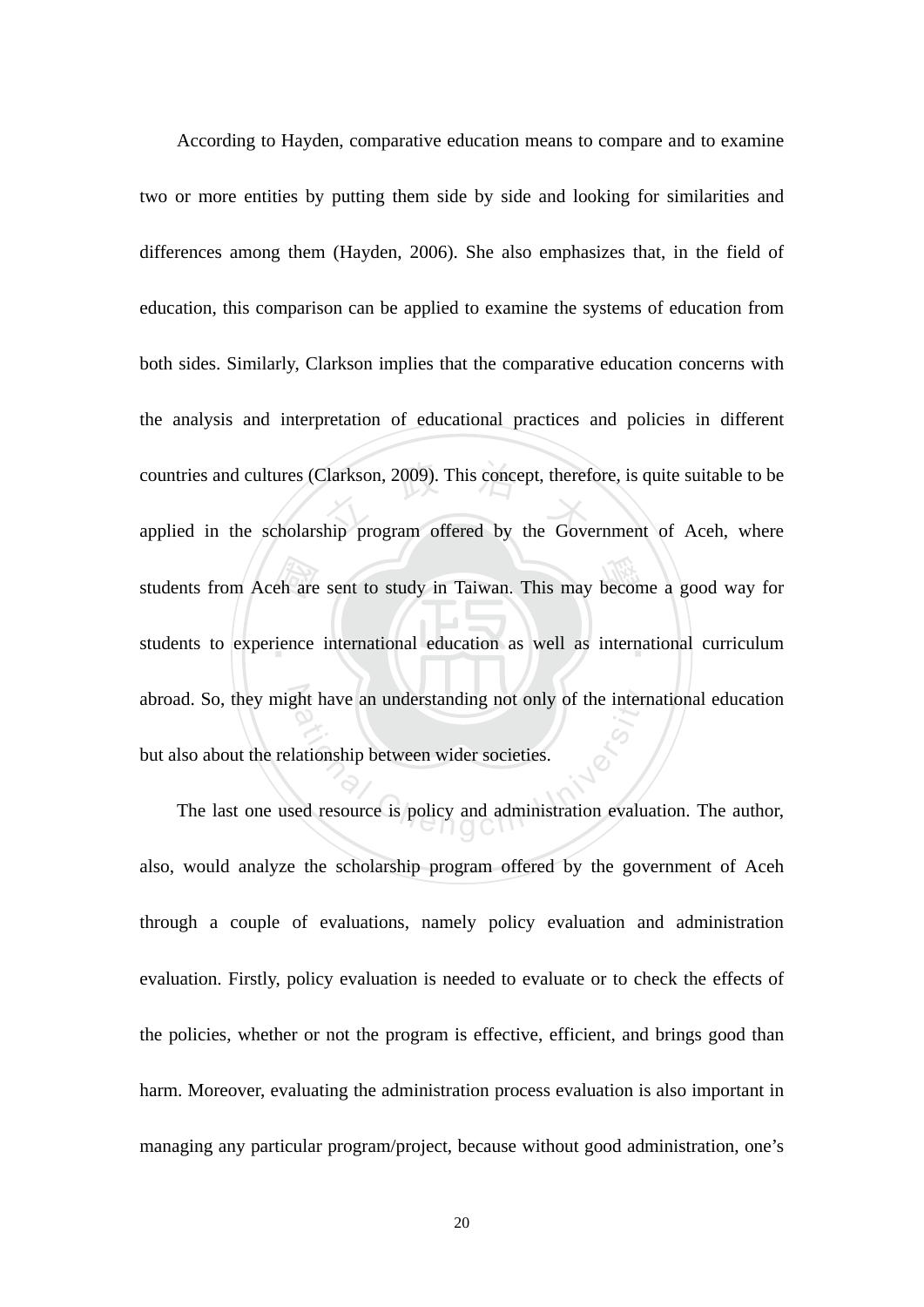cannot be well organized. These evaluations will be used to improve the future program. If this scholarship program gains its succeed, the government of Aceh has success as well in enlightening its people through education, since it is expected that those students will contribute to the development of Aceh after returning home.

nolog<br>and op education and higher educational cooperation. Most of the definitions of globalization<br>begin with the idea the development of new information, communication, and transportation technologies that compress time and space, as well as creating a world ‧ It is believed that globalization is one of the factors that have provoked expanding the field of an educational and cultural program, especially international education and higher educational cooperation. Most of the definitions of globalization of interconnected and open systems (Anderson, 2001).

There are several issues of globalization in the field of comparative education ral issues of globalization in the field of comparison is such that<br>ighting; for instance, the scholarship is one of<br>ion has contributed to increasing fiscal constration that are worth highlighting; for instance, the scholarship is one of the evidence how economic globalization has contributed to increasing fiscal constraint among states (Mundy & Hayhoe, 2008). The authors agree that education is seen as an investment in human capital for competitiveness than as part of range or measure of social provision and protection to ensure the welfare of all citizens. Those two authors share the same point of view with the previous UN Secretary General, Kofi A. Annan. He, once, stated that there is no tool for development more effective than the education (Annan, 2004).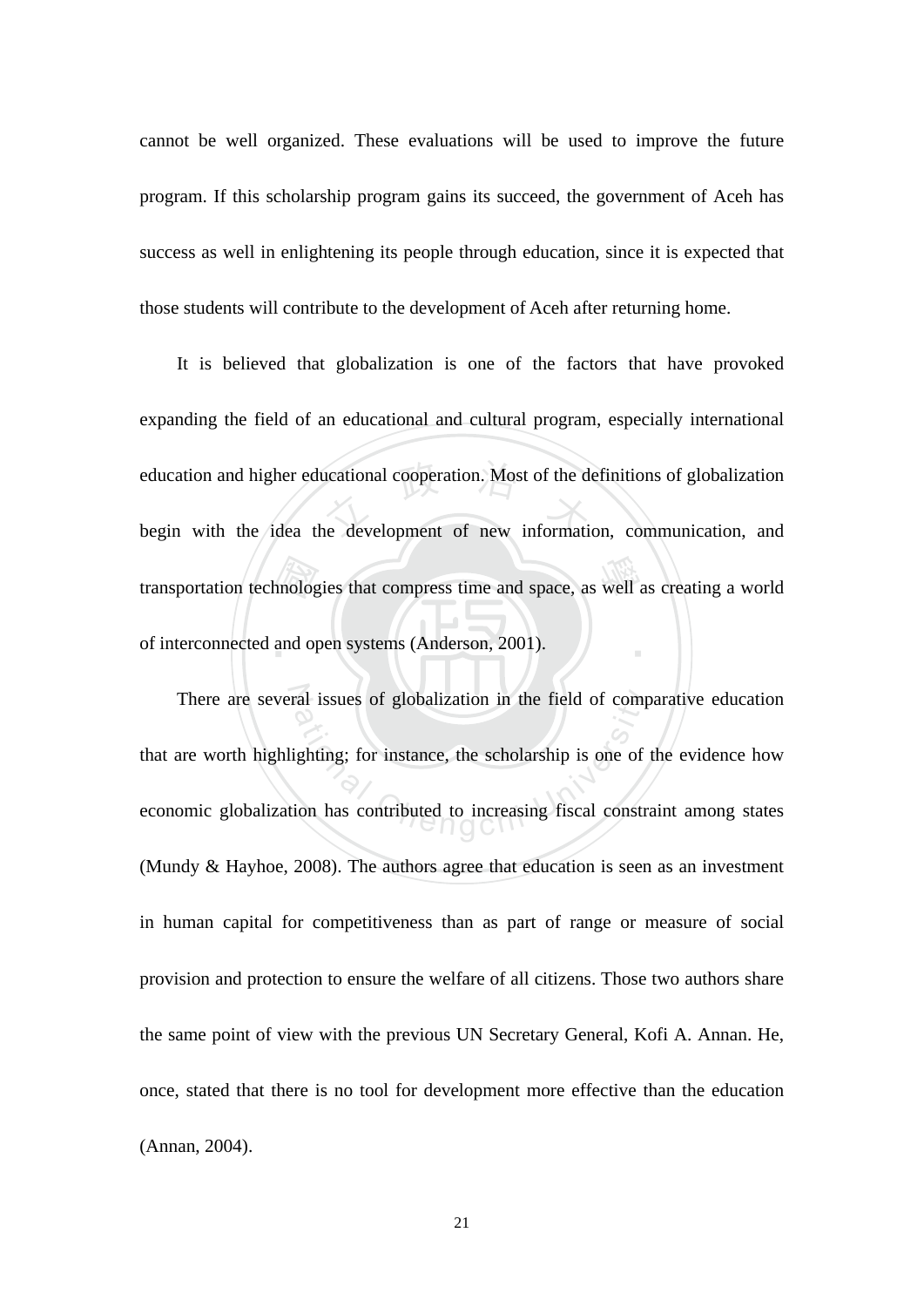paul Morris also agrees that the importance of education will bring good to the Similarly, according to Psacharopoulos, education does play a significant role in economic development. The author also states that education will give an essential contribution to the economic growth. In the end, the author concludes with an optimistic assessment of the contribution of educational investment to the development process and improvements in the quality of instruction and when it is accompanied by cost-recovery at the higher levels of education (Psacharopoulos, 2004).

development. In his paper, he examines the role of formal education has played an important role in the process of development, especially in the Asian Tigers countries, important role in the process of development, especially in the Asian Tigers countries, namely; Hong Kong, Singapore, South Korea, and Taiwan (Morris, 1996). He defines Singapore, South Korea, and Taiwan (Morris,<br>as the new Asian Tigers which rapidly deverthey are well known as newly industrializing these four countries as the new Asian Tigers which rapidly developed during the post-war period. So, they are well known as newly industrializing Asian economies. The author also mentions that, in 1990, South Korea's GDP was the same as Sudan's, while Taiwan's was the same as Zaire but nowadays their GDP are much higher than a couple of decades ago. Therefore, the economic success of some of the countries within the East Asian region has generated a range of studies which have attempted to identify the sources of that growth and, of course, the role of technical education and the school curriculum are the key role of this success (Morris, 1996).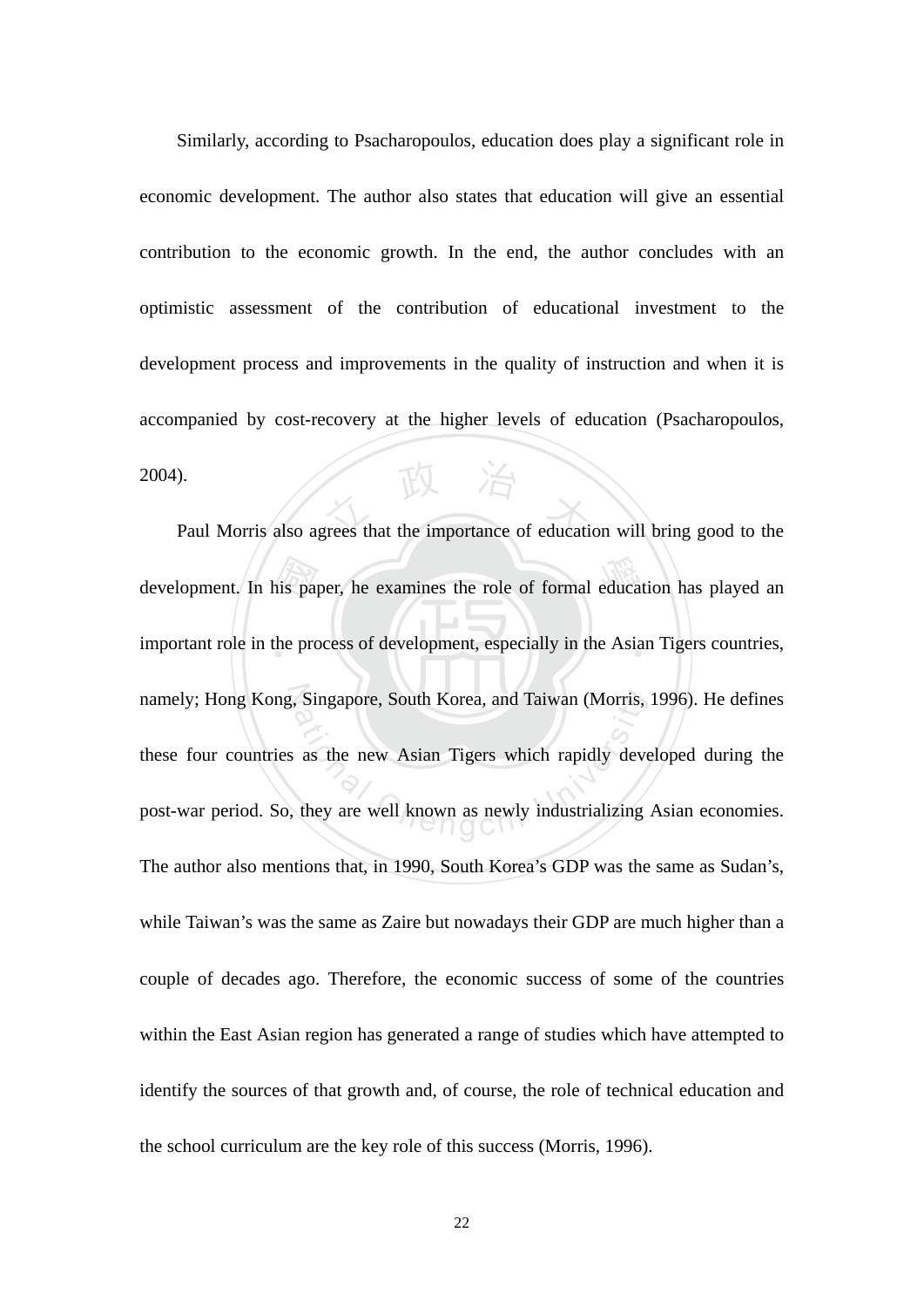skilled population results in stronger economic performance for nations (Hanushek & Wobmann, 2007). causally related to economic outcomes. The authors also add that quality may come<br>from formal schools, from parents, or from other influences on students. But, a more ‧ In addition, in the World Bank Journal also it is written that quality of the schools can lead to improving the educational outcomes since individual earnings are systematically related to cognitive skills (Hanushek & Wobmann, 2007). The distribution of skills in society appears closely related to the distribution of income. Most importantly, the worker's skills strongly affect economic growth. Moreover, the existing research provides strong reasons to believe that quality of education is from formal schools, from parents, or from other influences on students. But, a more Wobmann, 2007).

The same condition applied in Japan post-war era. The education system played ition applied in Japan post-war era. The education<br>in's economic take-off in the post-war era. After<br>the Nagasaki and Hiroshima city, the Japanese E a central role in Japan's economic take-off in the post-war era. After the atomic bombs were dropped in both Nagasaki and Hiroshima city, the Japanese Emperor, Hirohito, then asking about how many teachers were still alive? This story was widely spread, and it was so showing that the Japanese leader was thinking of education as a matter of fundamental importance to rise, to win, and to become strong (Baswedan, 2013). He realized that only qualified human resources that could make Japan into a strong country. As a result, the high level of educational achievement continues with Japan ranked near the top of the OECD in the Program for International Student Assessment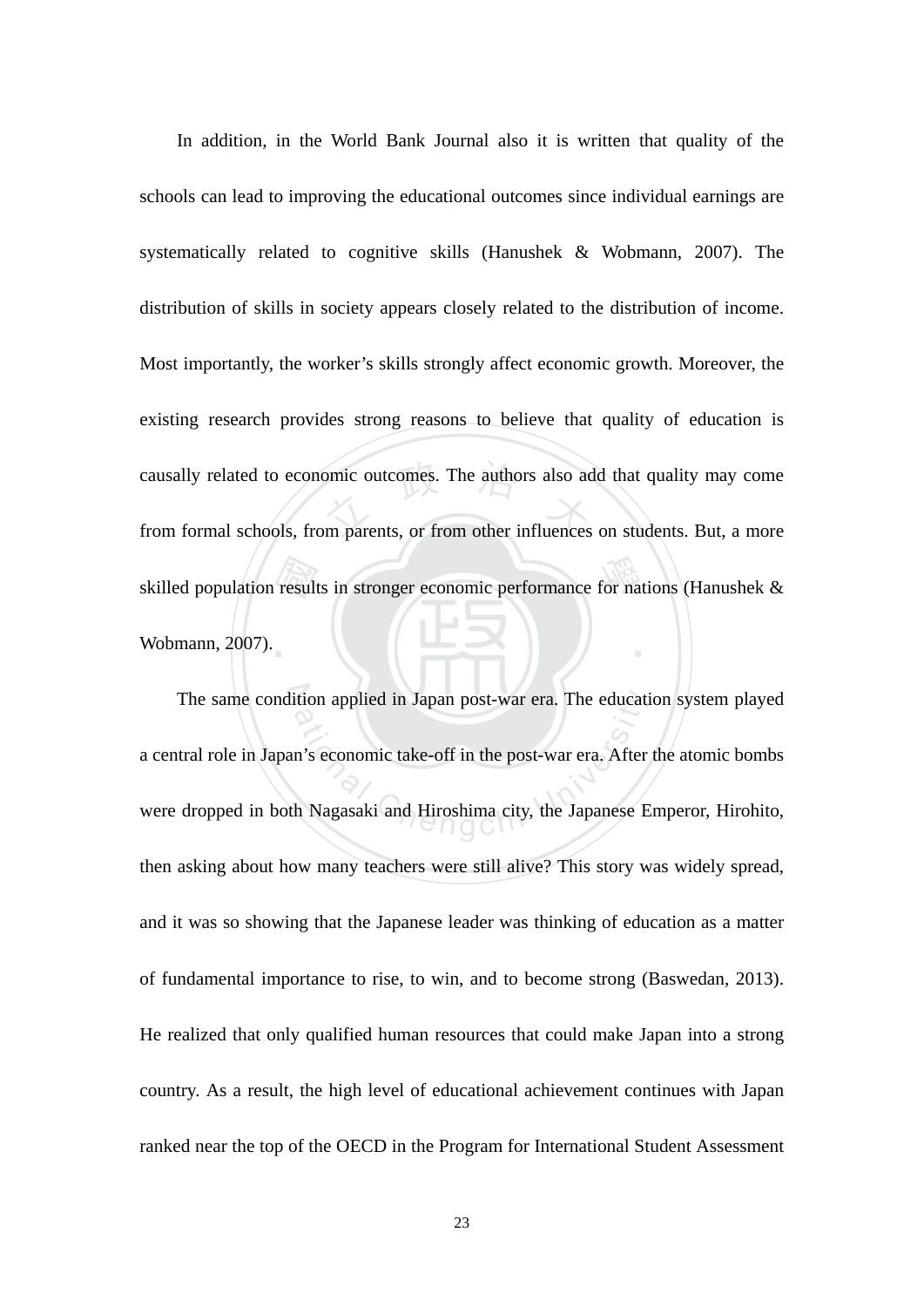(PISA) (Jones, 2011). So, this priority on education is in line with the government's goal of shifting investment "from concrete to people." Hence, education should never be regarded as sectoral affairs, but it is a fundamental thing to develop a nation (Jones, 2011)

development means making a better life for everyone (Peet & Hartwick, 1999). The authors also mention that the methods and purposes of development are subject to through development, especially development in economic sectors. It is just like what<br>Peet and Hartwick explain in their book regarding development. According to them, authors also mention that the methods and purposes of development are subject to popular, democratic decision making. Meanwhile, according to Pieterse, development decision making. Meanwhile, according to Pieto<br>erent meaning; for instance, in modern develops<br>elopment is economic growth (Pieterse, 2010). Based on the explanation above, it can be concluded that education becomes one of the factors that trigger the development. People's life will become much better Peet and Hartwick explain in their book regarding development. According to them, has carried very different meaning; for instance, in modern development thinking, the core meaning of development is economic growth (Pieterse, 2010). It is believed that through increasing the economic growth will lead to reducing poverty in one particular country. From the definition above, it can be concluded that development is a desirable goal to make people have a better life, both socially and economically.

#### **1.5 Research Methodology**

In doing this research the author would like to use the qualitative method through analyzing all the literature from the related topic. How this cooperation in the field of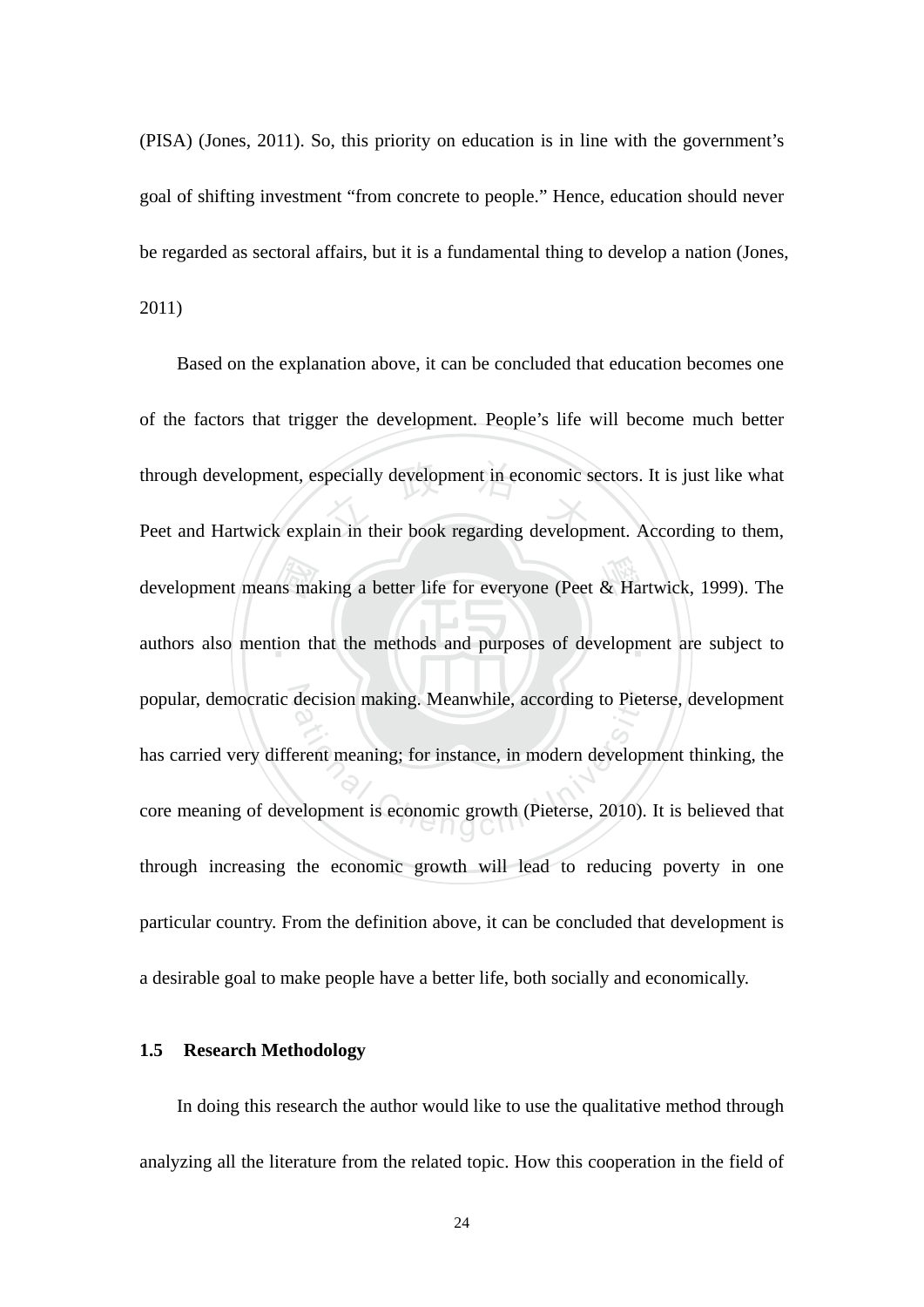education makes the relations between Aceh and Taiwan become closer. Moreover, in analyzing this research, the author would like to also spread some questionnaire to the scholarship recipients in order to know more about the advantages and the weaknesses of this program from the students' point of view. In addition, interviewing some official officers who work in the government of Aceh or IHRD is also needed in this research in order to make the result of this research more reliable.

#### **1.6 Operational Definition**

economic, and political (Kruse & Kaya, 2013). Positive bilateralism comprises the between two independent regions. The relationships can be in term of cultural,<br>economic, and political (Kruse & Kaya, 2013). Positive bilateralism comprises the Operational Definition<br>In accordance with Kruse and Kaya, bilateral relations refer to the relationship most common alliance type. Independent regions have many reasons for seeking a ation content the person is also the many reason with another area. Often, a friendly region content and thus enhance economy and commercies positive relationship with another area. Often, a friendly region can make a strong bilateral trade partner and thus enhance economy and commerce. Thus, bilateral relations can be explained as a practice between two sides through agreements.

In this research, thus, the author would like to explain about bilateral relationship between Indonesia and Taiwan especially in term of higher education. In addition, this higher educational cooperation will be more specific, that is between Aceh, one of the regions in Indonesia which is located at the northern end of Sumatra Island, and Taiwan.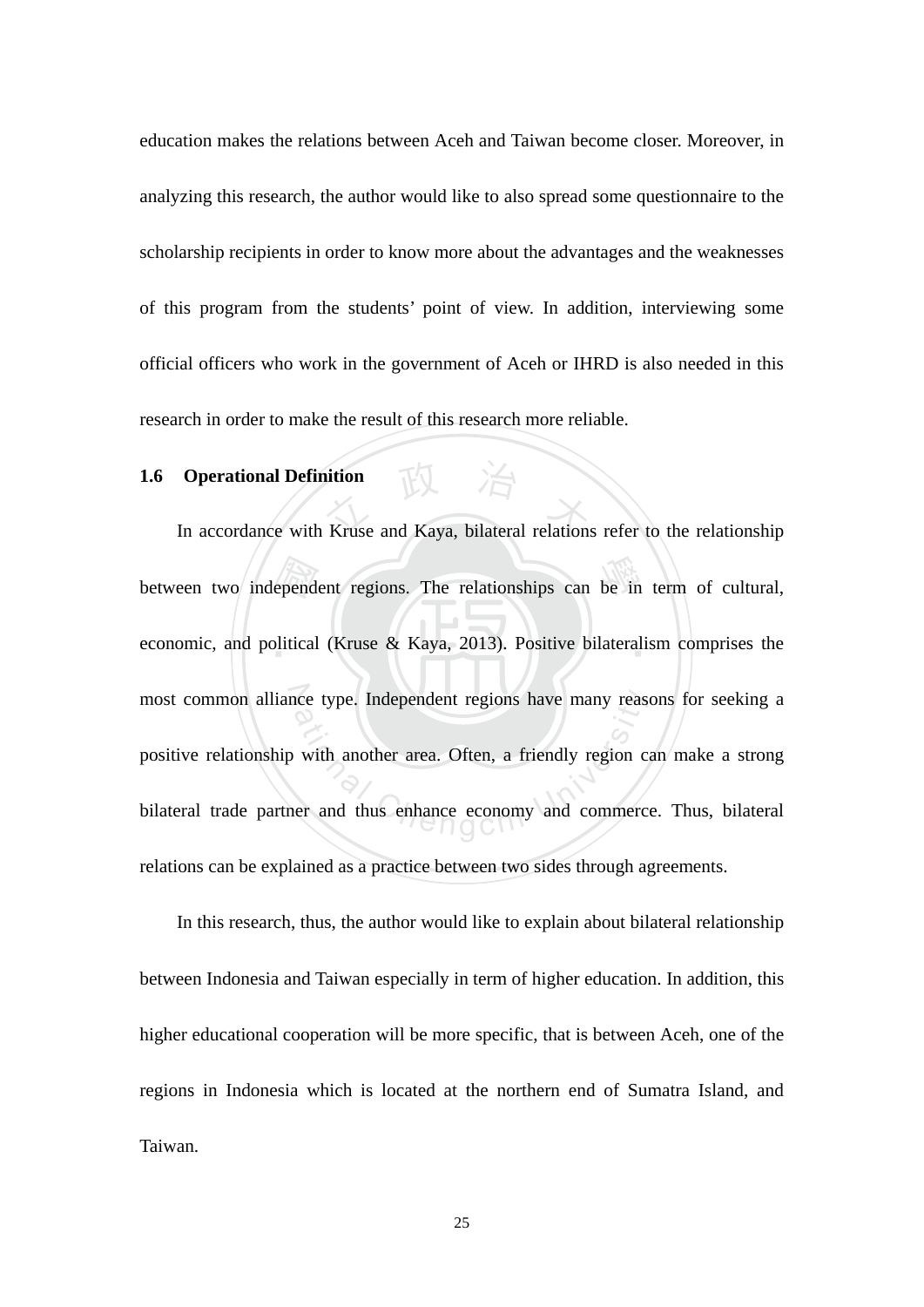emic degree.<br>
On the other hand, according to Merriam-webster dictionary, cooperation means Oxford Dictionary defines higher education as an education at universities or similar educational establishments, especially to degree level. Similarly, in accordance with Cambridge Dictionary, it explains higher education as an education at a college or university where subjects are studied at an advanced level. Therefore, higher education can be described as a final stage of formal learning that occurs after secondary education often delivered at universities, academies, the college that award academic degree.

a situation in which people work together to do something for a common purpose or benefit. In the same way, Oxford dictionary also defines cooperation as an action or benefit. In the same way, Oxford dictionary also defines cooperation as an action or process of working together to the same end. Hence, in this writing cooperation can Chengchi Un be described an arrangement in which two or more entities engage in a mutually beneficial activity.

In short, it can be concluded that this writing will be about a process of working together between Aceh and Taiwan in term of university level of education for the common or mutual benefit.

#### **1.7 Research Limitations**

Although this research was carefully prepared, the author is still aware of its limitations and shortcomings. Firstly, the research was about higher educational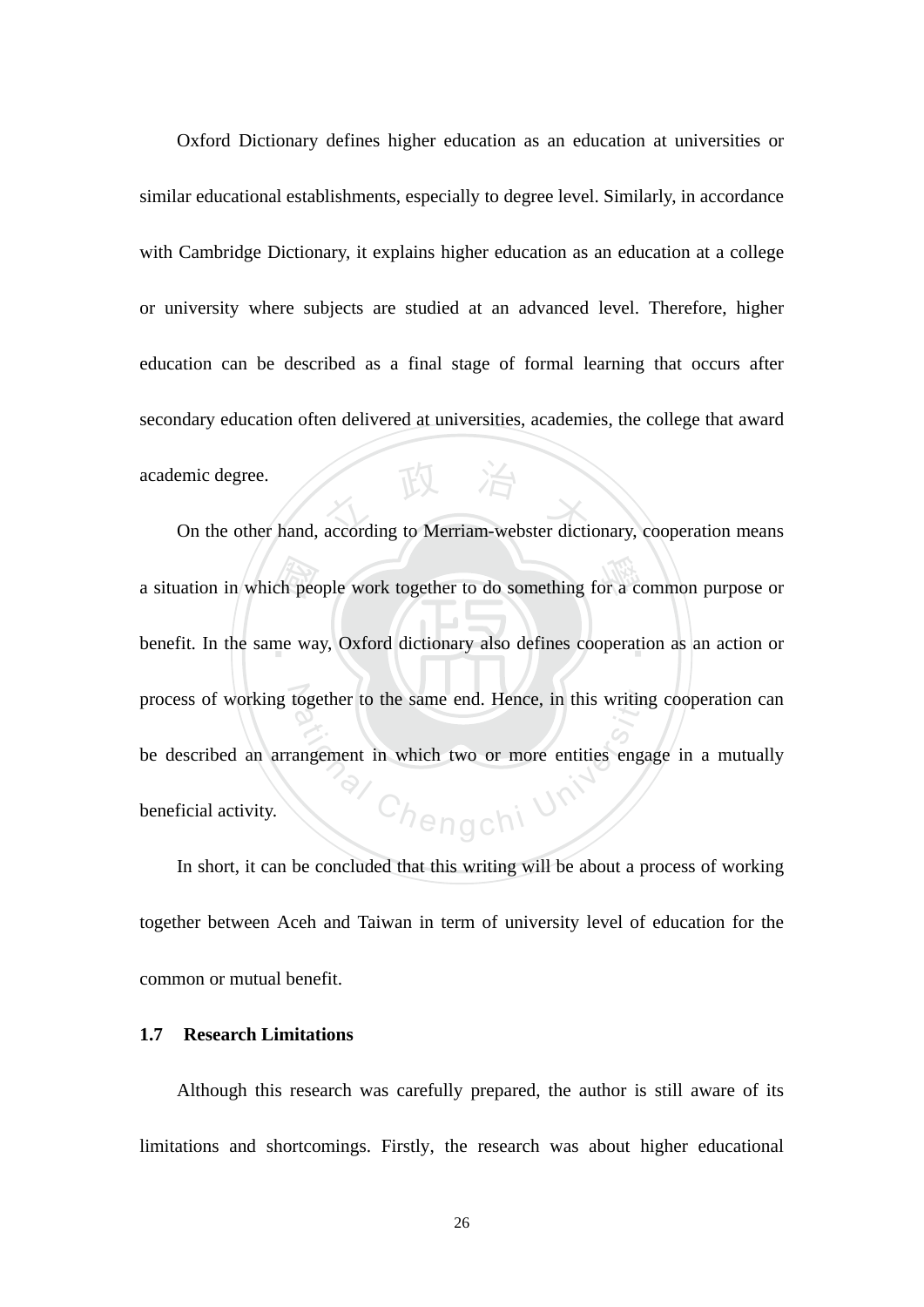cooperation between Aceh and Taiwan and it was conducted in Taiwan. Therefore, the author can only communicate the official officers who work in Aceh through electronic media, such as email and whatsapp, while visiting the IHRD office in order to get the real data can be only done during summer vacation. In addition, the slow network also became one of the reasons this research took longer time.

ions i<br>urces still relatively new, the literature sources regarding this educational cooperation are<br>rarely found in English, mostly available either in Indonesian or Mandarin. Since the author has limitations in Mandarin, this has become an obstacle for the author. In addition, many sources are only available in Indonesian, and some are only writing in accordance with the history that occurred in Aceh, while from the Taiwan side is not history that occurred in Aceh, while from the 1<br>at 1<br>30 Acehnese students that are currently studyin Secondly, since this higher educational cooperation between Aceh and Taiwan is rarely found in English, mostly available either in Indonesian or Mandarin. Since the written.

Next, among 180 Acehnese students that are currently studying in Taiwan, only eighty of them responded to the given questionnaire. Even though those eighty students' feedbacks can be still used well in this research, the author expected that, at least, 70% of Acehnese who are actively studying in Taiwan shared their thoughts through the given questionnaire in order to make this research more reliable.

Finally, since the author conducted this research along with the internship period at Indonesian Economic and Trade Office (IETO), it was unavoidable that, to some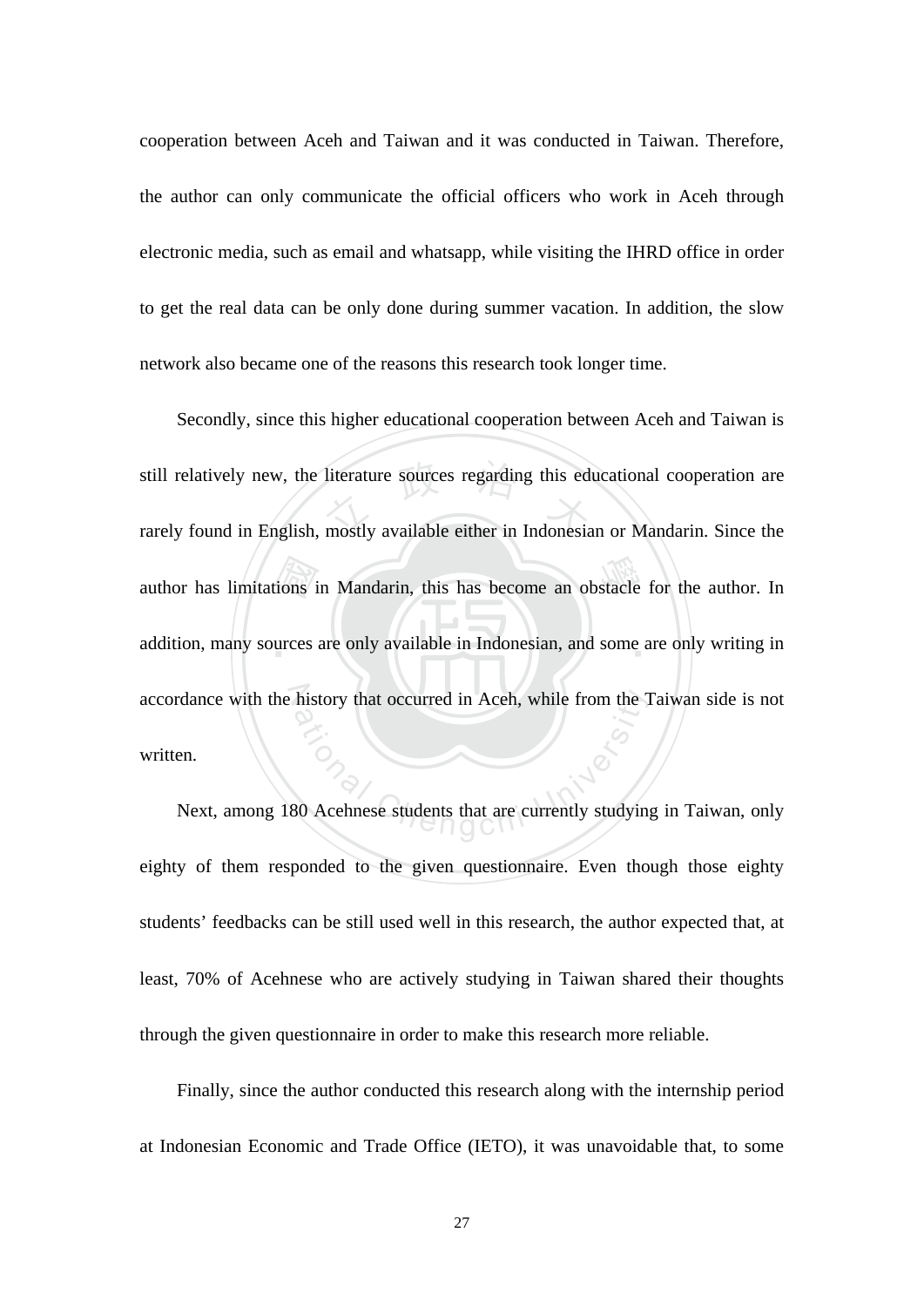extent, the author got overloaded work that affected to this thesis writing. Nevertheless, doing intern at Indonesian Economic and Trade Office (IETO) for several months does give a lot of advantages to the author in getting deeper understanding regarding bilateral relations between Indonesia and Taiwan, especially in the field of higher education.

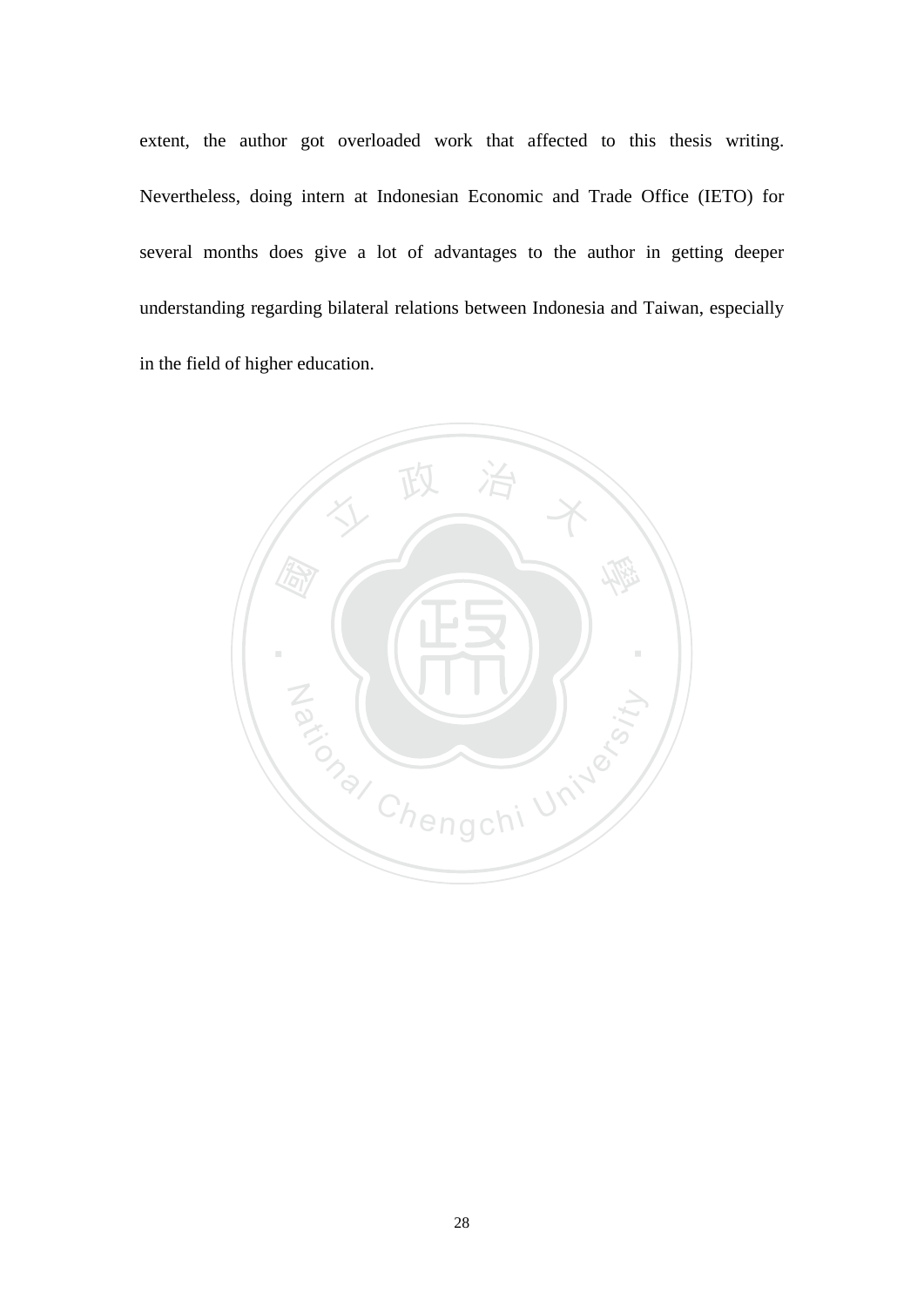#### **CHAPTER 2**

## **HISTORICAL OVERVIEW OF INDONESIA – TAIWAN BILATERAL RELATIONS**

#### **2.1 Indonesia – Taiwan Bilateral Relations**

e imp<br>a con based on both- shared values and interests, allowing the two economies to refocus<br>their cooperation and to optimize opportunities. It is learnt that there are still plenty of areas that could be improved upon and expanded to reduce asymmetrical problems, and to redesign a comprehensive scheme to be more equal, complementary and mutually beneficial for closer and deeper cooperation. Taiwan is an old friend and a for closer and deeper cooperation. Taiwan is an<br>artner of Indonesia. Bilateral relations between<br>in the late 1960s, increased rapidly. The Indonesia-Taiwan relation has developed a strong foundation now as it is based on both- shared values and interests, allowing the two economies to refocus long-term trading partner of Indonesia. Bilateral relations between Indonesia and Taiwan, which began in the late 1960s, increased rapidly.

As explained briefly before in the previous chapter, officially Indonesia and Taiwan established their formal ties in 1971 when both countries agreed to open representative offices in Taipei and Jakarta. In 1989, the Taiwan Chinese Chamber of Commerce changed its name into Taipei Economic and Trade Office (TETO) to enhance ties between both countries in several areas (TETO, 2012). TETO is Taipei Economic and Trade Office. Basically, TETO does not have diplomatic relations with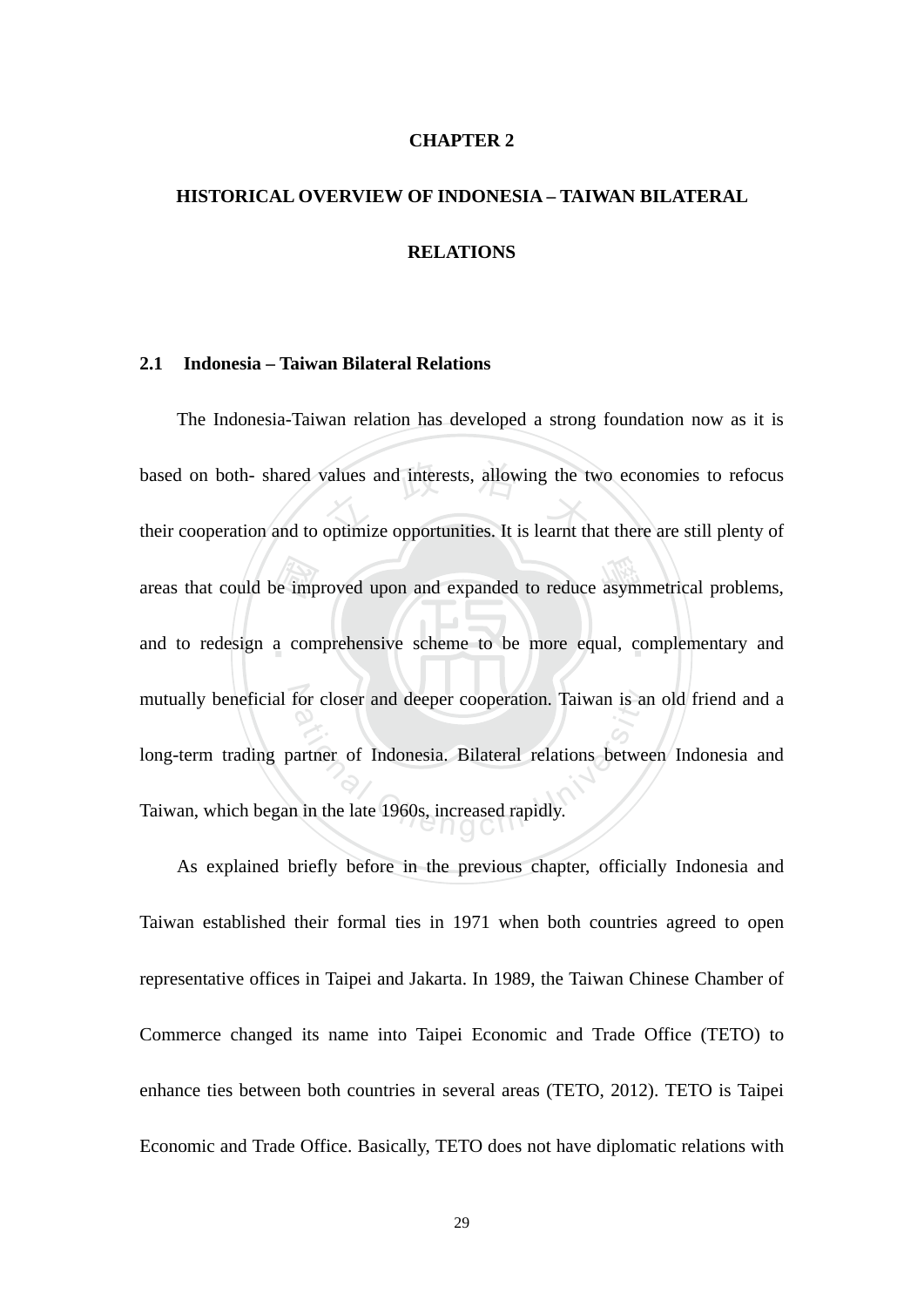2015). Meanwhile, there are about 10,000 Taiwanese living in Indonesia; and the number is increasing by year (TETO, 2012). Indonesia. So, in countries where Taiwan do not have such relations, it sets up Taipei Economic and Cultural (or Trade) Office instead of formal embassies to take care of Taiwan's interests. TETO will issue visas, handle the economic, trade, cultural, social, labor relations with Indonesia, and also protect Taiwanese people who live in Indonesia. Approximately, there are about 235.000 Indonesians are currently living in Taiwan: at least there are 230.000 migrant workers, while the rest are students (KDEI, number is increasing by year (TETO, 2012).

Despite no diplomatic ties between Jakarta and Taipei, non-diplomatic relations<br>een these two sides have developed substantially, in particular in economic between these two sides have developed substantially, in particular in economic relations, trade, agriculture, education, and tourism. Initially, bilateral relations riculture, education, and tourism. Initially, leads<br>and Taiwan developed due to a convergence of<br>economic interests. The existence of real economic between Indonesia and Taiwan developed due to a convergence of security outlook and complementary economic interests. The existence of real economic opportunities has made cooperation both, profitable and sustainable. Andrew L. Hsia, the current TETO representative, states that the economic, cultural, and social relations between two countries are increase gradually (Post, 2012). There are at least three fields which mostly cooperated between Indonesia and Taiwan; trade, labor, and education.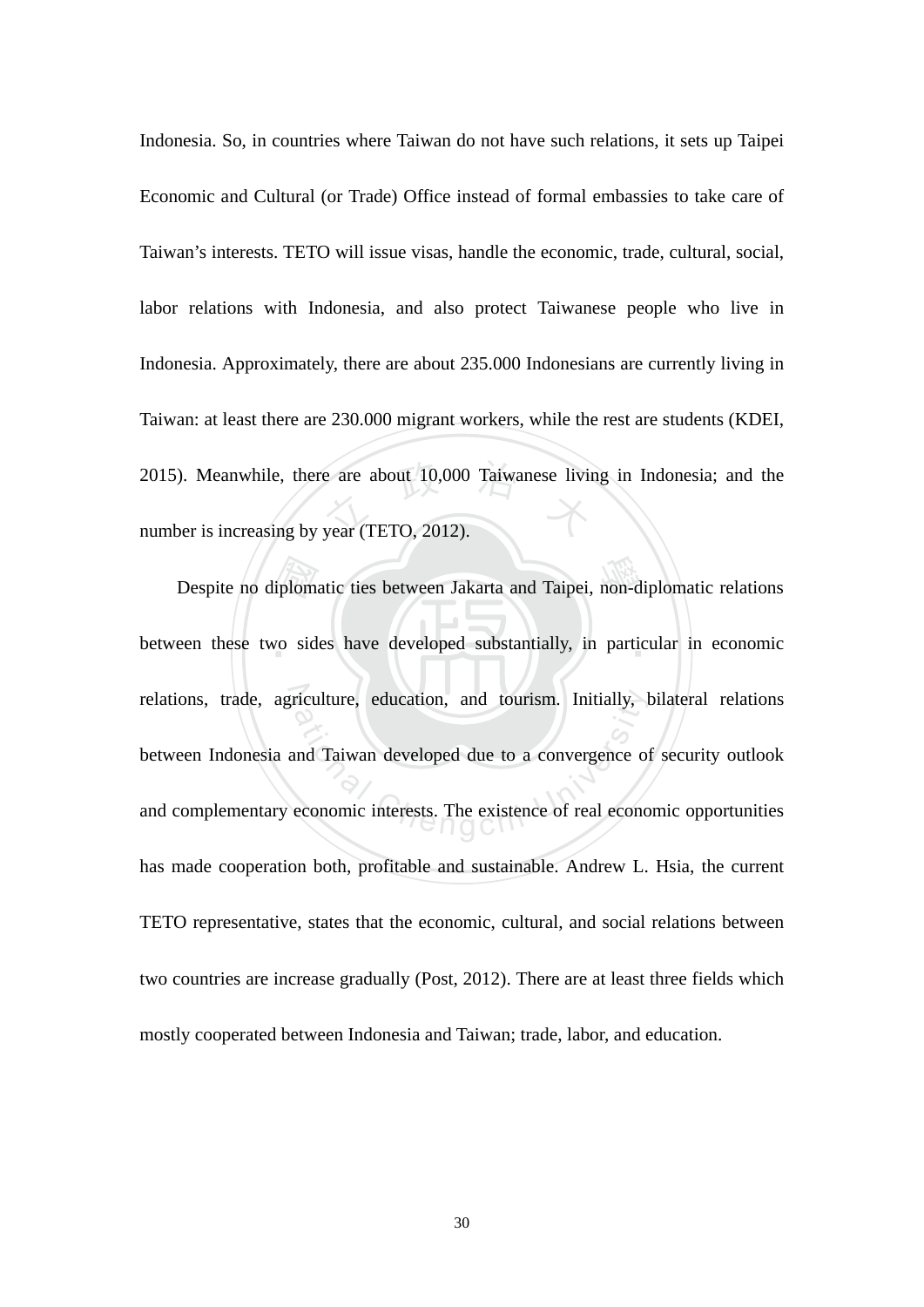#### **2.1.1 Trade**

ces to<br>Indon Indonesia is number nine investor. Taiwan has technology, small-medium enterprises<br>while lacking labor and a big market. On the other hand, Indonesia has a big market, 學 Firstly, in term of trading, as mentioned by Andrew Hsia, the current representative of TETO, trade, and investment are also becoming more and more substantial. Over the same period, Indonesia's and Taiwan's trade relations produced a surplus of \$2.29 billion for Indonesia, while Taiwan's investment in Indonesia as of September 2011, hit \$14.52 billion, covering 1,409 projects (TETO, 2012). Recently, while lacking labor and a big market. On the other hand, Indonesia has a big market, and natural resources to offer.

Statistically, Indonesia and Taiwan's cooperation in trading volume is getting higher year by year. Based on the report shown from the official website of Taiwan Based on the report shown from the official v<br>fice, the trade volume from January to Novem<br>crease of 17,61% (TETO, 2012). Indonesia's Economic Trade Office, the trade volume from January to November 2011 reached \$11.2 billion, an increase of 17,61% (TETO, 2012). Indonesia's exports value to Taiwan reached \$6.78 billion, up by 24,77% (TETO, 2012). Thus, it can be clearly seen that there is a significant increase in the field of trade between these two sides Furthermore, the data shown by The Investment Coordinating Board prove that 1,475 Taiwanese investors had invested a total of US\$14.68 billion in Indonesia up to June (BKPM, 2012). Taiwan is now Indonesia's No. 9 foreign direct investment source, creating about 1 million job opportunities in Indonesia, while managerial and technical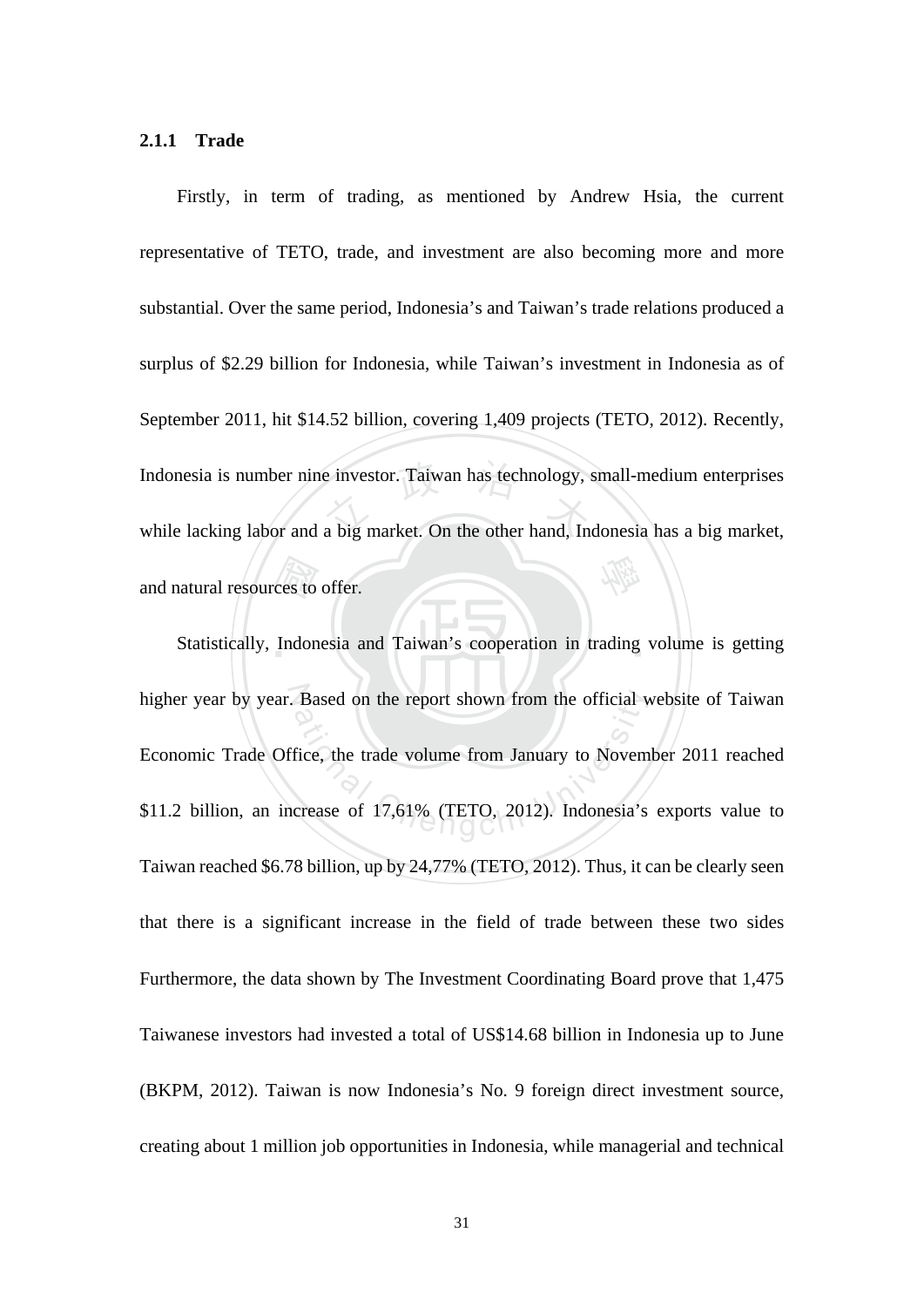personnel from Taiwan number around 8,000. And last year, 212,000 Taiwanese tourists visited Indonesia with 88 flights per week between the two countries (BKPM, 2012).

products, trade service, agriculture, and the forest farming industry.<br>However, there are several issues between Taiwan and Indonesi investment into Indonesia reached US\$243.2 million with 87 projects. Taiwan's<br>investments in Indonesia are mainly in furniture, textile, shoes, non-iron ore, metal On the other hand, Taiwan is Indonesia's third largest trading partner behind Japan and China. Trade between the two economies has doubled in past five years, from US\$4.1 billion in 2007 to US\$10.8 billion in 2011 (Anthoni, 2012). In 2011, Taiwan`s investments in Indonesia are mainly in furniture, textile, shoes, non-iron ore, metal

However, there are several issues between Taiwan and Indonesia. One of them is a lack of understanding. Despite the fact that Indonesia has performed quite well over the g. Despite the fact that Indonesia has performed on<br>a few Taiwanese realize that Indonesia is a de<br>he regent, members of city council, and p past two years, only a few Taiwanese realize that Indonesia is a democratic country. Indonesians elect the regent, members of city council, and president directly. Taiwanese don't know that Indonesia has a free society, the people, and the press enjoys the freedom of association, expression, religion, and more. They also don't know that Indonesia is politically and socially stable. The image that most Taiwanese people have about Indonesia is negative: the tsunamis, volcanoes, demonstrations, but that's not true. So, according to Andrew Hsia, Indonesia is a good place for investment, since Indonesia has natural resources, skilled workers, huge market, climate, which are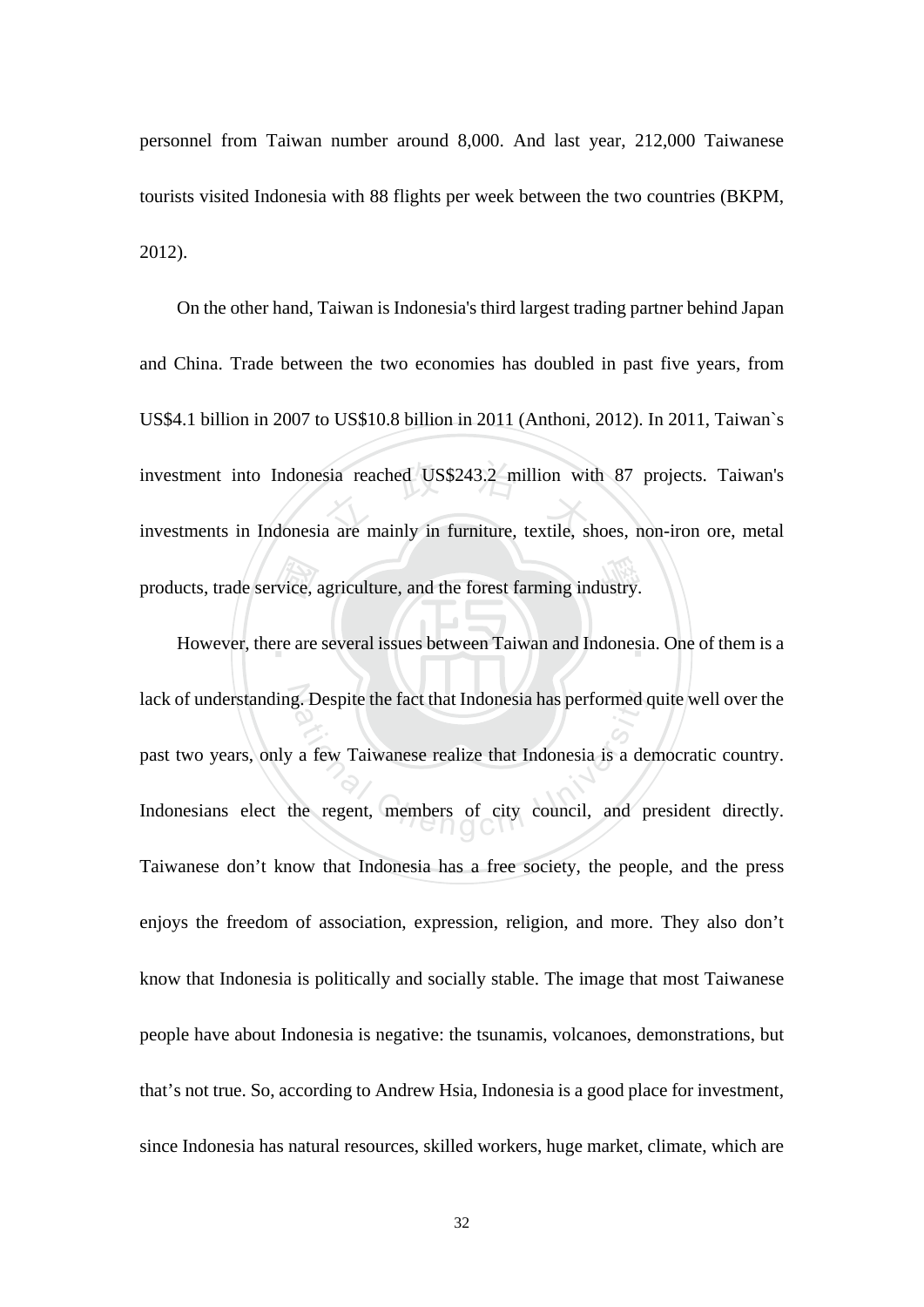better than some other countries, especially for agriculture and aquaculture (Post, 2012). Only several improvements regarding infrastructure are still needed. In contrast, every year Taiwan gets hit by typhoons. Thus, people who have invested in fish farming here for twenty years and they said there hasn't been any here.

ng that<br>tus of cheap labor, as well as a big domestic market, while Taiwan is a rapidly developing<br>industrial economy possessing capital and technological advantages (Anthoni, 2012). Each has something that the other needs and wants. This is perhaps unsurprising given the economic status of each country within its respective region: Indonesia as the largest economy in Southeast Asia and Taiwan as one of the most developed economies outheast Asia and Taiwan as one of the most dev<br>ii, 2012).<br>ccordance with Dewi Fortuna Anwar, chair of Just like Andrew Hsia, Rahimah Abdulrahim, Executive Director of the Habibie Center, also mentioned that Indonesia is rich in natural resources and has a large pool of industrial economy possessing capital and technological advantages (Anthoni, 2012). in East Asia (Anthoni, 2012).

Moreover, in accordance with Dewi Fortuna Anwar, chair of the Institute for Democracy and Human Rights at The Habibie Center, in her excellent keynote speech, despite geopolitical constraints, the opportunities for widening and deepening bilateral relations between Indonesia and Taiwan have grown (Suryakusuma, 2012). Then she also adds that the liaison has always been open and upfront. Also, the statistics results on Indonesia-Taiwan relations are sharply increased each year, it is not only in trade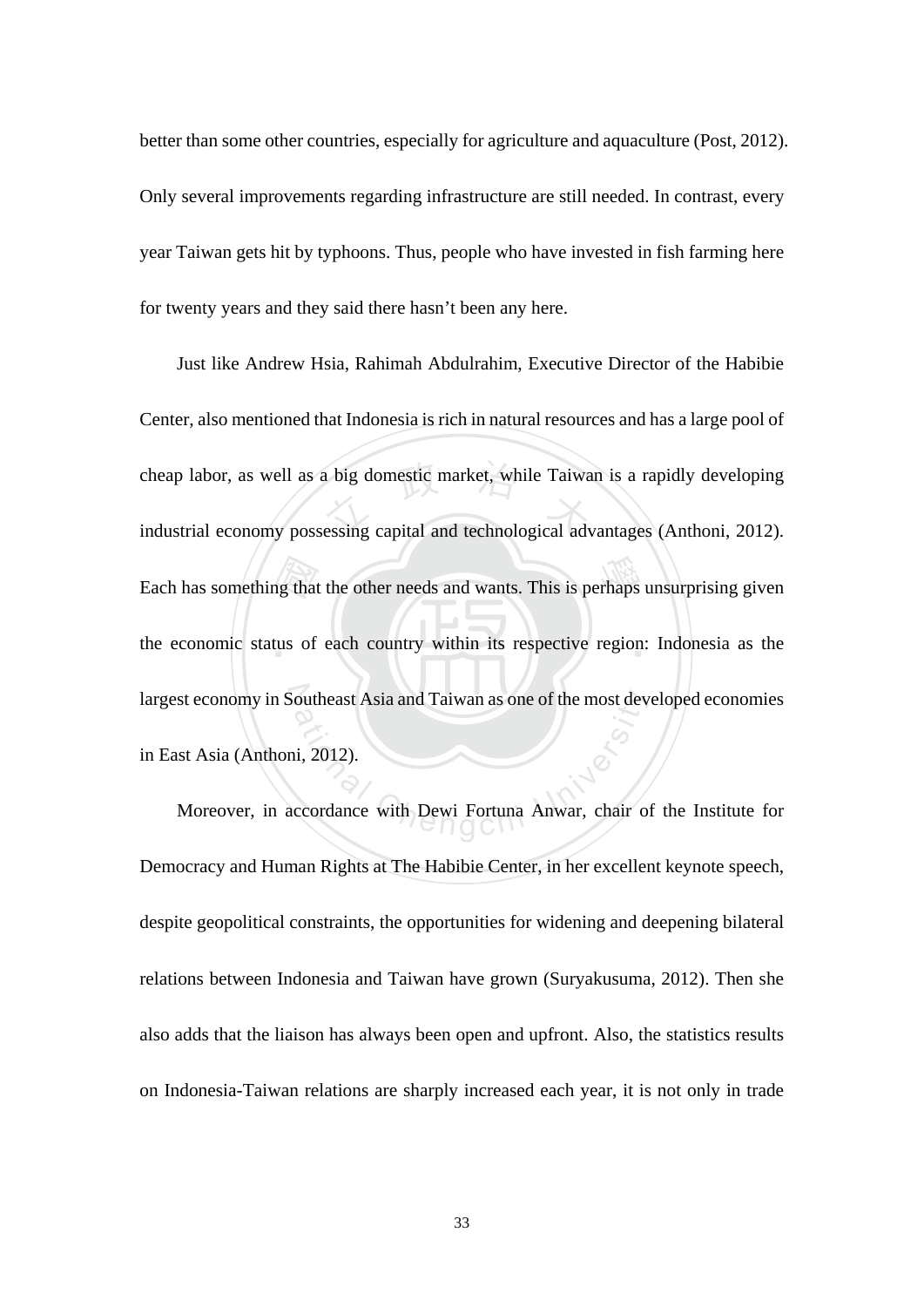and investment, but also science and technology, intelligence, education and in the socio-cultural sphere (Suryakusuma, 2012).

#### **2.1.2 Labor**

m trea<br>rs enj have a long history of cooperation. At this moment, the relations are getting better and<br>better. Those numbers are showing that Taiwanese like working with Indonesians, and quite a few of them treat Indonesian migrant worker like family members. In addition, Indonesian workers enjoy working in Taiwan as well, and they also covered with national health insurance. Therefore, the number of Indonesian workers in Taiwan has ance. Therefore, the number of Indonesian work<br>y, since Taiwan does not set a quota for each c<br>d (Post, 2012). In the upcoming years, there wil Secondly, regarding labor, there are about 233,000 Indonesian migrant workers in Taiwan, currently ranks No. 1 among Southeast Asian migrant workers (KDEI, 2015). The number has increased by 30,000 over the past two years. Taiwan and Indonesia better. Those numbers are showing that Taiwanese like working with Indonesians, and increased by so many, since Taiwan does not set a quota for each country; it lets the market decide instead (Post, 2012). In the upcoming years, there will be more migrant workers and students heading to Taiwan.

#### **2.1.3 Education**

Lastly, in terms of education, there are more than 3,000 Indonesian students in Taiwan, and this number is sharply increased over the next few years since there are plenty of promotions in term of education either from The Government of Taiwan or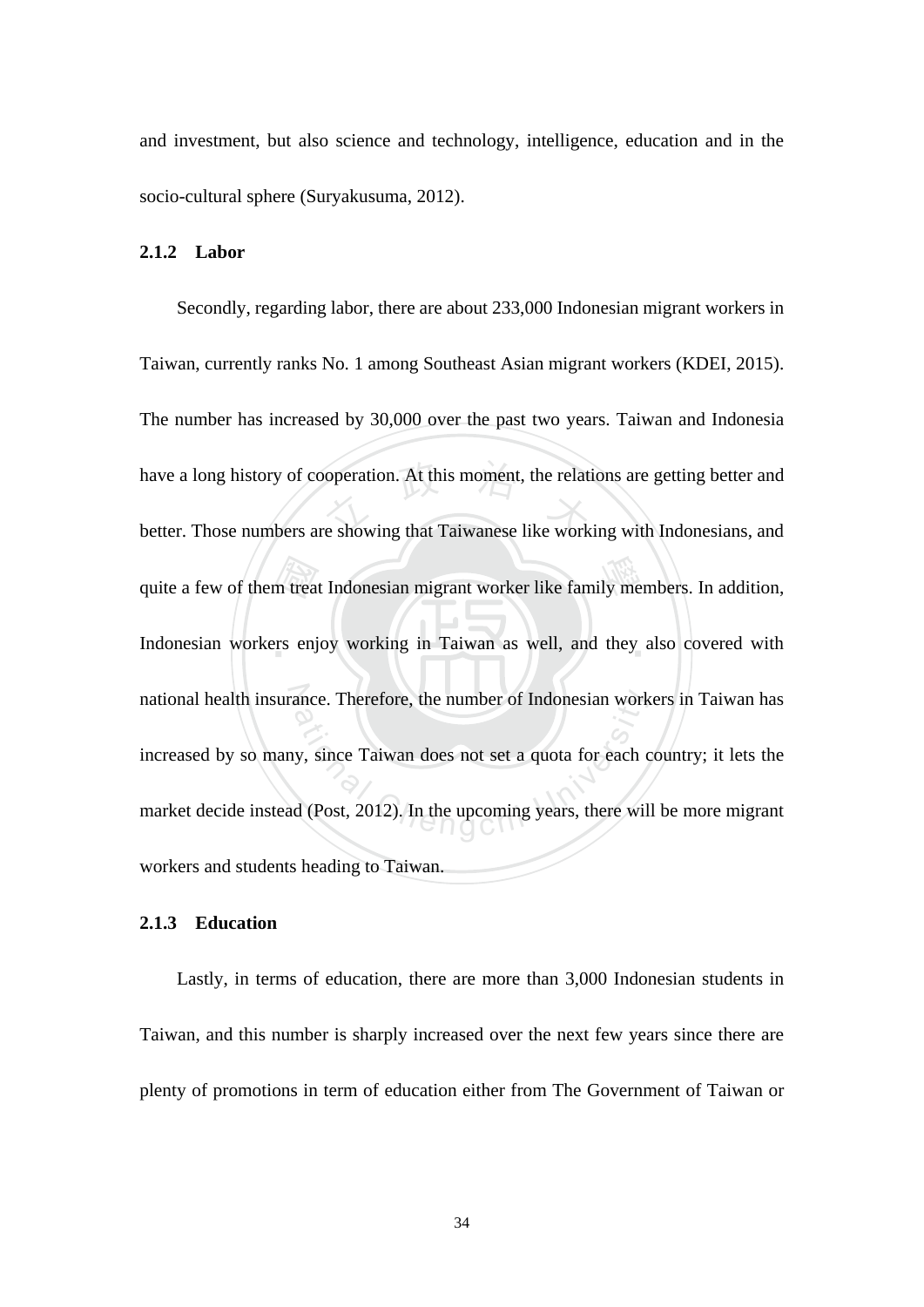the University which offers excellent quality of education and full scholarship for foreign students, including from Indonesia.

 $\frac{1}{2}$ estab University of Indonesia in Jakarta, Institut Teknologi Sepuluh Nopember in Surabaya<br>and the University of Brawijaya in Malang (TETO, 2012). Also, cooperation with research center is established with Indonesian Institute of Sciences and the Habibie Center (TETO, 2012). Through those co-operations, Taiwan and Indonesia are conducting academic exchange and research well. Furthermore, many of cooperation have been established between Taiwan and Indonesia. The Taiwan Economic and Trade Office in Jakarta have been maintaining academic exchange with Universities and research center. There are several top Indonesian public universities have been becoming partners of TETO such as the and the University of Brawijaya in Malang (TETO, 2012). Also, cooperation with

Exchange and research well.<br>
al, and educational exchanges are also being provided and the Central N<br>
Radio Taiwan International and the Central N Besides, cultural, and educational exchanges are also being promoted. In 2009, Andrew Hsia helped Radio Taiwan International and the Central News Agency sign memorandums of understanding on news exchange with Antara in Jakarta (Huang, 2009). RTI has an Indonesian language service for more than 130,000 migrant workers in Taiwan from Indonesia (RTI). Antara and the CNA will organize photo exhibitions in each other's country as a starter for a closer partnership.

In the future, the relationship between Indonesia and Taiwan can become so much better if both sides work harder regarding the exchange of information. Therefore,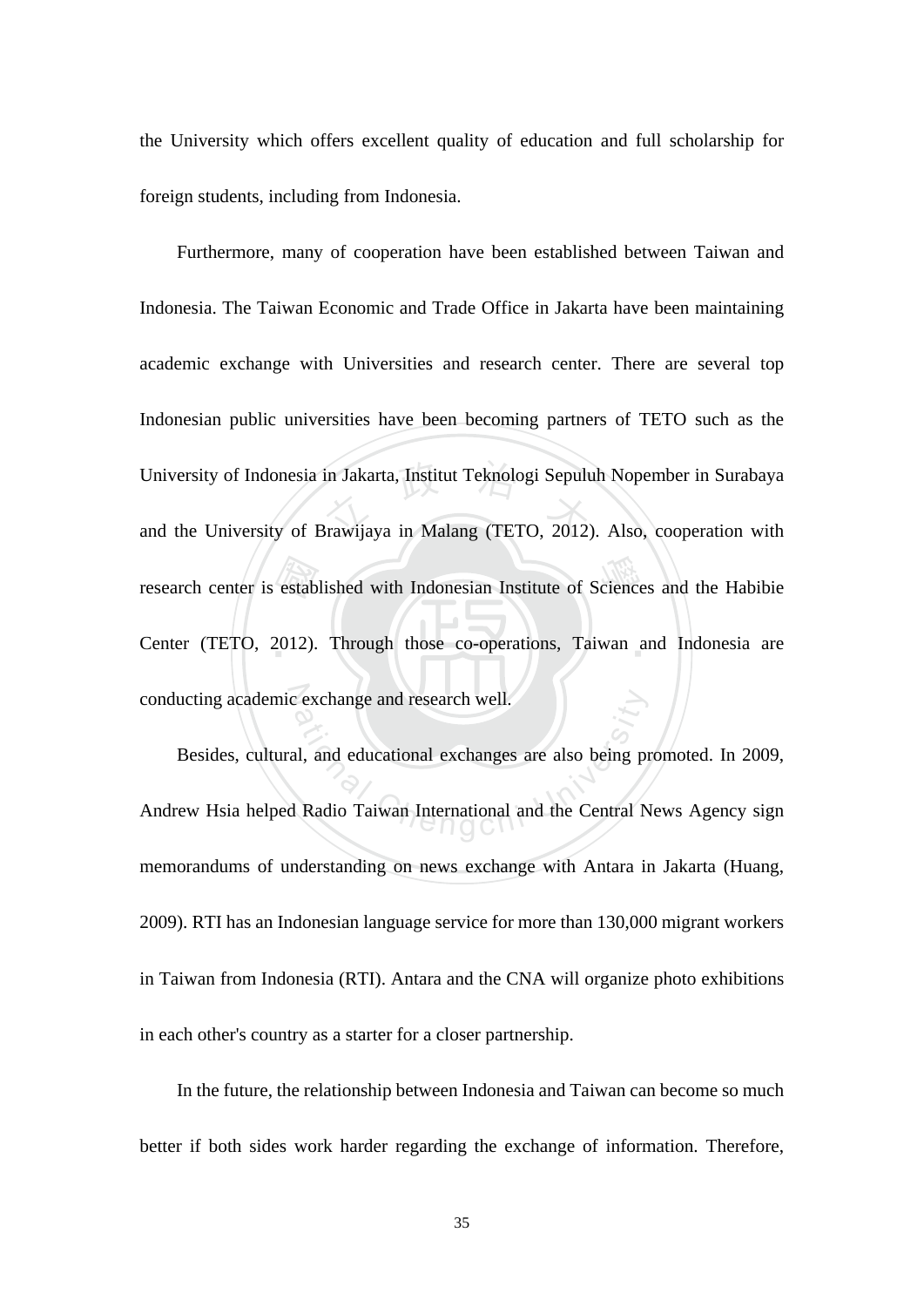Taiwan will continue to be one of Indonesia's most important investment partners, either in field of trade, labor, education, or any other spheres.

#### **2.2 Aceh – Taiwan Bilateral Relations**

 $\blacksquare$  $\frac{1}{\sqrt{2}}$ <br>1. Tzu ough Tzu Chi and Dharma Drum participated in donating a significant amount of financial support and sending the N Page, 2005). Tzu Chi provided relief in particular to Aceh province. The help offered<br>from Taiwan is not only about medical things, but also in term of education, Moreover,<br>in 2005 Taiwan helped rebuild a public university Despite the formal bilateral relations between Indonesia – Taiwan that has been established since 1971, Aceh – Taiwan relations started becoming close at the beginning of 2005; right after the 2004 Indian Ocean earthquake and tsunami happened. Taiwan, through Tzu Chi and Dharma Drum Mountain Foundations, medical personnel. Tzu Chi and Dharma Drum Mountain Foundations, along with other NGOs, have volunteered to help Aceh with post-disaster rehabilitation (Front Page, 2005). Tzu Chi provided relief in particular to Aceh province. The help offered from Taiwan is not only about medical things, but also in term of education, Moreover, supplies, housing, and education (Front Page, 2005). According to Vice Premier Yeh Chu-lan, the government of Taiwan had boosted its aid up from US\$ 5 million to US\$ 50 million, including US\$ 20 million of worth rice, US\$ 15 million worth of medical supplies, and US\$ 15 million for in community and harbor reconstruction (Guilloux, 2009).

Since education plays a significant role in social development, 2005 Taiwan also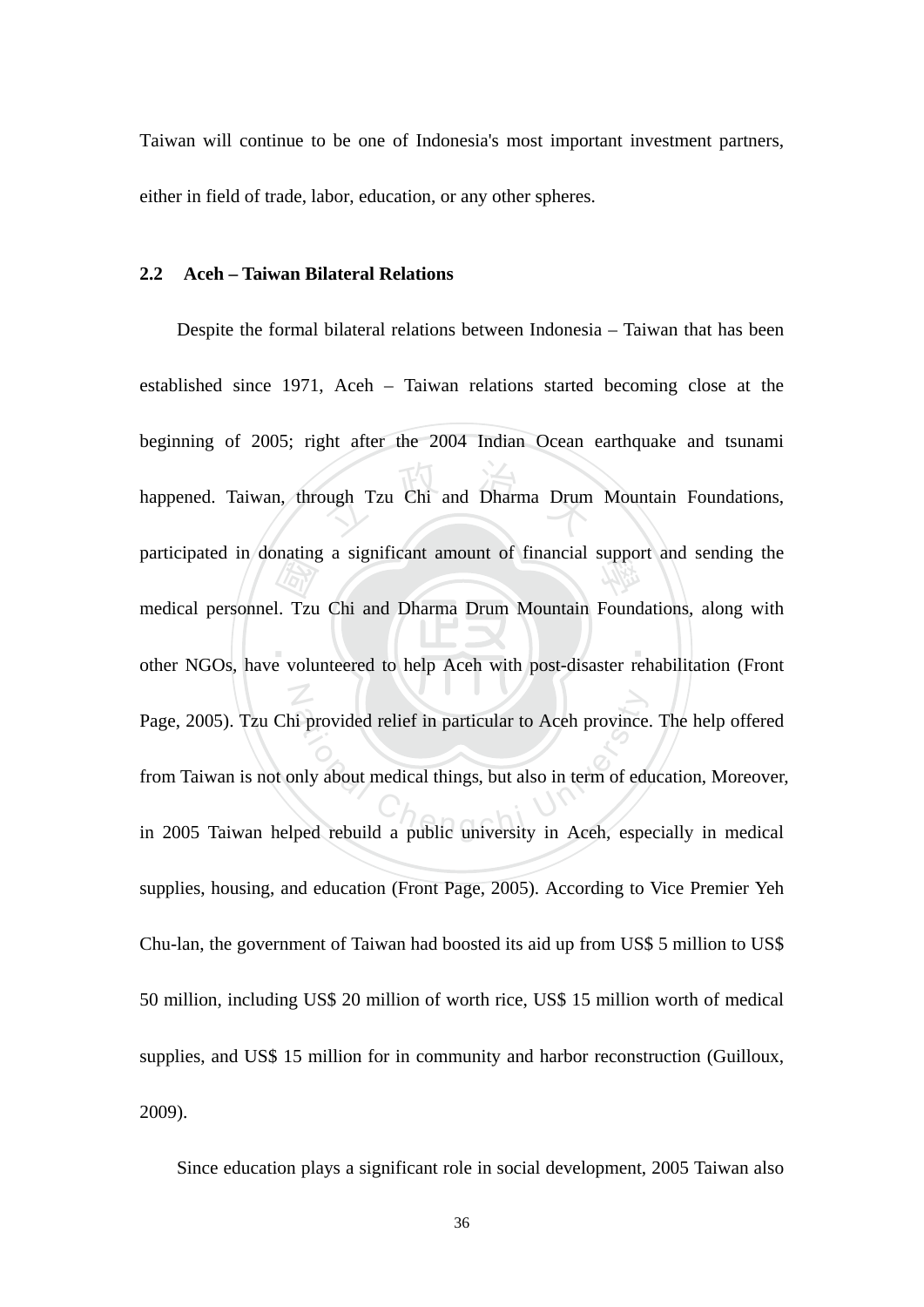knowledge for local students by helping with long-term reconstruction efforts, such as<br>providing information technology education for local people. helped to rebuild a public university in Aceh in 2005. The post-tsunami relief effort of Taipei residents and the city government facilitated the launch of an e-learning center in Aceh. The center was built with NT\$37 million which is donated by the civil groups, individuals and Taipei City Government staff (Yan-chih, 2006). It will offer free Internet and Chinese language courses to about 2,000 high school students each year. Taipei Mayor Ma Ying-jeou said he expected the center to open a window of providing information technology education for local people.

Besides sponsoring the establishment of the e-learning center, the city<br>trenent also cooperated with civil groups in helping 30 Aceh students continued department also cooperated with civil groups in helping 30 Aceh students continued their education in Taiwan last year. After completing their four-year college education iwan last year. After completing their four-year<br>
Il return to Aceh. Afterward, several educat<br>
Chengchi University and began to start; one of them is co-operation in Taiwan, they will return to Aceh. Afterward, several education co-operations between Aceh and Taiwan began to start; one of them is co-operation between IHRD and ESIT.

#### **2.3 The Government Effort to Improve Educational Standard**

As mentioned earlier, the higher educational cooperation is scholarship collaboration between Aceh and Taiwan that was started since 2010. The primary motive of this scholarship cooperation is due to the poor educational situation in Aceh. Thus, this is also one of the Government of Aceh efforts to improve the educational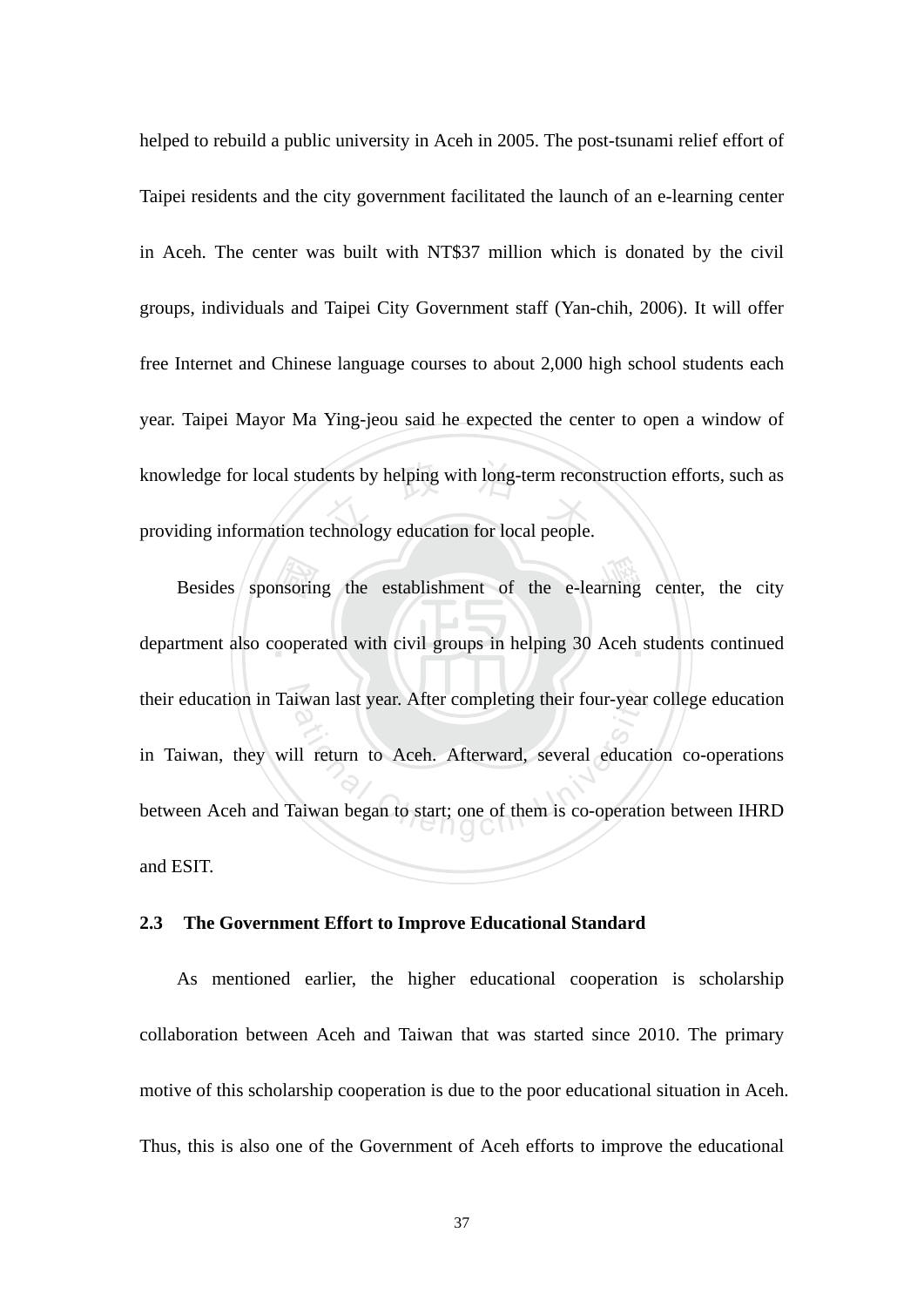standard in that region.

‧improversity<br>ipation improve the quality of teaching in Aceh after destroyed by the tsunami. He also stated<br>that Aceh is currently in the process of waking up and bounced back from a tragedy (Aulia, 2010). In improving the quality of education in Aceh also needed support and ‧ The World Bank reported that 2,087 schools were destroyed due to tsunami tragedy in Aceh province in 2004. The Government of Aceh will continue to do all kinds of best efforts to develop and fix the standard of education. These efforts should be supported by several factors, namely education infrastructure and equipment, teaching staffs, and so on. In 2006, former Aceh Governor Irwandi Yusuf promised to improve the quality of teaching in Aceh after destroyed by the tsunami. He also stated community participations in total.

Since the schools' infrastructure had been successfully rebuilt through foreign best infrastructure had been successfully rebuils<br>at interest support until the condition is even much better<br>the continued to maximize the services and improved to the services and improved to the services and improved to aid and aid agencies support until the condition is even much better than before, the Provincial Government continued to maximize the services and improve the quality of education through giving the scholarships for orphans, poor, and brilliant students. This is one of the efforts done in order to improve access to education for the community. Everyone deserves to obtain the proper education.

Moreover, the government of Aceh provides the scholarship to Acehnese to continue their study into university level, both at home and overseas. The opportunity to get the scholarship is widely opened. The Head of Department of Education Aceh,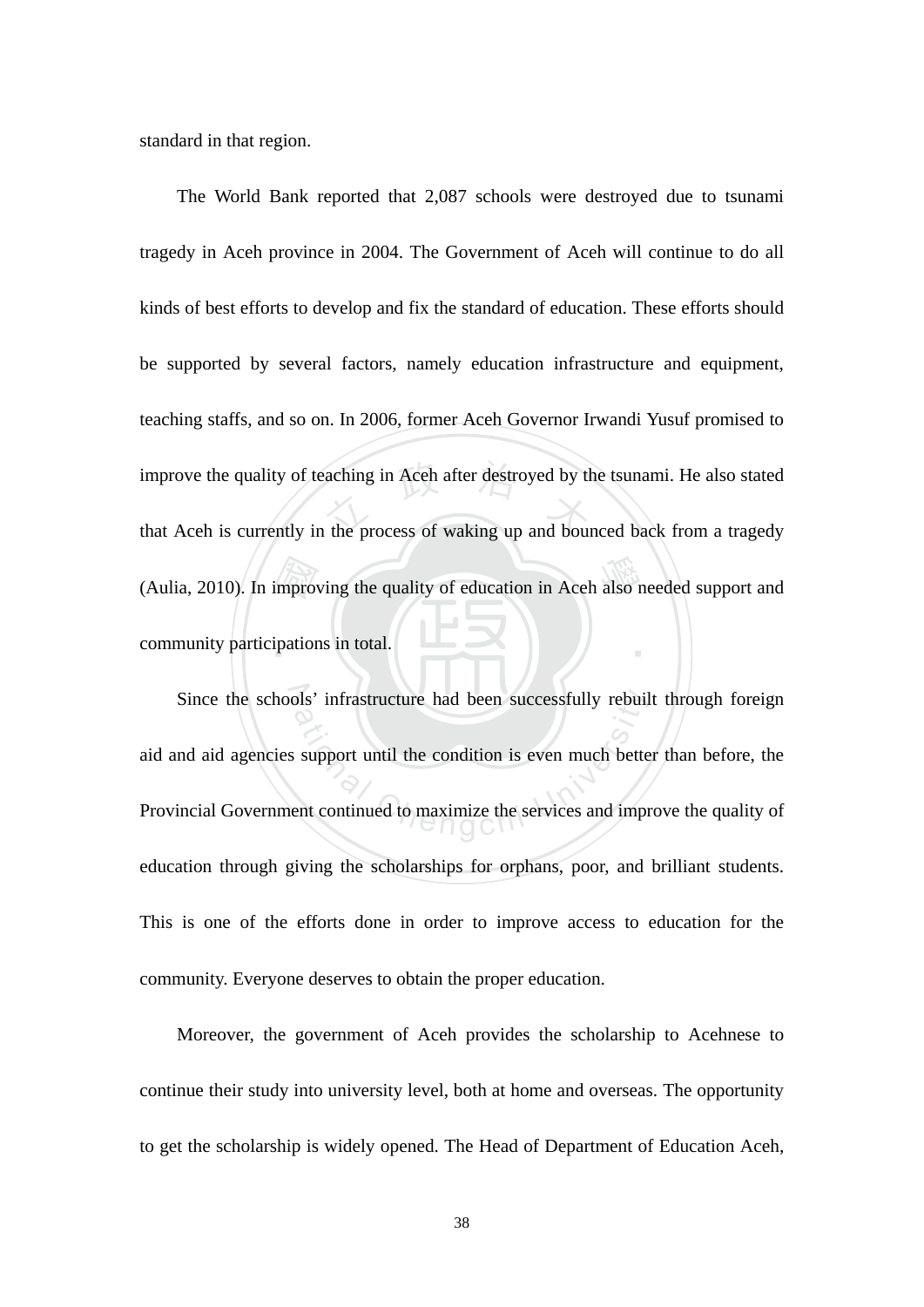Drs Bakhtiar Isaac, expected that higher education in Aceh would be more qualified day by day. Therefore, to support this expectation, the Government of Aceh has been to allocate funds as much as Rp. 41,149 billion per year (Aulia, 2010).

Later on, the author will describe more regarding Institute for Human Resource Development (IHRD), Elite Study In Taiwan (ESIT), and the cooperation between both institutions.

# **2.3.1 Institute for Human Resource Development (IHRD)**

resources. It is also commissioned right under the Governor of Aceh. It has been Example in the procedure of the procedure of the Acehnese in order im<br>
So commissioned right under the Governor of N working since 2005, after the 2004 Indian Ocean Earthquake and Tsunami tragedy.<br>This institution provides the scholarship to the orphans, the poor, specialists, Muslim<br>religious leader candidates, and brilliant students. T Institute for Human Resource Development (IHRD) is a scholarship program provided by the Government of Aceh to Acehnese in order improves the human working since 2005, after the 2004 Indian Ocean Earthquake and Tsunami tragedy. This institution provides the scholarship to the orphans, the poor, specialists, Muslim home country and overseas. The fields of studies are varied, starting from science, information and technology, tourism, political science, history, linguistic, business, accounting, agriculture, Islamic studies, and many others. The scholarship will be given for those who meet the requirements. The data shows that from 2005 to 2011, IHRD has given scholarship up to 2114 students to continue their education at the university level both in Indonesia and abroad (LPSDM, 2005). In addition, the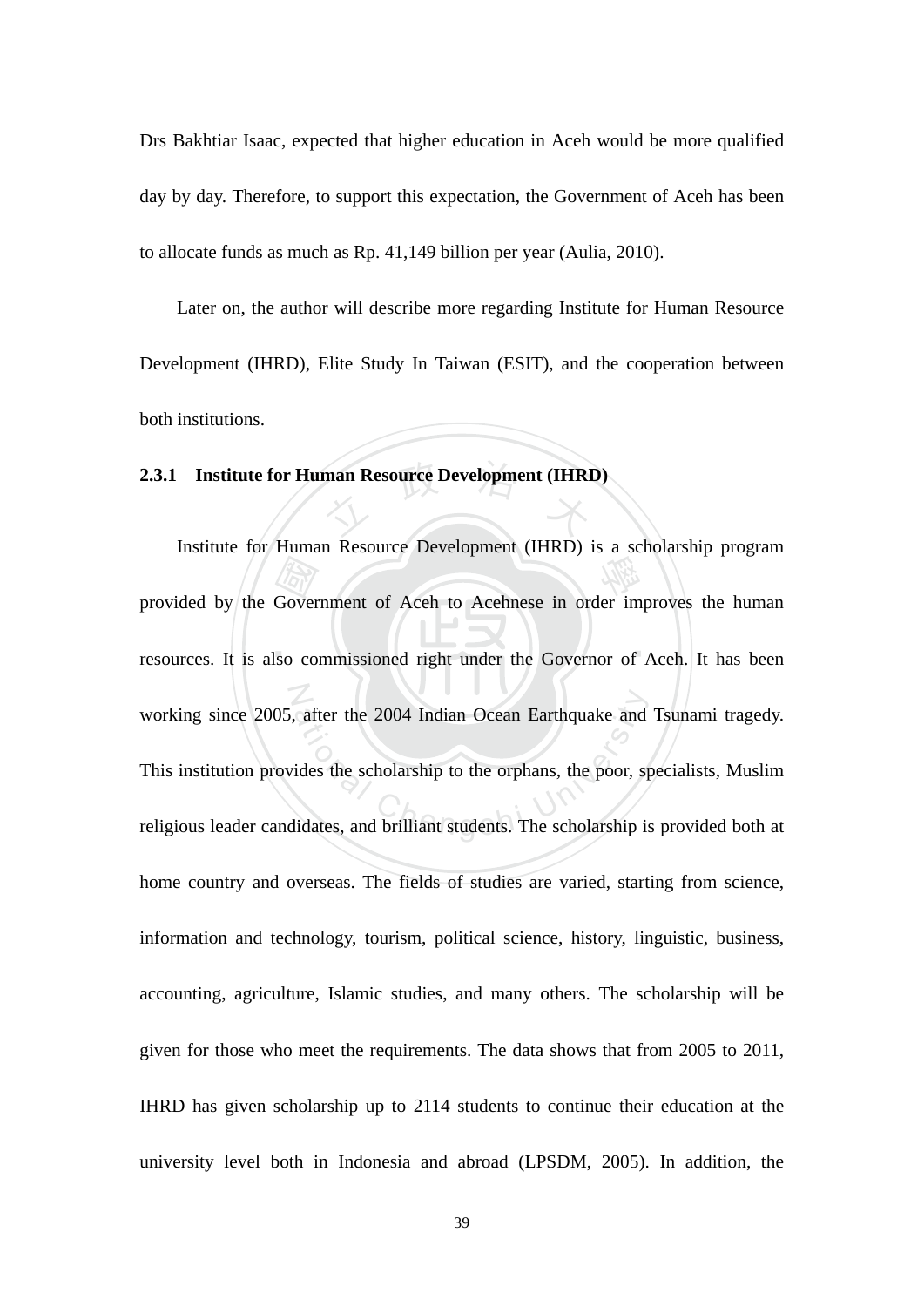graphic that show the number of scholarship recipients from 2005 to 2011 can be seen

as follow.



**Chart 2. The number of LPSDM scholarship recipients from 2005-2011** 

Base on the new Governor Regulation No. 14 of 2011, dated May 13, 2011, the Institute for Improvement of Human Resources, IHRD Aceh has some About the Institute for Improvement of Human Resources, IHRD Aceh has some goals in order to assist the Governor in formulating policies to provide scholarships, ist the Governor in formulating policies to pro<br>tion, research, and training to improve human<br>pllow; Source: http://www.lpsdm.acehprov.go.id/ [last assessed: April 10<sup>th</sup>, 2014] educational cooperation, research, and training to improve human resources Aceh.

Those goals are as follow;

- 1. Formulating policies to provide higher education scholarships
- 2. Cooperating with higher education institutions and research institutes at home and abroad
- 3. Managing higher education scholarships and abroad
- 4. Managing educational assistance at home and abroad
- 5. Facilitating the provision of training to improve the quality of human resources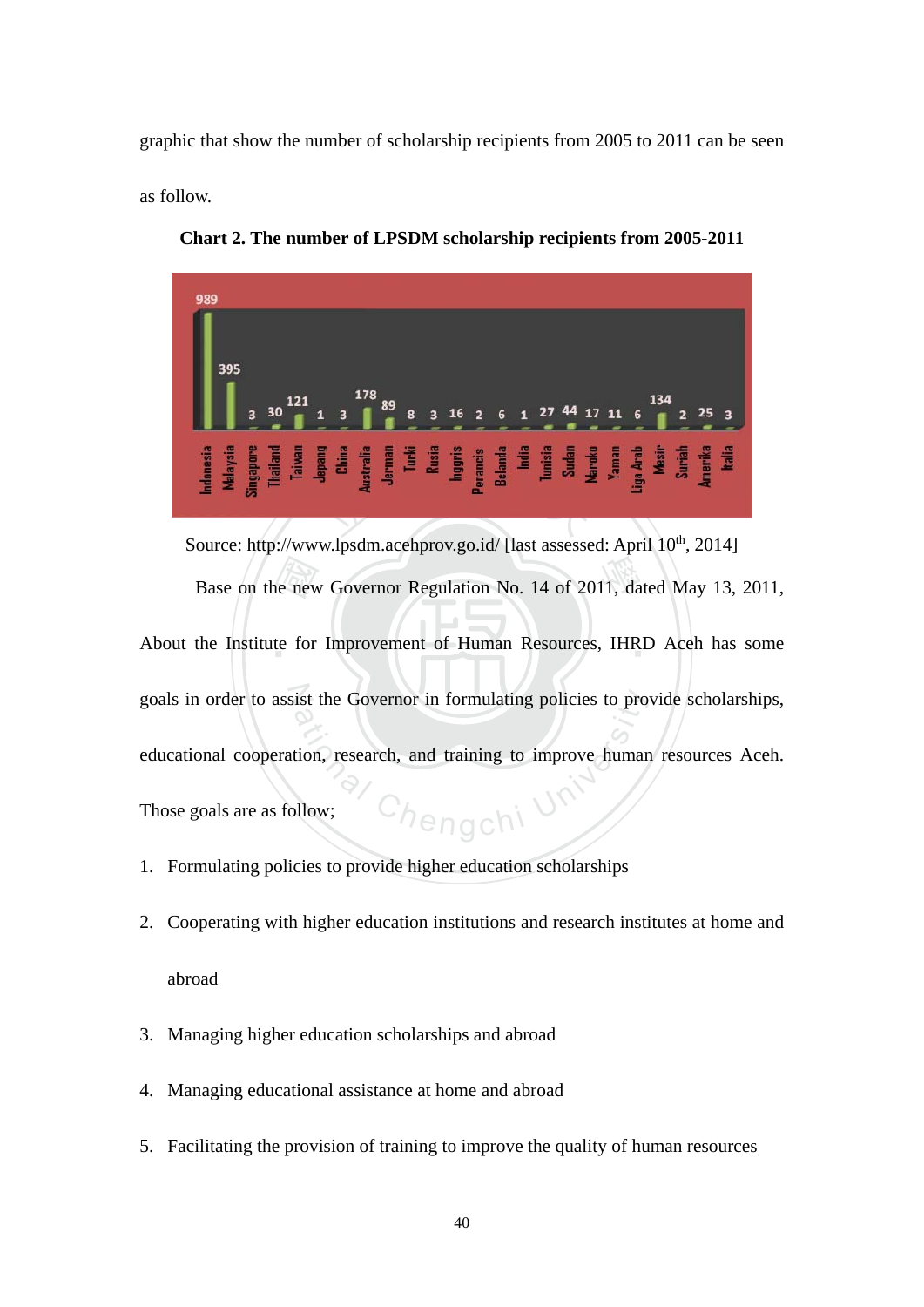- 6. Facilitating the financing of the implementation of the flagship research area
- 7. Facilitating the placement of those who have finished studying.

In addition, in accordance with the data that can be seen in IHRD website, here are the numbers of Aceh students that study in Taiwan from 2007 until 2015;

| Year                                                    | <b>Name of Program</b> |               |                |
|---------------------------------------------------------|------------------------|---------------|----------------|
|                                                         | <b>Bachelor</b>        | <b>Master</b> | PhD            |
| 2007                                                    | 2                      |               | 3              |
| 2008                                                    | ว                      | 6             |                |
| 2009                                                    |                        | 22            | 5              |
| Starting from this year, LPSDM has cooperated with ESIT |                        |               |                |
| 2010                                                    |                        | 31            | $\overline{2}$ |
| 2011                                                    |                        | 37            | $\overline{2}$ |
| 2012                                                    |                        | 40            | 5              |
| 2013                                                    |                        | 19            | 3              |
| 2014                                                    |                        | 3             | $\overline{2}$ |
| 2015                                                    |                        |               |                |
| <b>TOTAL</b>                                            | 5                      | 166           | 23             |

**Table 3. Number of Aceh students who study in Taiwan** 

Source: http://www.lpsdm.acehprov.go.id/ [last assessed: May 5<sup>th</sup>, 2015]

### **2.3.2 ESIT (Elite Study in Taiwan)**

ational Chengchi University The Elite Study In Taiwan (ESIT) Program Office is commissioned by the Ministry of Education and is located at Chung Yuan Christian University in Chungli, Taoyuan, one of the cities in northern Taiwan. Its purpose is to provide necessary services for the higher education cooperation that exists between Taiwan and Southeast Asian countries as well as to create new opportunities. The Leader of ESIT project is Dr. Wan-Lee Cheng, the former President of Chung Yuan Christian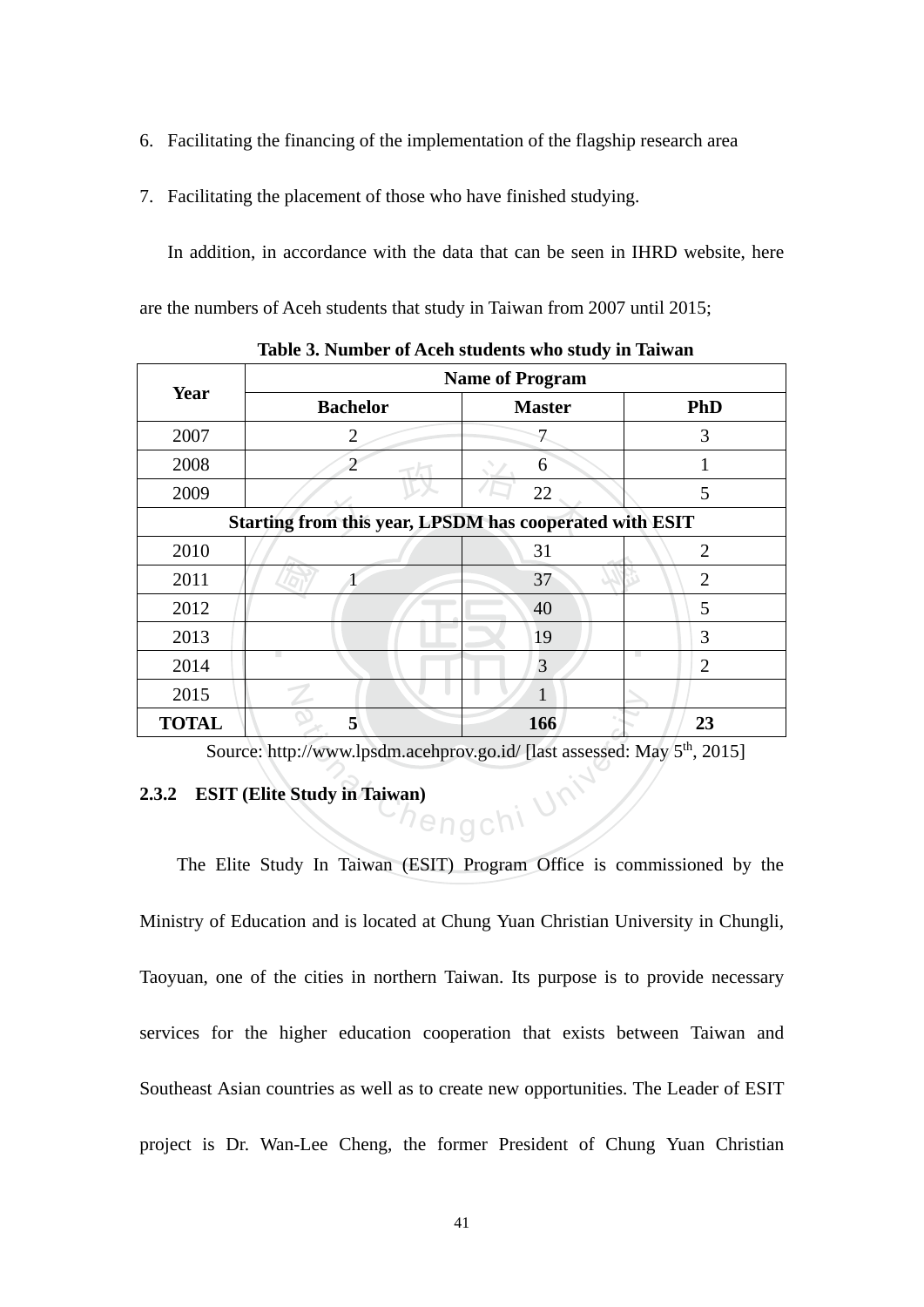University. The Office Director and one of the Co-hosts is Dr. Po-Tsang Huang, Assistant Professor in the Department of Industrial and System Engineering, the other Co-host is Dr. Yung Tsan Jou, of Chung Yuan Christian University Department of Industrial and System Engineering.

Asian countries and the ESIT Consortium schools and allow more students who hope<br>to come to Taiwan to study to learn more about Taiwan's high-quality higher will offer English-language master's and doctorate programs in various fields (ESIT,<br>2009). Part of its role will be to provide a bridge between the students of Southeast to come to Taiwan to study to learn more about Taiwan's high-quality higher N The Elite Study In Taiwan Office, Ministry of Education has brought together 57 of Taiwan's universities and colleges to form the ESIT Consortium, members of which 2009). Part of its role will be to provide a bridge between the students of Southeast education system.

ation<br>
and the displacement of the displacement of the displacement of the displacement<br>
Chenge of training international<br>
Chenge of training international<br>
Chenge of the displacement of the displacement of the displacemen In order to promote higher education cooperation between Taiwan and Southeast Asian countries and further the objective of training international professionals, the Elite Study In Taiwan office has created a program for mutual development for Southeast Asia. For instance, under the agreement with Vietnam, there are currently four major programs aimed at training professionals. Of these in the north of Vietnam there is the VEST 500; in the central Da Nang area there is a program designed to select certain candidates for study abroad; in the far south, there is the Mekong 1000 Project (ESIT, 2009). There is also a program designed to assist the Indonesian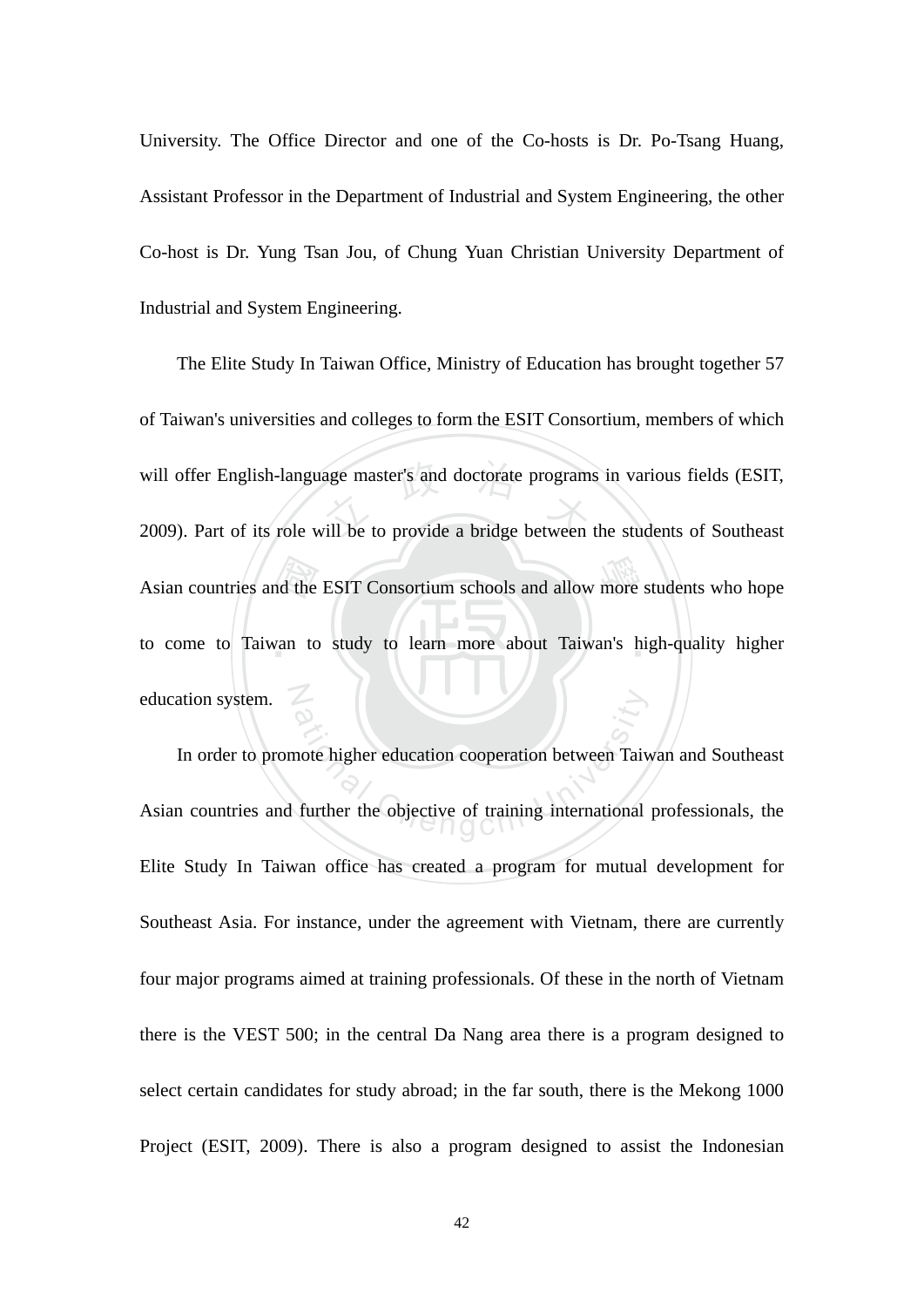Southeast Asian countries.<br>2.3.3 **IHRD – ESIT Educational Cooperation** Government with public funded students who will be sent to Taiwan for education purposes as well as a project aimed at supporting the Aceh Provincial Government with training professionals. Taiwan and the Singapore government also have an agreement to send state-funded students to Taiwan to study bachelor's degrees. Furthermore, Taiwan and Thailand have the Elite 600 Project; and in addition to these, the ESIT Office is also currently moving forward with other areas of cooperation with Southeast Asian countries.

Starting from 2010, the Government of Aceh has agreed to work together with<br>an Ministry of Education. In this case, IHRD will cooperate with ESIT. In Taiwan Ministry of Education. In this case, IHRD will cooperate with ESIT. In addition, there is also another meeting set up in June 2013, the newly elected Vice so another meeting set up in June 2013, the net<br>and the representative of ESIT signed cooperation<br>re the office of ESIT is located (Syarif, 2013). Governor of Aceh and the representative of ESIT signed cooperation in education in Chung Li City, where the office of ESIT is located (Syarif, 2013). This collaboration is getting more intense when 16 universities from Taiwan attended The Taiwan Higher Education Fair in Aceh on October 2013 (Dinamika, 2013).

ESIT is an institution under the Ministry of Education of Taiwan whose aims to provide services for the higher education cooperation between Taiwan and Southeast Asian countries. The responsibilities of ESIT are to assist IHRD with the initial interviews with the scholarship recipient candidates before their coming to Taiwan,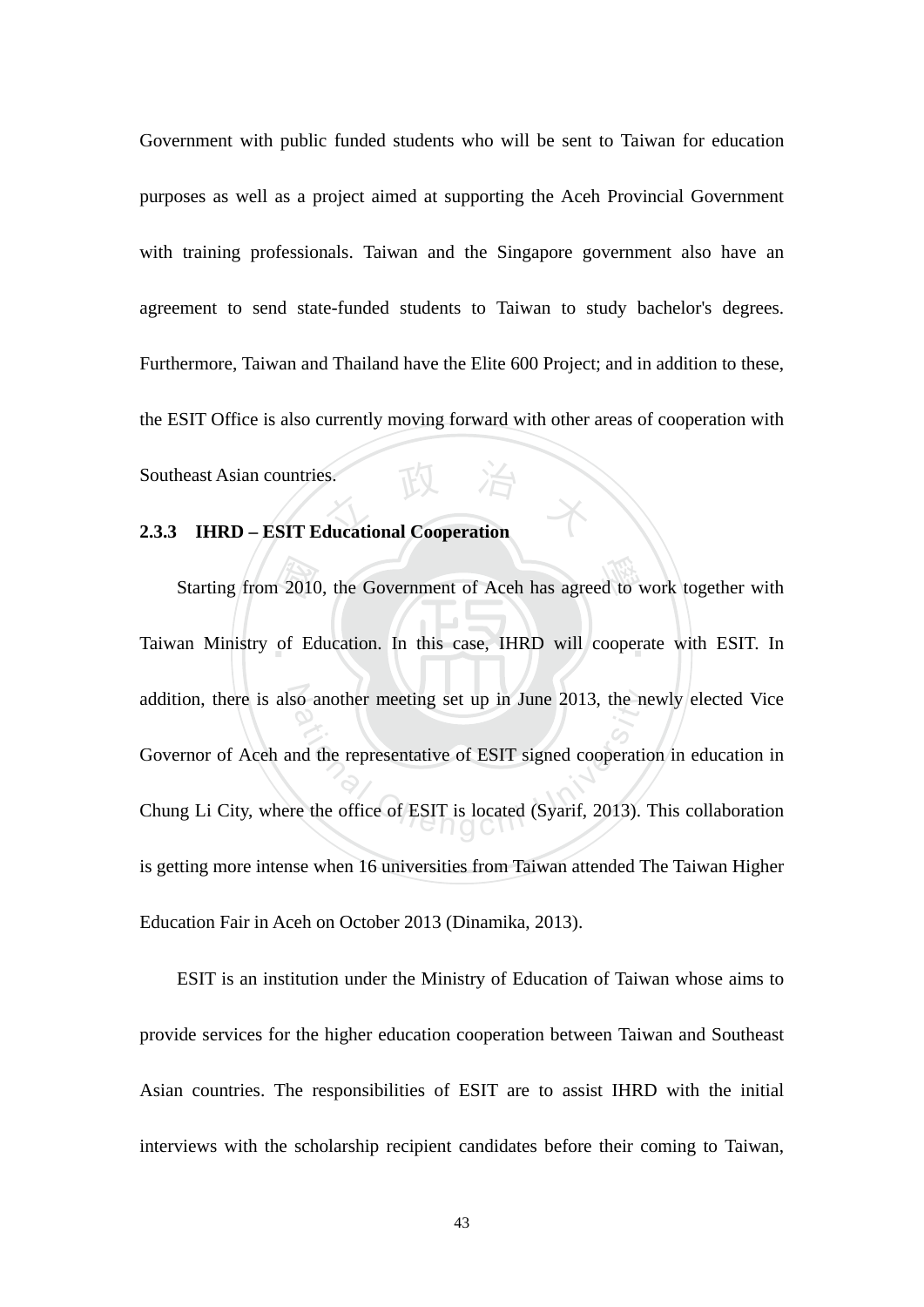link the students and university with the IHRD, support students to apply ARC, and assist IHRD distributing the scholarship expenses to students in Taiwan (ESIT, 2009). IHRD fully covers all the expenditure of the selected students. It includes tuition/credit fee, living expenses, housing expenses, health insurance, international airfare, and book allowance. This becomes a great opportunity for the students of Aceh who want to continue their higher degree in Taiwan.

also emphasize that at the beginning of 2011, 50 students will be selected every year<br>to study in Taiwan (Taiwan, 2013). Wu also stated that Aceh Government would sign For a start, Aceh Province will select 75 publicly sponsored students to study for<br>master and doctoral degrees in Taiwan. Taiwan Minister of Education, Wu Ching-ji, to study in Taiwan (Taiwan, 2013). Wu also stated that Aceh Government would sign a memorandum of understanding with the Elite Study in Taiwan Program Office to Inderstanding with the Elite Study in Taiwan I<br>Aceh scholarships are delivered to the students<br>send two or three Mandarin teachers to Aceh For a start, Aceh Province will select 75 publicly sponsored students to study for help ensure that the Aceh scholarships are delivered to the students in Taiwan. In the future, Taiwan will send two or three Mandarin teachers to Aceh province to help prepare the students who have been chosen to study in Taiwan to give them a preparation in studying Mandarin, for instance, the government of Taiwan will pay their salaries, while the government of Aceh will provide accommodation for them.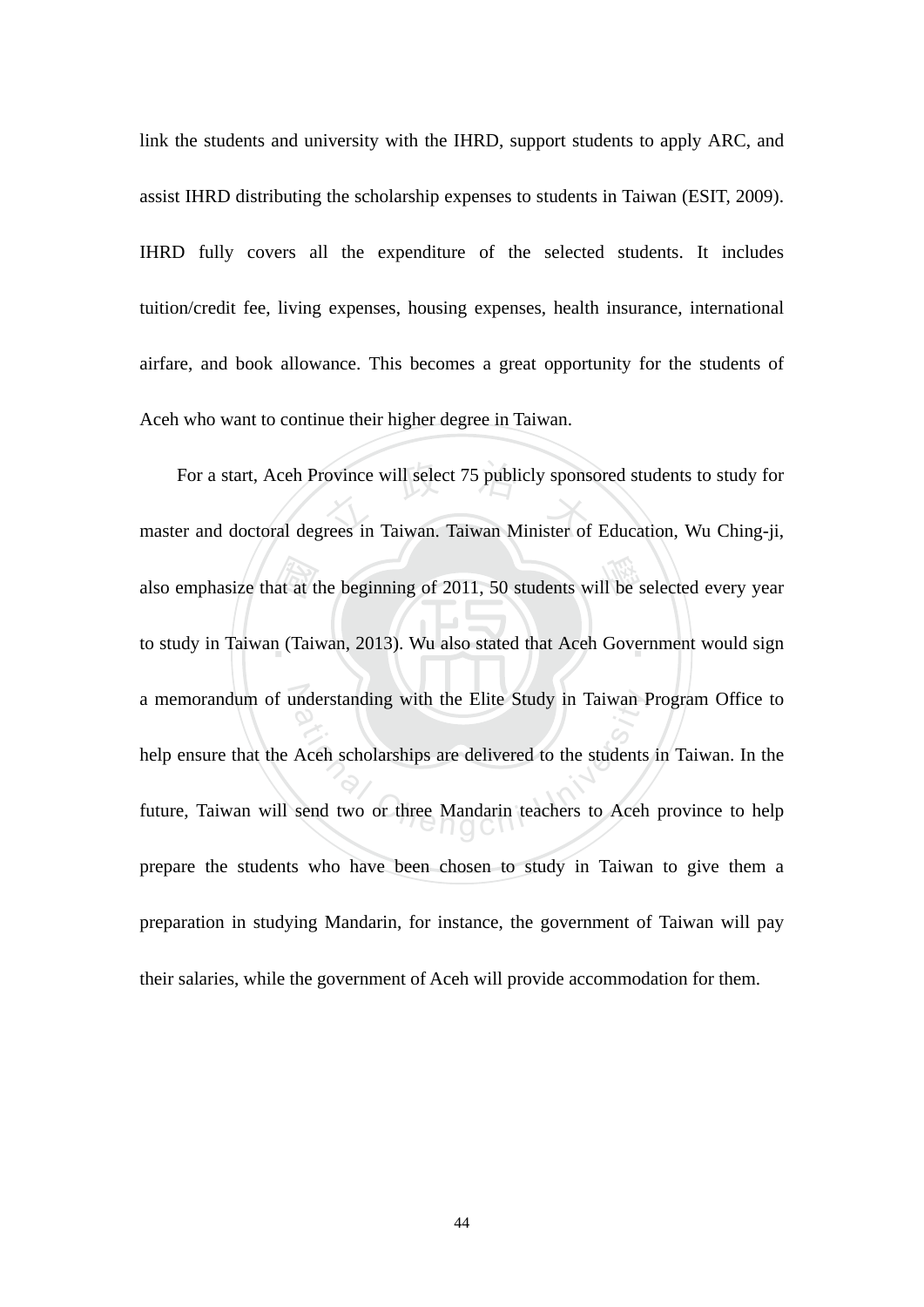#### **CHAPTER 3**

#### **RESEARCH METHODOLOGY**

#### **3.1 Data Collection of Interview Section**

igher education scholarship program 學 This chapter will provide the results of interview and questionnaire survey. Both these transcripts were to obtain the primary data regarding cooperation between IHRD and ESIT in term of higher education scholarship program. The findings of these surveys have successfully served the purpose of this research.

 $\blacksquare$  $\frac{1}{\sqrt{2}}$ <br>ith, then  $\frac{1}{\sqrt{2}}$ N Institute for Human Research Development, the Government of Aceh and has been<br>working there for almost three years. This interview was conducted via emails, and all<br>of the questions are answered on May 6th, 2015. In additi To begin with, the author had conducted an interview with one of IHRD coordinators, Johnny Lee. Johnny is the coordinator for Taiwan and Thailand at Institute for Human Research Development, the Government of Aceh and has been working there for almost three years. This interview was conducted via emails, and all conducted a survey towards Aceh students who are currently studying in Taiwan to know more about the advantages and the weaknesses of this higher education scholarship program from the students' point of view. Shortly, it is expected this also can be as an evaluation to IHRD for their better management.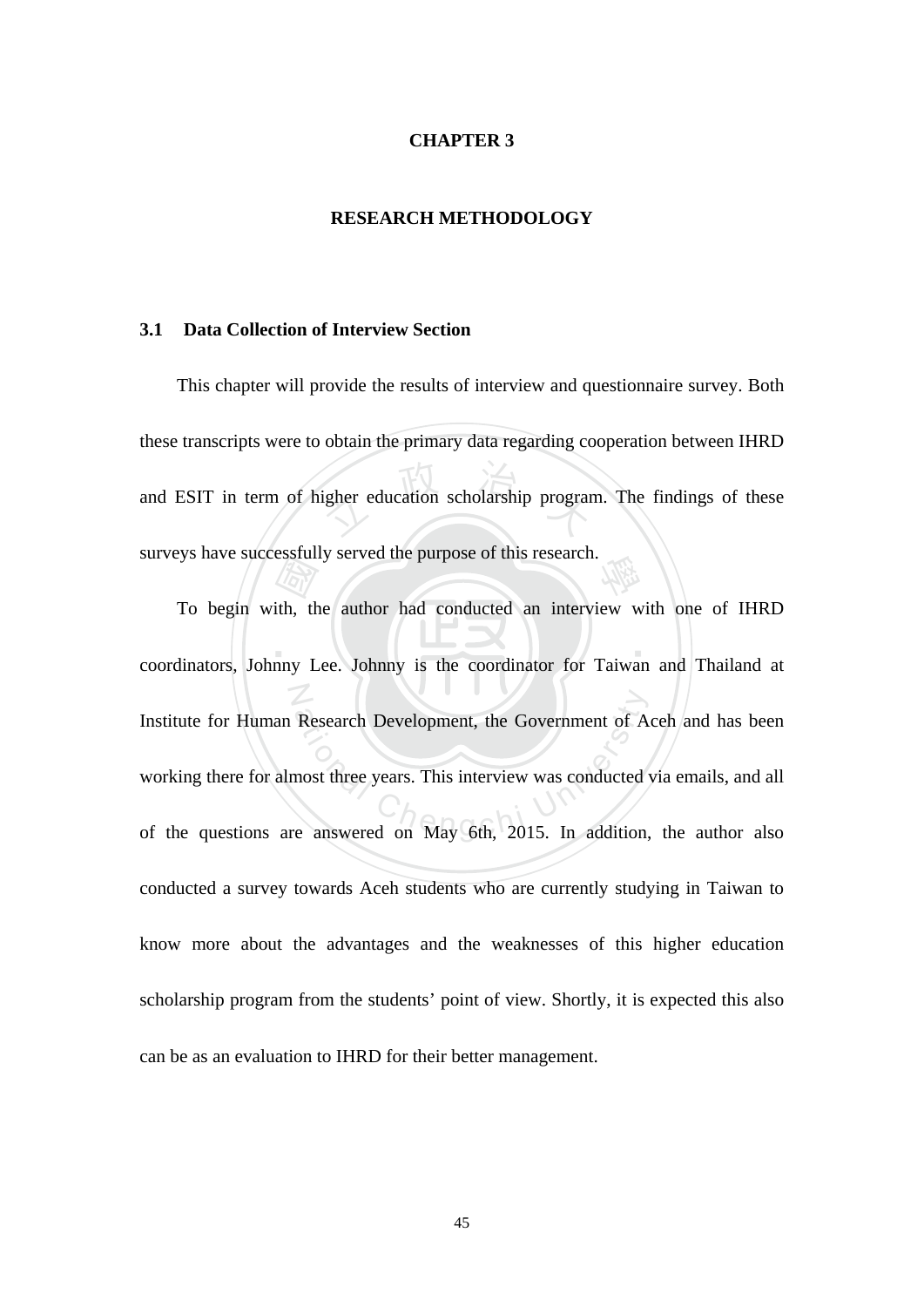#### **3.1.1 Justification of Interview Questions**

between Aceh and Taiwan, especially regarding educational cooperation?<br>1. When did the cooperation between The Government of Aceh a The questions asked during this interview mostly explain the main reason of why the Government of Aceh decided to cooperate with ESIT in this scholarship program. The eleven questions developed were divided into two groups related to main topics chosen and research questions. The first five questions of the interview follow the first research question: How this scholarship program can tighten the bilateral relations

igher of 學 1. When did the cooperation between The Government of Aceh and ESIT in term of higher education start?

‧

- 2. What are the objectives of this cooperation?
- 3. Why did The Government of Aceh decide to cooperate with ESIT?
- 4. What are advantages the government of Aceh got after this cooperation?
- e Government of Aceh decide to cooperate with<br>vantages the government of Aceh got after this<br>greement between IHRD and ESIT was sign 5. After the agreement between IHRD and ESIT was signed, what are the noticeable differences? If there are the changes, what are they?

The next six questions corresponded to the second research question: How effective this scholarship program and how to measure whether or not this program is successful?

6. How important is language and culture training to the students before leaving

to Taiwan?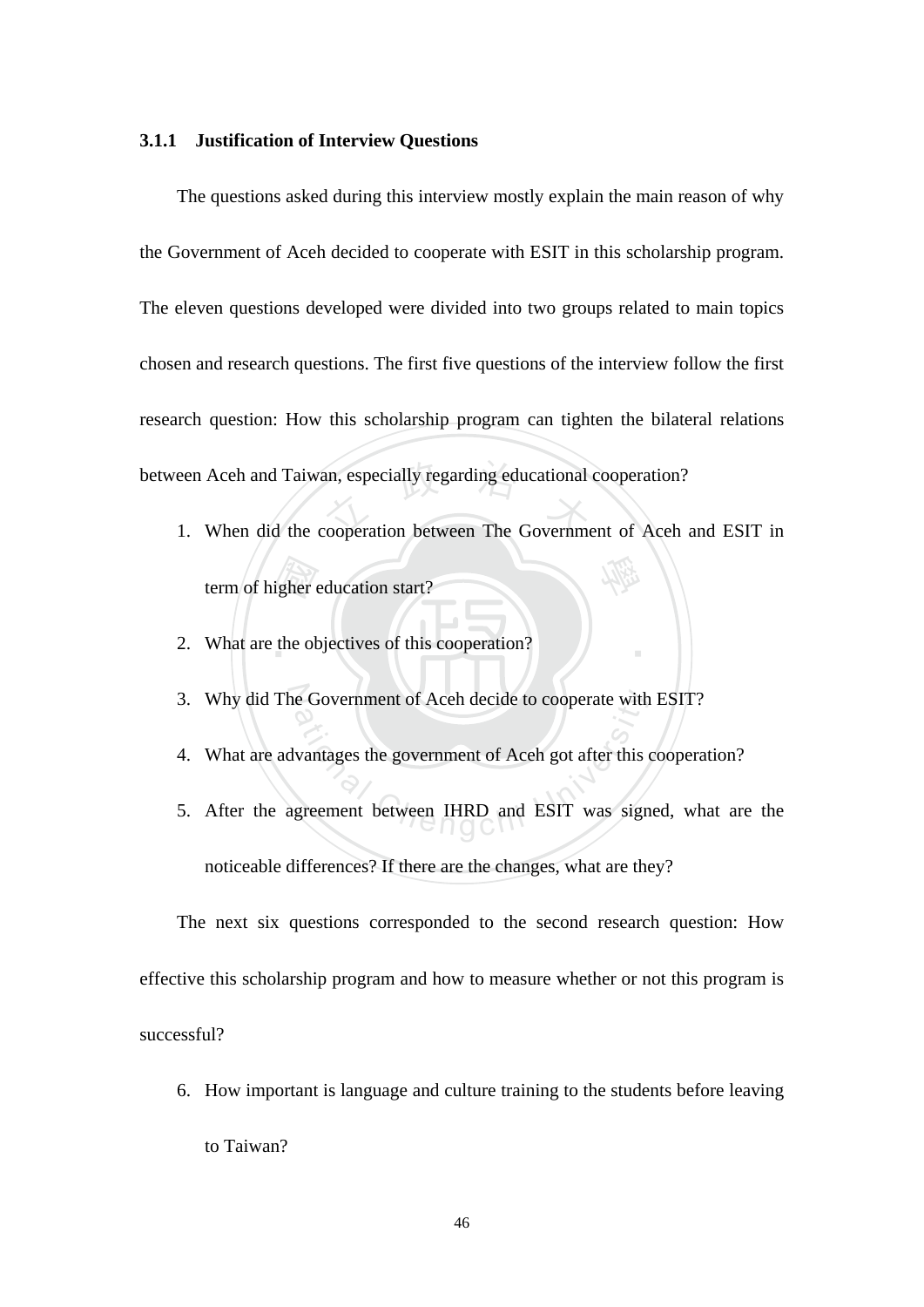- 7. How does IHRD measure of the effectiveness of this program?
- 8. How many of students who currently studying in Taiwan? And how many of them who had already graduated? How many of them who failed?
- 9. Do the entire alumnus return to Aceh after they graduate? Is there any of them who keep staying in Taiwan or any other countries?
- returned home?<br>
11. Have IHRD ever held an evaluation regarding this scholarship program 10. What are their contributions to Aceh after graduated from university and returned home?
- king tl<br>Trans 學 trough asking the alumnus critiques and suggestions?

‧

### **3.1.2 Interview Transcription**

1. When did the cooperation between The Government of Aceh and ESIT in term of<br>higher education start?<br>The cooperation between the IHRD and ESIT started on 2010. higher education start?

*The cooperation between the IHRD and ESIT started on 2010.* 

2. What are the objectives of this cooperation?

*The objectives of this cooperation are to tighten the relations with Taiwan and also to ask for help from ESIT to assist some things regarding the administrative things that have to be done before and after the scholarship recipient in Taiwan.*

3. Why did The Government of Aceh decide to cooperate with ESIT?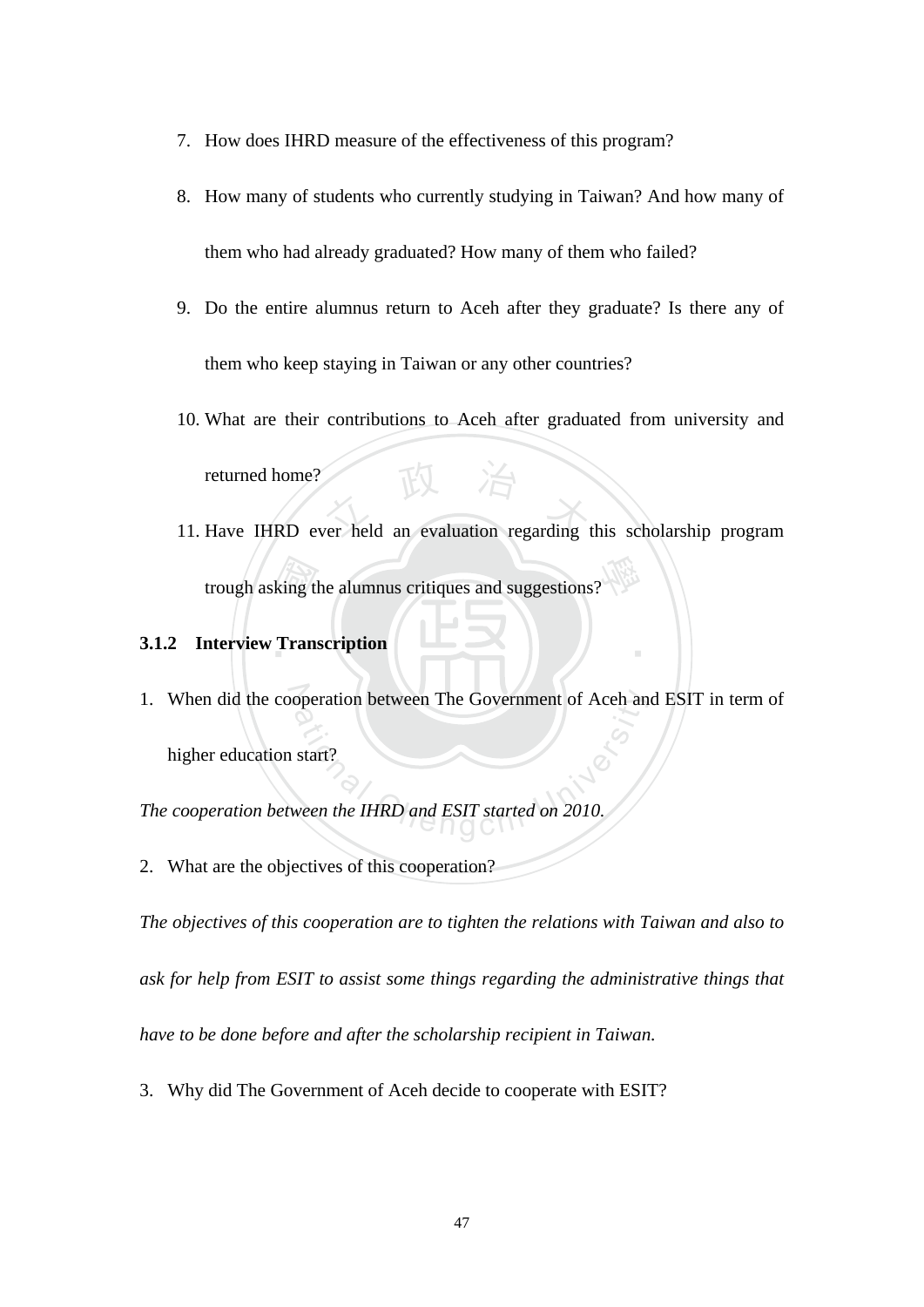*It is because ESIT is an institution that is commissioned by the Ministry of Education in Taiwan. The main objective of ESIT is to provide necessary services for the higher education cooperation that exists between Taiwan and Southeast Asian countries, one of them in Indonesia. That is why IHRD believes that it is a good decision to work together with ESIT.* 

candidates prior to their coming to Taiwan, to link the students and university with the<br>IHRD (since there will be a language barrier), to assist students in administrative *This cooperation brings a lot of advantages to IHRD. ESIT helps us in so many ways,*<br>for instance, to assist with the initial interviews with the scholarship recipient IHRD (since there will be a language barrier), to assist students in administrative *things while in Taiwan, such as applying ARC, and also to help IHRD distributing the* an, such as applying ARC, and also to help IHR<br>s to students in Taiwan.<br>ent between IHRD and ESIT was signed, what 4. What are advantages the government of Aceh got after this cooperation? *for instance, to assist with the initial interviews with the scholarship recipient scholarship expenses to students in Taiwan.*

5. After the agreement between IHRD and ESIT was signed, what are the noticeable differences? If there are the changes, what are they?

*It will be easier for IHRD to control the study situation of the students in Taiwan. ESIT becomes as a bridge to facilitate between IHRD and the university. For instance, before this agreement was signed, in 2009 there is a student who runaway with the-one-year scholarship fund. He was selected as one of scholarship recipients in Taiwan, but after he got the-one-year scholarship fund, he didn't fly to, instead he*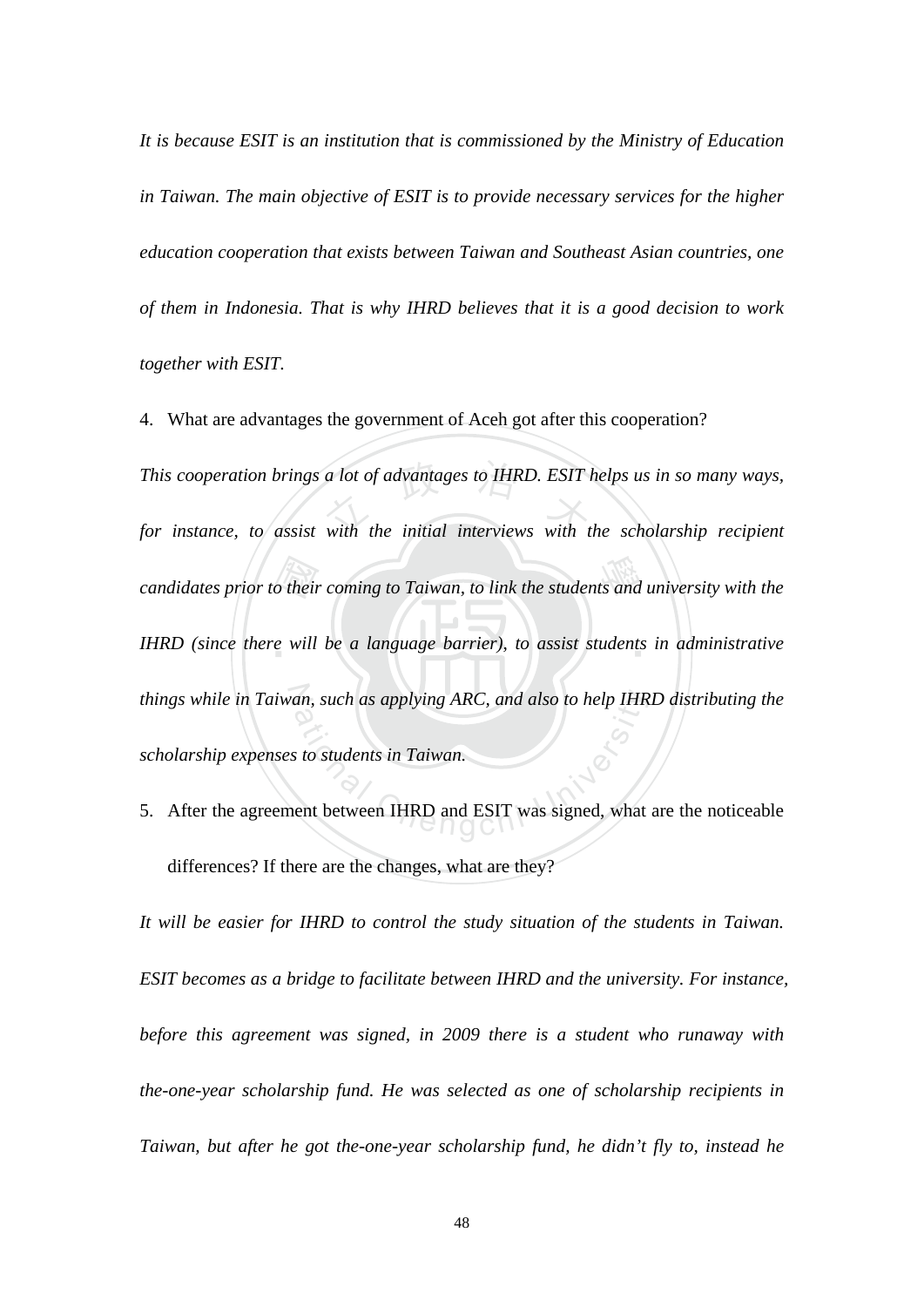*took all the money to start a business. At that time IHRD directly cashed the-one-year scholarship fund to the students' hand for all the expenses, including tuition fee, credit, dorm fee, and living cost fee. That was our biggest mistake in managing this scholarship program. We had lacked of control toward students who were already arrived in Taiwan. We hope after signing the agreement cooperation with ESIT, this will not happen again in the future.* 

6. How important is language and culture training to the students before leaving to Taiwan? Taiwan?

ant. W<br>van. 1 學 *It is very important. We will give them 6 months training in Aceh prior to their*  departure to Taiwan. This training includes learning basic Chinese mandarin and introduction to Taiwan situation in order help the students know Taiwan well, so that an situation in order help the students know Ta<br>iwan they will not that shock. Of course they w<br>hey can easily adjust to live there. *after arriving in Taiwan they will not that shock. Of course they will face a culture shock, but we hope they can easily adjust to live there.* 

7. How does IHRD measure of the effectiveness of this program?

*For now, the effectiveness of this program can be measured by how many of them successfully graduate and get the degree then get a job.* 

8. How many of students who are currently studying in Taiwan? And how many of them who had already graduated? How many of them who failed?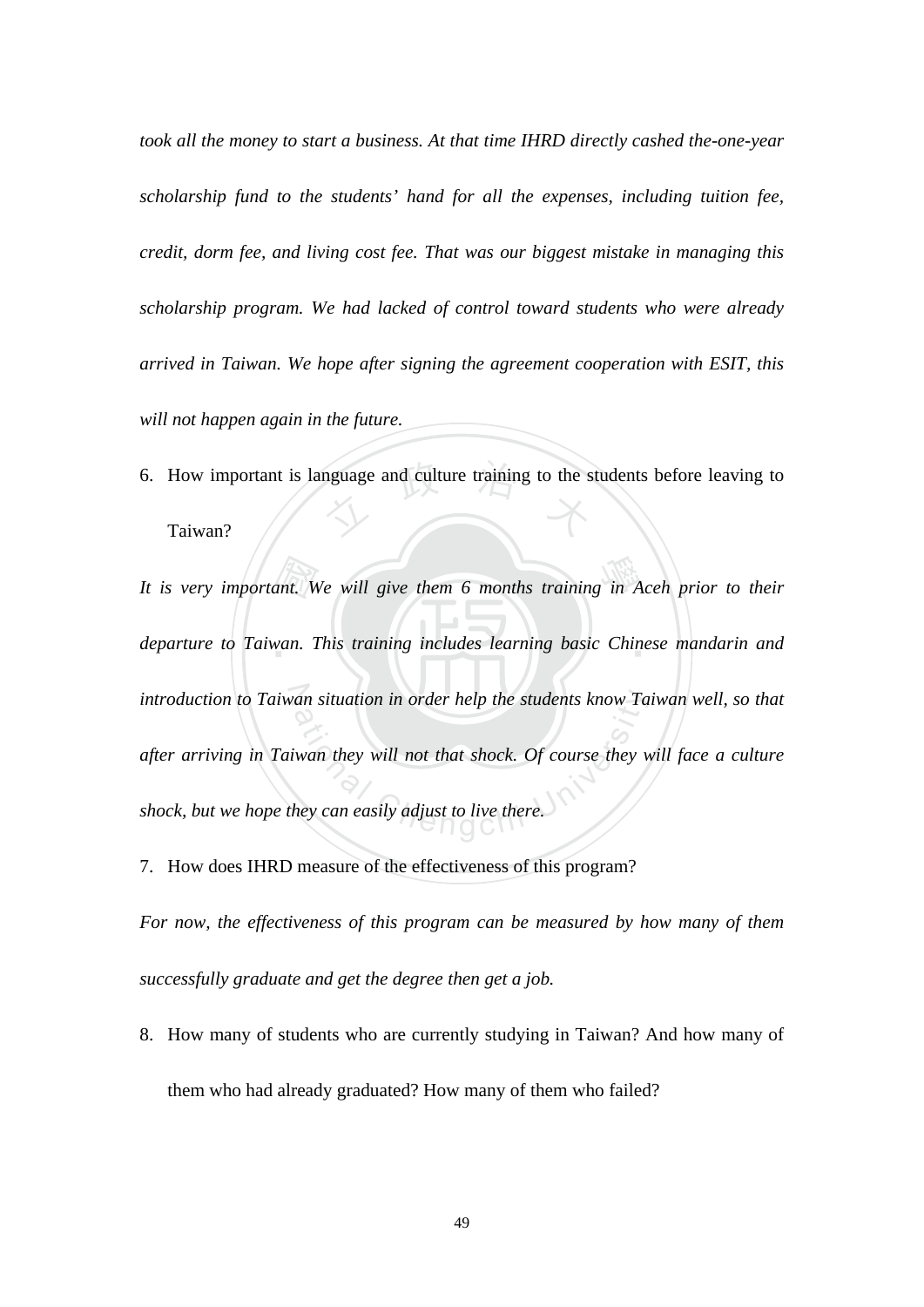*There are around 180 students who are currently studying in Taiwan under IHRD scholarship program. The total of alumnus is now about 103 people. Until now there are about 5% of them who failed get the degree.* 

9. Do the entire alumnus return to Aceh after they graduate? Is there any of them who keep staying in Taiwan or any other countries?

*Some of them continue their study either in Taiwan or another country. And a few of*<br>them work in Taiwan or other countries. *It is varying. Most of them return to Aceh and work in Aceh after they graduated. them work in Taiwan or other countries.* 

10. What are their contributions to Aceh after graduated from university and returned home? ‧ home?

N *This is an interesting question. Like I said before, most of them directly returned to*  g question. Like I said before, most of them di<br>their study in Taiwan. Holding a master/PhD d<br>them to be accepted as a lecture either in *Aceh after finishing their study in Taiwan. Holding a master/PhD diploma certificate*  make it easier for them to be accepted as a lecture either in public or private *university, since Aceh has less number of lectures. This can be one of their contributions, by becoming a lecture they can transfer their knowledge to their students. Also, they can become an inspiration for other students to also study. On the other hand, those who are now working abroad can be called to return Aceh later if we need their help in developing this province. Prior to their departing to Taiwan,*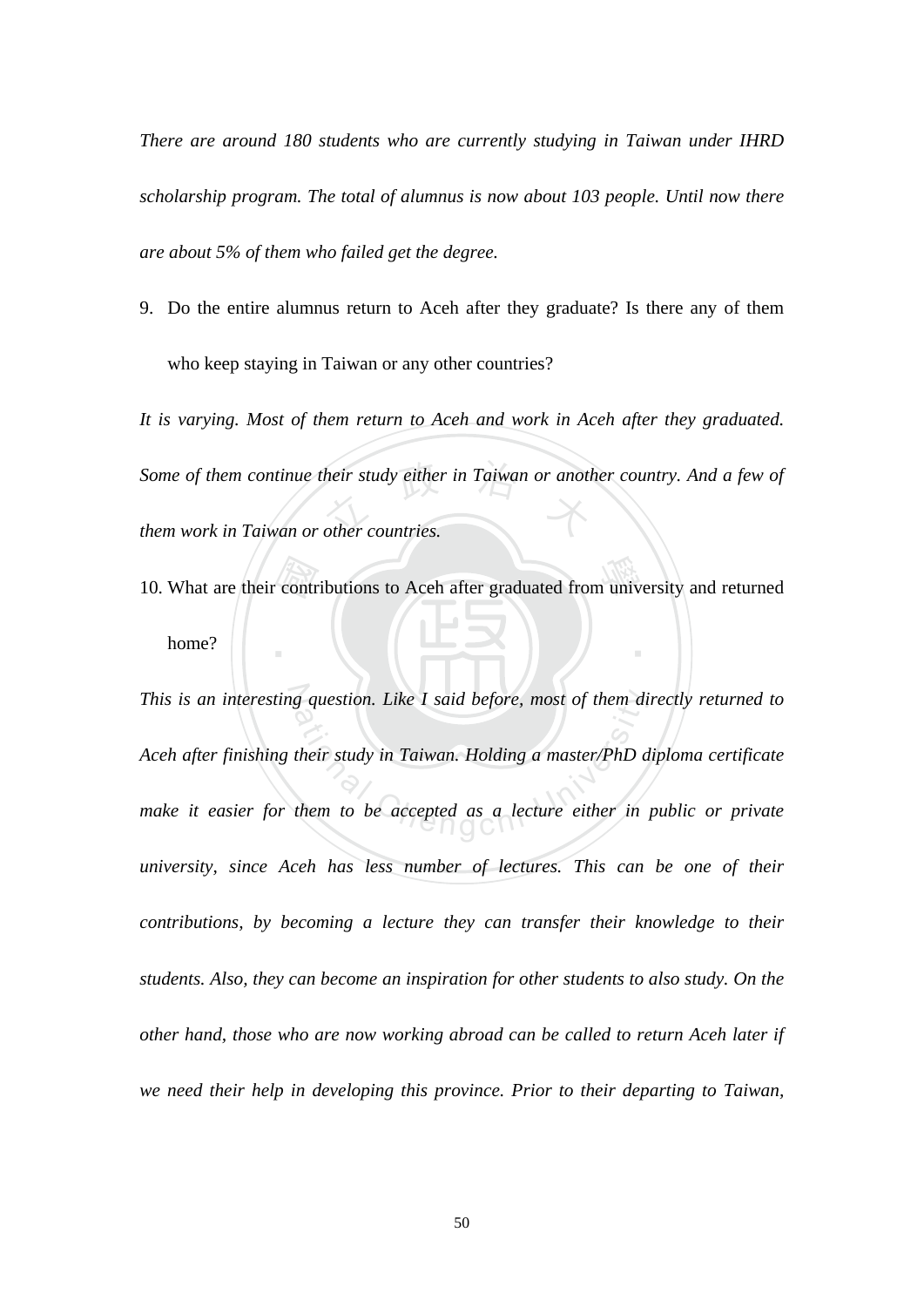*every scholarship recipient would signed the contract stated that they will dedicate their knowledge for the development of this province.* 

11. How IHRD respond to the critiques and suggestions from scholarship recipient? Has IHRD ever held an evaluation regarding this scholarship program trough asking the alumnus critiques and suggestions?

complaints from the students through emails. I will deliver all of their complaints to<br>the program director and head of IHRD on our monthly meeting. We will do our best *scholarship recipients. This can be a good input. I mention about this evaluation to*<br>
my program director. Actually, I got many critiques, suggestions, and even the program director and head of IHRD on our monthly meeting. We will do our best to help them to solve their problem while studying in Taiwan. *Unfortunately, we have never held an evaluation or public hearing together with the my program director. Actually, I got many critiques, suggestions, and even* 

#### **3.2 Data Collection of Questionnaire Section**

#### **3.2.1 Respondent's Background**

ngchi University The targets of this questionnaire are Acehnese students who are currently studying in Taiwan. They will be asked several questions in regarding this higher education scholarship program conducted by IHRD. The questionnaire was spread on the Ranub Lampuan facebook group. Ranup Lampuan is an Aceh Student Association in Taiwan (ASAT). This Association consists of Acehnese students who are studying in different cities in Taiwan. The main goal of this questionnaire is to get some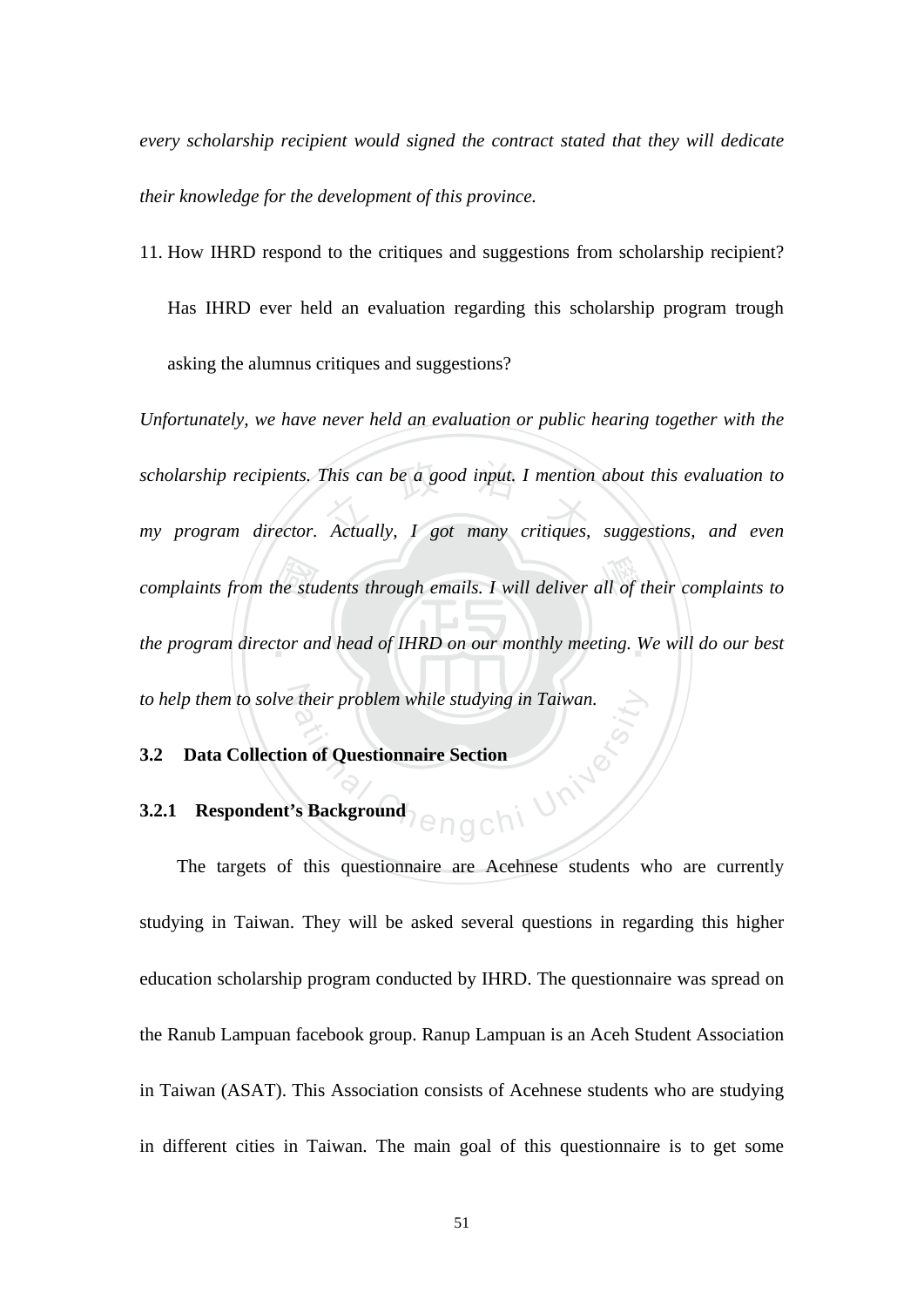feedbacks from the scholarship recipients, since IHRD has never held a formal evaluation meeting together with the students regarding their scholarship program. In other hand, this can be a tool to deliver the students' point of view to the IHRD. It is, thus, expected that this research will become an input to the Government of Aceh.

program will bring beneficial impacts towards educational development of Aceh? The author has provided the complete questionnaire questions at the end of this research, the several questions regarding their future plan and input to IHRD were also asked to<br>relate this questionnaire questions to the last research question: How this scholarship author has provided the complete questionnaire questions at the end of this research, N The questions asked were related to the respondents' personal data, in regarding their scholarship, study, living situation, and adjusting in living in Taiwan. Besides, relate this questionnaire questions to the last research question: How this scholarship appendix I.

#### **3.2.2 Questionnaire Result Findings**

re Result Findings<br>the author would like to break down the correst In this section, the author would like to break down the correspondents' answer based on the spread questionnaire above. It can be seen clearly that there are seven groups questions have been asked to the correspondents. The first group of question the author would like to describe is about correspondent personal data. From the data, that has been successfully collected, and it is shown that most of the correspondents were female and the percentage is 60%, while the male is 40%. The chart of the age distribution can be seen as follow.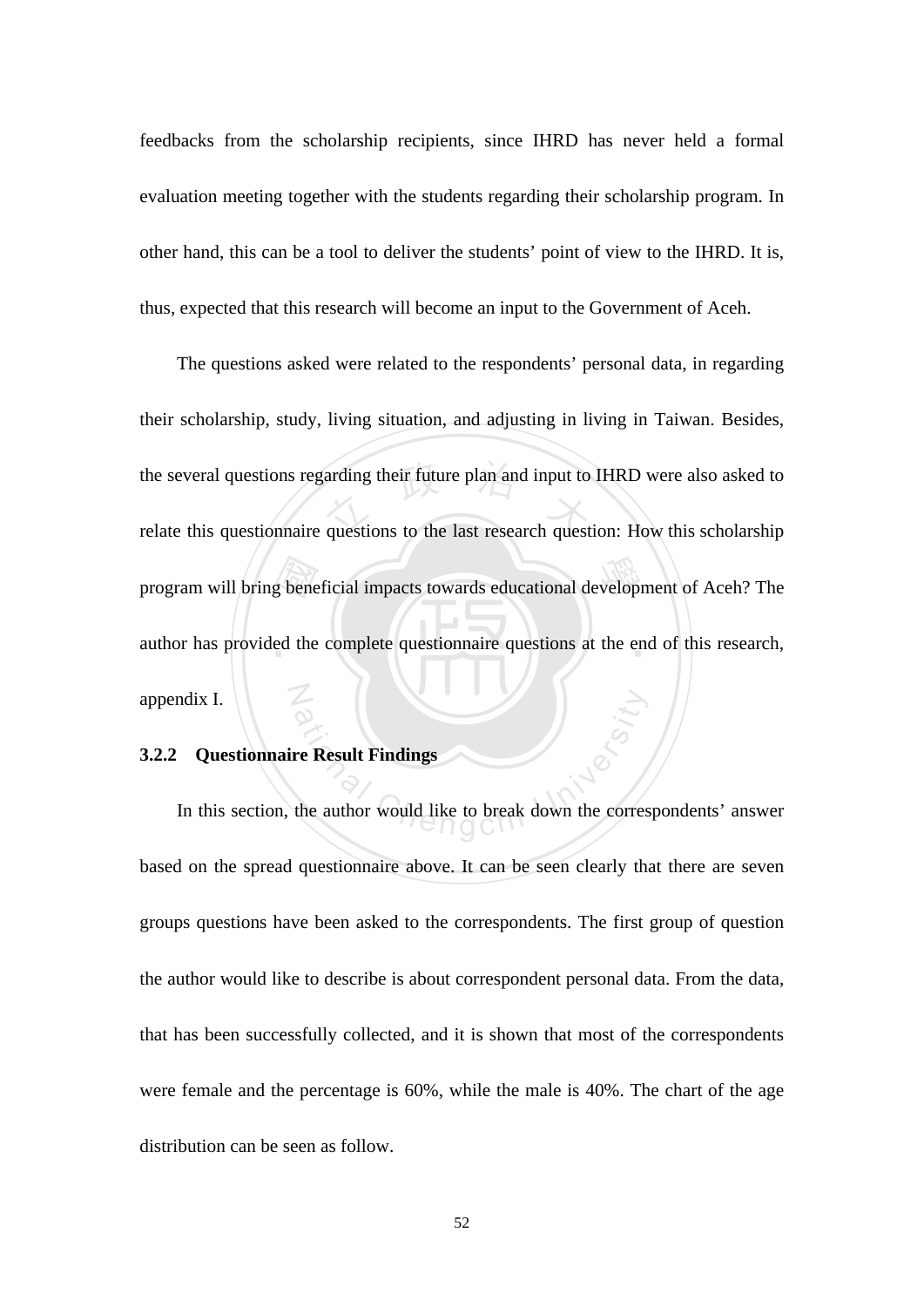



islands in Aceh. For the result of the group of age, these are the highest three group of age who are currently studying in Taiwan. The first one is  $27.5\%$  for  $25 - 29$  years old, reaches 40%. Then follow by those who are from Northern Aceh, Eastern Aceh,<br>Southwestern, and Central Aceh. Meanwhile, there was no correspondent from small age who are currently studying in Taiwan. The first one is 27.5% for 25 – 29 years old, then  $26.25\%$  for  $30 - 34$  years old, and  $22.5\%$  for  $20 - 24$  years old. All of the - 34 years old, and 22.5% for 20 - 24 years<br>gion is Islam. Meanwhile, 60% of their last edu<br>er 40% is master degree. It is also showing the Most of the correspondents are from Banda Aceh, the capital city of Aceh, Southwestern, and Central Aceh. Meanwhile, there was no correspondent from small correspondents' religion is Islam. Meanwhile, 60% of their last education is bachelor degree, while another 40% is master degree. It is also showing that there are more than 50% of the correspondents who have been living in Taiwan for one year.

The second group of the question asked was about the type of scholarship they got during their study in Taiwan. The data showed that 100% correspondents who are currently studying in Taiwan are the scholarship recipients. The majority of them got IHRD scholarship; with the percentage reaches 80% of them. The second high percentage is university scholarship, 18.75%. On the other hand, none of them receive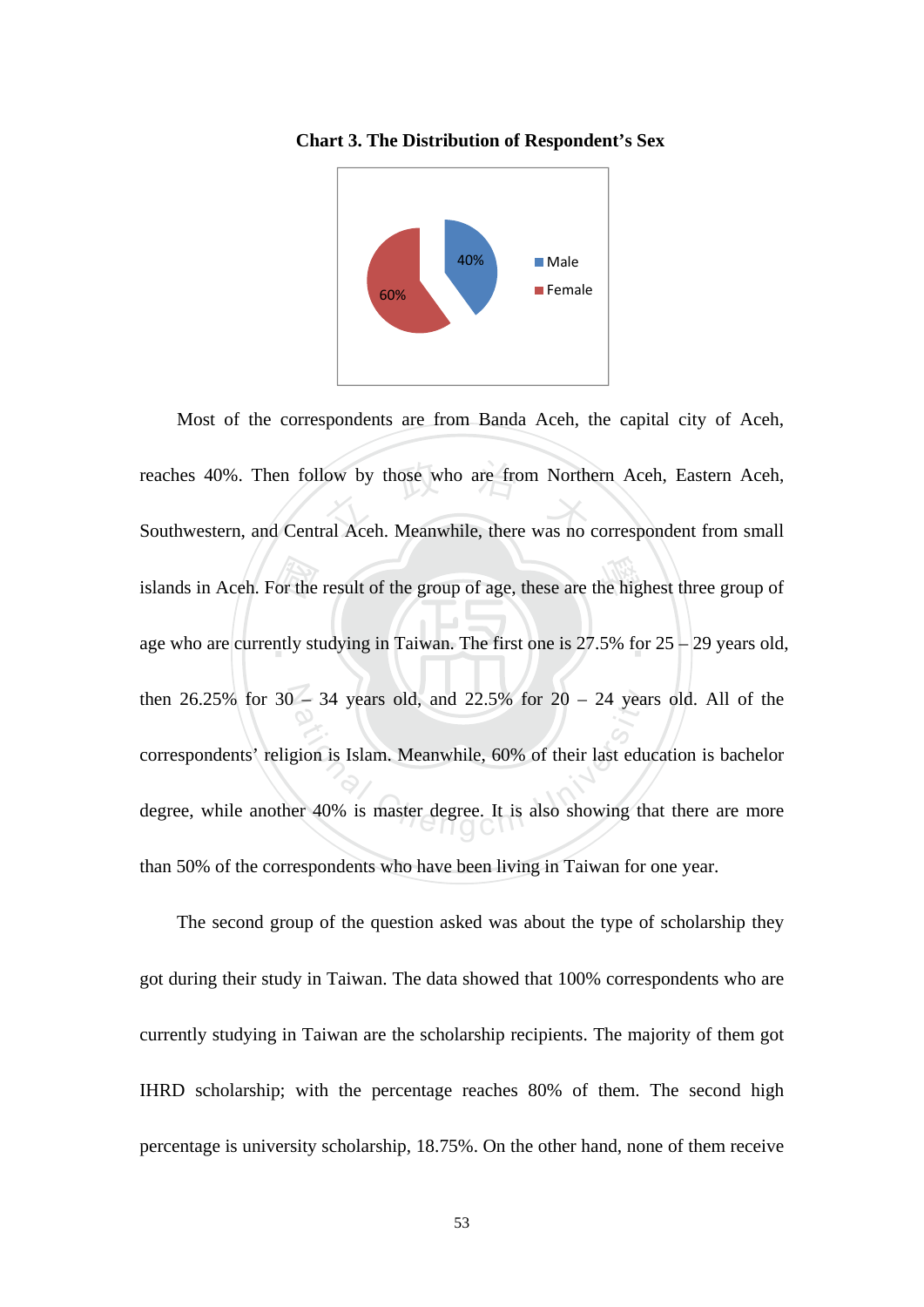a scholarship from MOE, and only 1.25% received ICDF scholarship. Please look at the chart provided below regarding the distribution of kind of scholarship received by the awardees.



**Chart 4. Kind of Scholarship Received by the Acehnese Students in Taiwan** 

Even though the correspondents received the scholarship from a different foundation, all of them got the full scholarship to study in Taiwan. Full scholarship em got the full scholarship to study in Taiwan<br>fee, credit fee, dorm fee, and a monthly stipend<br>of the correspondents get around NT\$ 11,00 here includes tuition fee, credit fee, dorm fee, and a monthly stipend. For the monthly allowance, 81.25% of the correspondents get around NT\$ 11,000 – NT\$ 15,000, while the rest 18.75% get around NT\$ 6,000 – NT\$ 10,000.

The next group of questions was about the type of study. The data showed that 60% of the correspondents are enrolled in the northern universities, mostly located in Taipei and Hsinchu. The second-high percentage is followed by southern universities, which are located in Tainan and Kaohsiung. Only 12.5% of correspondents are enrolled in universities located in Taichung and Hualien. Furthermore, 80% of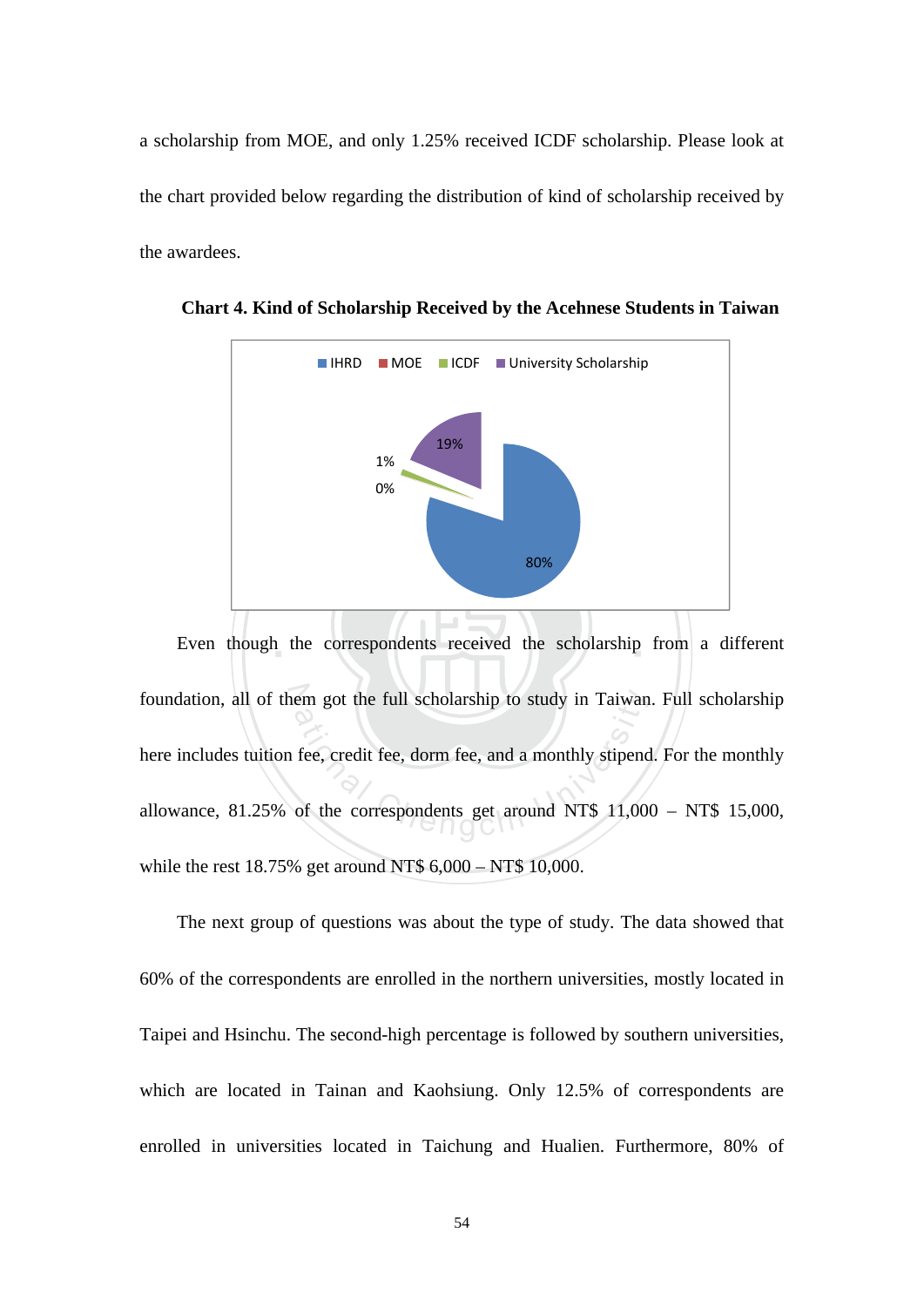correspondents are majoring in engineering and computer science, while the other 20% are majoring business, accounting, social science, and medical science.

Chinese Mandarin used as the communication language in class.<br>The fourth group of question is the type of living situation During their study, there are two languages used as communication media, it is either English or Chinese Mandarin or can be both of them. Almost all of the correspondents are enrolled in the full English program with the percentage is 60%. Meanwhile, the rest of them are enrolled in the mix languages, both English and

correspondents, most of them are quite comfortable living in the school dorm. The percentages students who are living here is reaching 60%, then follow by living at percentages students who are living here is reaching 60%, then follow by living at shared apartment with 30%. Only 10% of them who choose to live in a single studio th 30%. Only 10% of them who choose to live<br>ts believe that residing in the school dorm is c<br>t is very close to the school. The only issue t The fourth group of question is the type of living situation. According to the room. These students believe that residing in the school dorm is cheaper and more convenience since it is very close to the school. The only issue they face is food. Since all of the Acehnese students who are studying in Taiwan is Islam and they have very strict diet not to eat pork, and anything contains pork inside due to religious reason, this makes them prefer to cook than buy outside food. Some of the universities provide kitchen in the dorm, but unfortunately, students can only cook certain time because the dorm officials have set a timetable that allowed students to cook. Because of this cooking timetable, all of the students will cook at the same time and often the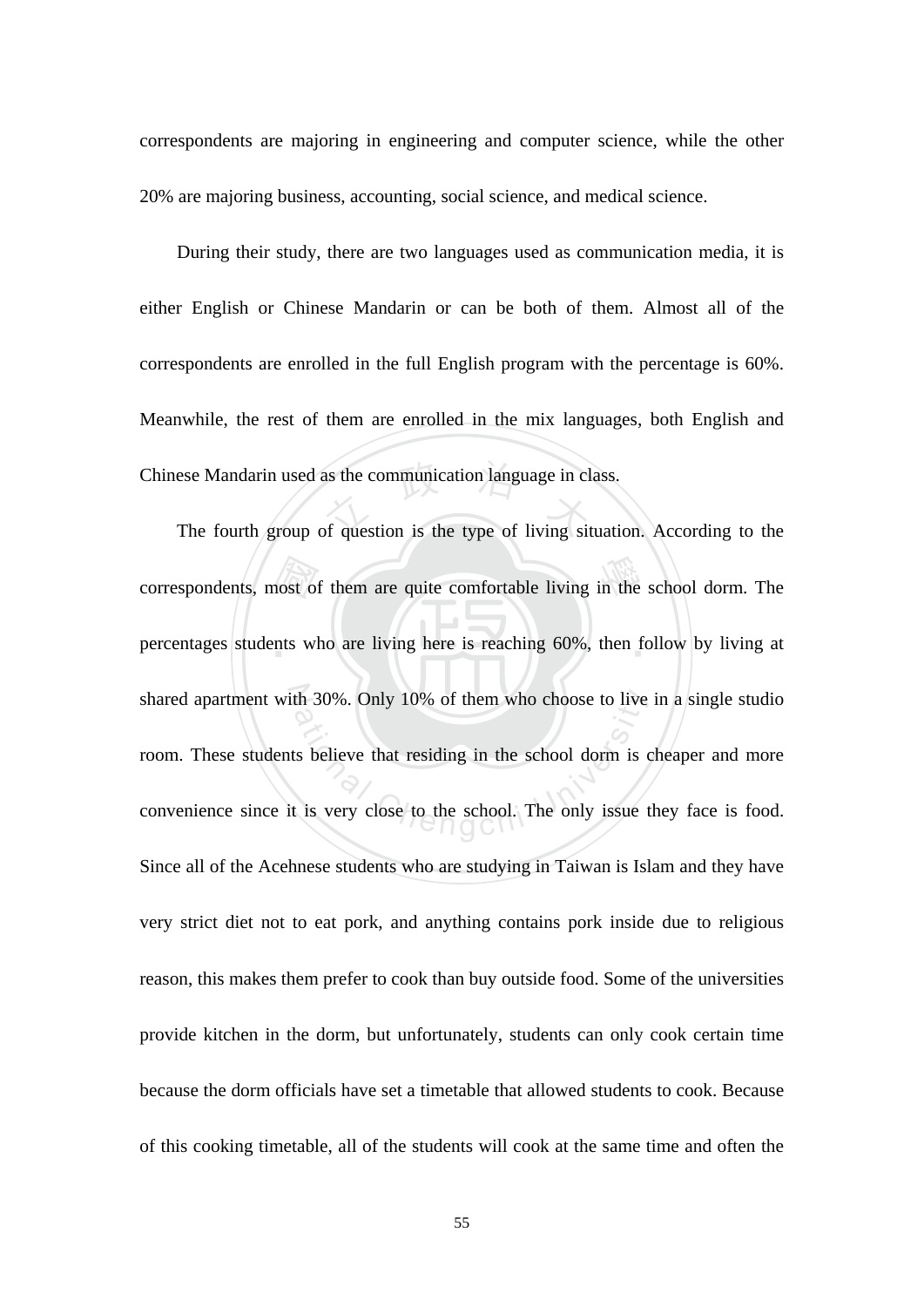kitchen is way too small if all students are inside there. This situation makes some of them hard to cook, although there is the kitchen in their dorm. Even worse, some of the universities do not have the kitchen in the dorm and students are prohibited to cook anything inside the dorm.

they can provide a place to stay if there is a family member who visits them in Taiwan.<br>Their family can stay together with them in that apartment. On the other hand, if they one is because of cooking. By living off campus, they can cook and prepare their own<br>meal, since it was quite hard for them to find halal food. The next reason is because Their family can stay together with them in that apartment. On the other hand, if they live in the school dorm, it is prohibited to let the family member stay inside their orm, it is prohibited to let the family member<br>ound it is very convenience for them to live off<br>are also disadvantages living off campus. On In contrast, 40% of correspondents who choose off-campus stated that there are couples of reasons why they decide to live outside the school dorm. Reason number meal, since it was quite hard for them to find halal food. The next reason is because room. So that, they found it is very convenience for them to live off campus.

However, there are also disadvantages living off campus. One of them is the monthly rent fee could reach two to three times more expensive than living on campus. Also, they still need to pay for electricity, the internet, water, and gas bill, while in the school dorm these are free. The next one, they found it is quite hard to communicate with their neighbors around due to the language barrier, while in college dorm there will be at least one official in the dorm who can speak English to accommodate the international students' need.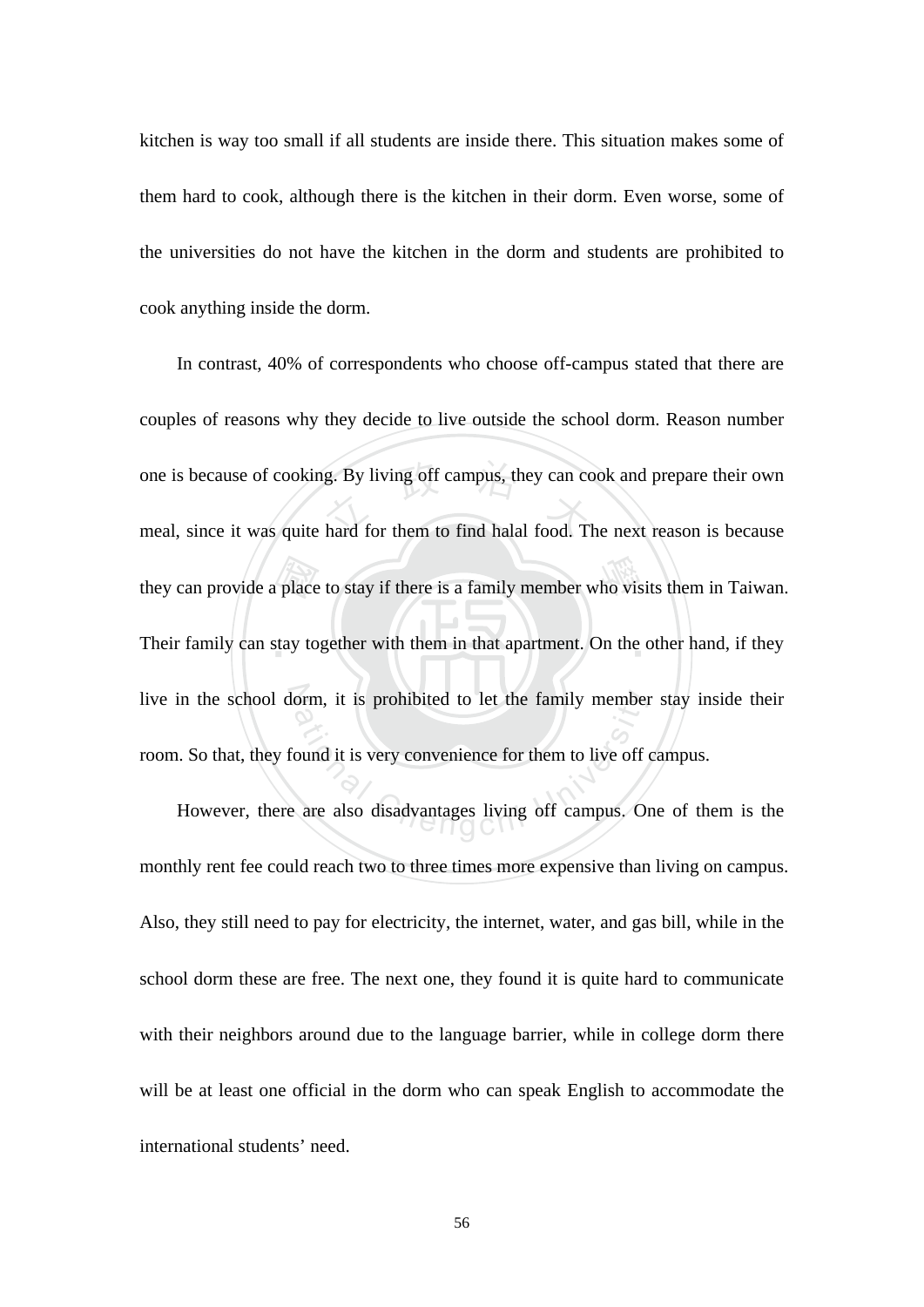a the Although 95% of the correspondents have never been studying abroad before, this<br>food and language barrier things do not disturb their concentration to keep on 學 The fifth group of questions is about students' adaptation while living in Taiwan. The first question asked is regarding the difficulty to adapt while residing in Taiwan. The majority of the correspondents, 80% of them, claimed that it was quite difficult to live in Taiwan for the first time, but then lately they can adjust. The two most difficult things that they are difficult to adapt to are food and language. Meanwhile, it is not that difficult for them to adjust to the weather and the Chinese culture quickly. food and language barrier things do not disturb their concentration to keep on studying.

However, on the fourth question from this group of question, 80% of the correspondents have a couple of issues regarding the language during the lectures. a couple of issues regarding the language du<br>
ause English is not their native language, so the<br>
study. The second one is regarding the language The first one is because English is not their native language, so they have to work hard to finish their study. The second one is regarding the language used during the studying process. Around 40% of them wrote their complaint about this. Even though they are enrolled in the full English program, the professor sometimes will deliver the lectures full in Mandarin Chinese, since most of the students are Taiwanese and it will be easier for them to understand all the lectures. Then after the class finish, the professor will deliver again his lectures in English to them privately in ten to 15 minutes. According to this 40% of correspondents, they are quite disappointed,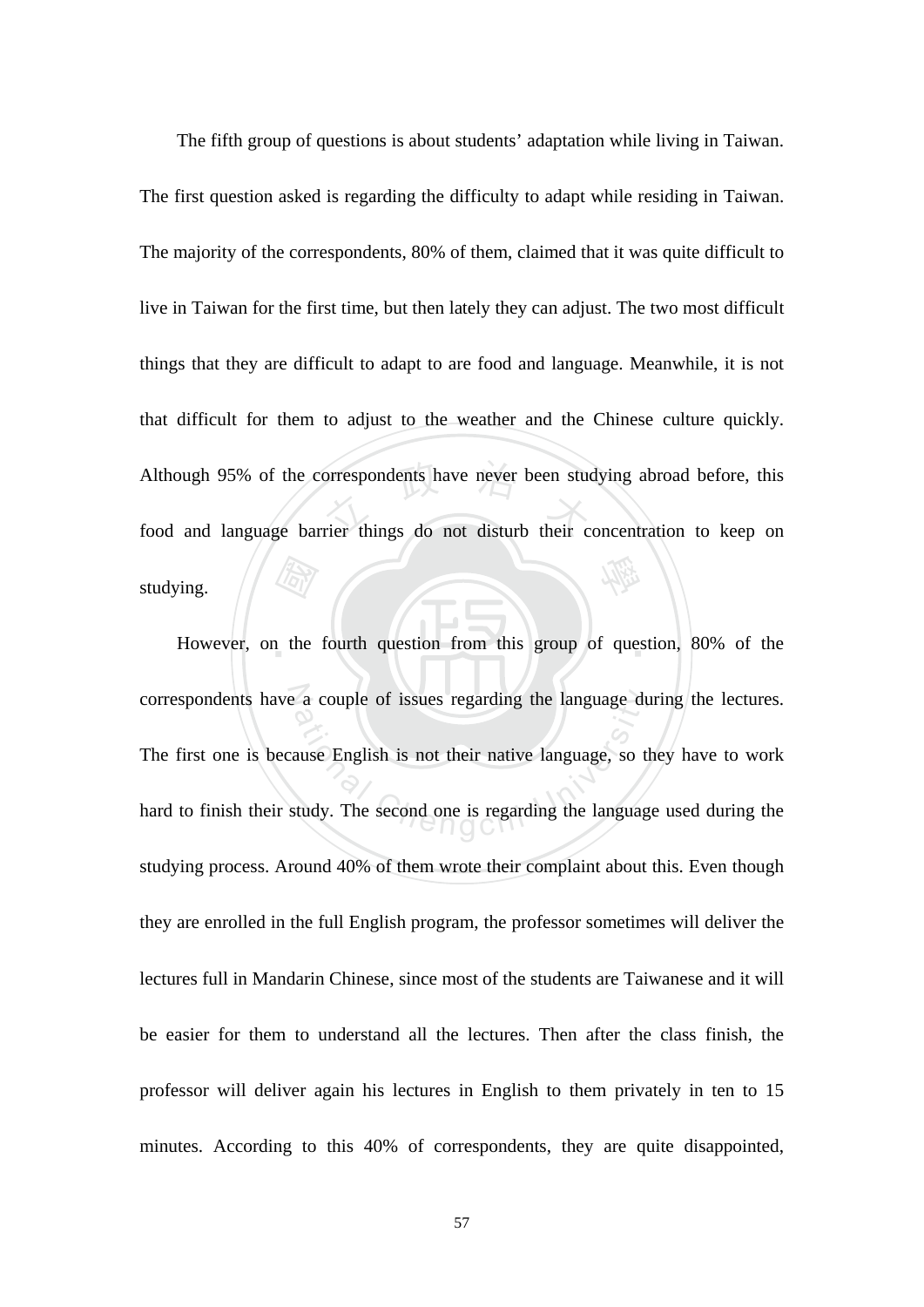because both the professor and the students do not commit to the regulation assigned by the department. And also, they believe that the fifteen minutes of the private lectures is not as worth as the three hours of regular lectures since there will be quite a lot information they have missed. In addition, they also have difficulty in keeping up a discussion with classmates, although they are welcomed to deliver their opinions in English.

accomplish during their study, namely academic goal, and personal goal. The first one<br>is regarding the educational goals, to achieve their academic target, they hope they Last but not least, from the sixth question of this group is regarding their hope to<br>mplish while at graduate school. The majority of them have two goals to is regarding the educational goals, to achieve their academic target, they hope they can graduate and obtain a degree with a good score as well as deepen their ation a degree with a good score as well<br>ticular subject. The other one is to achieve the<br>their own different personal goals, but mo accomplish while at graduate school. The majority of them have two goals to understanding in particular subject. The other one is to achieve their personal goals. Each person has their own different personal goals, but mostly it is about self-improvement. For instance, to live outside my comfort zone where they can meet challenges and try to find ways to overcome them, to improve their Mandarin Chinese while in Taiwan, and the last is to mingle with both local and international students, where they have a chance to expand their link through overseas.

The next group of question is about correspondents' future plan. The author will describe question number one, together with question number two and three, since it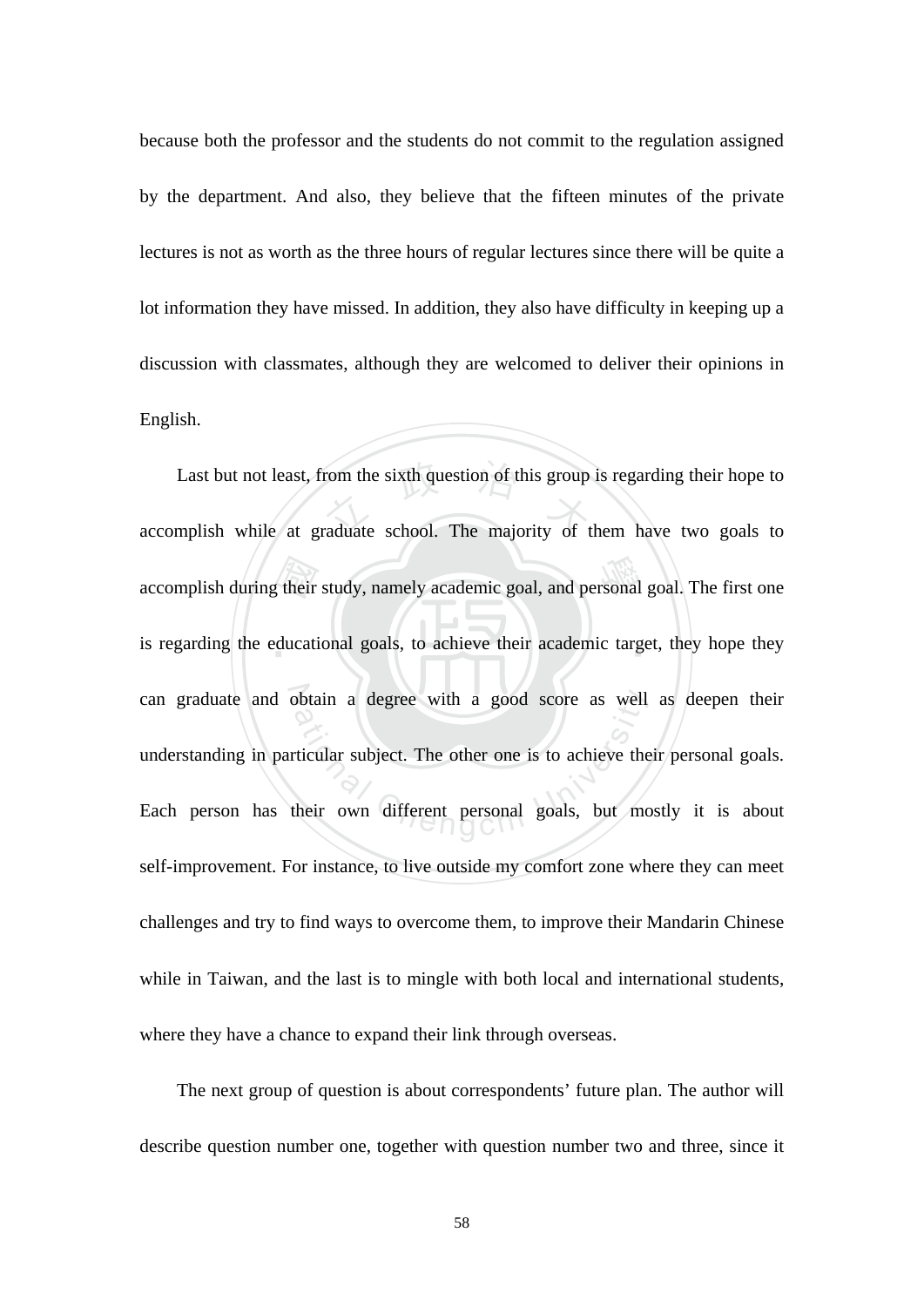**Chart 5. Students' Plan after Finishing Their Study in Taiwan** is related to each other. Statistically, it is shown that 60% of the correspondents are willing to return and work in Aceh right after they graduate directly. In contrast, 30% of them decide to either to stay in Taiwan for some time while looking for a job opportunity or to find information in order to continue their degree. Meanwhile, another 10% of them have not decided yet, whether they will stay in Taiwan for a while or directly return to Aceh. The chart regarding their future plan after finishing their study in Taiwan can be seen as follow.



In accordance with the correspondents' answer, after finishing their degree, 40% of them are interested in becoming lecture or researcher, while almost 20% of them are more interesting to become government officials in Aceh. And the rest of them are interested in working as entrepreneurs, doctors, consultants, etc. Besides, these students believe that this scholarship program will help them to achieve their job easier. They also believe that being one of the scholarship recipients gave them a number of advantages. By studying abroad, they have a chance to improve their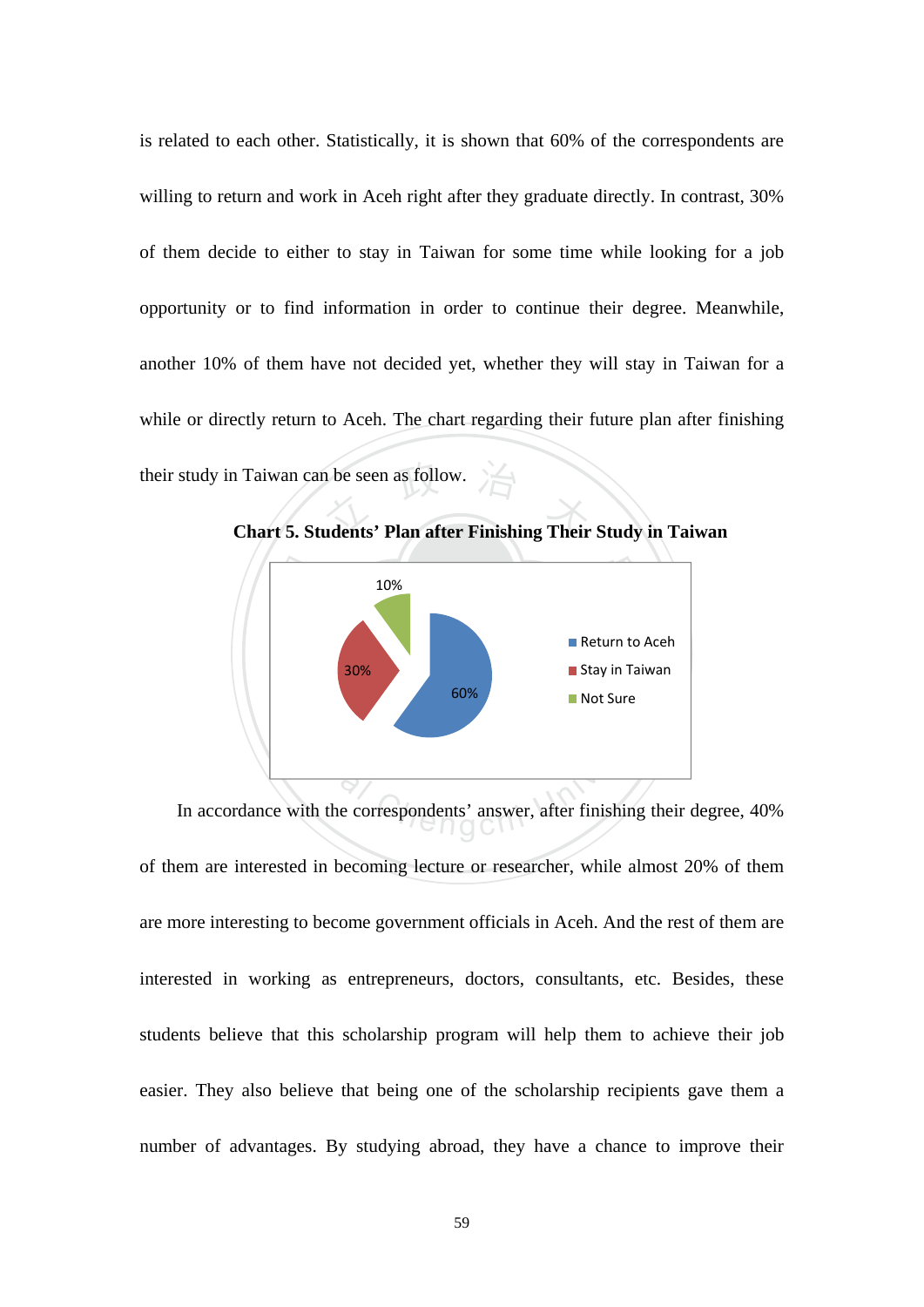after graduated.<br> **Chart 6. Type of Work Chosen by Students after Finishing Their Study** personal skill to the fullest, to experience living abroad, to compete with students from all overseas, and to study harder. They believe that these personal objectives may hardly be achieved if they just continue their higher educational degree in Aceh. Those are all of the experiences while studying in Taiwan can hope to make them become a better person. Therefore, it is expected that this will make them be more compatible. The author also provides the type of work that students are interested to work at after graduated.



The last group of questions asked to these correspondents is regarding their input towards IHRD. This group of question is very important since it is related to policy and administration evaluation. In short, it is expected that this part may become the input to IHRD in order to improve their management in managing this scholarship program.

To begin with, all of them agree that this scholarship program is a good decision from the Government of Aceh in order to improve the education quality in their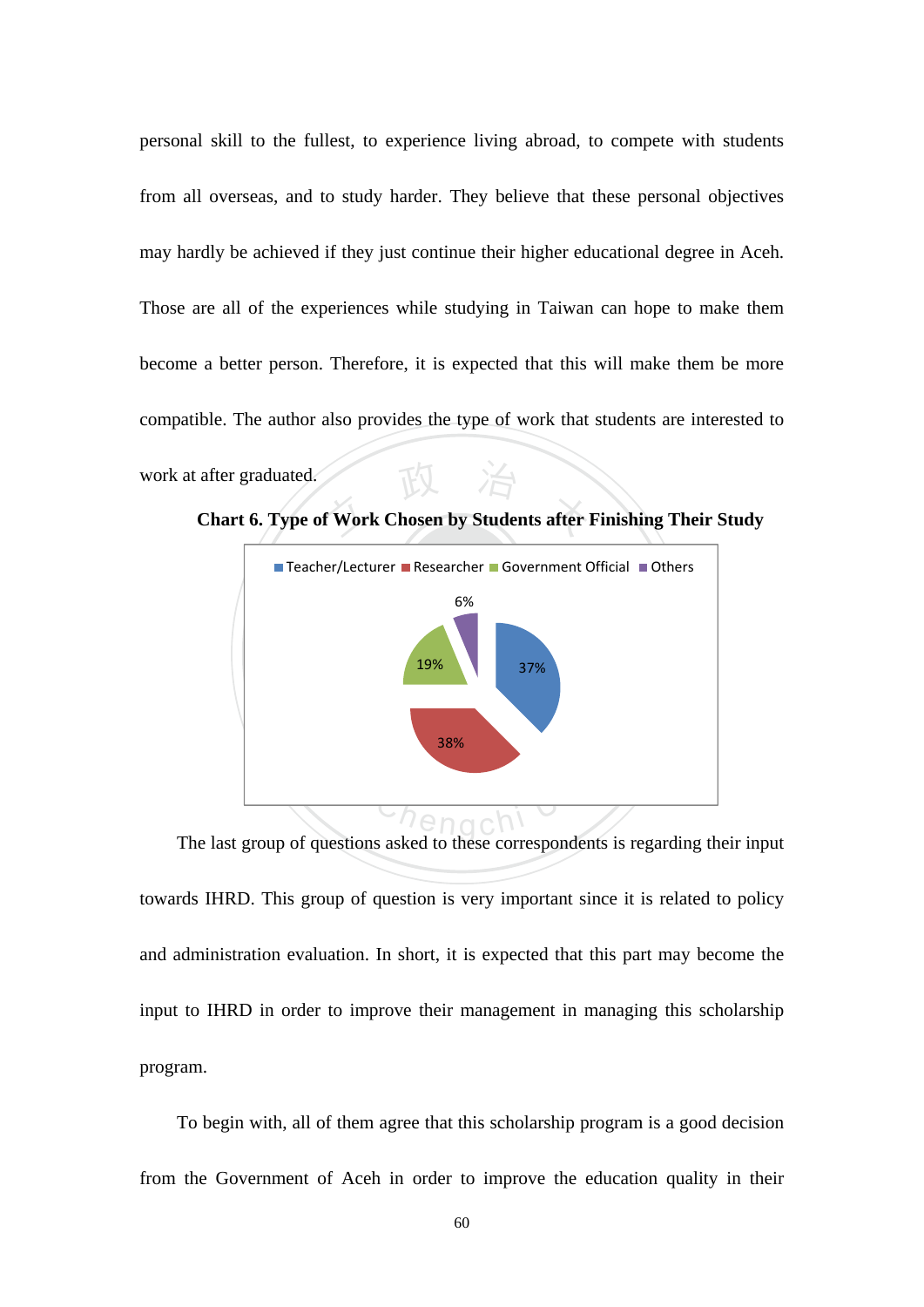ation rank went down sharply.<br>Unfortunately, 90% of the correspondents believe that the management of IHRD province. Besides, this program gives a big chance to Acehnese to study abroad become higher. Before IHRD established, they have to compete nationally in order to be one of the scholarship recipients from other foundations, such as Australian Development Scholarship (ADS), Chevening Scholarship, and many others. The quota from those foundations is very limited. It is hard for Acehnese to compete with other Indonesians nationally; since 30 years of conflict and tsunami has made their education rank went down sharply.

has to be improved. The biggest problem appeared is the communication problem. It<br>is really hard to communicate and to deliver correspondents' aspiration to the IHRD is really hard to communicate and to deliver correspondents' aspiration to the IHRD officials. Even 40% of them wrote that the officials hardly respond to their emails, so of them wrote that the officials hardly respond<br>as whether or not their emails are delivered.<br>beration that has been established between IHR it makes them curious whether or not their emails are delivered.

Related to cooperation that has been established between IHRD and ESIT, 60% of correspondents stated that it is a good move from IHRD to have this since ESIT can help the students with the administrative things starting from before they depart to Taiwan and after they finish their degree. Meanwhile, another 40% of them are being so critical towards this cooperation. For instance, they do not see any of significant advantages of ESIT in helping them with the administration things. In fact, they did the administrative thing by themselves, such as applying ARC, dealing with the first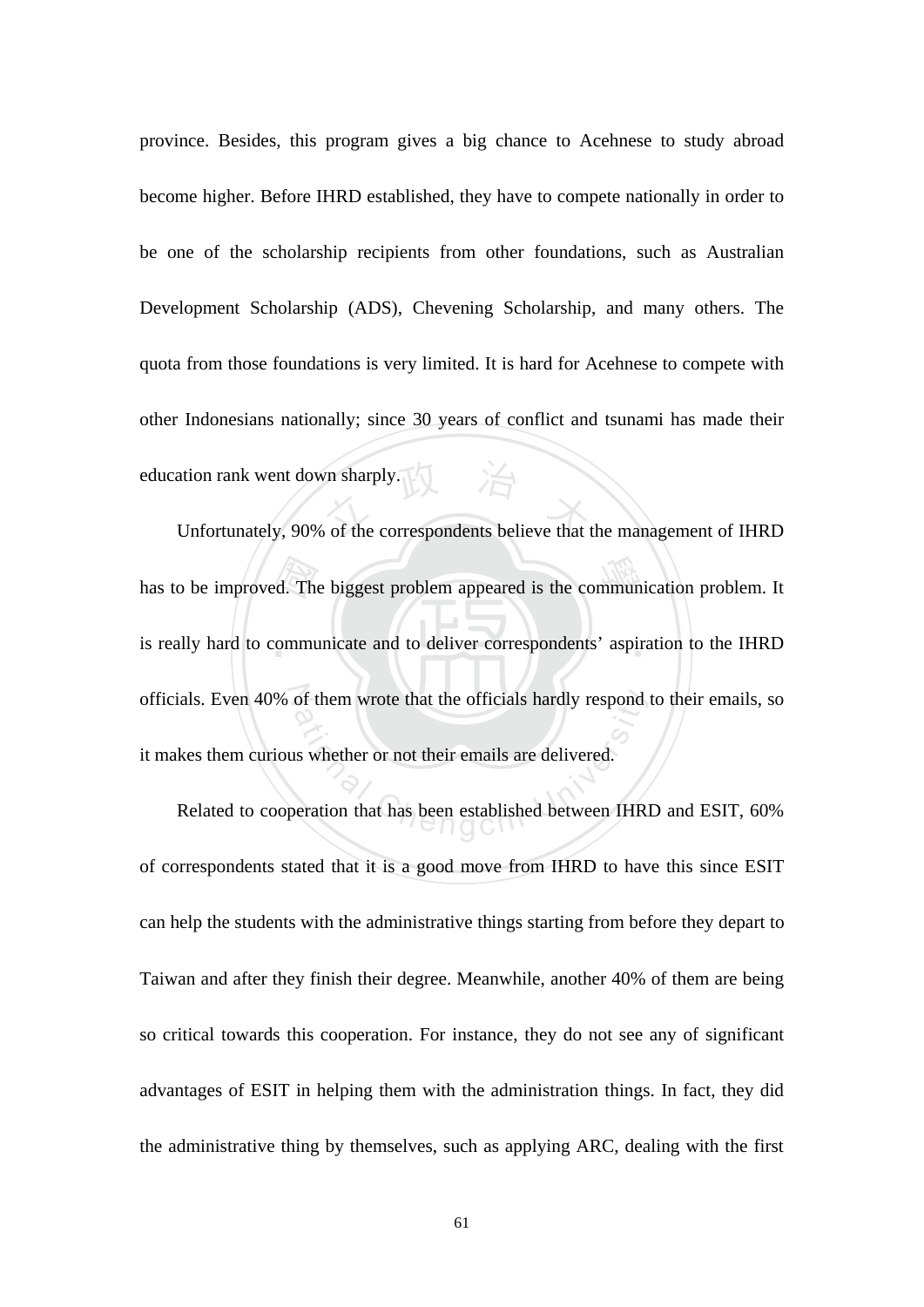administration of the University, and others. Furthermore, when they have a complaint, they do not know where to complaint, either to ESIT or to IHRD. Often, these two sides respond it very late. It is expected that this cooperation will bring more advantages in the near future.

same mistake over years. The second one is to respond their complaint as fast as possible since it is often that their complaints through email are rarely responded fast. hearing with the scholarship recipients at least once in a year since the evaluation<br>plays an important role to improve their management and to pretend them to make the possible since it is often that their complaints through email are rarely responded fast. In accordance with the question related to language training (Chinese Mandarin) prior the question related to language training (Chines<br>an, 90% of them agree that it is very important.<br>Taiwan are able to communicate in English so In addition, there are two suggestions offered to IHRD from these students in order to manage this scholarship program well. The first one is to hold a public plays an important role to improve their management and to pretend them to make the to departing to Taiwan, 90% of them agree that it is very important. Since there is not many local people in Taiwan are able to communicate in English so that this training is highly important. Furthermore, for those who are studying outside Taipei, the capital city of Taiwan, knowing basic Chinese Mandarin will be very helpful, since the more they go to the South of Taiwan the less people can speak English.

On the contrary, it is so unfortunate that starting from 2013 the scholarship recipients will only get language training in Aceh, while before that they got the training both in Aceh for six months and then continue at Chung Yuan Christian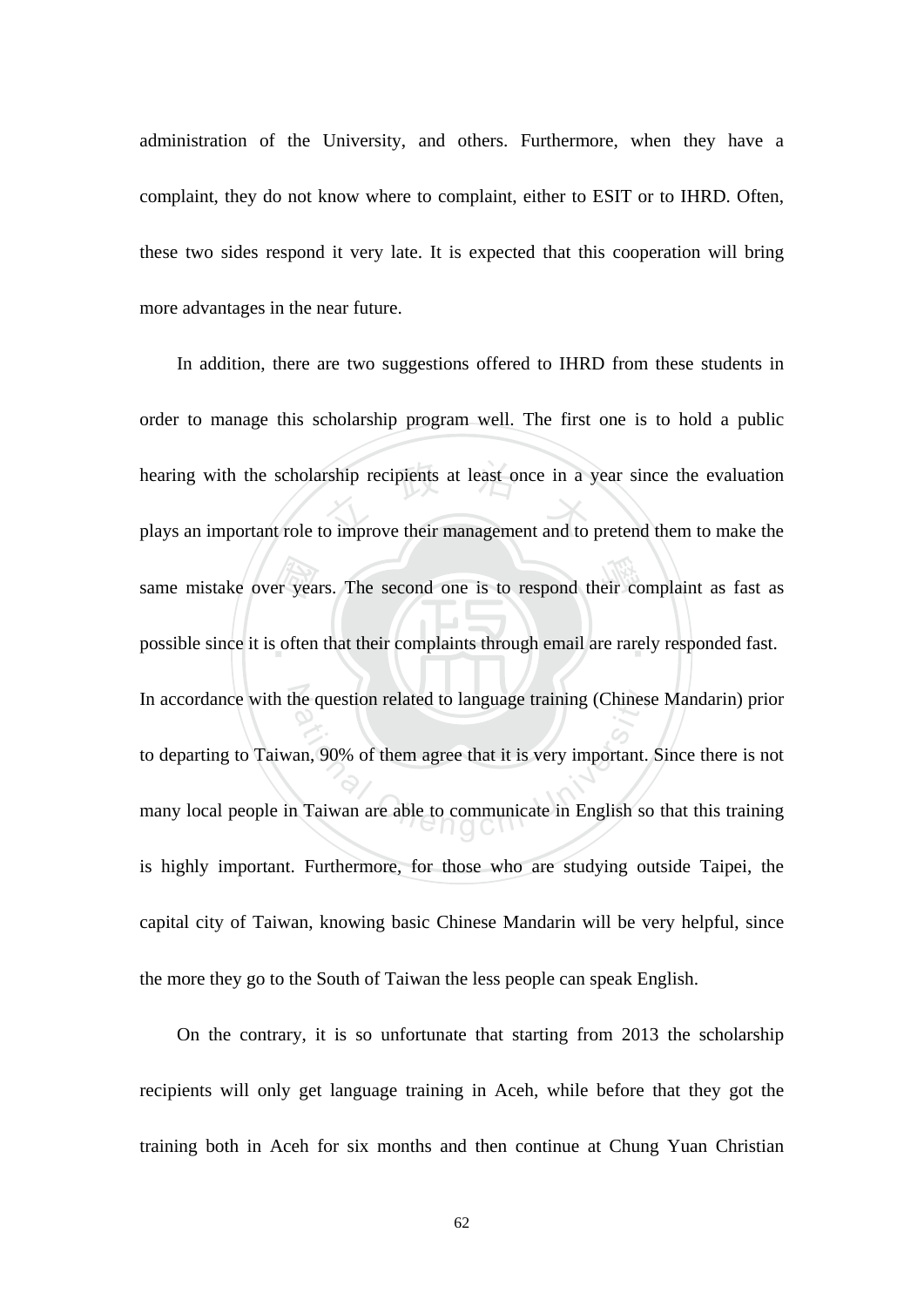University, where ESIT office is located, for about two months. It is a pity because they will have no environment to practice their Chinese while in Aceh.

culture, and also take a decision to be right on target. The last one, some of them who government officials hope that they will work with discipline, eliminate the corruption<br>culture, and also take a decision to be right on target. The last one, some of them who as well as motivate their students to try to study abroad in order to broaden their mind<br>and get more experience. The second one, some of them who plan to be part of are from the remote area in Aceh will spread this scholarship information as well as area in Aceh will spread this scholarship infor<br>a basic English lesson, so that from those who<br>ace to receive the scholarship, either from IH The last question from this group of question is about the correspondents' dedication toward Aceh, especially in term of educational. Related to this issue, the author has collected three major answers. The first one is for those who plan to be lecturers or teachers; they hope that by transferring their knowledge to their students and get more experience. The second one, some of them who plan to be part of will provide them the basic English lesson, so that from those who are not from the city also has a chance to receive the scholarship, either from IHRD or any other foundations.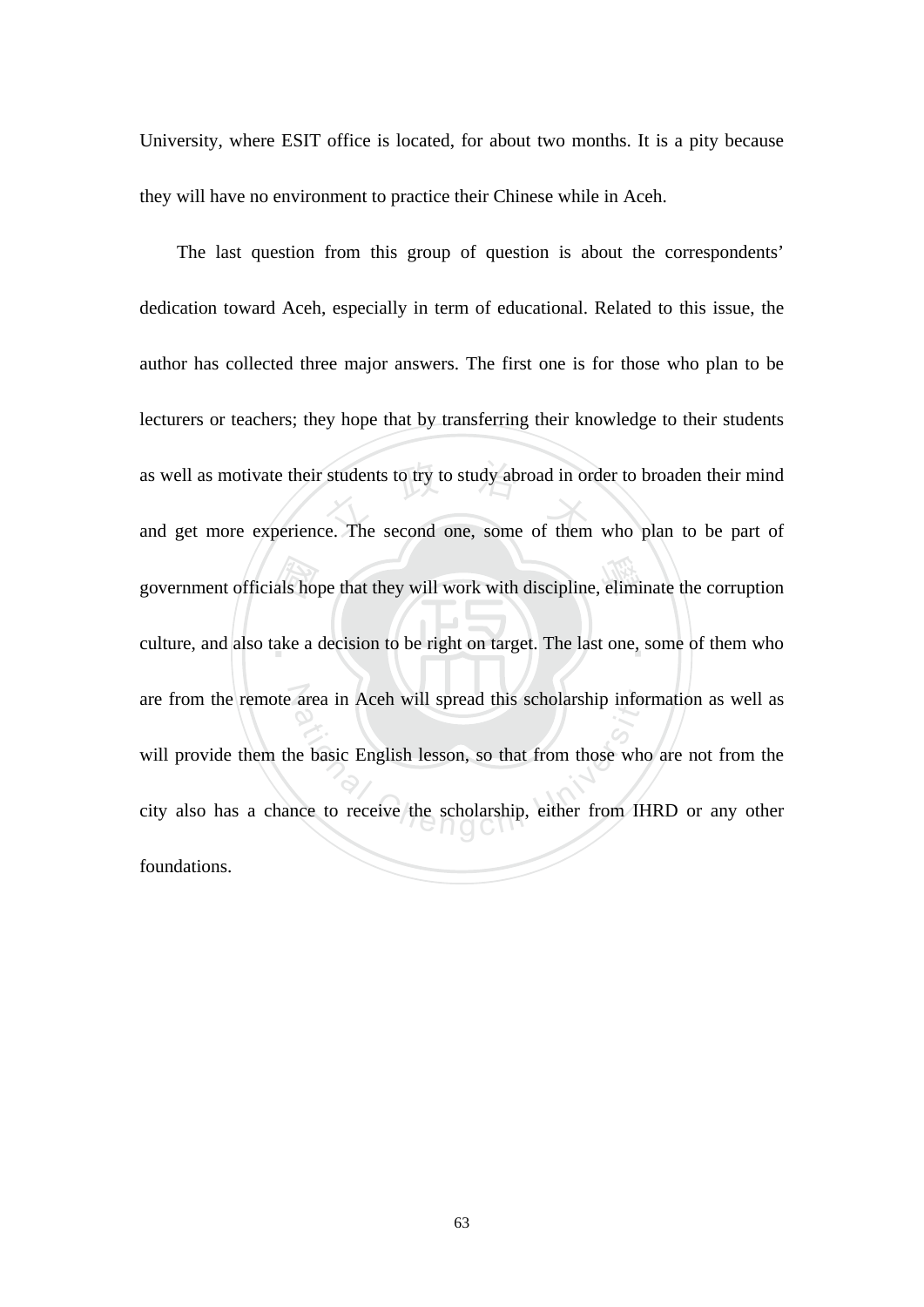#### **CHAPTER 4**

#### **RESEARCH FINDINGS AND ANALYSIS**

world, including Taiwan. It is evident that education plays a significant role in cultivating highly-skilled people. Education is also the foundation for personal development, social advancement, vibrant economic prosperity, and national sustainability, and it shoulders the mission of enhancing national literacy, as expected by every government from all countries in the world, including Taiwan.

 $\blacksquare$  $\begin{array}{c}\n\text{diam} \\
\hline\n\text{diam} \\
\text{diam} \\
\text{diam} \\
\text{diam} \\
\text{diam} \\
\text{diam} \\
\text{diam} \\
\text{diam} \\
\text{diam} \\
\text{diam} \\
\text{diam} \\
\text{diam} \\
\text{diam} \\
\text{diam} \\
\text{diam} \\
\text{diam} \\
\text{diam} \\
\text{diam} \\
\text{diam} \\
\text{diam} \\
\text{diam} \\
\text{diam} \\
\text{diam} \\
\text{diam} \\
\text{diam} \\
\text{diam} \\
\text{diam} \\
\text{diam} \\
\text{diam$ Therefore, Taiwan Ministry of Education has developed a department called Elite N htries in order to give their students bigger chance to study in Taiwan (ESIT, 2009).<br>
of those countries is Indonesia, particularly Aceh Province.<br>
Thus, this chapter below will provide the answer to research questions as Study In Taiwan (ESIT) to help international students who want to continue their higher education in Taiwan. ESIT has cooperated with several Southeast Asia countries in order to give their students bigger chance to study in Taiwan (ESIT, 2009). One of those countries is Indonesia, particularly Aceh Province.

earlier in the first section. All of the three asked research questions are related to the cooperation between IHRD and ESIT in term of higher educational scholarship program.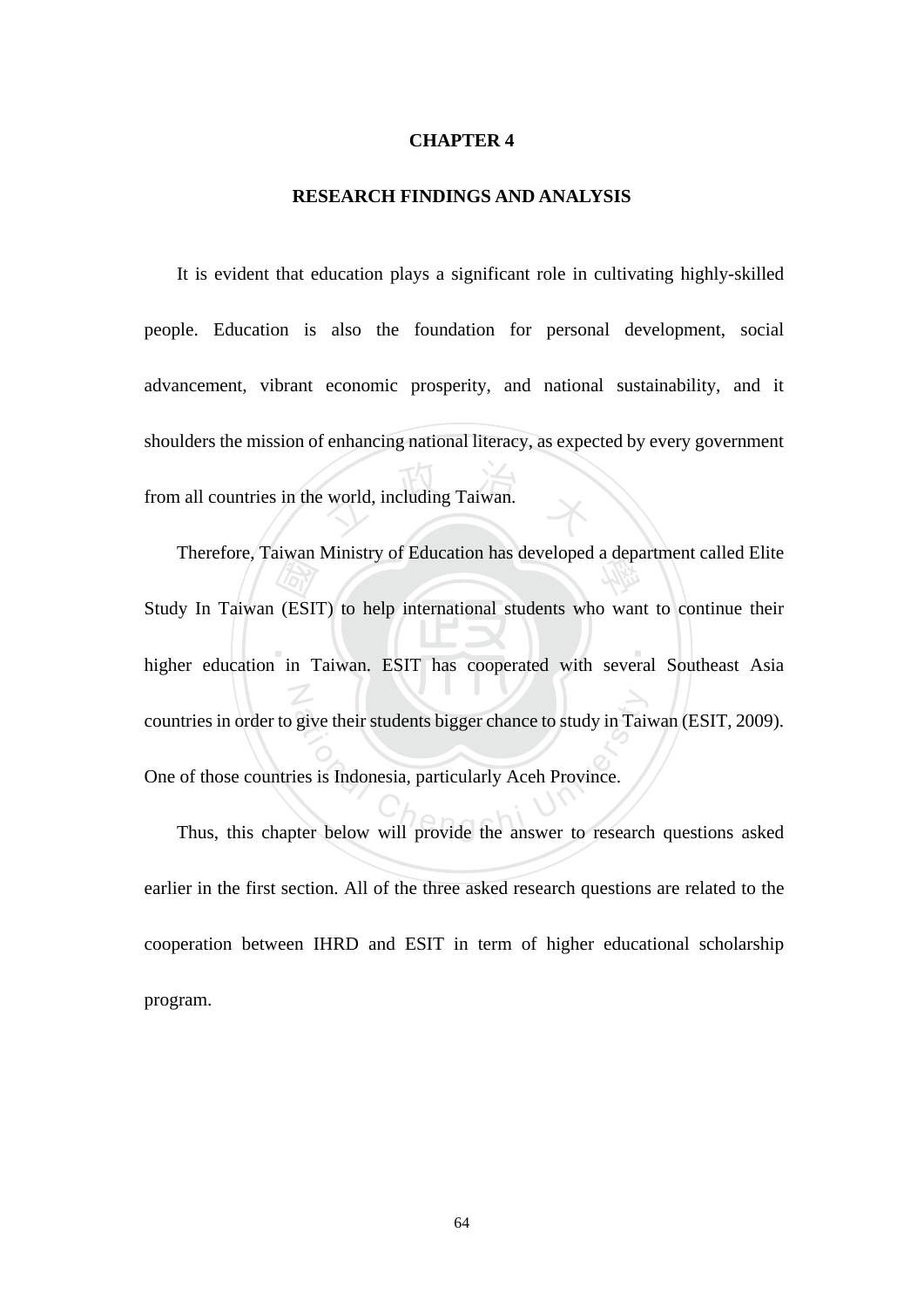# **4.1 How this scholarship program can tighten the bilateral relations between Aceh and Taiwan, especially regarding educational cooperation?**

to Taiwan, but also many other countries, such as Australia, Malaysia, Thailand, USA,<br>UK, and so on. Therefore, IHRD needs to work together with the third party in order several weaknesses in order to control and to get the actual information regarding<br>their all their scholarship recipients. The recipients of this scholarship were not only UK, and so on. Therefore, IHRD needs to work together with the third party in order to run this program well. ESIT was chosen to be a partner with IHRD since it ational Chengchi University and the average and the services for the higher education between Taiwar<br>
Services offered by ESIT are to assist with the In the previous chapter, the first five questions of the interview were determined to focus on this issue. In accordance with the interviewee's respond, the primary focus why IHRD decided to cooperate with ESIT in this field is to maximize the effectiveness of this scholarship. IHRD was established in 2005 and it, of course, had their all their scholarship recipients. The recipients of this scholarship were not only provides necessary services for the higher education between Taiwan and Aceh.

The necessary services offered by ESIT are to assist with the initial interviews with the scholarship recipient candidates prior to their coming to Taiwan. It is believed that, this way will make the selection process for scholarship recipients become more objective. It is because the judges are not only from IHRD officials but also from ESIT officials. So that, in the end, both of officials from will decide together who are deserved to receive this scholarship.

The second service offered is more into administrative things, for instance, to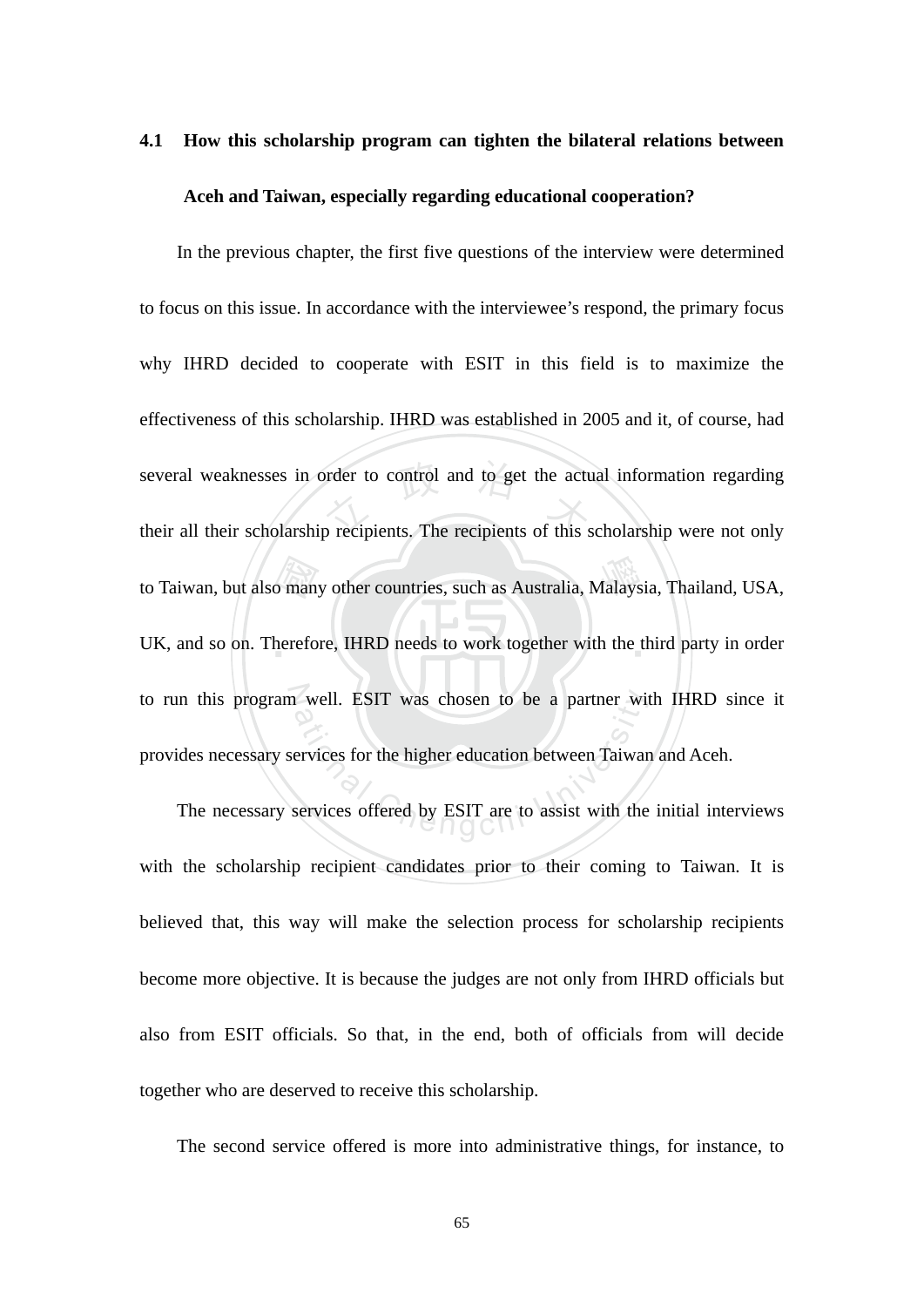sound a bit complicated, but IHRD does this in order to avoid the misuse of the<br>scholarship funds that was once happened before. link the students and university with the IHRD. ESIT is willing to become a bridge for both university and IHRD in order to pretend the language barrier that might happen. Later on, the last service offered is to help IHRD distributing the scholarship expenses to students in Taiwan. This means IHRD will transfer all the funds to ESIT account as much as all expenses needed by students who are studying in Taiwan. And then, ESIT will transfer the funds to the students' account one by one accordingly. This may scholarship funds that was once happened before.

On the other hand, it is a good opportunity for Taiwan to promote their higher<br>ational degree. ESIT, an institution that is commissioned right under the Ministry educational degree. ESIT, an institution that is commissioned right under the Ministry of Education in Taiwan, help to run one of the missions from the Government of wan, help to run one of the missions from the<br>encourage outstanding international students to<br>It is written on the website of the Government of Taiwan in order to encourage outstanding international students to undertake degree programs in Taiwan. It is written on the website of the Government of Taiwan that this program has established since 2004.

After the agreement between IHRD and ESIT signed, there are a couple positive activities held in order to tighten the bilateral relation between these two sides. IHRD and ESIT have agreed to work together and with several universities from Aceh and Taiwan to hold higher education fair and to have double degree program. It is so showing that both IHRD and ESIT put a big concern toward this bilateral relation. It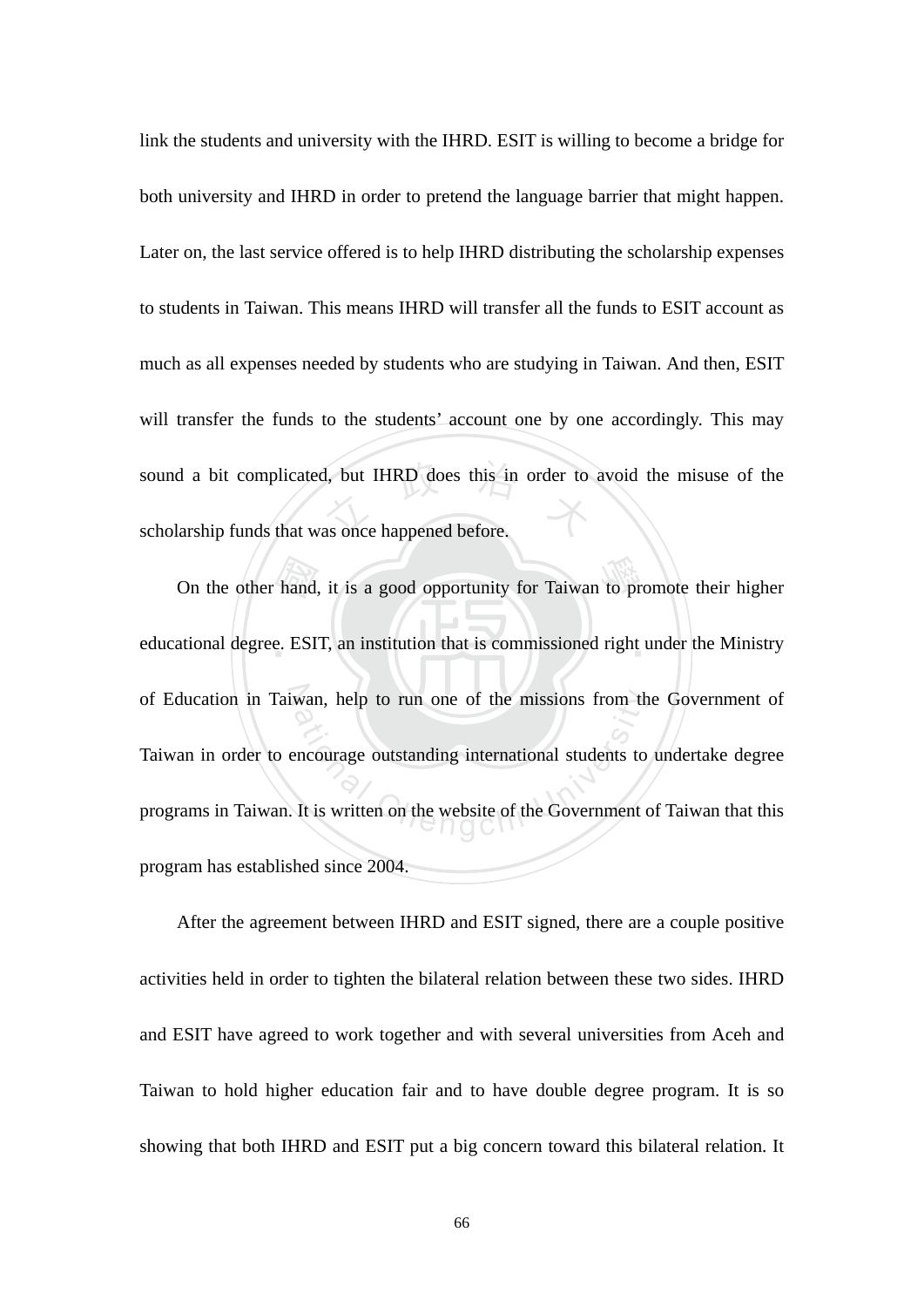is also expected that, in the future years not only Acehnese who come to study in Taiwan, but also the other way around.

#### **4.1.1 Taiwan Higher Education Fair in Aceh**

participated in this show. Two scholarship institutions and Chinese language center<br>took part to join this fair as well. Starting from 2011, several universities from Taiwan, both public and private universities, joined the Taiwan Higher Education Fair in Aceh. The fair is held annually in Banda Aceh, the capital city of Aceh province. 16 Taiwanese universities took part to join this fair as well.

This exhibition can be held due to the cooperation IHRD Aceh with ESIT, a<br>structural institution under the Ministry of Education of the country. The aim of non-structural institution under the Ministry of Education of the country. The aim of this higher education fair is to promote the participated universities to students in m fair is to promote the participated universit<br>cipated universities, this can become one of the<br>tional system to international students. This fa Aceh. For the participated universities, this can become one of the right moves to promote their educational system to international students. This fair, which is open for public, was held at two biggest universities in Banda Aceh, Syiah Kuala University, and IAIN Ar Raniry University.

It is expected that this fair will give a greater opportunity for students who are willing to continue their higher education in Taiwan since quite a few universities are participating in higher education this exhibition and two scholarships institutions under the government of Taiwan. Each of participated universities and scholarships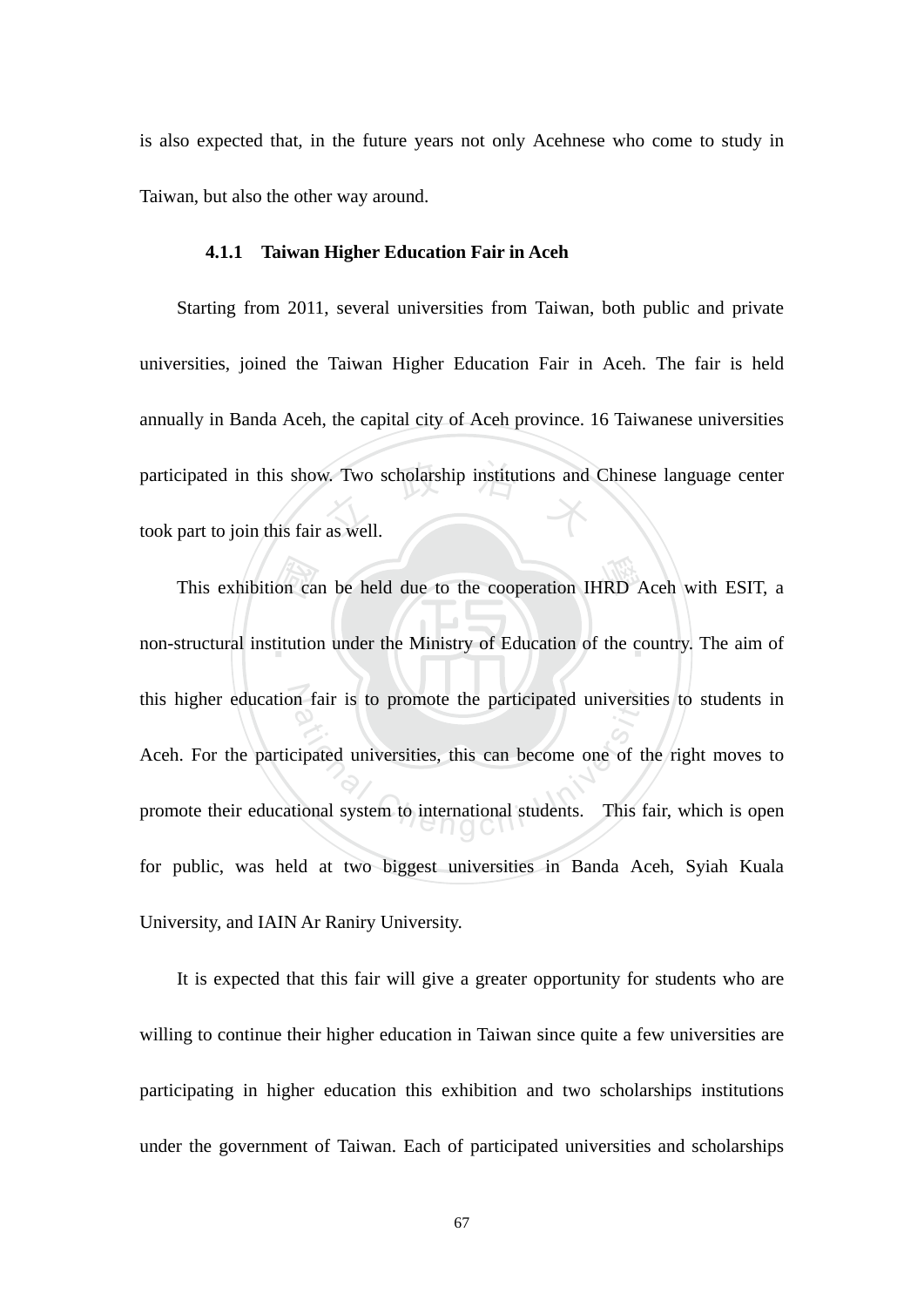institutions will be given one booth at the fair. Each booth has at least two representatives from the university foreign office to explain the administrative system of their universities. Therefore, students who are interested can consult directly on the booths. The participants of Taiwan Higher Education Fair can be seen as follow;

| <b>Participants</b> |                              |                             |                                |  |  |
|---------------------|------------------------------|-----------------------------|--------------------------------|--|--|
| No                  | <b>Public Universities</b>   | <b>Private Universities</b> | <b>Others</b>                  |  |  |
| 1.                  | National Central University  | Chaoyang University of      | <b>Taiwan Center Education</b> |  |  |
|                     |                              | Technology                  |                                |  |  |
| 2.                  | <b>National Chiao Tung</b>   | Chienkuo Technology         | Elite Study in Taiwan          |  |  |
|                     | University                   | University                  | (Ministry of Education,        |  |  |
|                     |                              |                             | Taiwan)                        |  |  |
| 3.                  | <b>National Chung Hsing</b>  | Chung Yuan Christian        |                                |  |  |
|                     | University                   | University                  |                                |  |  |
| 4.                  | National Dong Hwa            | Miang Dao University        |                                |  |  |
|                     | University                   |                             | ш                              |  |  |
| 5.                  | <b>National Yang Ming</b>    | Nanhua University           |                                |  |  |
|                     | University                   |                             |                                |  |  |
| 6.                  | <b>National Sun Yat-sen</b>  | Taipei Medical University   |                                |  |  |
|                     | University                   |                             |                                |  |  |
| 7.                  | National Taipei University   | Yuang Ze University         |                                |  |  |
|                     | of Nursing and Health        |                             |                                |  |  |
|                     | Sciences                     |                             |                                |  |  |
| 8.                  | <b>National Taiwan Ocean</b> |                             |                                |  |  |
|                     | University                   |                             |                                |  |  |
| 9.                  | National Yunlin University   |                             |                                |  |  |
|                     | of Science and Technology    |                             |                                |  |  |

**Table 4. The list of participants of Taiwan Higher Education Fair** 

Source: http://www.lpsdm.acehprov.go.id/ [last assessed: May 5<sup>th</sup>, 2015]

#### **4.1.1 Double Degree Program**

Cooperation between Aceh and Taiwan is also developed to double degree program, where the students who are enrolled in universities from Aceh are allowed to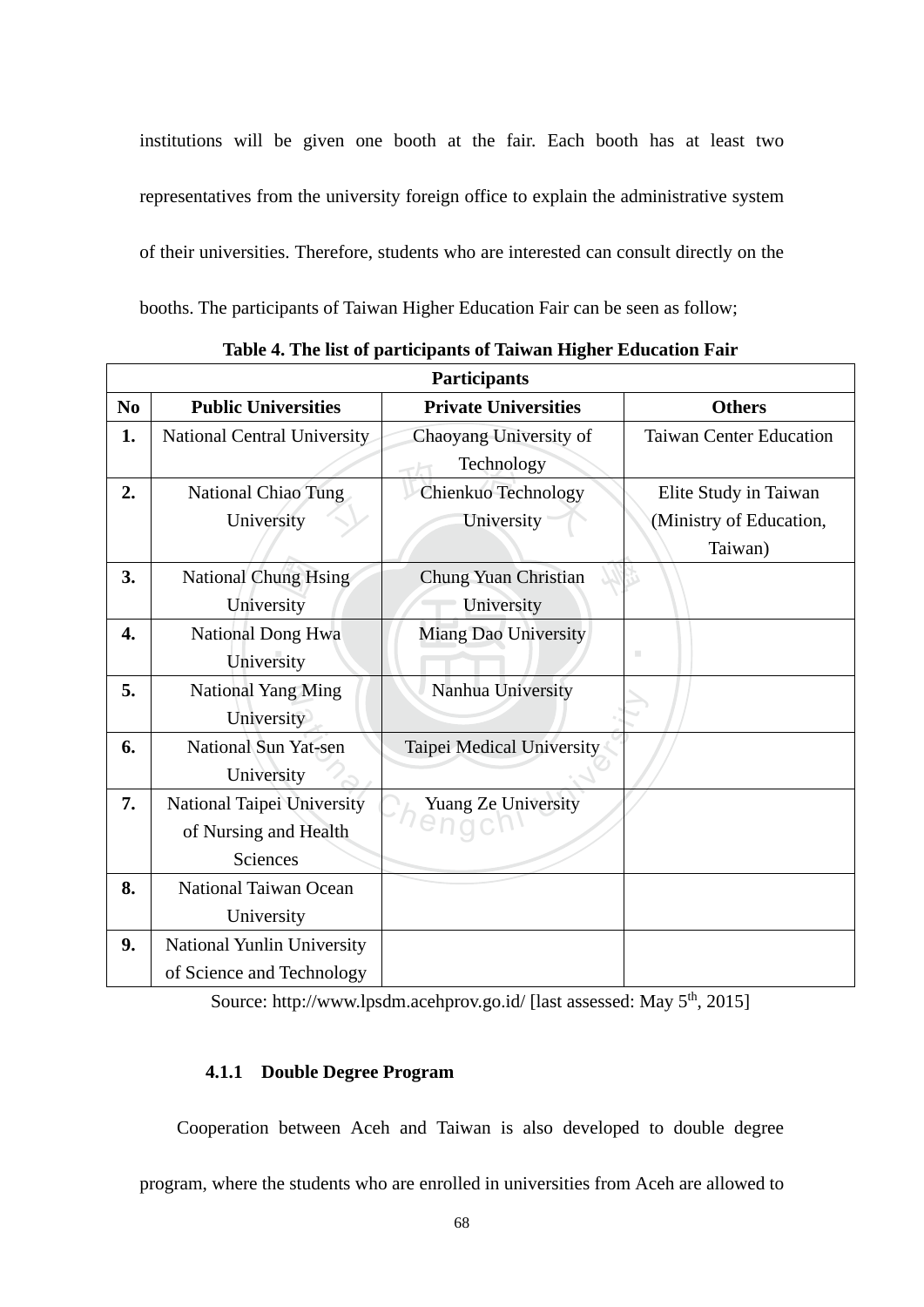spend one or two semester to study in one of the universities in Taiwan. The double degree is a program that allows a student to study for two different university degrees in parallel, either at the same institution or at different institutions or sometimes in different countries. The two degrees might be in the same subject area or in two different subjects.

their time in doing the double degree, there are a couple of advantages they can get<br>such as, double network and double hard work (Taymaz, 2016). According to the Taymaz, despite the challenges that students might occur during such as, double network and double hard work (Taymaz, 2016).

Firstly, students will be able to see different types of study environments,<br>ing and learning styles in two different programs. Moreover, students have a teaching and learning styles in two different programs. Moreover, students have a chance to get in contact with academicians, students, and professionals in both ontact with academicians, students, and proferential<br>shing their study, the increase of the connection<br>or education. Especially if they are holding a d programs. After finishing their study, the increase of the connections will help them both during and after education. Especially if they are holding a degree in different countries, by meeting more students, they will get to know different cultures closely, learn the local customs and be a member of that community by joining the traditional activities.

Another advantage of double degree is, of course, double hard work. There will be challenges ahead. The double degree also means doubling the workload and studies in order to successfully complete the two programs. Additionally, a difference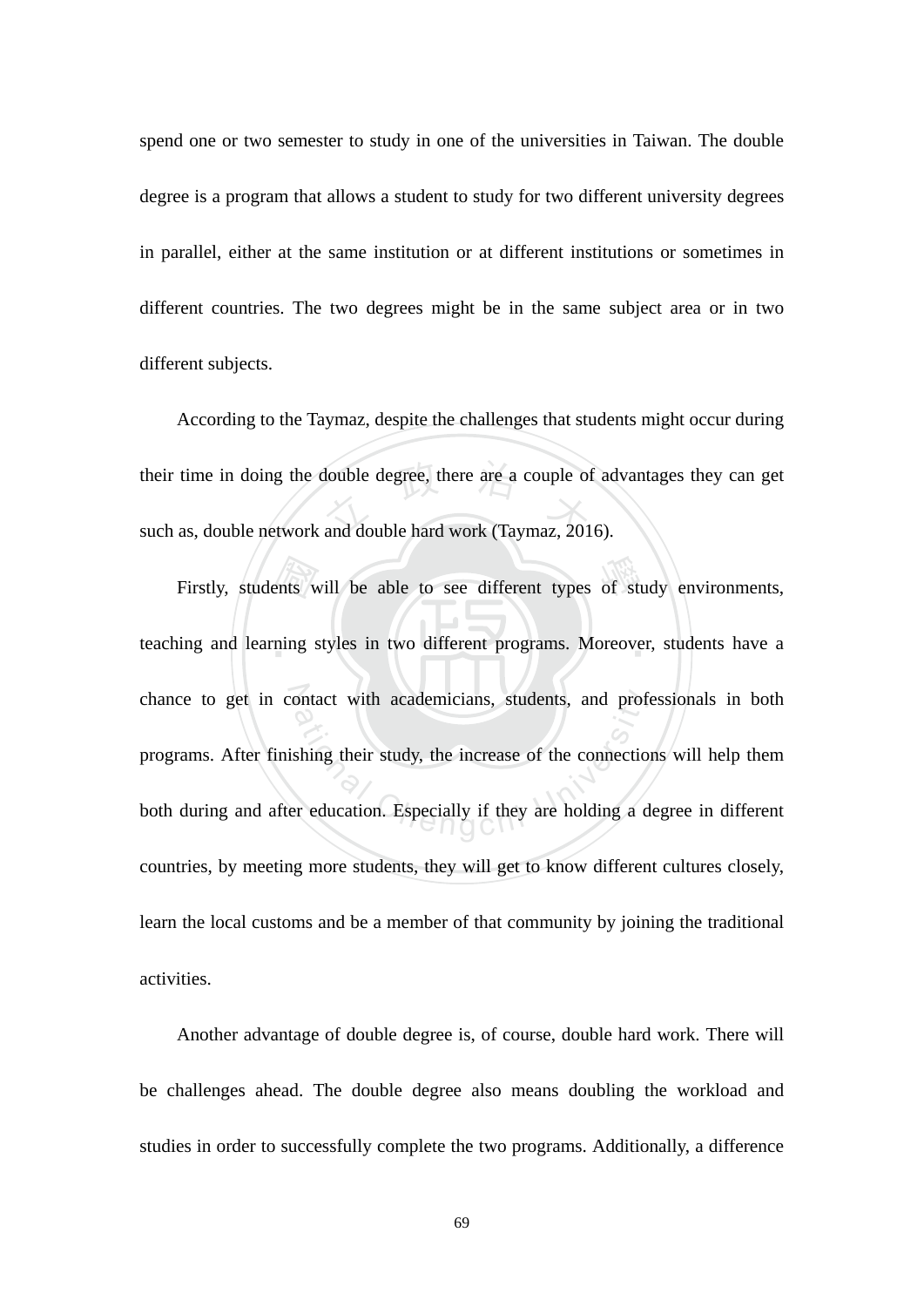base on those advantages explain above, the Government of Aceh has made a in education systems may be hard to adapt and may bring students hard times but this will help them to learn how to deal with difficulties and become accustomed to an entirely new environment. By completing the double degree program, students can expand their knowledge and experience; it is definitely a great way to complete a study. Moreover, the benefits of a degree will still continue after the graduation. Companies are more likely willing approach warmly to students who have completed the double degree studies.

couple of agreements with universities in Taiwan, in order to allow students from<br>Aceh to take a double degree in Taiwan. According to the IHRD former coordinator, Aceh to take a double degree in Taiwan. According to the IHRD former coordinator, Dr. Bukhari Daud, ESIT also plays a significant role to help the Government of Aceh SIT also plays a significant role to help the Go<br>
Anat are under its consortium. In addition, ESIT<br>
Dovernment of Aceh with a broad range of to link universities that are under its consortium. In addition, ESIT is also a partner that bridges the Government of Aceh with a broad range of higher education institutions in Taiwan. The list of universities in Taiwan that collaborate with Aceh can be seen as follow:

|                | No.<br><b>Name of University</b>      |     | <b>Name of University</b>        |  |
|----------------|---------------------------------------|-----|----------------------------------|--|
| N <sub>0</sub> |                                       |     |                                  |  |
| 1.             | Feng Chia University                  | 28. | <b>Tamkang University</b>        |  |
| 2.             | National Kaohsiung Univesity of       | 29. | National University of Kaohsiung |  |
|                | <b>Applied Science</b>                |     |                                  |  |
| 3.             | <b>National Chung Hing University</b> | 30. | National Changhua University of  |  |
|                |                                       |     | Education                        |  |

**Table 5. List of universities in Taiwan that has double degree program with Aceh**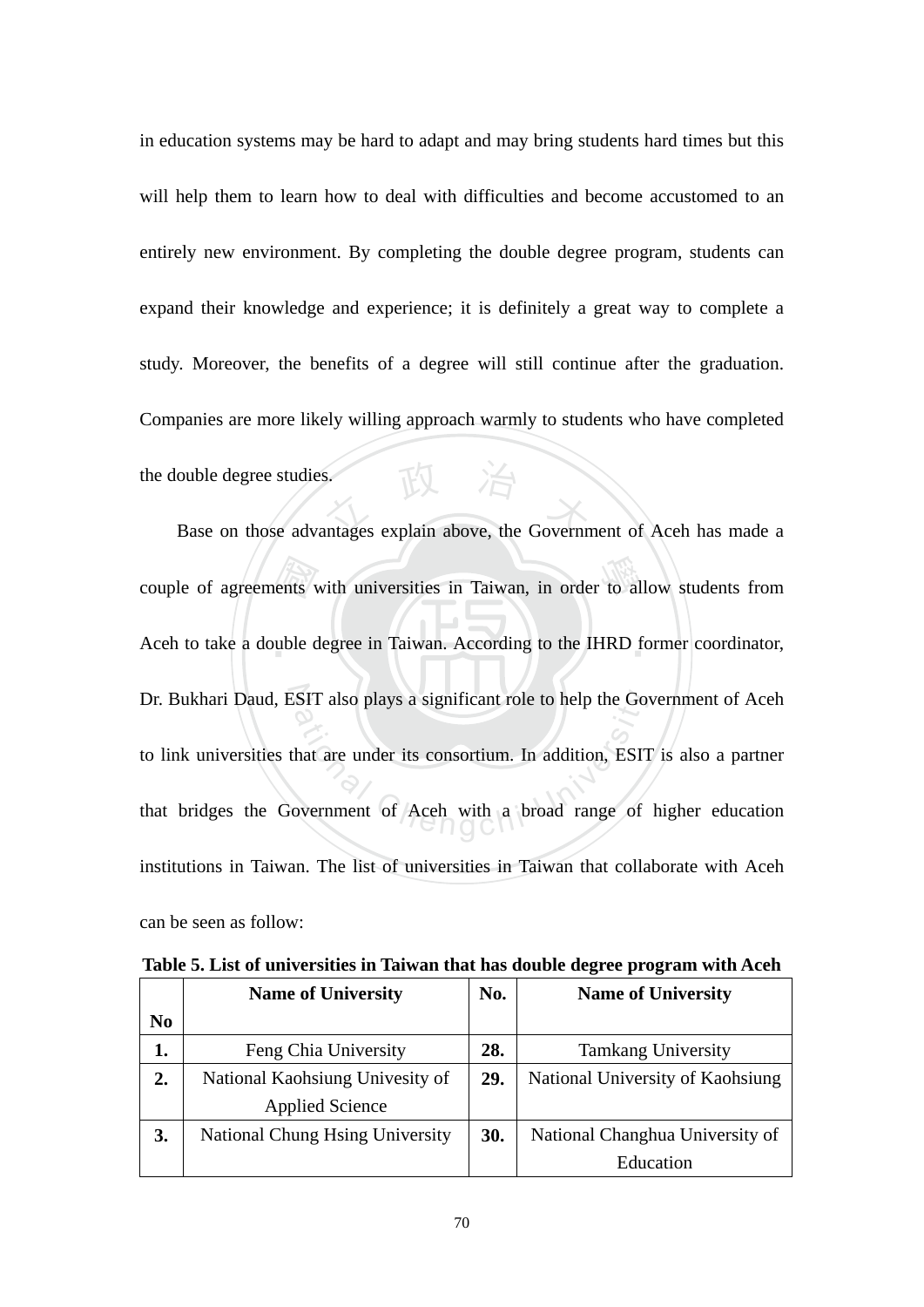| 4.  | <b>National Kaohsiung First</b>    | 31. | National Taiwan Ocean            |
|-----|------------------------------------|-----|----------------------------------|
|     | University of Science and          |     | University                       |
|     | Technology                         |     |                                  |
| 5.  | National Cheng Kung University     | 32. | National Chung Cheng University  |
| 6.  | National Sun Yat-Sen University    | 33. | National Taiwan University       |
| 7.  | National Taiwan University of      | 34. | TungHai University               |
|     | Science and Technology             |     |                                  |
| 8.  | Soochow University                 | 35. | University of Taipei             |
| 9.  | <b>National Central University</b> | 36. | Chang Jung Christian University  |
| 10. | Kaohsiung Medical University       | 37. | National United University       |
| 11. | National Yang-Ming University      | 38. | <b>Chang Gung University</b>     |
| 12. | National Yunlin University of      | 39. | Shih Chien University            |
|     | Science and Technology             |     |                                  |
| 13. | I-Shou University                  | 40. | Wenzao Ursuline University of    |
|     |                                    |     | Languages                        |
| 14. | National Chiao Tung University     | 41. | Lunghwa University of Science    |
|     |                                    |     | and Technology                   |
| 15. | National Taichung University of    | 42. | Minghsin University of Science   |
|     | Education                          |     | and Technology                   |
| 16. | National Pingtung University of    | 43. | Providence University            |
|     | Science and Technology             |     |                                  |
| 17. | Yuan Ze University                 | 44. | Meiho University                 |
| 18. | <b>National Formosa University</b> | 45. | National Taipei University       |
| 19. | Kun Shan University                | 46. | National Pingtung University     |
| 20. | National Dong Hwa University       | 47. | National Ilan University         |
| 21. | Taipei Medical University          | 48. | National Taiwan Sport University |
| 22. | National Taipei University of      | 49. | National Chengchi University     |
|     | Technology (Taipei Tech)           |     |                                  |
| 23. | National Taipei University of      | 50. | Shu-Te University                |
|     | Nursing and Health Sciences        |     |                                  |
| 24. | Chaoyang University of             | 51. | Southern Taiwan University of    |
|     | Technology                         |     | Science and Technology           |
| 25. | China Medical University           | 52. | National Taipei University of    |
|     |                                    |     | Education                        |
| 26. | <b>Tatung University</b>           | 53. | National Taiwan Normal           |
|     |                                    |     | University                       |
| 27. | Dayeh University                   | 54. | Chung Yuan Christian University  |

Source: http://www.lpsdm.acehprov.go.id/ [last assessed: May 5<sup>th</sup>, 2015]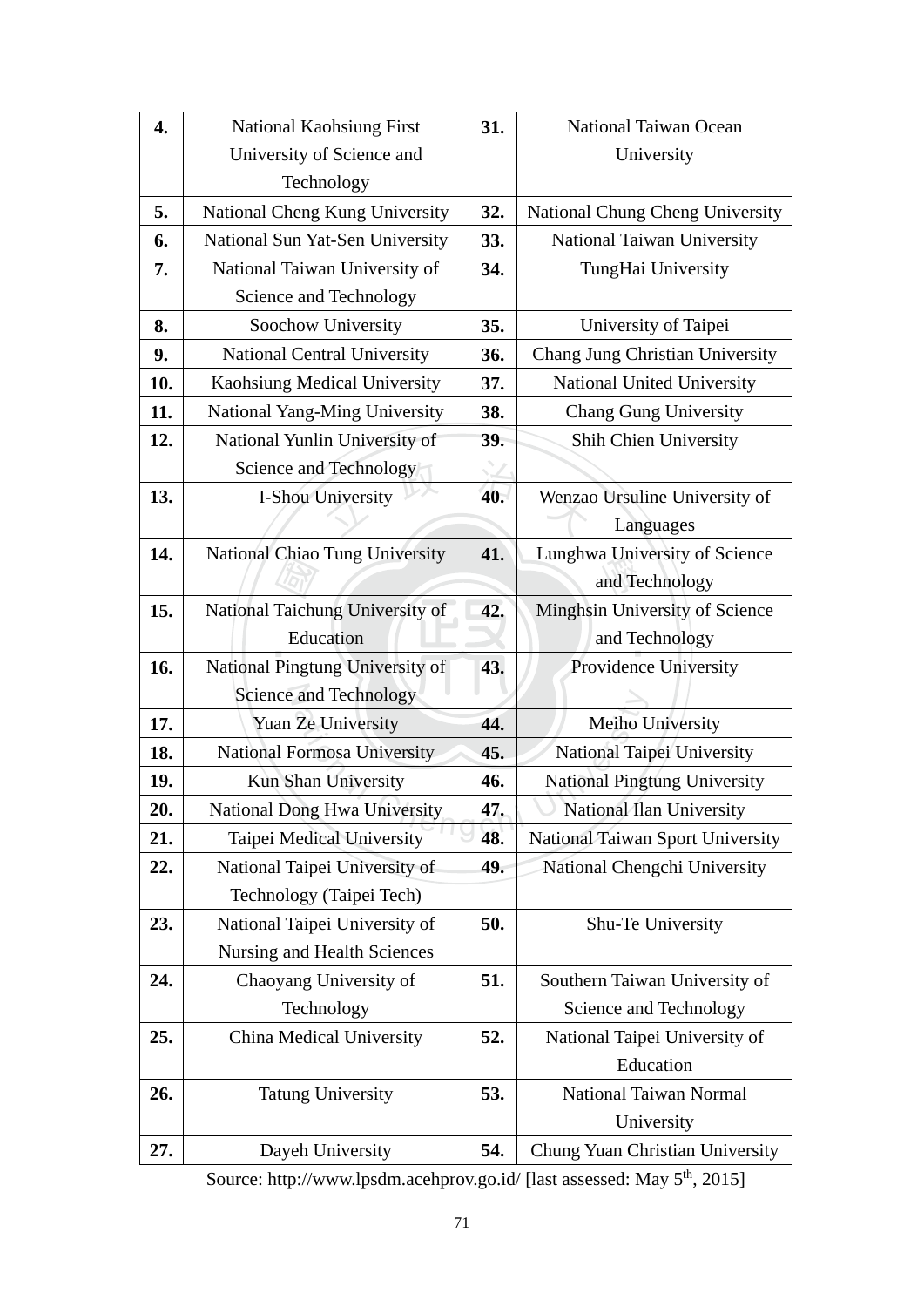# **4.2 How effective this scholarship program and how to measure whether or not this program is successful?**

people become more interested in continuing their study through higher degree.<br>However, IHRD still has a couple of weaknesses to manage this scholarship program. concluded that this scholarship program is quite effective. It plays a major role in<br>improving the education quality standard in Aceh. Through this scholarship, many However, IHRD still has a couple of weaknesses to manage this scholarship program. Therefore, in the following paragraphs, the author would like to break down more Ilowing paragraphs, the author would like to l<br>ssful measurement of this program and couple<br>prove their work performance. In this part, the author would like to interpret the second group of questions responded by the interviewee. There were six questions in total. Since the beginning, the author has set these six questions were determined to give some details regarding this research question. In accordance with the interviewee's respond, it is can improving the education quality standard in Aceh. Through this scholarship, many regarding the successful measurement of this program and couple of suggestions to IHRD on how to improve their work performance.

To begin with, there are three ways on how to evaluate whether or not this scholarship program is successful. The first one is by sorting out how many of them could finish the degree. Based on the interviewee's respond, it is recorded than 95% of the students can successfully graduate from the University. Meanwhile, only 5% of them who are unfortunately can complete their education while in Taiwan. The percentage of them who are able to get the degree from university is quite high. In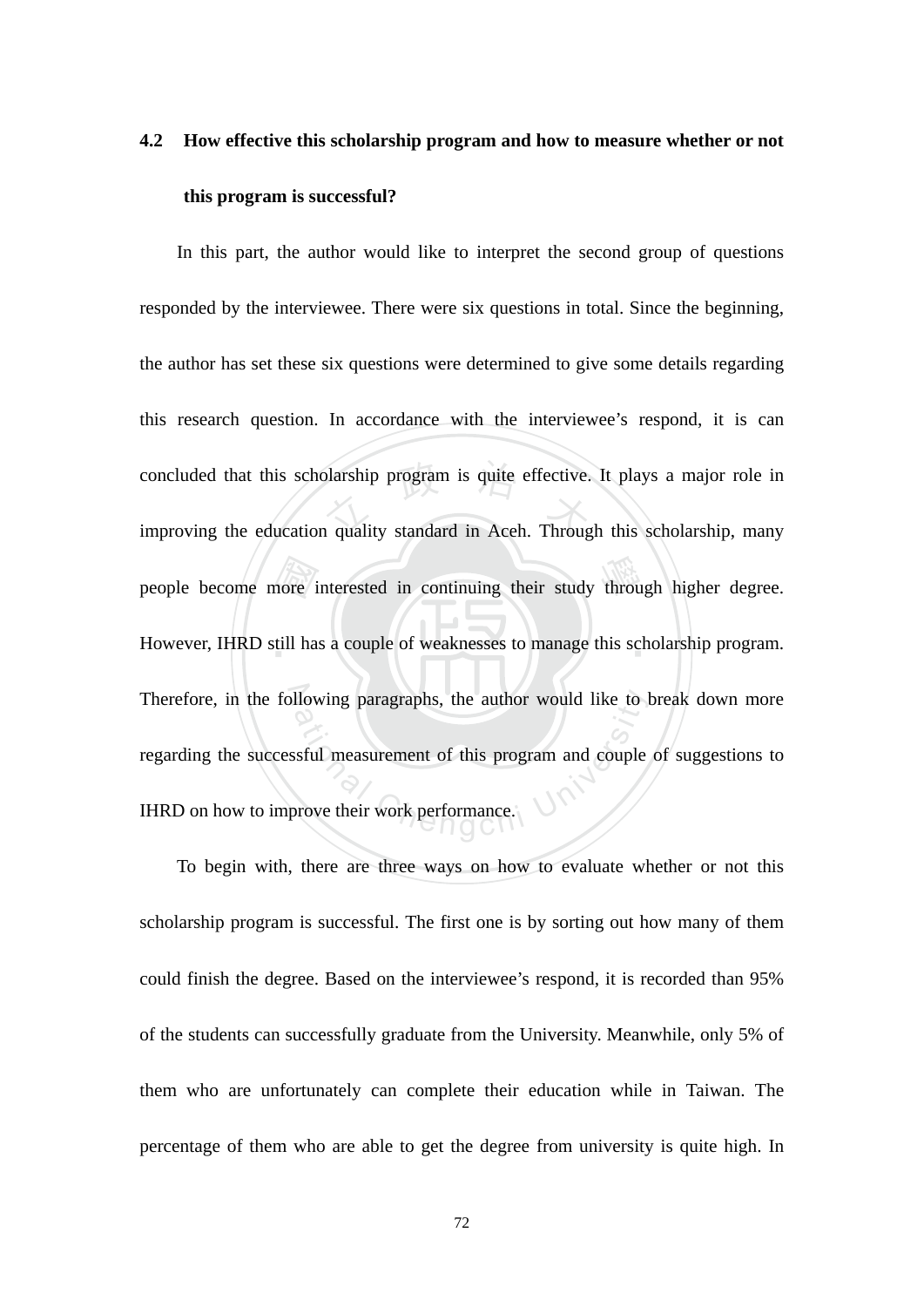addition, many of those students were enrolled in the top 10 universities in Taiwan, such as National Cheng Kung University, National Chiao Tung University, National Chengchi University, and any others. To get enrolled in one of those universities, one has to compete with a number of other qualified applicants. For that reason, this may become the parameter on how to measure the successful of this program.

chance to be a lecture in Aceh is getting higher and higher. There a couple of factors<br>why their chance to have a career in the field of education is quite high. Factor track record of the alumni. IHRD will still keep update to the alumni activity after<br>they graduate. In accordance with the interviewee's respond, the alumni of Taiwan why their chance to have a career in the field of education is quite high. Factor number on is due to the lack of lecture or teacher in Aceh. Factor number two, it is the lack of lecture or teacher in Aceh. Factor<br>ore qualified compare to others. For instance<br>more open-minded, they are more capable of The next way to measure the successful of this program is through keeping the they graduate. In accordance with the interviewee's respond, the alumni of Taiwan because they are more qualified compare to others. For instance, they have more experience, they are more open-minded, they are more capable of speaking English, and also the university is interested in their research topic. Moreover, the government of Aceh is also interested in hiring these alumni to work as the government officials, due to the lack of number of government officials in several places in Aceh.

On the other hand, there are several alumni who decided not to look for a job in Aceh after receiving their degree from Taiwan. Instead, they are looking for an opportunity to continue their degree into a higher level. Surprisingly, most of them are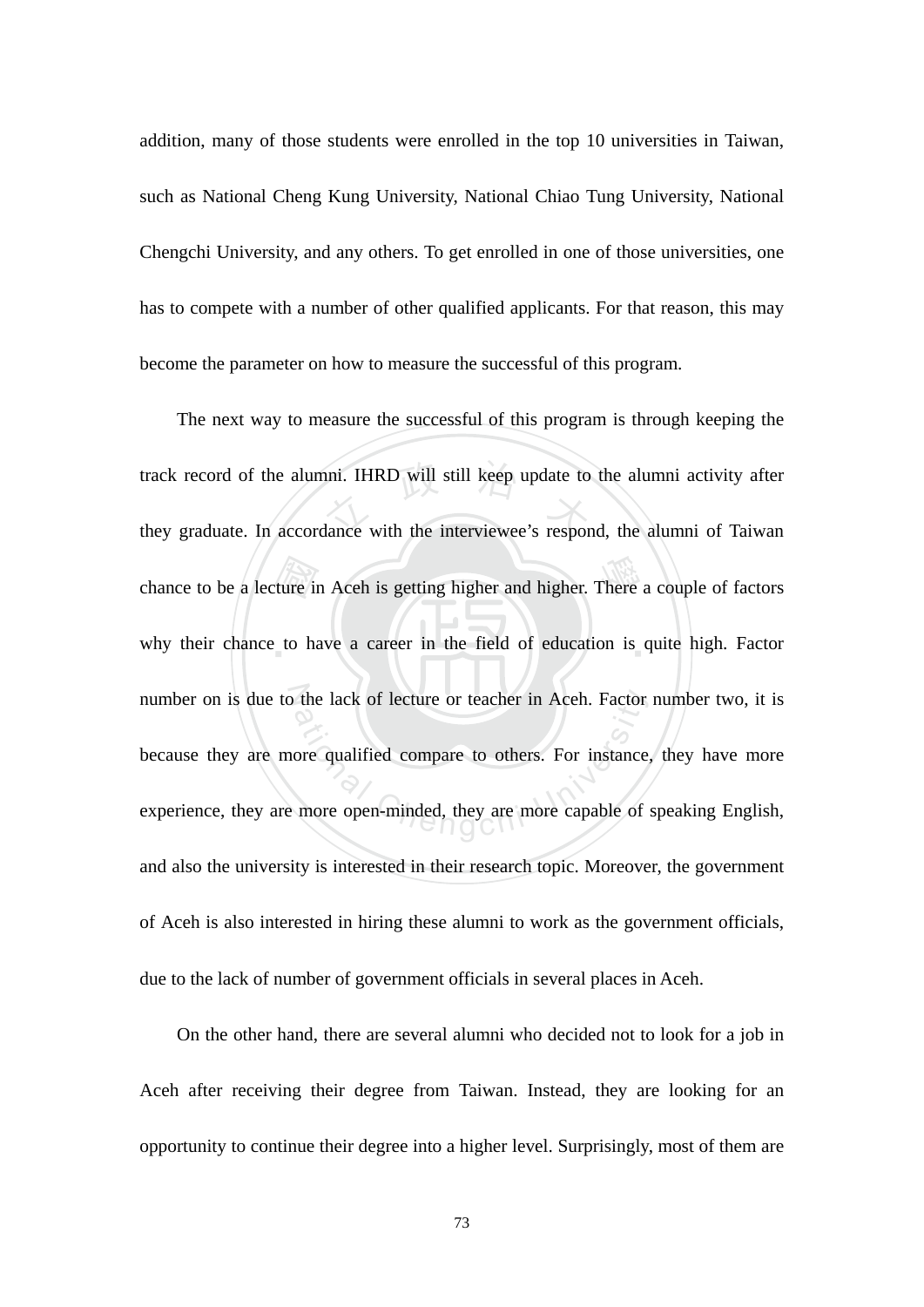Aceh who are studying in Taiwan is getting higher as well every year. In addition, these students are voluntarily helping IHRD to promote this scholarship program to a apply to this program. The number of participants who want to continue to study in<br>Taiwan is getting higher every year. It can be seen that the number of students from these students are voluntarily helping IHRD to promote this scholarship program to a remote area, since they believe that everyone deserved to get a proper education. Thus, Ch<sub>engc</sub>hi U<sup>r</sup> capable enough to become awardees on a national scale. This means that they are able to compete with any other Indonesians. This is become a good news because before that only a few of Acehnese can compete with other Indonesians to get this chance. In short, it can be said that the alumni of Taiwan are competent enough in many ways and this also become one of the parameters to measure the successful of this program. The last way to measure this program is by looking at the people's enthusiasm to apply to this program. The number of participants who want to continue to study in the following section will describe kind of activities done in promoting this scholarship program.

#### **4.2.1 Aceh students in Taiwan promote Taiwan higher education**

Base on the IHRD data, there about 180 students from Aceh who has pursued their higher education in Taiwan (LPSDM, 2005). Since the number of Aceh students in Taiwan is increasing every year, these students form an association, called Aceh Students Association in Taiwan (ASAT), in order to unify all the students who are studying in different cities in Taiwan. Even though this association is not a legal one,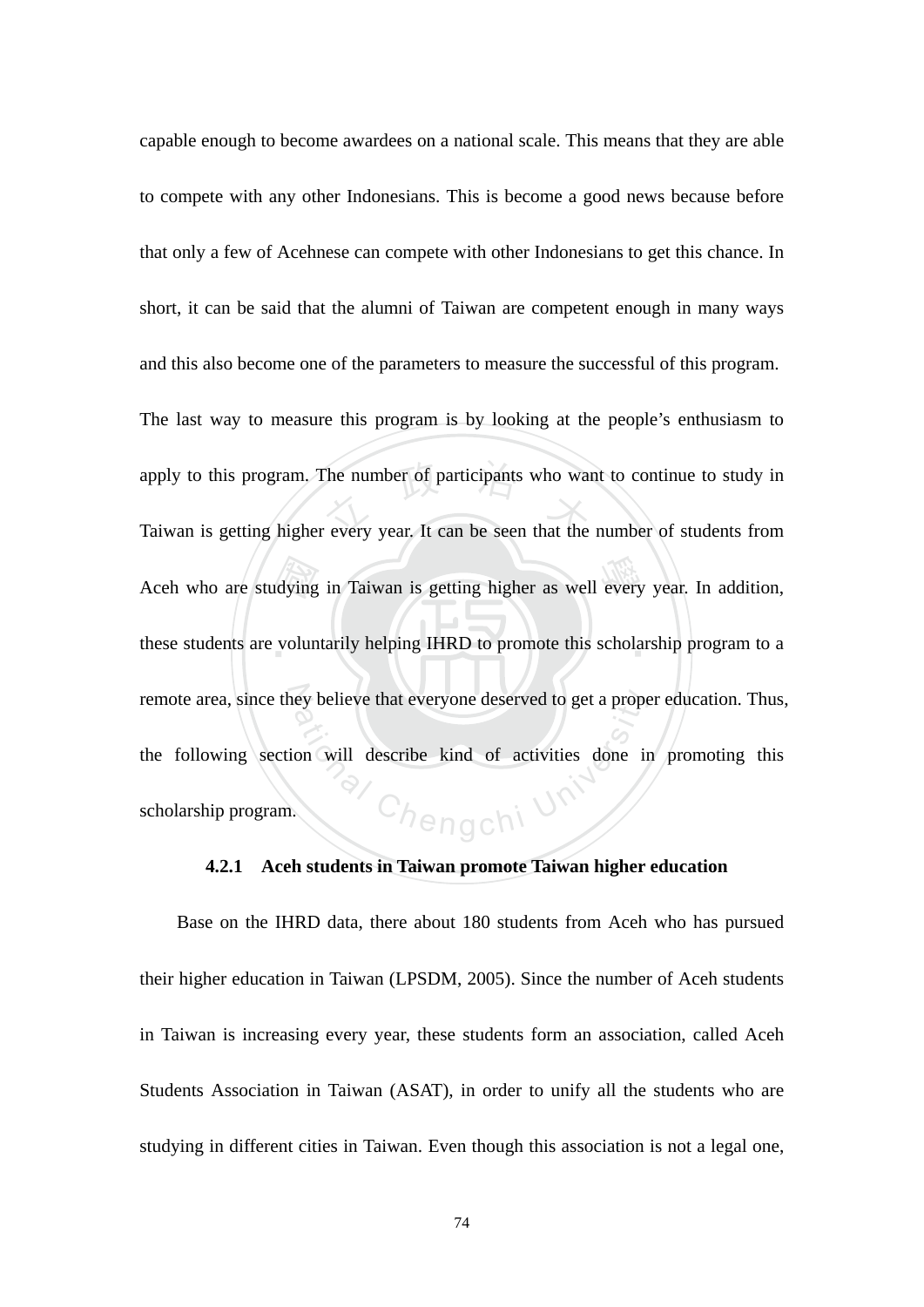it has a structured organization. Mostly students communicate to each other through a Facebook group.

students in Aceh to pursue their higher education in Taiwan.<br>Therefore, during the summer vacation in 2013 and 20 In summer 2013, these ASAT initiated to share their experiences while studying in Taiwan. They started to contact two universities in Banda Aceh, Unsyiah University, and IAIA Ar Raniry University, to help them to do a socialization regarding their experiences in Taiwan. This socialization was also one of their ways to encourage

from ASAT from various departments delivered their experiences at the so-called<br>one-day seminar to students in Aceh Province. The discussion encompassed three one-day seminar to students in Aceh Province. The discussion encompassed three things, the educational system in Taiwan, the daily life in Taiwan, the type of mal system in Taiwan, the daily life in Taiwan.<br>in Taiwan. In the end of the seminar, there we to respond participants' issues. At that time, the Therefore, during the summer vacation in 2013 and 2014 several representatives scholarship to study in Taiwan. In the end of the seminar, there was a question and answer part, in order to respond participants' issues. At that time, the seminar can only be done in Banda Aceh. This activity is also supported and sponsored by ESIT. ESIT provided some merchandises and universities brochures.

Due to the high number of enthusiastic Acehnese students who wanted to continue their higher degree in Taiwan, ASAT decided to hold a bigger socialization in 2015. This time was not only conducted in Banda Aceh, but also in several cities in Aceh Province. It means ASAT tried to cover more universities to encouraging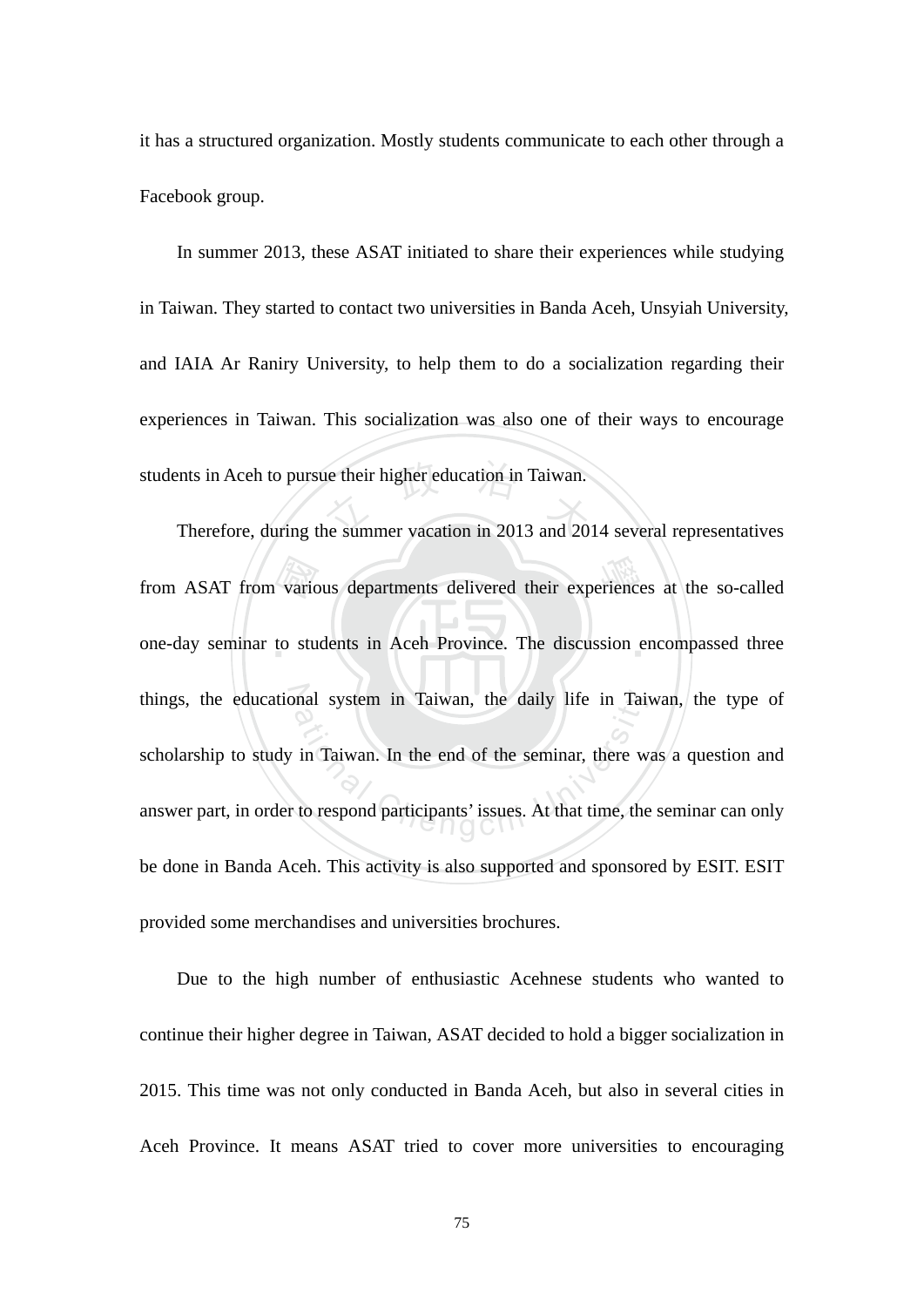students to study in Taiwan. The socialization was held during the summer vacation, on August-September 2015. At this time, ESIT also joined ASAT to promote Taiwan higher educational system by sending their representatives to Aceh, Dr. Huang, the director of ESIT, and Li Pei-hua, project manager of ESIT. Hopefully, this activity can make a positive change and encourage young people in Aceh to pursue their higher education in Taiwan. The list of universities that were visited during summer holiday on 2015 can be seen as follow:

| N <sub>0</sub> | <b>Name of University</b>         | Name of the City  |  |
|----------------|-----------------------------------|-------------------|--|
| 1.             | Syiah Kuala University            | <b>Banda Aceh</b> |  |
| 2.             | <b>UIN Ar-Raniry</b>              | <b>Banda Aceh</b> |  |
| 3.             | <b>Teuku Umar University</b>      | Meulaboh          |  |
| 4.             | Malikussaleh University           | Lhokseumawe       |  |
| 5.             | Politeknik Aceh                   | <b>Banda Aceh</b> |  |
| 6.             | Politeknik Lhokseumawe            | Lhokseumawe       |  |
| 7.             | Serambi Mekah University          | <b>Banda Aceh</b> |  |
| 8.             | Muhammdiyah Banda Aceh University | <b>Banda Aceh</b> |  |
| 9.             | Universitas Abulyatama            | <b>Banda Aceh</b> |  |
| 10.            | Samudra University                | Langsa            |  |
| 11.            | Cot Kalla University              | East Of Aceh      |  |
| 12.            | <b>Almuslim University</b>        | <b>Biruen</b>     |  |
| 13.            | Jabal Ghafur University           | Pidie             |  |
| 14.            | Ubudiyah Aceh University          | <b>Banda Aceh</b> |  |

on 2015 can be seen as follow:<br>Table 6. List of universities in Aceh that were visited on August - September 2015

Source: http://www.lpsdm.acehprov.go.id/ [last assessed: May 5<sup>th</sup>, 2015]

#### **4.3 How this scholarship program will bring beneficial impacts towards**

#### **educational development of Aceh?**

In this section the author would try to answer the last research question; that is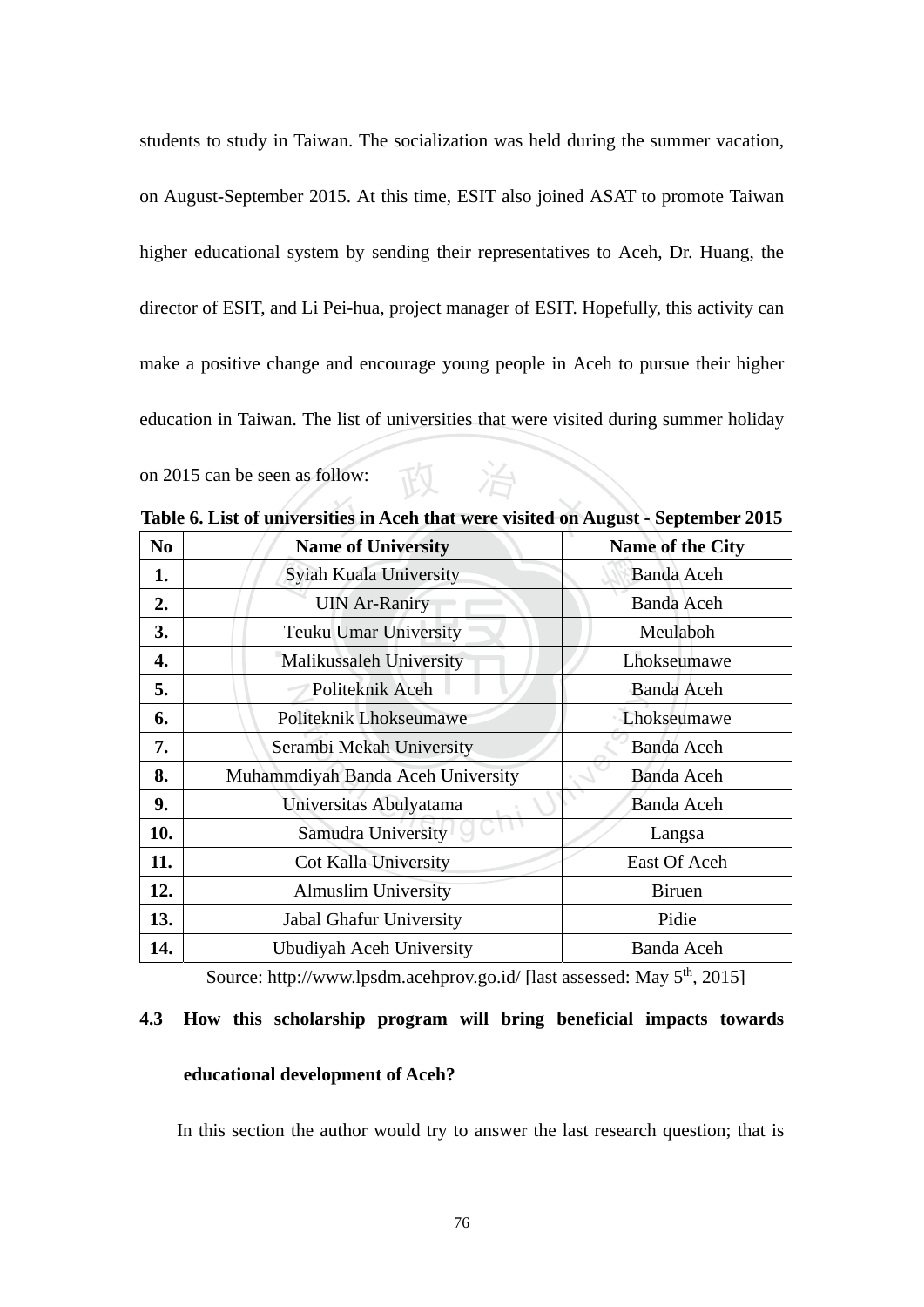the beneficial impacts of this scholarship program towards educational development in Aceh province. The result of the spread questionnaire was determined to get exact description regarding this part. There are a couple of beneficial impacts of this program towards educational development of Aceh, namely short-term impact and long-term impact.

improve the personal development. Moreover, this scholarship program is not only<br>providing the chance for the awardees to continue their study up to a higher Government of Aceh help to its citizen to continue their education into a higher<br>degree. Since they believe that it is obvious education plays an important role in to providing the chance for the awardees to continue their study up to a higher educational degree, but also giving them the chance to experience to study overseas. a<sub>engchi</sub> U<sup>r</sup> To begin with, the short-term beneficial impact that directly can be seen is the degree. Since they believe that it is obvious education plays an important role in to Since they can experience a better study environment overseas, it is expected that they will use this chance to study hard.

In addition, in accordance with the questionnaire transcript, it can be said that this scholarship program is one of the good programs the Government of Aceh in the field education. Similarly, awardees also agree that this scholarship program is a good decision from the Government of Aceh in order to improve the education quality in their province. Despite some weaknesses found in the management to run this program, still, this program has given chance to them to experience study overseas.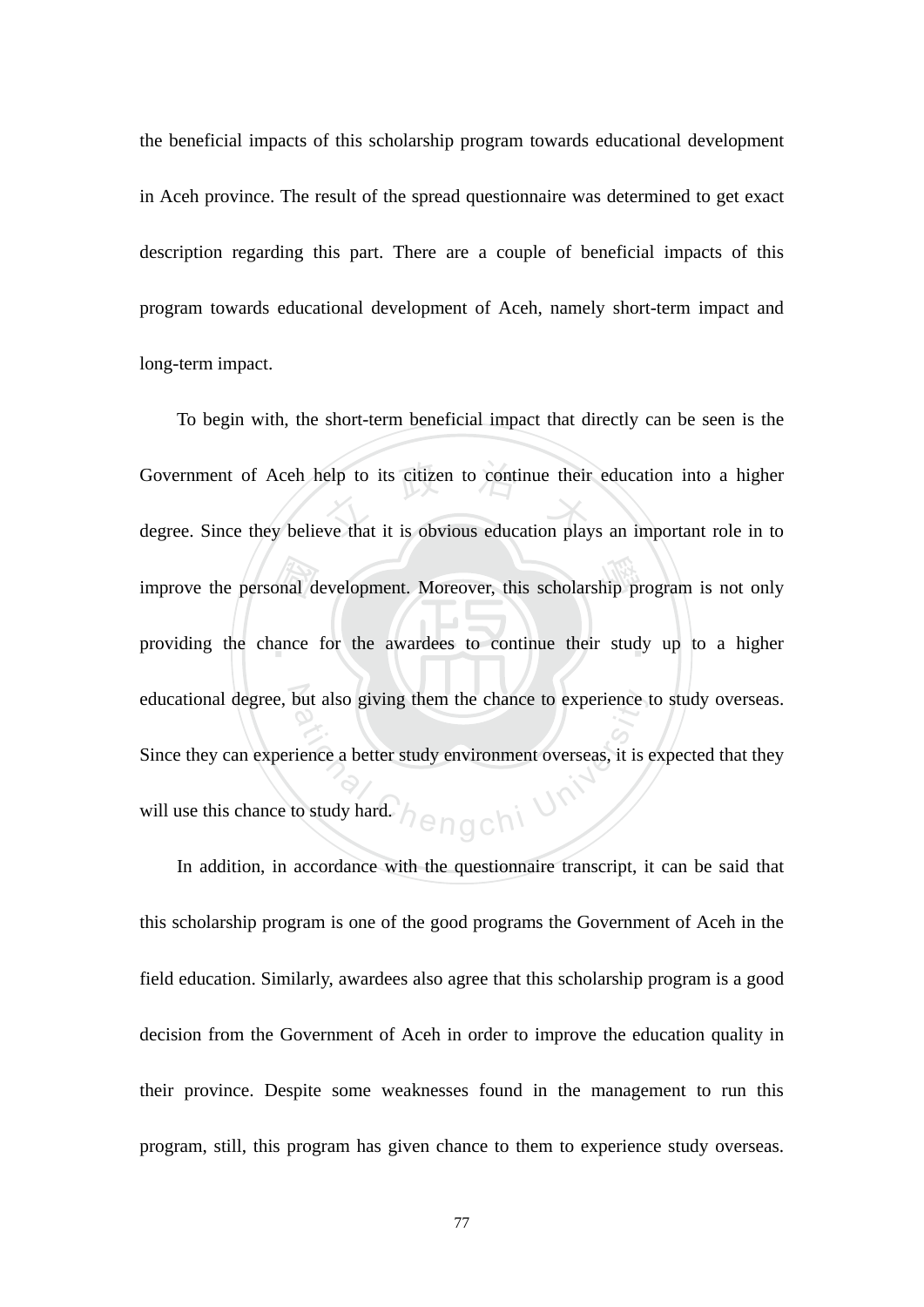The critiques and suggestions given from the awardees may become a useful input to IHRD in evaluating their management program in order to run this program well and avoid same mistakes made in the future.

lifestyles. Education does not only benefit for these students, but also for the province.<br>Inadequate education produces high costs for society in terms of public spending, good health, empowerment, and employment as well as can help to build more<br>peaceful societies. Education paves the road to get better jobs and improve economic Inadequate education produces high costs for society in terms of public spending, crime, health, and economic growth. The government of Aceh believes that by economic growth. The government of Aceh<br>a this scholarship program, these people with<br>d for a self-fulfilled life in economic independent The next one is regarding the long-term beneficial impact of this program to the educational development of Aceh is the investment in education, especially of a higher education degree. It is obvious that education can put people on a path towards peaceful societies. Education paves the road to get better jobs and improve economic helping the through this scholarship program, these people will later have the competencies needed for a self-fulfilled life in economic independence. Also, it believes that education is a fundamental right for everyone and key to the future of any country. Therefore, the policy taken regarding this scholarship program is the right to do in order to improve its education standard. In short, it can be concluded that this scholarship program is an efficient investment in education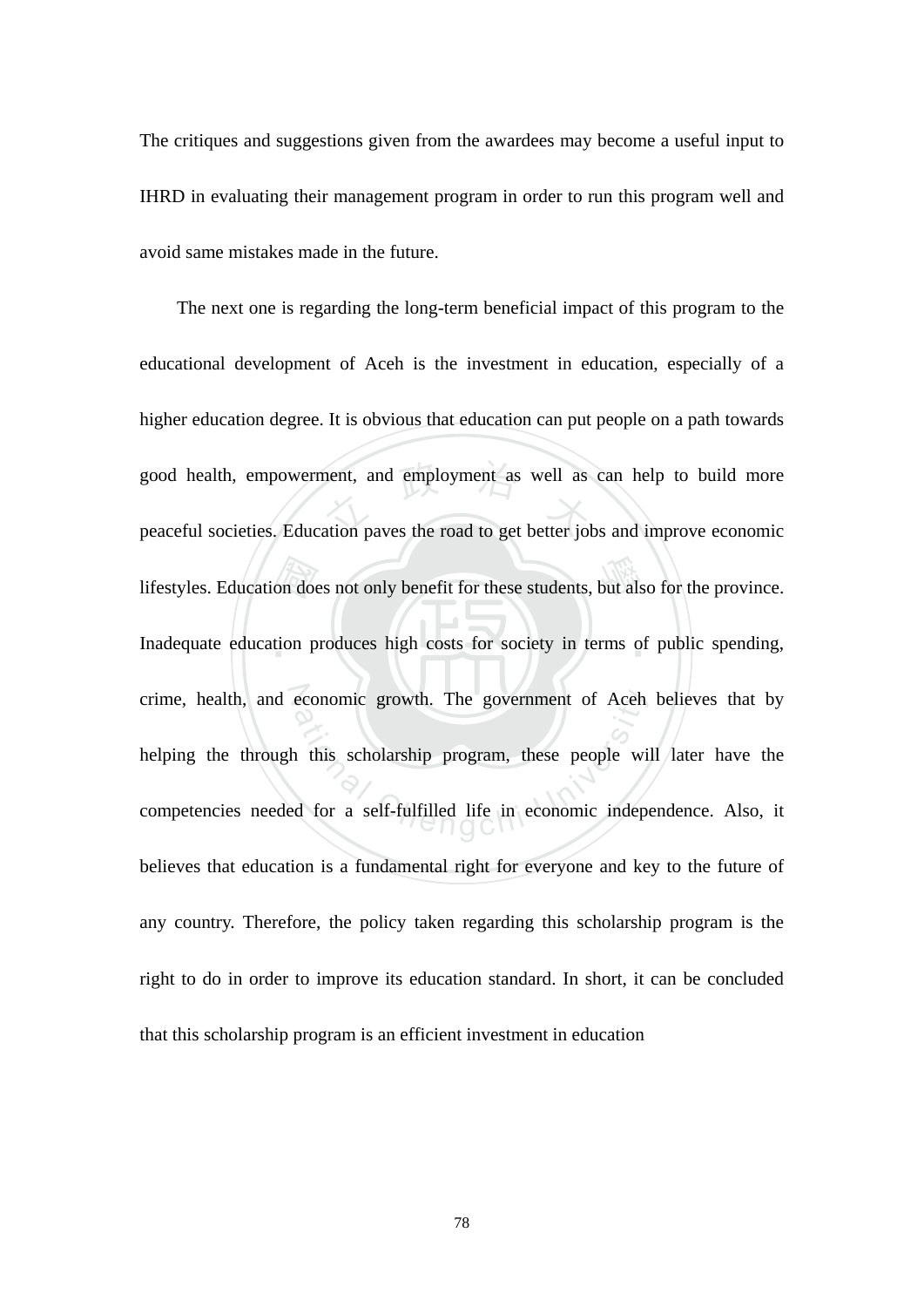#### **CHAPTER 5**

#### **CONCLUSION**

#### **5.1 Research Summary**

500 teachers fled from the province for security reason. This conflict also caused<br>people displaced to the camps and had to quit the school. Even the worse, some the Indonesian central government. This conflict, of course, brought more harm than<br>good. Many teachers and students were killed, over 500 of school were burned, over people displaced to the camps and had to quit the school. Even the worse, some students were forced to take part in conflict by becoming child soldiers. The second 1 to take part in conflict by becoming child sol<br>an Ocean earthquake and tsunami. Aceh was the<br>This has made the western coastal areas of the There are main reasons caused the poor education standard in Aceh. First of all, it was in the nearly 30 years of conflict between separatist movements in Aceh against good. Many teachers and students were killed, over 500 of school were burned, over reason is due to Indian Ocean earthquake and tsunami. Aceh was the closest point of land to the center. This has made the western coastal areas of this province were completely destroyed, including thousand of schools. It is estimated that almost 200.000 civilians were killed in this earthquake and tsunami tragedy. In the end, students were left without schools to attend to and teacher to teach.

Therefore, in 2005 the Government of Aceh has provided a full scholarship for is citizens who want to continue their higher education overseas. By establishing Institute of Human Resource Development, a scholarship commission board right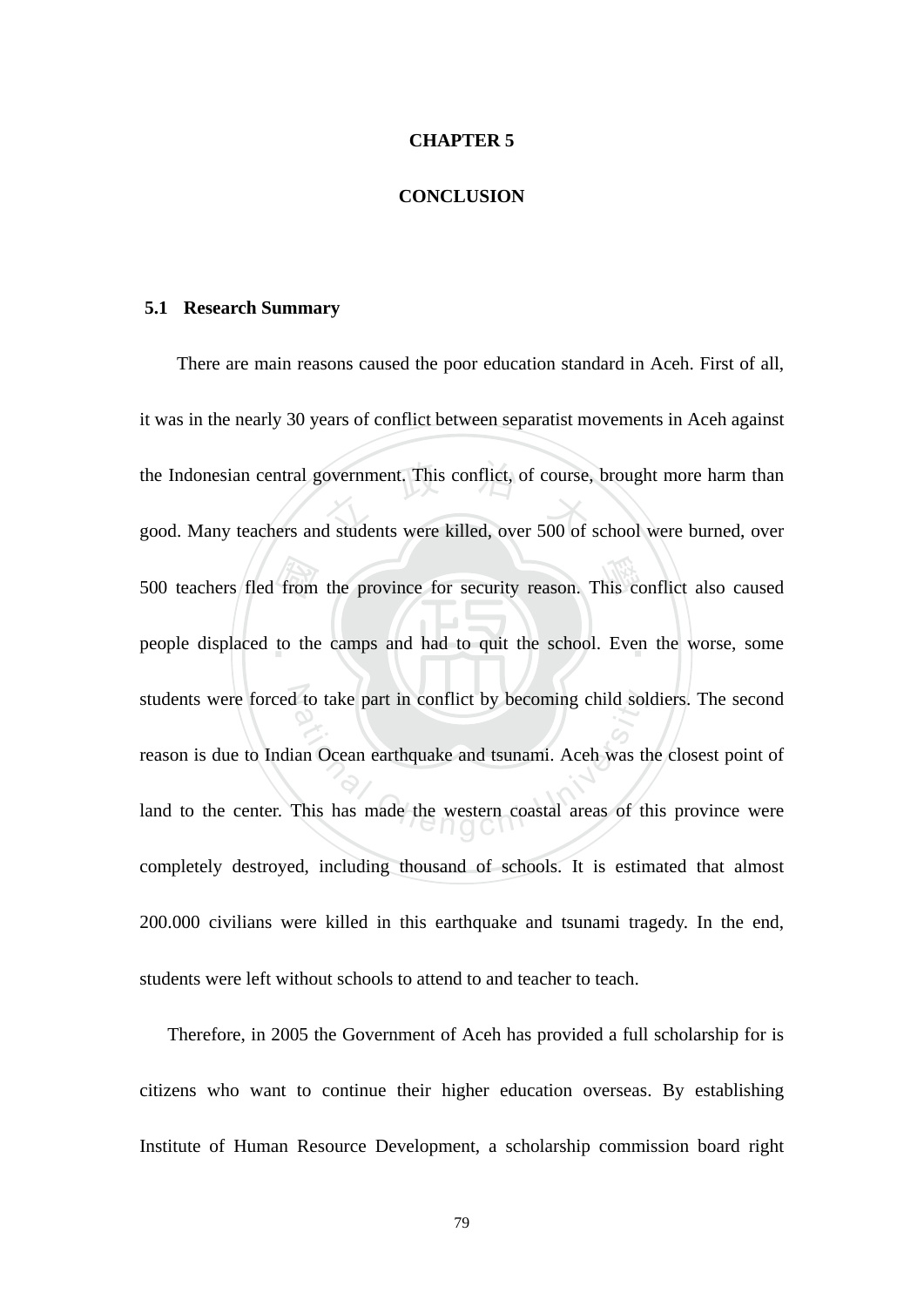under the Governor of Aceh, the Government of Aceh hope that this may improve the education standard in Aceh as well as improve the human resources skill, living standard, and prosperity. The type of scholarship given is a full scholarship. IHRD fully covers all the expenses of the selected students. It includes tuition/credit fee, living expenses, housing expenses, health insurance, international airfare, as well as book allowance.

represented by ESIT. It is an institution under the Ministry of Education of Taiwan<br>whose aims to provide services for the higher education cooperation between Taiwan In addition, in 2010 in order to broaden the scholarship program network, IHRD<br>had agreed to work together with Taiwan Ministry of Education, in this case, it is whose aims to provide services for the higher education cooperation between Taiwan and Southeast Asian countries, including Indonesia. The responsibilities of ESIT are countries, including Indonesia. The responsibional the initial interviews with the scholarship red to Taiwan, link the students and university with In addition, in 2010 in order to broaden the scholarship program network, IHRD to assist IHRD with the initial interviews with the scholarship recipient candidates prior to their coming to Taiwan, link the students and university with the IHRD, assist students to apply ARC, and assist IHRD distributing the scholarship expenses to students in Taiwan. This becomes a great opportunity for the students of Aceh who want to continue their higher degree in Taiwan. Also, it is expected that this cooperation may become a great prospect in the near future, not only in the field of education but also will encompass other fields.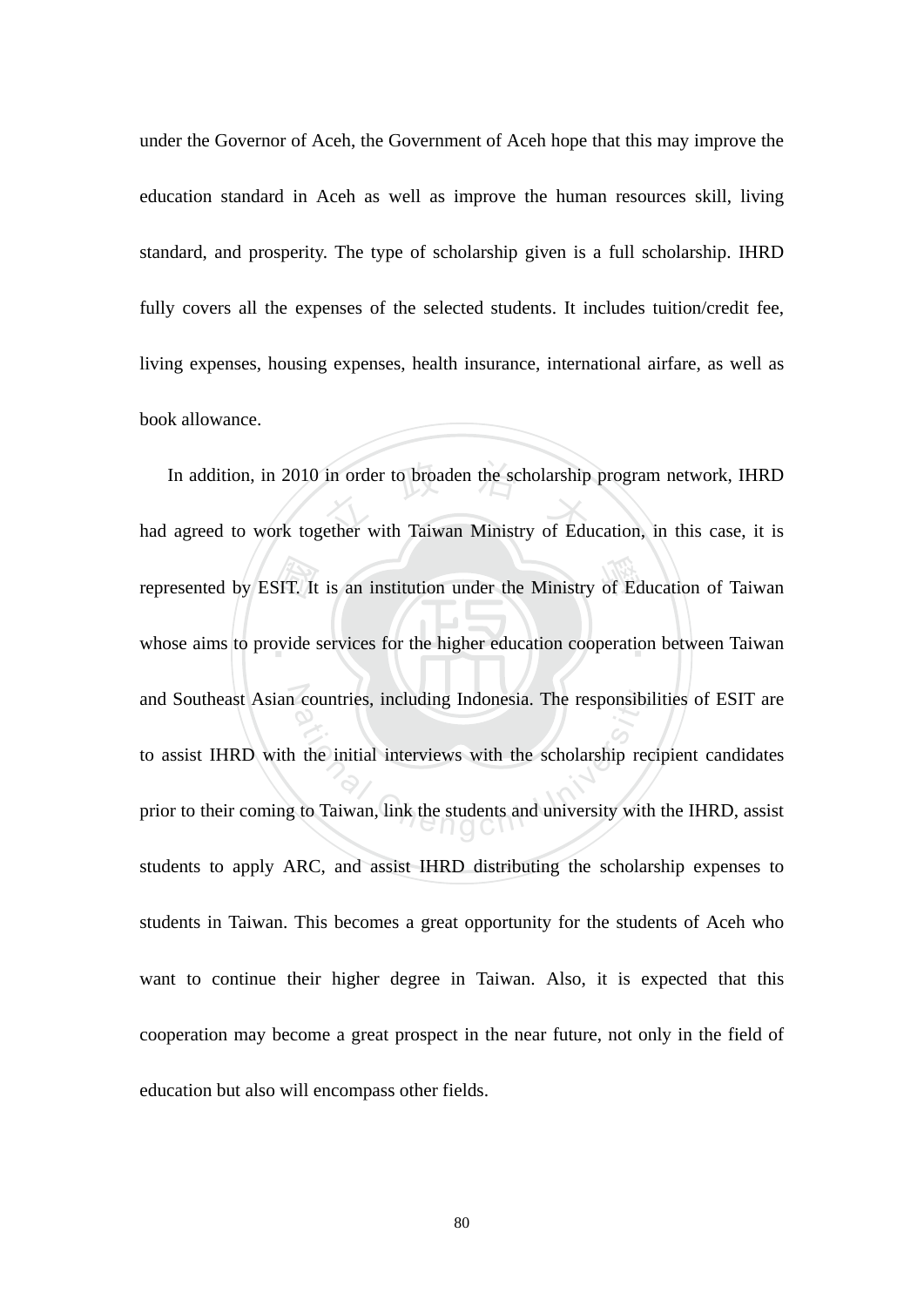#### **5.2 Research Implication**

cooperation, Acehnese people have better understanding about Taiwan. Before, only<br>a few of them have an idea that ROC, which is an abbreviation of Republic of China, cooperation come between universities from Aceh and Taiwan, such as double degree<br>program, visiting scholars program, and etc. Moreover, due to this higher educational a few of them have an idea that ROC, which is an abbreviation of Republic of China, means Taiwan, while others think that ROC is mainland China. For Taiwan side, this e others think that ROC is mainland China. For<br>the good ways to promote Taiwan internationally<br>all, this scholarship program has provided This research has proved that currently this higher educational cooperation has a number of advantages, not only to tighten the relationship between Aceh and Taiwan, but also more and more Acehnese people have a chance to continue their higher study overseas. First of all, the cooperation between these two sides, which officially was established since 2010, has developed well. There are many cooperation after program, visiting scholars program, and etc. Moreover, due to this higher educational can become one of the good ways to promote Taiwan internationally.

The second of all, this scholarship program has provided many chances to students who want to continue their higher study overseas, particularly in Taiwan. It, also, has provided them to experience to live abroad and study in international system. Studying abroad will not only make them much stronger personally, but also will make them to struggle to live in a place I never been before.

Furthermore, the awardees also have a chance to meet new people while studying in Taiwan as well as have a chance to mingle with both local and international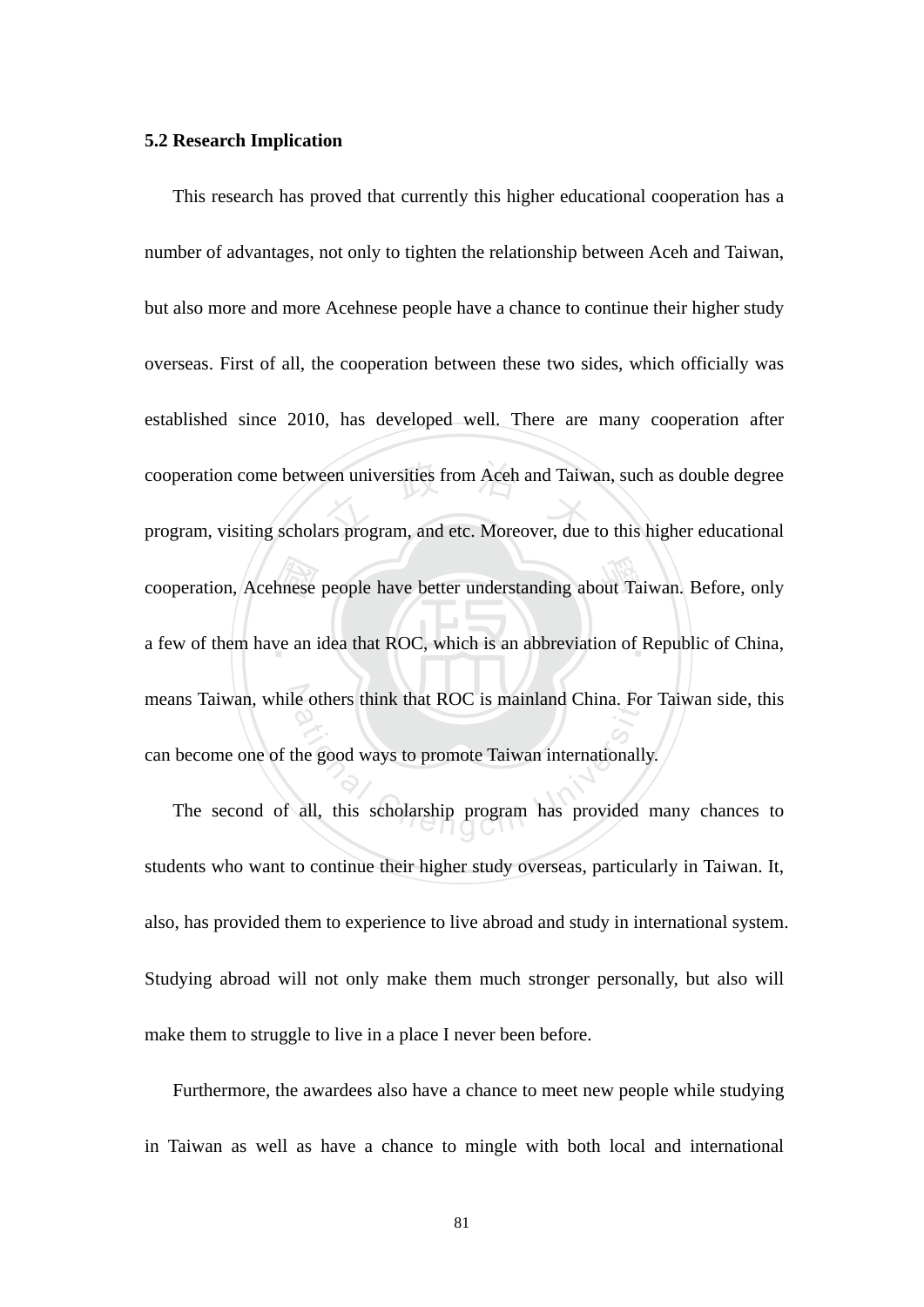students. Besides, meeting international students will help them to expand my link through overseas. Acehnese people strongly agree that this scholarship program is a good decision from the Government of Aceh in order to improve the education quality in their province.

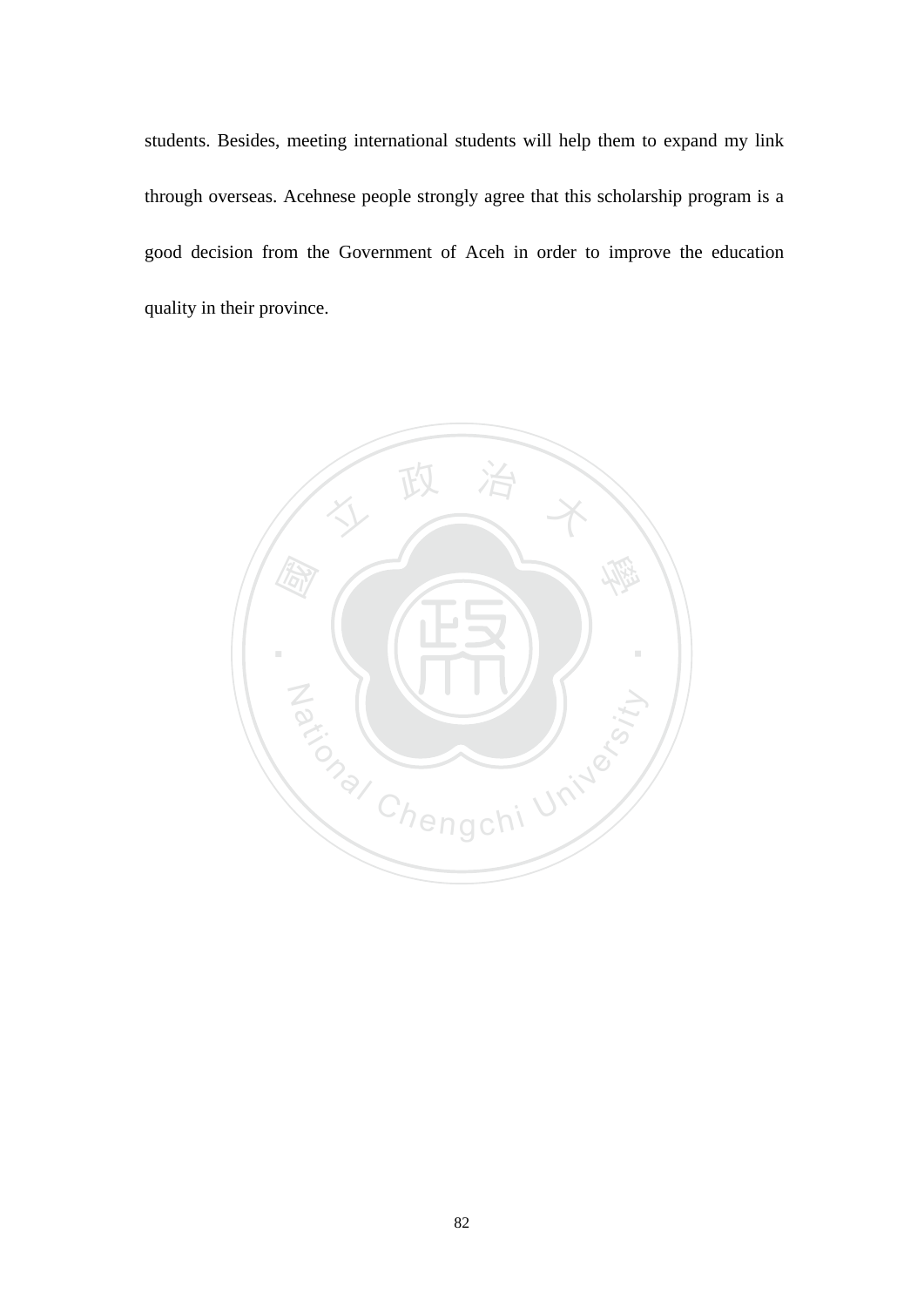#### **REFERENCES**

#### **6.1 References in English**

Aceh Times. (2014). Retrieved March 12, 2014, from

http://www.achehtimes.com/timeline/

Aditya, R. (2013). *Invisible Agent in Taiwan-Indonesia Cooperation*. *TASEEAS.*

Taipei.

- Taipei.<br>
Anderson, W. T. (2001). *All Connected Now: Life in the First Global Civilisation.* 學 Cambridge: Westview Press.
- ‧e: Wes<br>April BBC. (2005, April 10). *BBC News*. Retrieved March 12, 2014, from http://news.bbc.co.uk/2/hi/asia-pacific/4430255.stm
- bc.co.uk/2/hi/asia-pacific/4430255.stm<br>https://www.mary 25. BBC News. Retrieved March<br>bc.co.uk/2/hi/asia-pacific/4430255.stm BBC. (2005, January 25). *BBC News.* Retrieved March 12, 2014, from http://news.bbc.co.uk/2/hi/asia-pacific/4430255.stm
- Clarkson, J. (2009). What is comparative education. In W. Bignold, & L. Gayton, *Global Issues and Comparative Education*. Great Britain: Tj International Ltd.
- Cummings, M. (2003). *Cultural Diplomacy and the United States Government: a Survey.* Washington DC: Center for Arts and Culture.
- ESIT. (2009). Retrieved Retrieved March 8, 2014, from

http://www.esit.org.tw/about\_us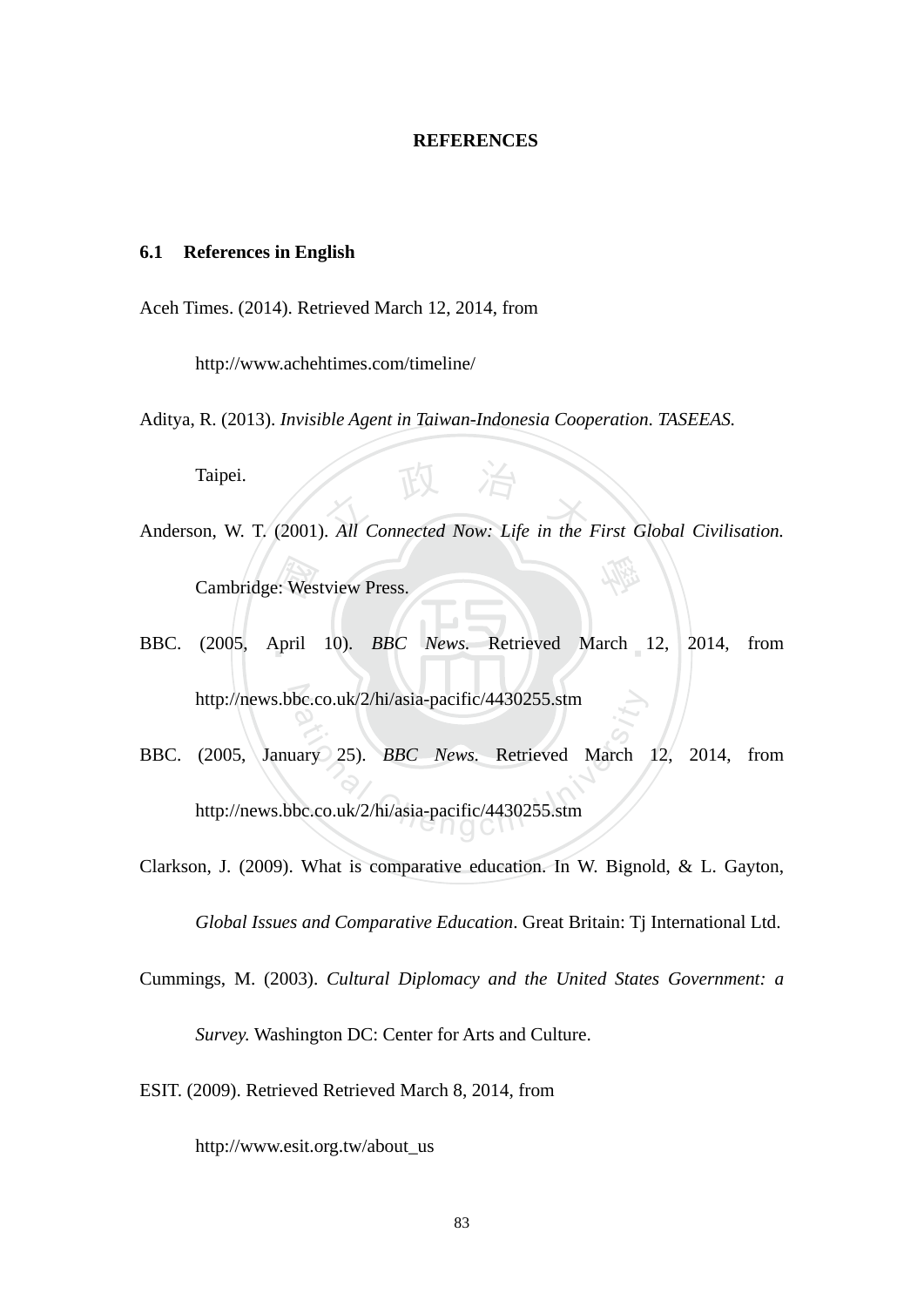- ESIT. (2013, May 31). Retrieved March 8, 2014, from http://www.esit.org.tw/news\_detail?num=205
- Fertiq, B., Foster, T., & Nicholas, I. (2005, April). *Proquest.* Retrieved February 8, 2014, from http://www.csa.com/discoveryguides/tsunami/overview.php
- Guilloux, A. (2009). *Taiwan, Humanitarism and Global Government*. Routledge.<br>Hadi, A. (2004). *Islam and State in Sumatra, A Study of seventeenth Century Acel* 學 Front Page. (2005, 12 05). Retrieved September, 2013, from Taipei Times: http://www.taipeitimes.com/News/front/archives/2005/12/22/2003285462 Hadi, A. (2004). *Islam and State in Sumatra, A Study of seventeenth Century Aceh.* Leiden: Brill.
- 國 Hanushek, E. A., & Wobmann, L. (2007, February). *The World Bank Open* N *Knowledge Repository.* Retrieved April 28, 2014, from <sup>a</sup>t<sup>i</sup>ona<sup>l</sup> <sup>C</sup>hengch<sup>i</sup> <sup>U</sup>nivers<sup>i</sup>t<sup>y</sup> https://openknowledge.worldbank.org/bitstream/handle/10986/7154/wps4122. pdf?sequence=1

Hayden, M. (2006). *Introduction to International Education.* London: Sage.

Holden, J., Briggs, R., Jones, S., & Bound, K. (2007). *Cultural Diplomacy.* Retrieved

May 18, 2014, from Demos:

http://www.demos.co.uk/publications/culturaldiplomacy

Huang, J. (2009, December 18). Retrieved March 20, 2015, from

http://www.chinapost.com.tw/taiwan/foreign-affairs/2009/12/18/237008/p2/Taiw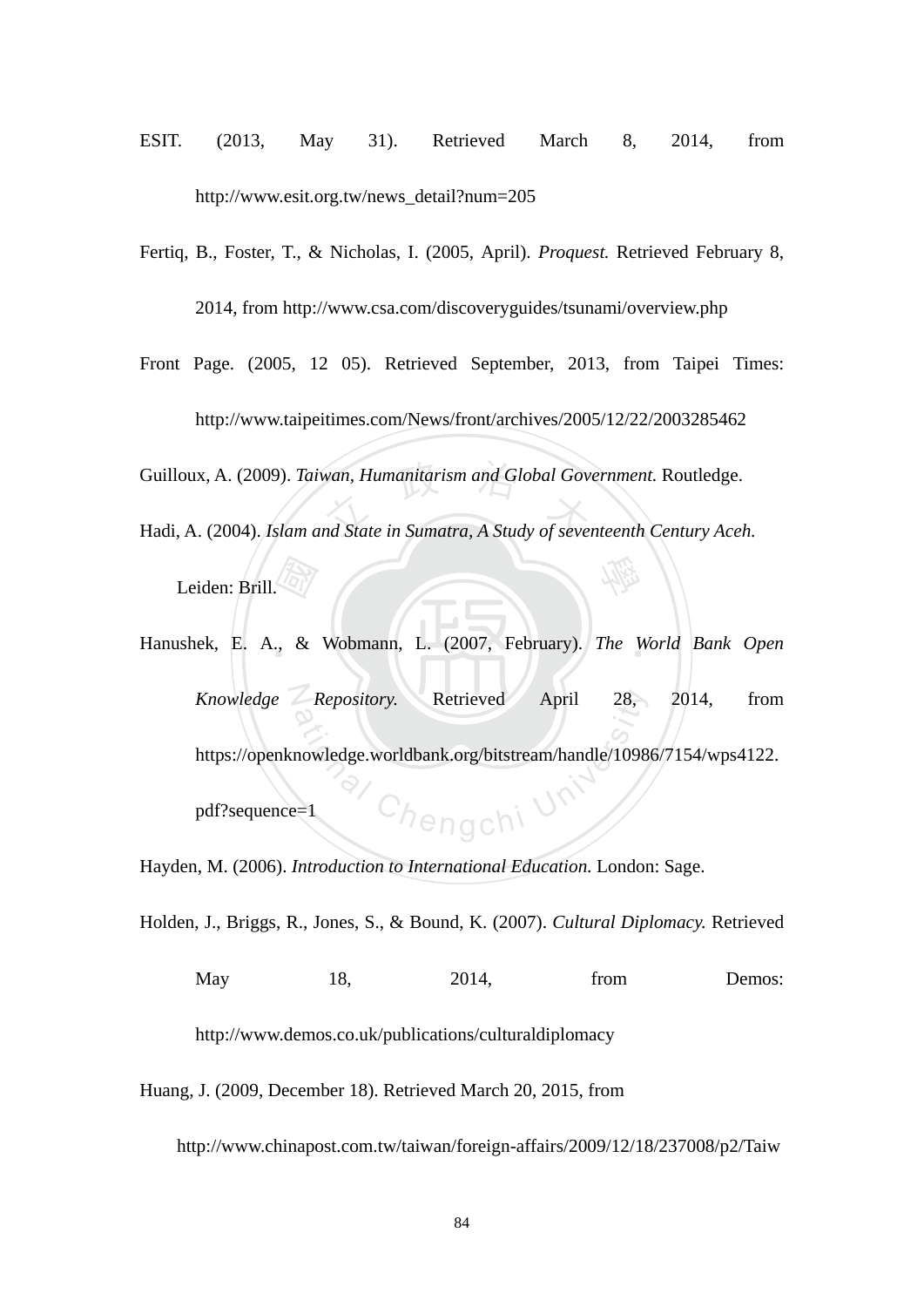an-improves.htm

Indonesia Travel Signature*.* (2015, February 25). Retrieved November 11, 2015, from

Sign Report: http://indonesiatravelmagz.com

Jones, R. S. (2011). *OECD Publishing.* Retrieved May 5, 2014, from OECD

Proposition of the Charles of Table 1. (2008). Cultural Diplomacy, Political Influence, and Integrated Economics Department Working Papers, No. 888: http://www.oecd-ilibrary.org/economics/education-reform-in-japan\_5kg58z7g 95np-en

- ‧In<br>In<br>opaga 學 Strategy. In M. J. Waller, *Strategic Influence: Public Diplomacy,*  Counterpropaganda, and Political Warfare (p. 74). Washington: Institute of N World Politics Press.
- S Press.<br>
Impact of Chinese Muslims on the Development<br>
Asia, 'Forum of 'Peran Cheng Hoe dalam Misi I Lin, N. (2010). The Impact of Chinese Muslims on the Development of Islamic Culture in S-E Asia, ' Forum of 'Peran Cheng Hoe dalam Misi Dakwah di Nusantara.
- Mark, S. (2009). *A Greater Role for Cultural Diplomacy.* Netherlands: Netherlands Institute of International Relations 'Clingendael'.
- Marshall, H. (2007). The Global Education Terminology Debate: Exploring Some of the Issues. In M. Hayden, J. Levy, & J. Thompson, *Research in International Education.* London: Sage.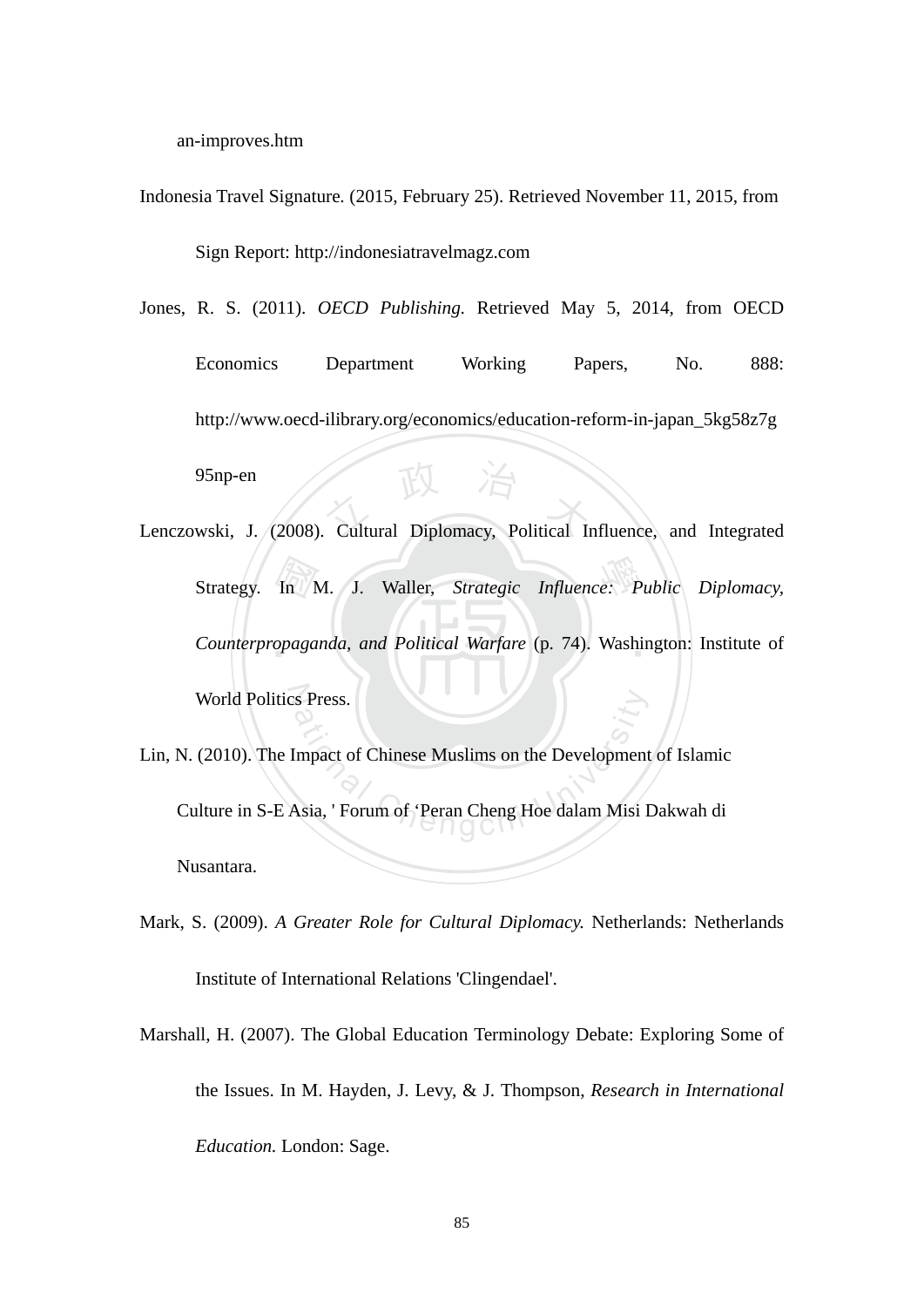- Masyrafah, H., & McKeon, J. M. (2008, November). Post-Tsunami Aid Effectiveness in Aceh.
- McCormick, J. (2005, November). Retrieved February 23, 2014, from http://alumni.stanford.edu/get/page/magazine/article/?article\_id=33874
- Merriam-Webster's Collegiate Dictionary  $(10<sup>th</sup>$  ed.). (1993). Springfield, MA: Merriam-Webster.
- http://www.mofa.gov.tw/EnOfficial/ArticleDetail/DetailDefault/?opno=715ae8<br>91-5a0c-4b75-97ff-2c520c060c46 MOFA. (2012). Retrieved March 8, 2014, from

91-5a0c-4b75-97ff-2c520c060c46

- Morris, P. (1996). Asia's Four Little Tigers: A compartion of the Role of of Education<br>in their Development. Comparative Education , 95-110. ‧ in their Development. *Comparative Education* , 95-110.
- N Mulcahy, K. V. (1999). Cultural DIplomacy and the Exchange Programs: 1938-1978. 9). Cultural DIplomacy and the Exchange Prog<br>of Arts Management, Law, and Society , 7-28.<br>hoe, R. (2008). Introduction to Comparative *The Journal of Arts Management, Law, and Society* , 7-28.
- Mundy, K., & Hayhoe, R. (2008). Introduction to Comparative and International Education: Why Study Comparative Education? In K. Mundy, K. Bickmore, R. Hayhoe, M. Madden, & K. Madjidi, *Comparative and International Education: Issues for Teachers* (p. 17). Canada: Marquis Book Printing Inc.
- News, B. (2005, january 27). *BBC News.* Retrieved March 8, 2014, from http://news.bbc.co.uk/2/hi/asia-pacific/4145259.stm
- Nye, J. S. (2004). *Soft Power: The Means to Success in World Politics.* Cambridge: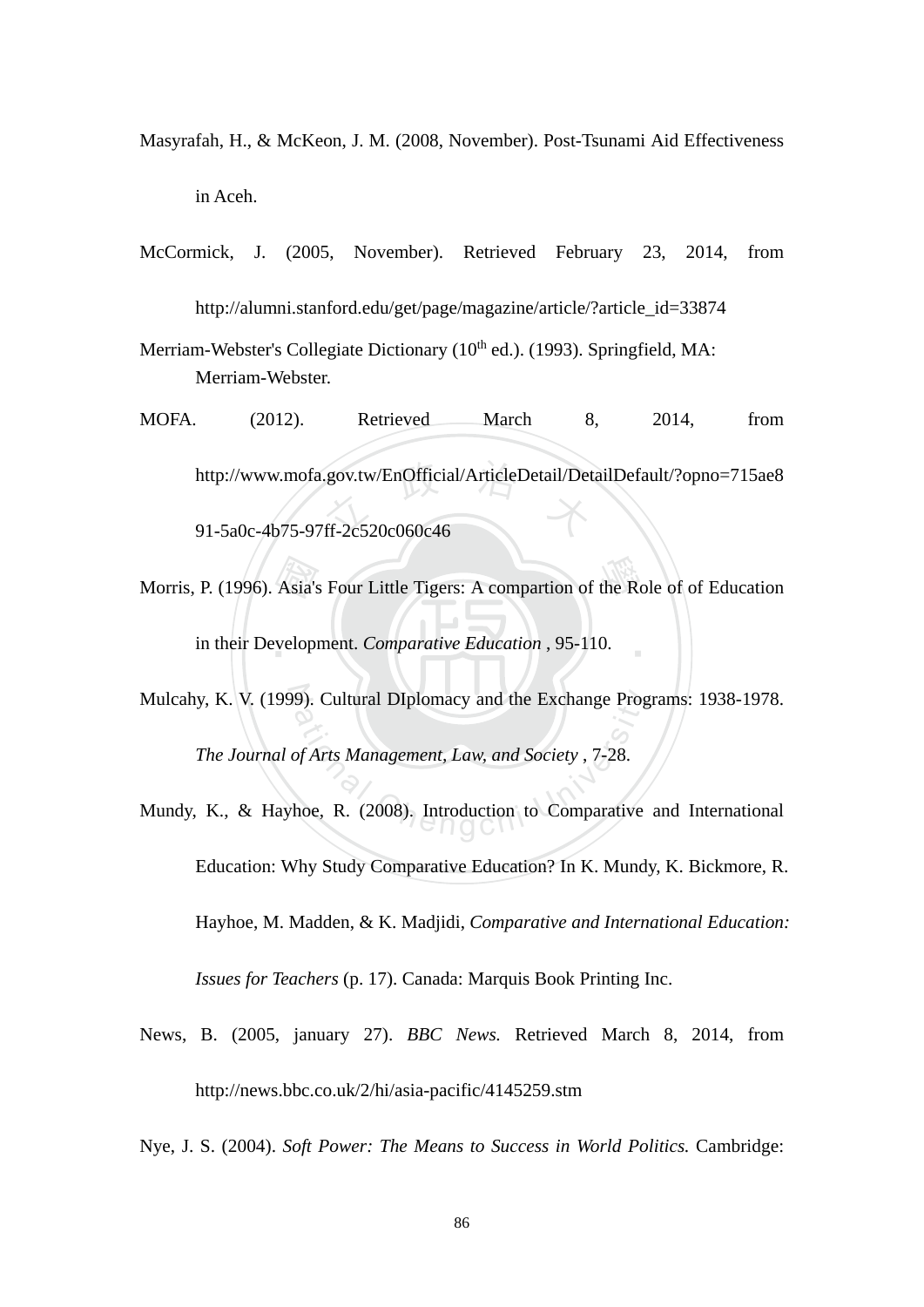Perseus Books.

Peet, R., & Hartwick, E. (1999). Introduction. In R. Peet, & E. Hartwick, *Theories of* 

*Development* (pp. 1 - 19).

Pieterse, J. N. (2010). *Developmment Theory.* Cornwall: Tj International.

- Plano, J., & Olton, R. (1982). *The International Relations Dictionary.* England: Cleo Press Ltd.
- Psacharopoulos, G. (2004). Education and Development Review. *The World Bank*<br>Research Observer, 99-116. *Research Observer* , 99-116.
- Ross, M. (2005). Resources and Rebellion in Aceh, Indonesia. In P. Collier, & N.<br>Sambanis, Understanding Civil War; Evidence and Analysis). Washington: Sambanis, *Understanding Civil War; Evidence and Analysis*). Washington: The World Bank.
- Chengchi Ur Rozario, P. (2005). *Zheng He and the Treasure Fleet (1405-1433).* Singapore: NSP Editions.

Radio Taiwan International. Retrieved March 10, 2015, from http://english.rti.org.tw/

Saragih, B. (2012, June 13). *The Jakarta Post.* Retrieved February 10, 2014, from http://www.thejakartapost.com/news/2012/06/13/regent-orders-churches-close d-destroyed-aceh.html

Schoepges, E. H. (2011). *The Importance of Cultural Diplomacy*. Retrieved May 17,

| 2014, | trom | Institute | tor | Cultural | Diplomacy: |
|-------|------|-----------|-----|----------|------------|
|-------|------|-----------|-----|----------|------------|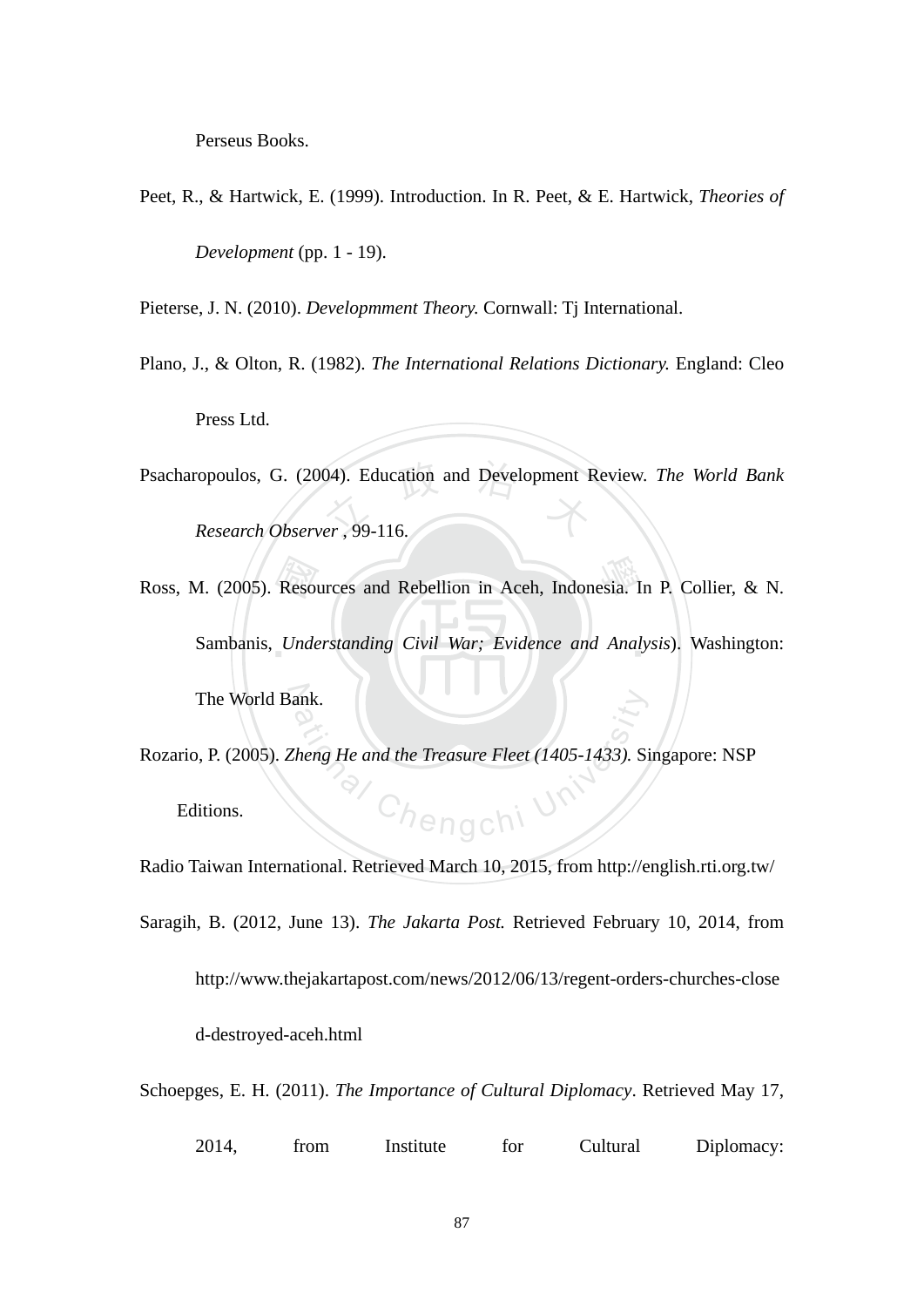http://www.culturaldiplomacy.org/academy/index.php?The-Importance-of-Cul tural-Diplomacy

- Study in Taiwan. (2013). *Study in Taiwan*. Retrieved March 8, 2014, from http://www.studyintaiwan.org/taiwan\_scholarships.html
- EV The President Post. (2012, March 2). *The President Post*. Retrieved April 10, 2015, TETO. (2012). Retrieved March 8, 2014, from http://www.roc-taiwan.org/ID/ct.asp?xItem=144651&CtNode=9323&mp=292 &xp1

from

 國 ‧ http://www.thepresidentpost.com/2012/03/02/taiwan-and-indonesia-to-enhance-e conomic-relations/

學

- ns/<br>Iay 20). *UNHCR*. Retrieved April 28, 2014<br>p://www.refworld.org/docid/486cb10846.html UNHCR. (2008, May 20). *UNHCR.* Retrieved April 28, 2014, from UNHCR refWorld: http://www.refworld.org/docid/486cb10846.html
- World Bank. (2005). Retrieved March 8, 2014, from http://web.worldbank.org/WBSITE/EXTERNAL/NEWS/0,,contentMDK:2116 4835~pagePK:64257043~piPK:437376~theSitePK:4607,00.html
- World Bank. (2005). *The World Bank Indonesia.* Retrieved February 16, 2014, from http://web.worldbank.org/WBSITE/EXTERNAL/COUNTRIES/EASTASIAP ACIFICEXT/INDONESIAINBAHASAEXTN/0,,contentMDK:21873452~pag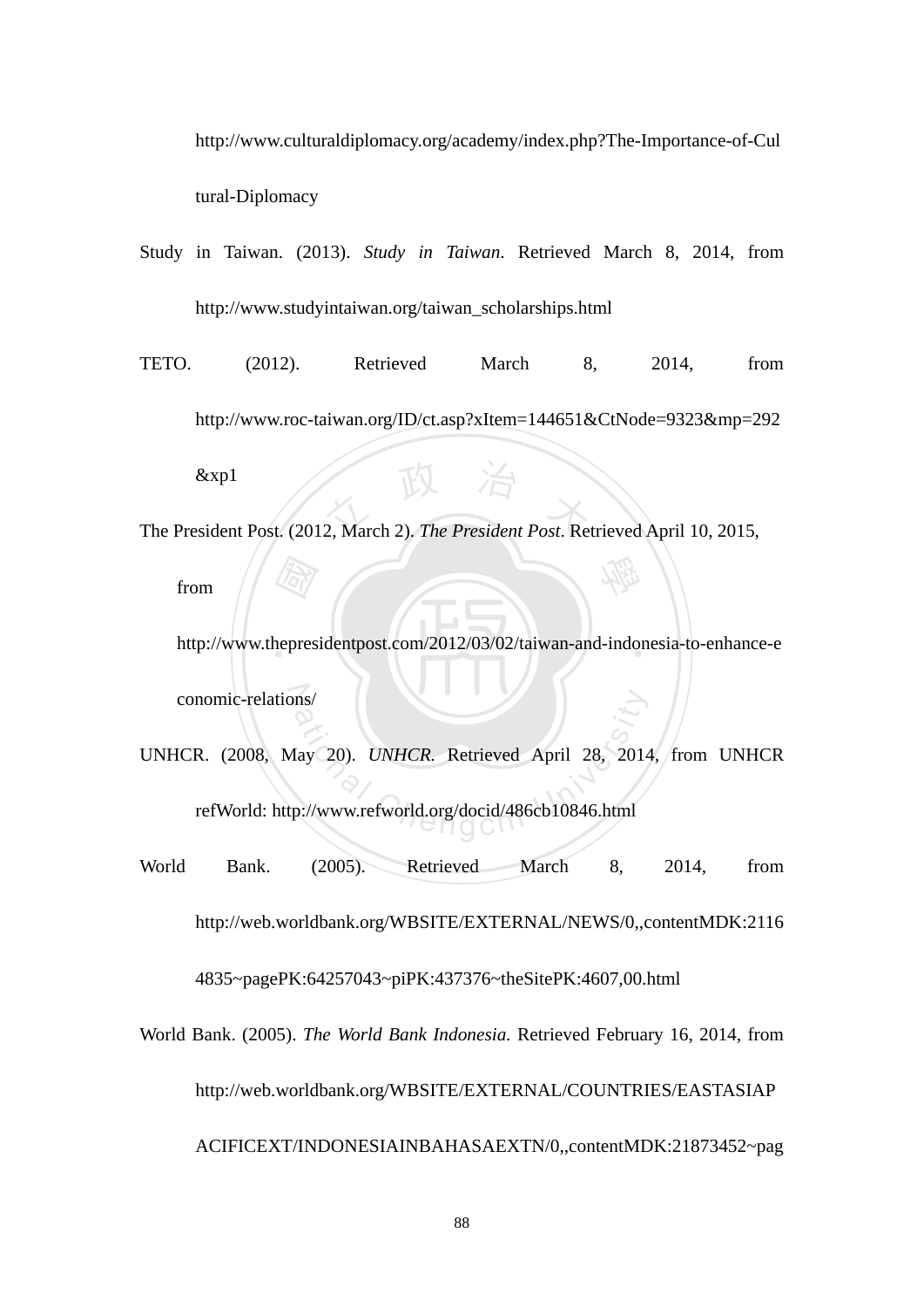ePK:141137~piPK:141127~theSitePK:447244,00.html

- World Watch Institute. (2014). *World Watch Institute*. Retrieved March 12, 2014, from http://www.worldwatch.org/node/3930
- World Watch Institute. (2014). Retrieved March 12, 2014, from http://www.worldwatch.org/node/3929

Yan-chih, M. (2006, April 9). *Taipei Times*. Retrieved July 20, 2015, from

http://www.taipeitimes.com/News/taiwan/archives/2006/04/09/2003301748<br>& Lee, H. (2014). 2014 Korean Government Scholarship Guideline

International Students Enrolled in Graduate Programs. 1 - 32.<br>
eferences in Indonesian Yi, G., & Lee, H. (2014). 2014 Korean Government Scholarship Guideline for

‧

# ‧**6.2 References in Indonesian**

N

asiyah, R. (1994). *Prominent Woman in the Glin<br>na Nusantara- Dalam Lintasan Sejarah*). Jakarta<br> $\bigcap_{n=0}^{\infty}$ Alfian, T. I., & Nahrasiyah, R. (1994). *Prominent Woman in the Glimpse of History (Wanita Utama Nusantara- Dalam Lintasan Sejarah).* Jakarta: Agung Ofset. Aulia. (2010, September 4). Retrieved March 2, 2014, from http://samanui.wordpress.com/2010/09/04/butuh-waktu-tingkatkan-mutu-pend

idikan-aceh/

Anthoni, M. (2012, October 2). Retrieved March 24, 2015, from

http://www.antaranews.com/en/news/84819/indonesia-taiwan-to-optimize-opport

unities-in-the-rise-of-china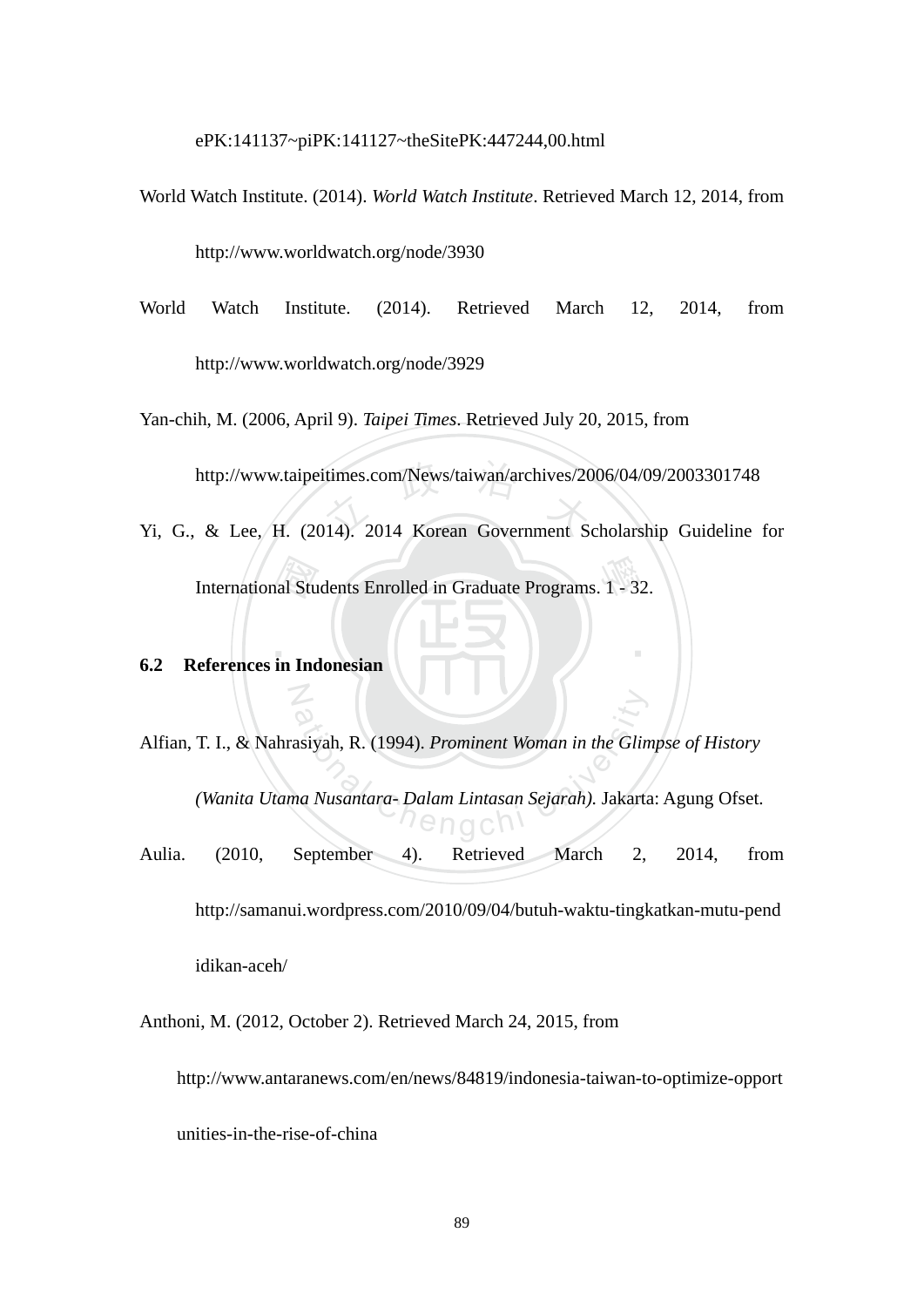Badan Pusat Statistik. (2014). Retrieved February 8, 2014, from http://aceh.bps.go.id/

Baswedan, A. (2013, November 28). *PT. Kompas Cyber Media .* Retrieved April 28,

2014, from PT. Kompas Cyber Media (Kompas Gramedia Digital Group): http://edukasi.kompas.com/read/2013/11/28/1100170/VIP-kan.Guru-guru.Kita

BKPM. (2012). Retrieved April 10, 2015, from http://www6.bkpm.go.id/

- http://kebudayaan.kemdikbud.go.id/bpcbaceh/2013/10/01/ulama-ulama-penyia<br>r-islam-awal-di-aceh-abad-16-17m/ Dahlia. (2013, october 1). *Kemdikbud.* Retrieved February 8, 2014, from Kemdikbud: r-islam-awal-di-aceh-abad-16-17m/
- *Days Company* February ‧ http://www.depkes.go.id/downloads/Penduduk%20Kab%20Kota%20Umur%2 0Tunggal%202014.pdf Depkes. (2014, January 27). Retrieved February 8, 2014, from
- 02014.pdf<br>October 2013). Serambi Indonesia. Retrieved F<br> $\bigcap_{n=0}^{\infty}$  Serambi Dinamika, Y. (2013, October 2013). *Serambi Indonesia.* Retrieved February 15, 2014, from  $C_{\text{A}}$  Serambi  $\sim$  M<sup>1</sup> // Indonesia:

http://aceh.tribunnews.com/2013/10/01/16-universitas-taiwan-pameran-di-iain

Dirdjosisworo, S. (2006). *Laksamana Armada Zheng He.* Bandung: CV. Utomo.

https://pukatfoundation.wordpress.com/category/aceh/

Graaf, H. J. (2008). *Cina Muslim di Jawa Abad XV dan XVI Antara Historisitas dan Mitos.* Yogyakarata: Tiara Wacana.

KDEI. (2010, February 22). Retrieved March 8, 2014, from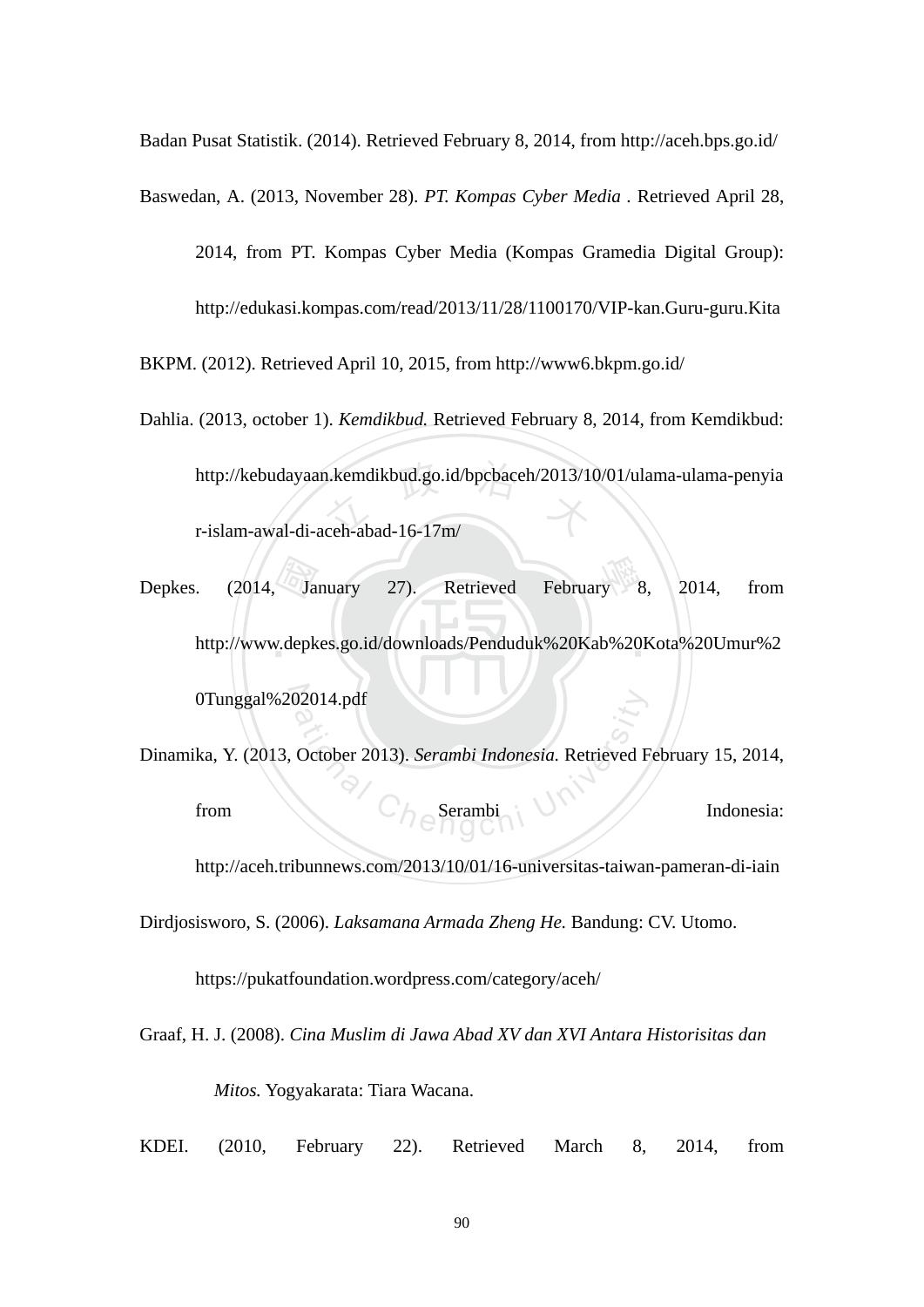http://www.kdei-taipei.org/id/index.php?option=com\_content&view=article&i

d=48&Itemid=34

- Liputan6. (2002, September 20). Retrieved April 20, 2014, from http://m.liputan6.com/news/read/41767/puluhan-guru-di-aceh-terbunuh-selam a-konflik
- Prasetyo, W. (2011). *Cheng Ho Laksamana Muslim dari Negeri Seberang.*<br>Yogyakarta: Diva Press. LPSDM. (2005). Retrieved March 8, 2014, from http://lpsdm.acehprov.go.id/

Yogyakarta: Diva Press.

- Pukat Foundation. (2014, october 15). Retrieved November 11, 2015, from Pukat<br>(Pusat Kebudayaan Aceh dan Turki): ‧ (Pusat Kebudayaan Aceh dan Turki):
- Raihan, N. (2004, February 9). *detikcom.* Retrieved April 20, 2014, from February 9). *detikcom*. Retrieved April<br>etik.com/read/2004/02/09/143400/85855/10/kas<br>a-mulai-disidangkan http://news.detik.com/read/2004/02/09/143400/85855/10/kasus-pembunuhan-r ektor-unsyiah-mulai-disidangkan

Roy, S. L. (1984). *Diplomasi.* Jakarta: PT Raja Grafindo Persada.

Sumanto, A. Q. (2003). *Arus Cina-Islam-Jawa.* Yogyakarta: INSPEL.

Suryadinata, L. (2007). *Laksamana Cheng Ho dan Asia Tenggara.* Jakarta: LP3ES.

Suryakusuma, J. (2012, October 3). *The Jakarta Post.* Retrieved March 6, 2015, from ttp://www.thejakartapost.com/news/2012/10/03/indonesia-taiwan-ties-when-gray -good.html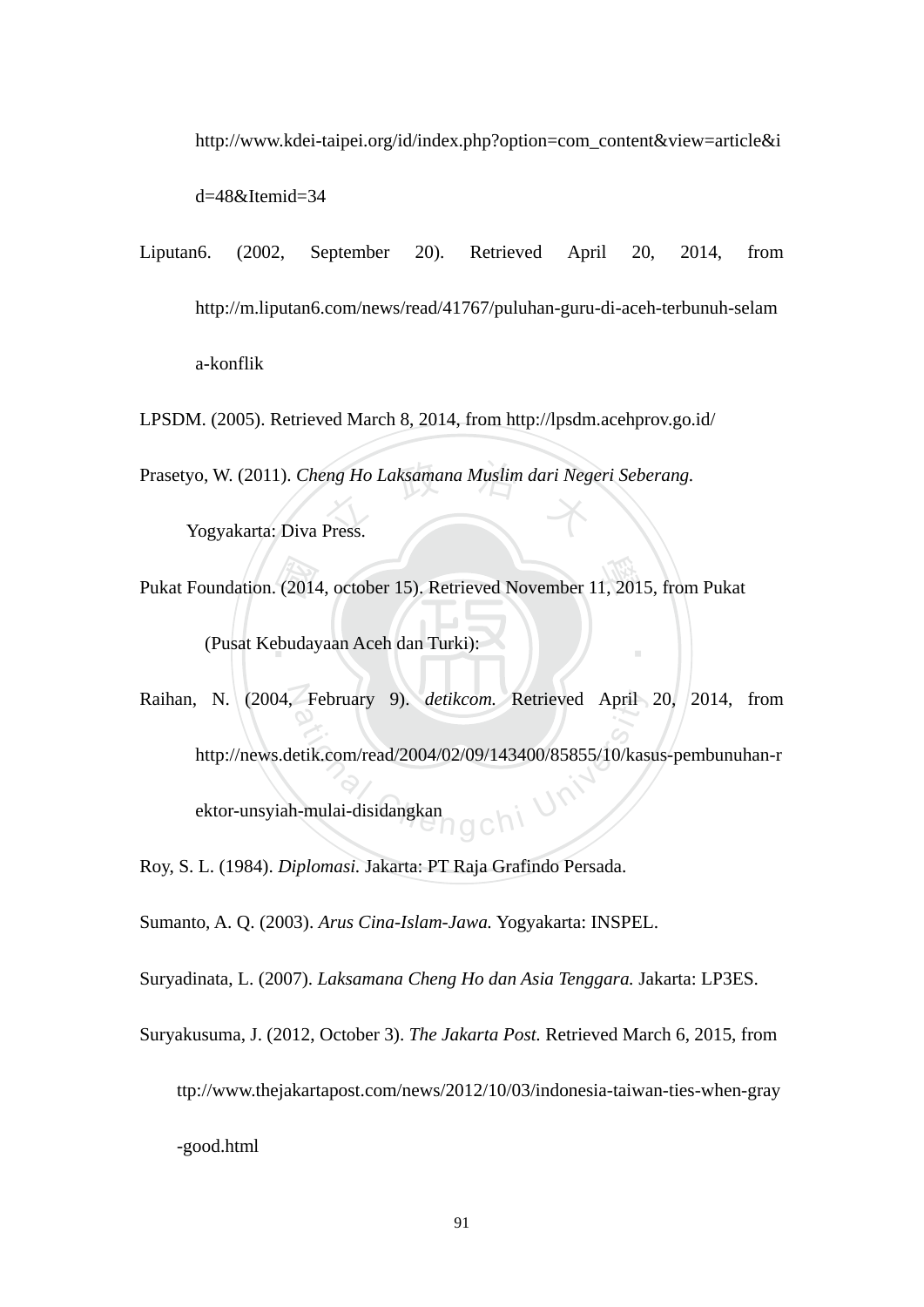- Syarif, S. M. (2013, 6 1). *News*. Retrieved 9 6, 2013, from Atjeh Post: http://m.atjehpost.com/welcome/read/2013/06/01/54077/0/17/Pemerintah-Ace h-dan-Taiwan-teken-kerjasama-bidang-pendidikan
- Tempo. (2005, January 18). Retrieved March 7, 2014, from http://www.tempo.co/read/news/2005/01/18/05655133/Bappenas-Kerugian-A kibat-Bencana-di-Aceh-US-4-45-Miliar

Warsidi, A. (2010, February 5). Retrieved March 30, 2015, from<br>http://www.tempo.co/read/news/2010/02/05/058223780/Sej

http://www.tempo.co/read/news/2010/02/05/058223780/Sejarah-Aceh-dan-Cina-

Za (WILL) Riversity

學

‧

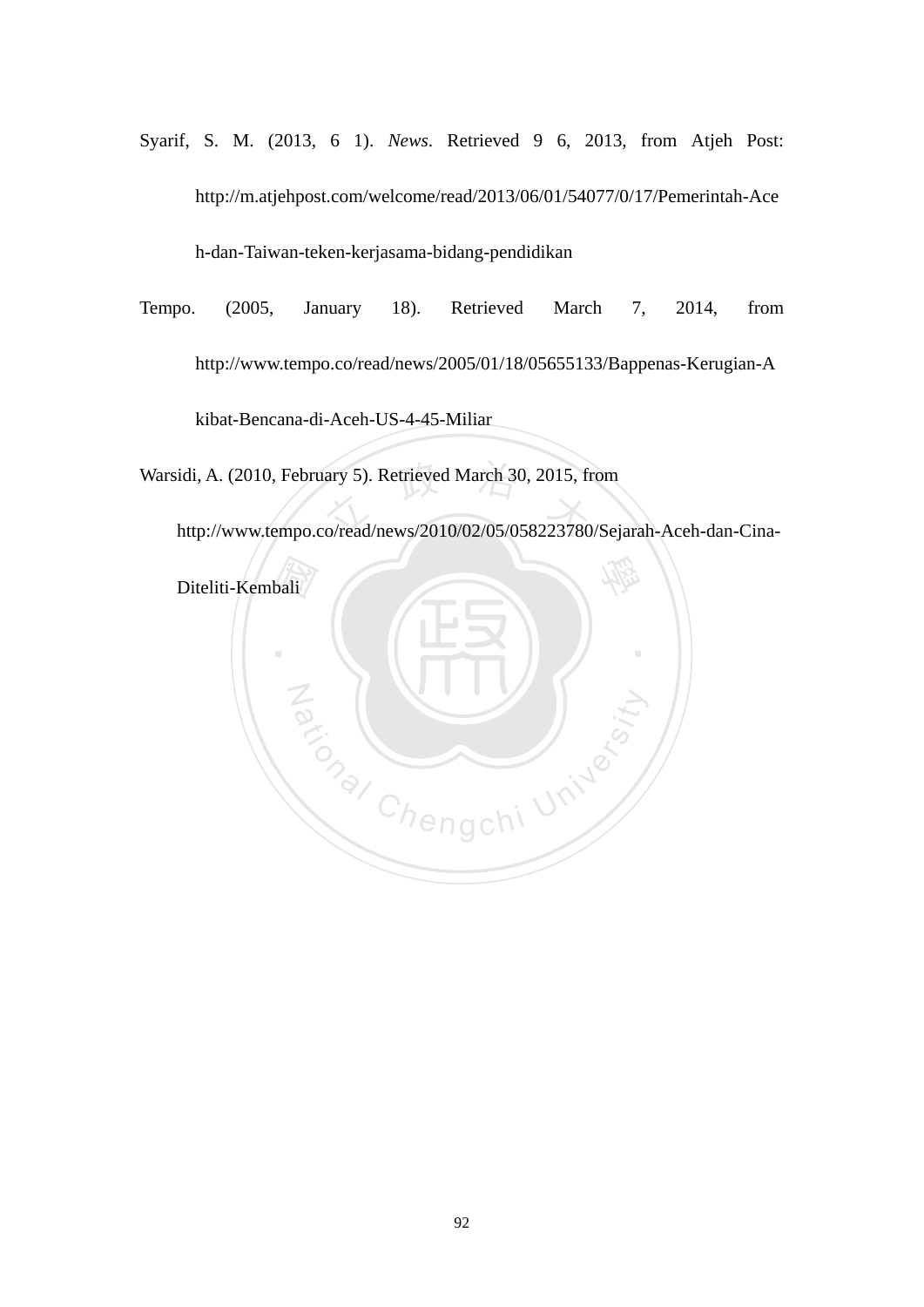### **APPENDIX 1**

#### **QUESTIONNAIRE FOR PARTICIPANTS OF THE SURVEY**

**RESPONDENT'S PERSONAL DATA** IHRD in running this scholarship program together with ESIT. All the information in<br>this questionnaire will be kept confidential and used for the purpose of thesis' 學 The purpose to conduct the survey is to get first-hand answers from the IHRD awardees regarding the effectiveness to increase the education standard of Aceh by giving them chance to experience to study overseas, particularly in Taiwan, by examining work performances, implemented policies, and administrative system of this questionnaire will be kept confidential and used for the purpose of thesis' research only.

May Chengchi University

‧

N

- 1. Sex:
	- a. Male
	- b. Female
- 2. Origin in Aceh:
	- a. Banda Aceh (capital city)
	- b. Northern District
	- c. Eastern District
	- d. Southwestern District
	- e. Central Aceh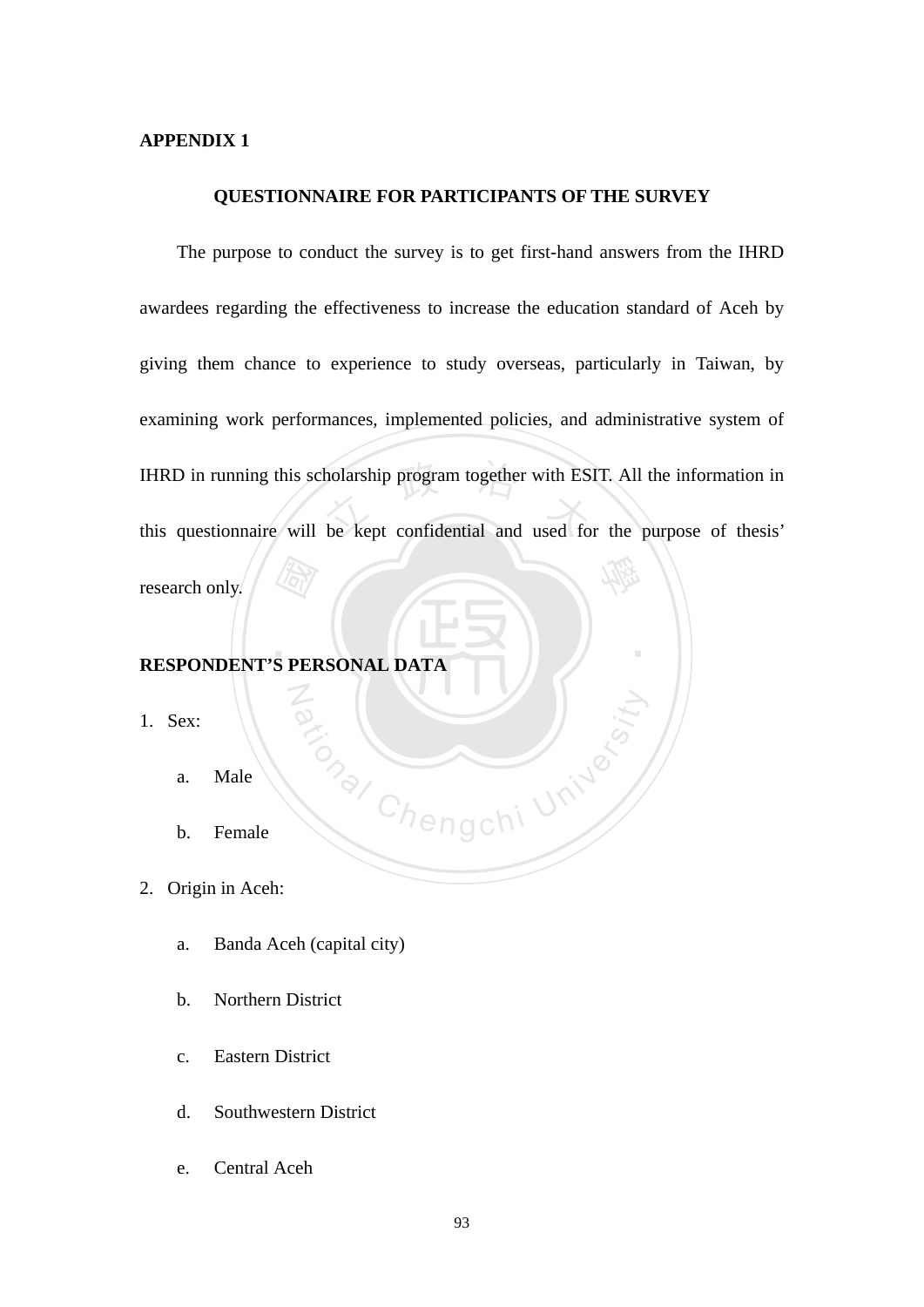- f. Islands
- 3. Age
	- a.  $20 24$  years old
	- b.  $25 29$  years old
	- c.  $30 34$  years old
	- d. 35 39 years old
	- sold 政 治 米 e. Above 40 years old
- 4. Last Education
	- a. Senior High School
	- ligh S<br>r Deg b. Bachelor Degree
	- N c. Master Degree
- 5. Religion
	- a. Islam
	- b. Catholicism
	- c. Protestantism
	- d. Buddhism
	- e. Hinduism
	- f. Confucianism
- 6. Duration of stay in Taiwan

Chengchi University

學

‧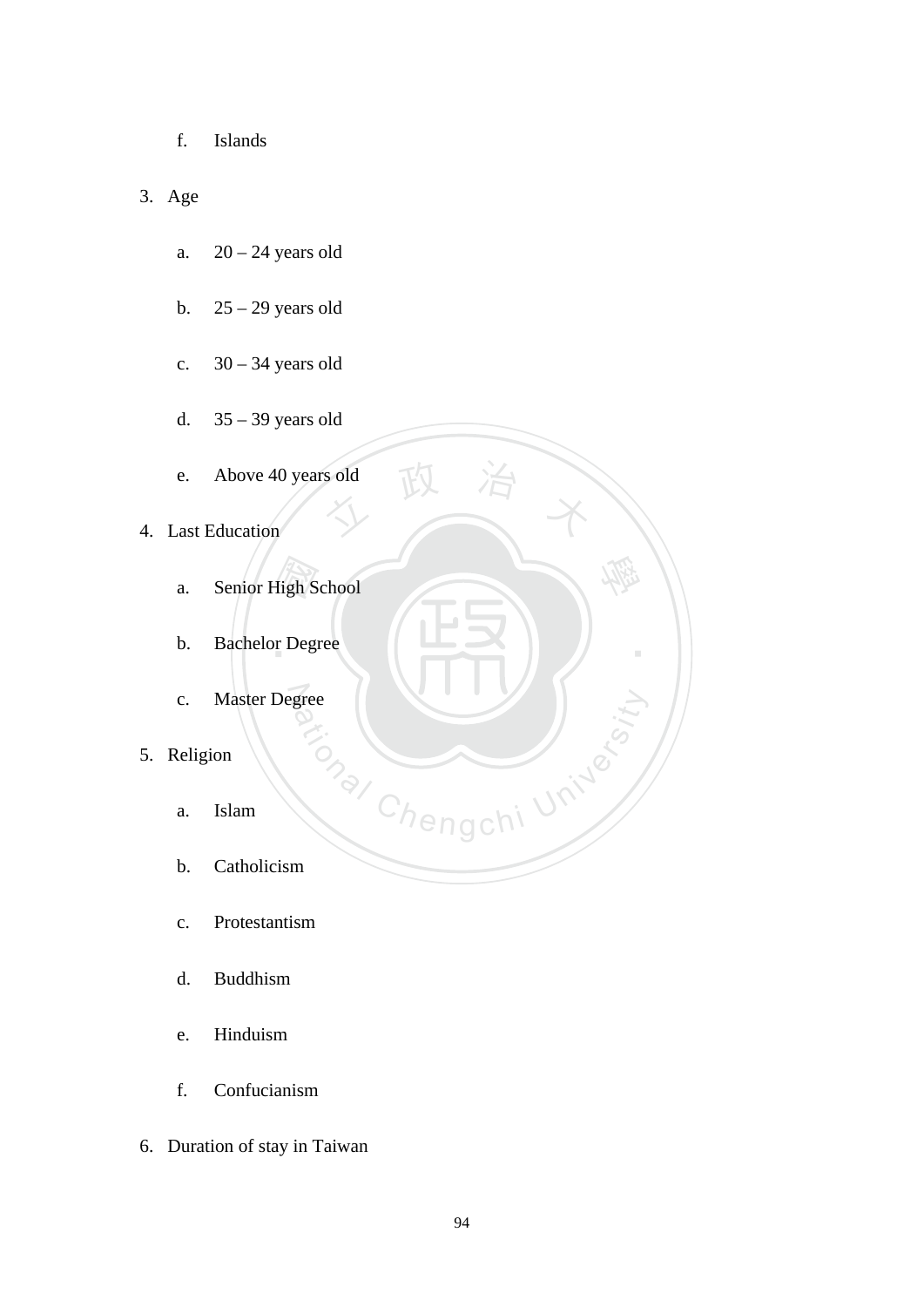- a. Lest than 1 (one) year
- b.  $1$  (one) year
- c.  $2$  (two) years
- d. 3 (three) years
- e. More than 3 (three) years

### **TYPE OF SCHOLARSHIP**

- 1. Who is financing your study in Taiwan?
	- a. Scholarship
	- b. Own
	- ‧(Fay)<br>please c. Others (please define)
- 2. If you are on a scholarship program while studying in Taiwan, what kind of<br>scholarship did you get?<br>a. The Government of Aceh Scholarship scholarship did you get?

學

‧

- a. The Government of Aceh Scholarship
- b. Taiwan Ministry of Education Scholarship (MOE)
- c. International Cooperation and Development Fund Scholarship (ICDF)
- d. University Scholarship
- e. Others (please define)
- 3. If you are on a scholarship program while studying in Taiwan, what type of Scholarship did you get?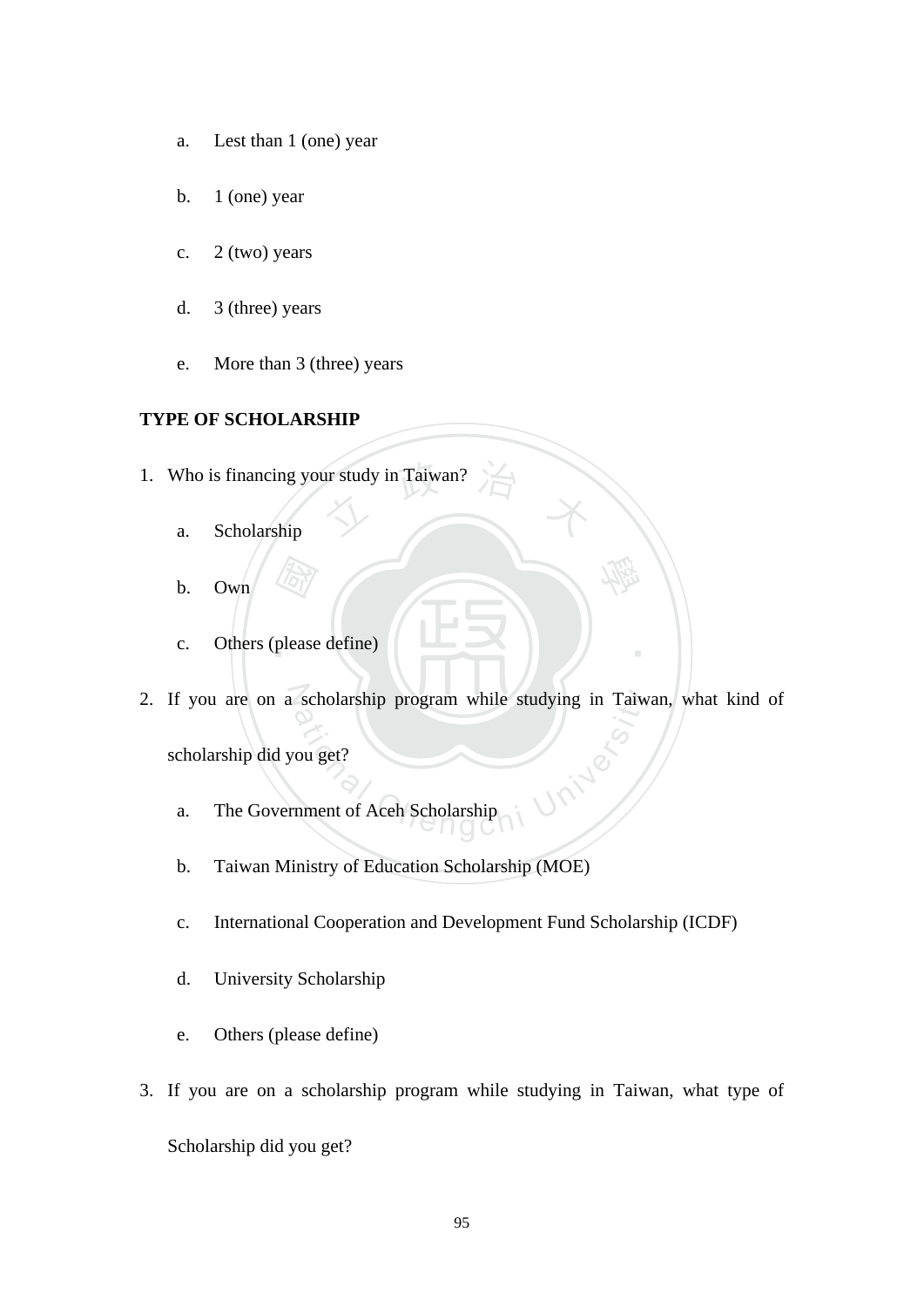- a. Full scholarship
- b. Partial scholarship
- c. Others (please define)
- 4. How much do you get your monthly stipend as a scholarship recipient?
	- a. Below NT\$ 5,000
	- b. NT\$  $6,000 N$ T\$ 10,000
	- NT\$ 15,000 c. NT\$ 11,000 – NT\$ 15,000
	- d. NT\$ 16,000 NT\$ 20,000
	- NT\$ 20<br>Y e. Above NT\$ 20,000

# **TYPE OF STUDY**

- 1. In which university is you enrolled to?
- 2. What is your major?
- ative is you enrolled to?<br>
Sor?<br>
The study process is conducted in your departments<br>
Occur in your departments<br>
Occured in your departments<br>
Occured in your departments<br>
Occured in your departments<br>
Occured in your departm 3. In which language the study process is conducted in your department?

學

‧

- a. Full English language
- b. Full mandarin Chinese language
- c. Partial (English and Mandarin Chinese)

# **TYPE OF LIVING SITUATION**

- 1. Where do you live while studying in Taiwan?
	- a. School dorm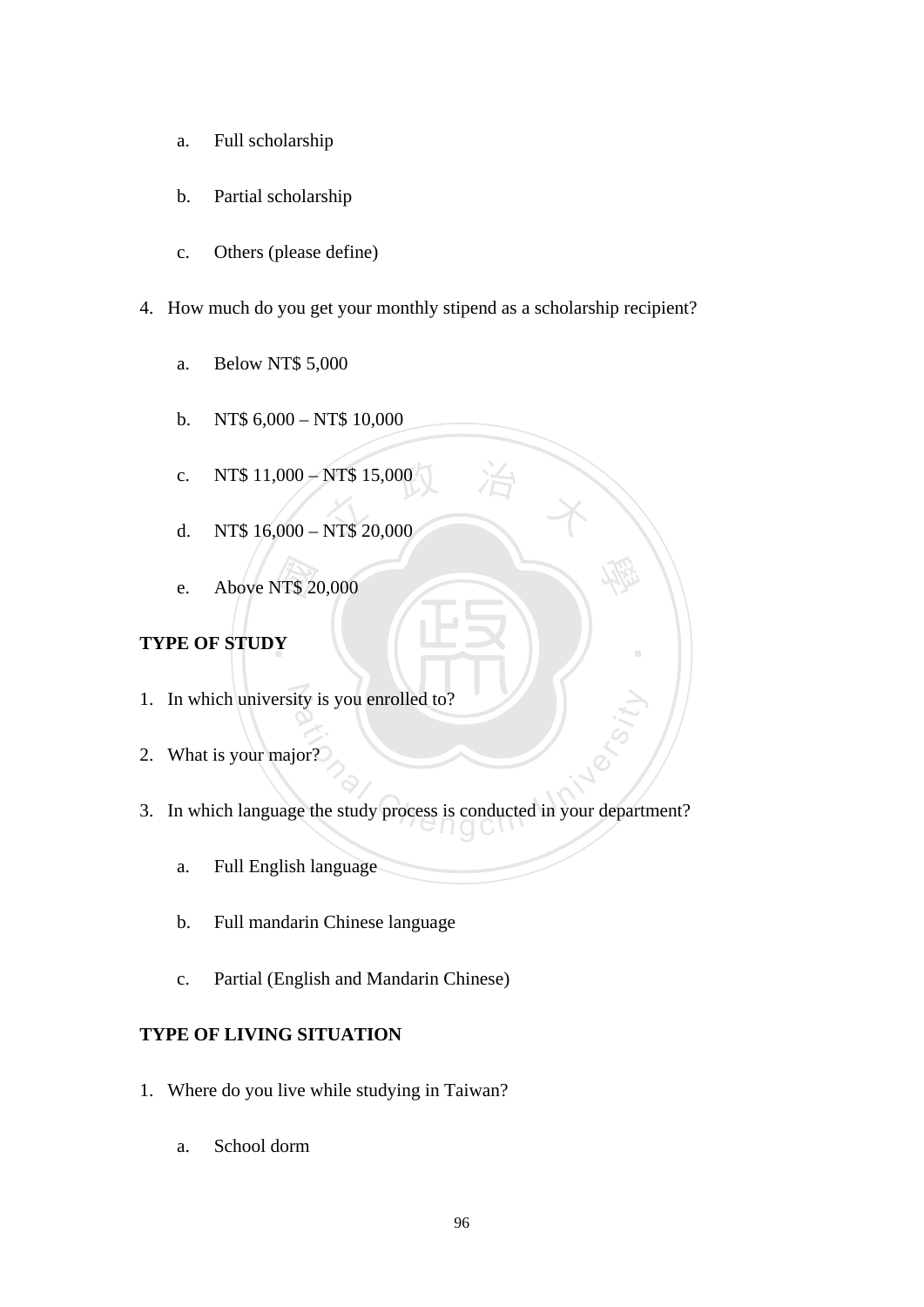- b. A single studio room
- c. Shared apartment
- d. Others (please define)
- 2. Please describe about your current living situation and why did you choose to live

there?

3. What are the obstacles while you are living there?

# **ADJUSTING IN LIVING IN TAIWAN**

- ADJUSTING IN LIVING IN TAIWAN<br>
1. Do you find it difficult to adapt living in Taiwan?
	- not di<br>vas qu a. No, it is not difficult. I am able to adjust easily living here.
	- b. Yes, it was quite difficult at first, but now I can adjust living here.
	- c. Yes, it is very difficult and I am hardly able to adjust living here.
- a<sub>/ Chengchi Un</sub> 2. What are the most difficult things to be adapted? (you may choose more than one

option)

- a. Food
- b. Weather
- c. Culture
- d. Language
- e. Others (please define)
- 3. Do those things disturb your concentration while studying?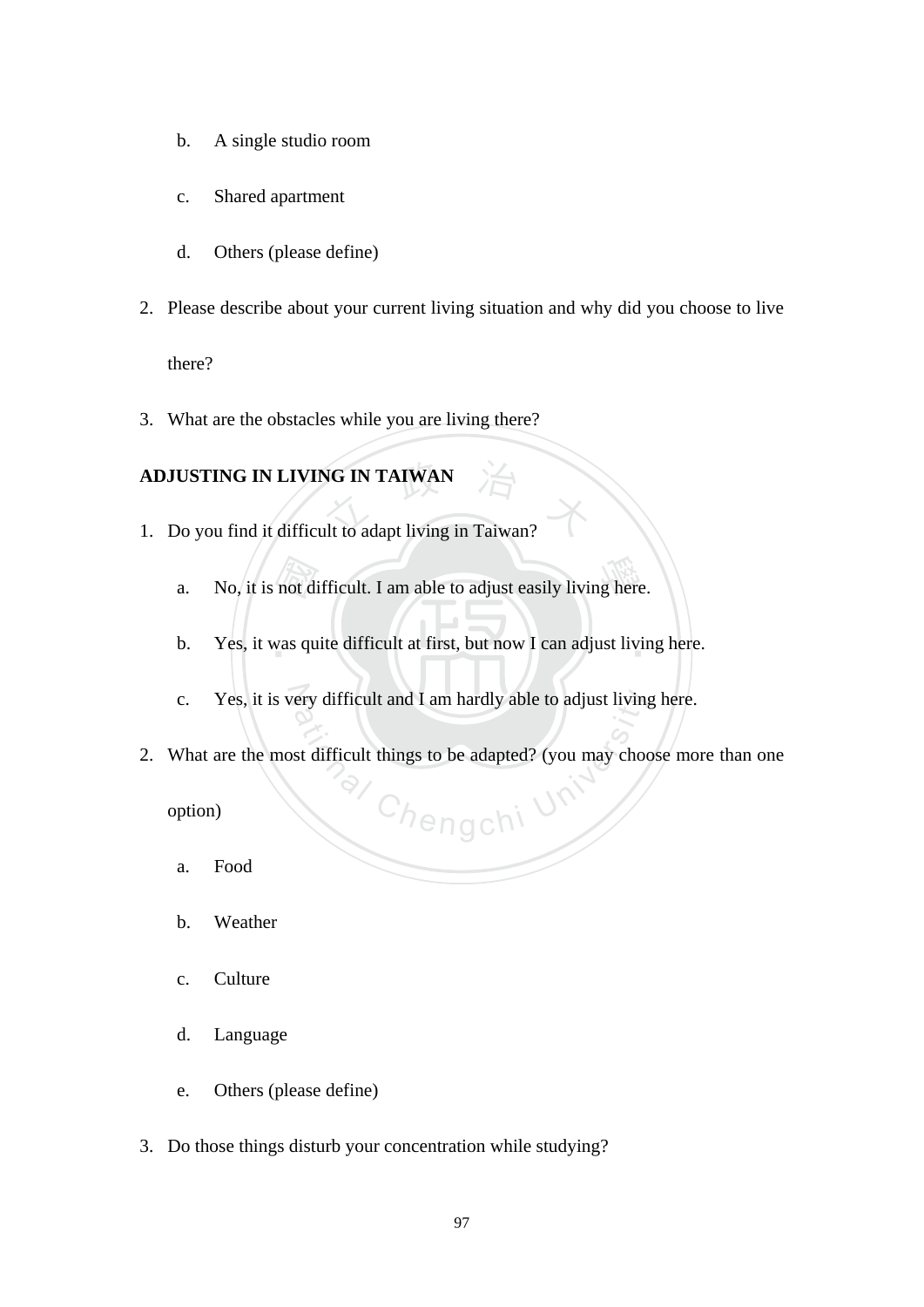- a. Yes, it does
- b. No, it doesn't
- 4. What are your difficulties while studying in Taiwan?
- 5. Have you studied abroad before? If so, where?
- 6. What do you hope to accomplish while at graduate school?

# **FUTURE PLAN**

- 1. After graduated, will directly you return to Aceh?<br>a. Yes, I will definitely
	- a. Yes, I will definitely
	- an to s b. No, I plan to stay in Taiwan for a while
	- c. I am not sure
- 2. What is your plan after finishing your degree in Taiwan?
	- a. Continuing to study
	- b. Working
	- Thengchi University c. I have not decided yet
- 3. After finishing your degree, do you plan to work in Aceh or Taiwan?

學

‧

- a. In Aceh
- b. In Taiwan
- c. I have not decided yet
- d. Other place (please define)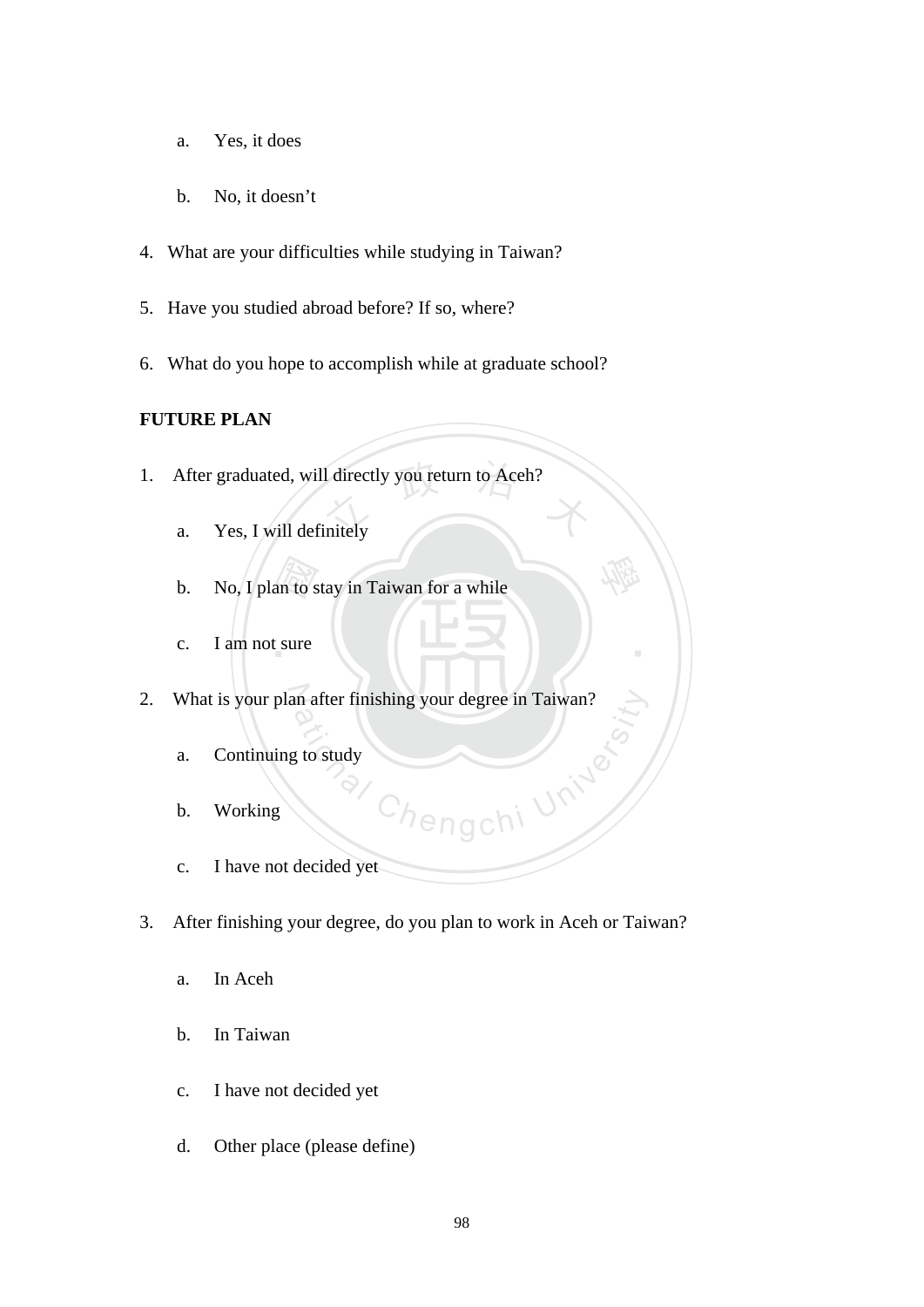- 4. If you are willing to work after finishing your degree, in which part you are interested to work as?
	- a. Teacher or lecturer
	- b. Researcher
	- c. Government official
	- d. Entrepreneur
	- e. Others (please define)
- e. Others (please define)<br>
5. Why will this scholarship help you in your career goals?

# **INPUT TO IHRD**

 $\frac{\sqrt{2\pi}}{\pi}$ <br>elow a These questions below are only for the Government of Aceh scholarship recipients.

學

- 1. What is your opinion regarding this scholarship program?
- 'h<sub>engch</sub>i U 2. How do you think about the management of IHRD in order to manage this scholarship program?
- 3. What is your opinion regarding the cooperation between IHRD and ESIT?
- 4. What is your suggestion in order to improve the IHRD's quality in managing this program?
- 5. Do you think it is necessary to have language training (Chinese mandarin) before departing to Taiwan? Why or why not?